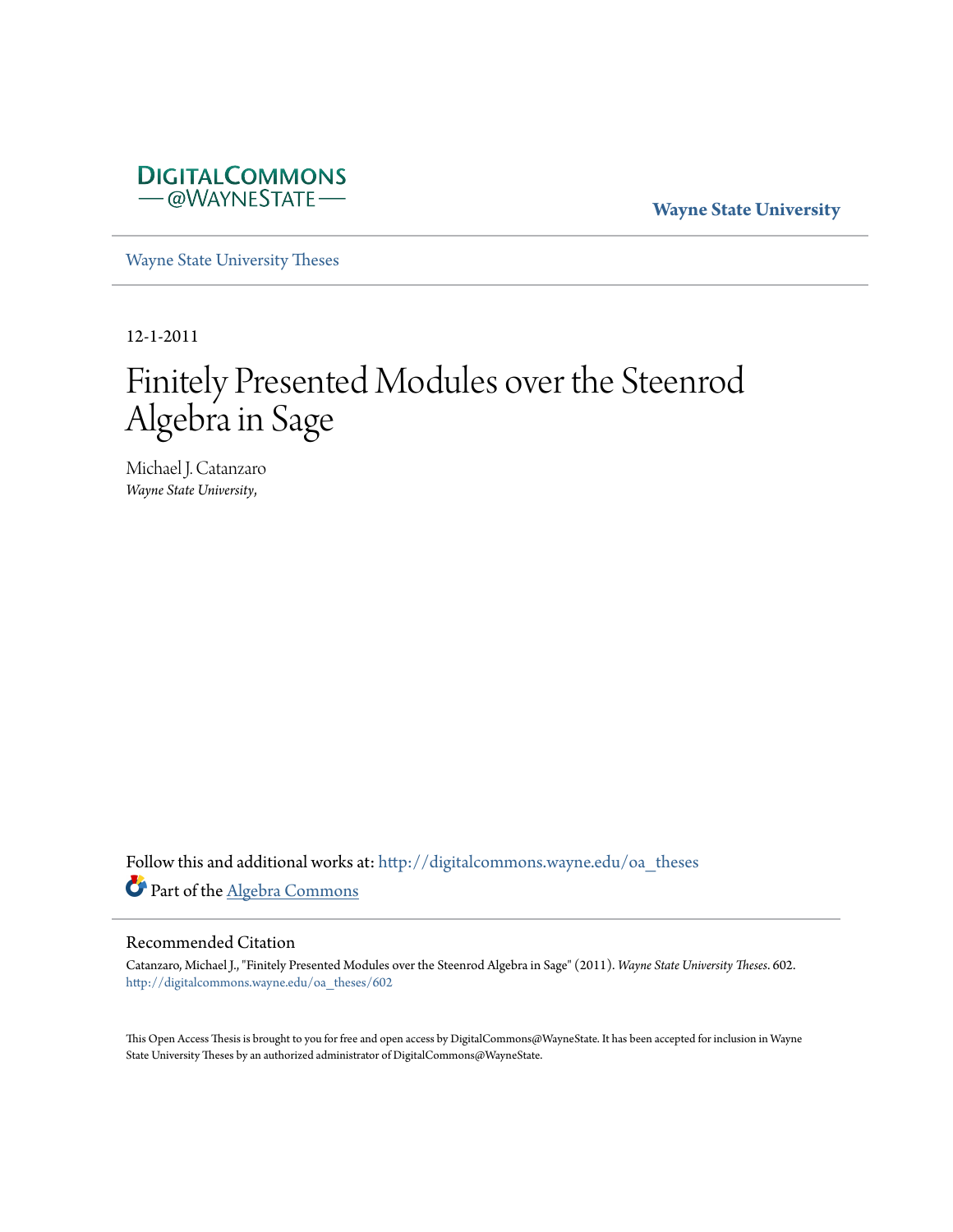## Finitely Presented Modules over the Steenrod Algebra in Sage

by

Michael J. Catanzaro

#### AN ESSAY

#### Submitted to the College of Liberal Arts and Sciences, Wayne State Uiversity, Detroit, Michigan, in partial fulfillment of the requirements for the degree of

#### MASTER OF ARTS

December of 2011

MAJOR: Mathematics

APPROVED BY:

Adviser Date

2 nd Reader Date (if necessary)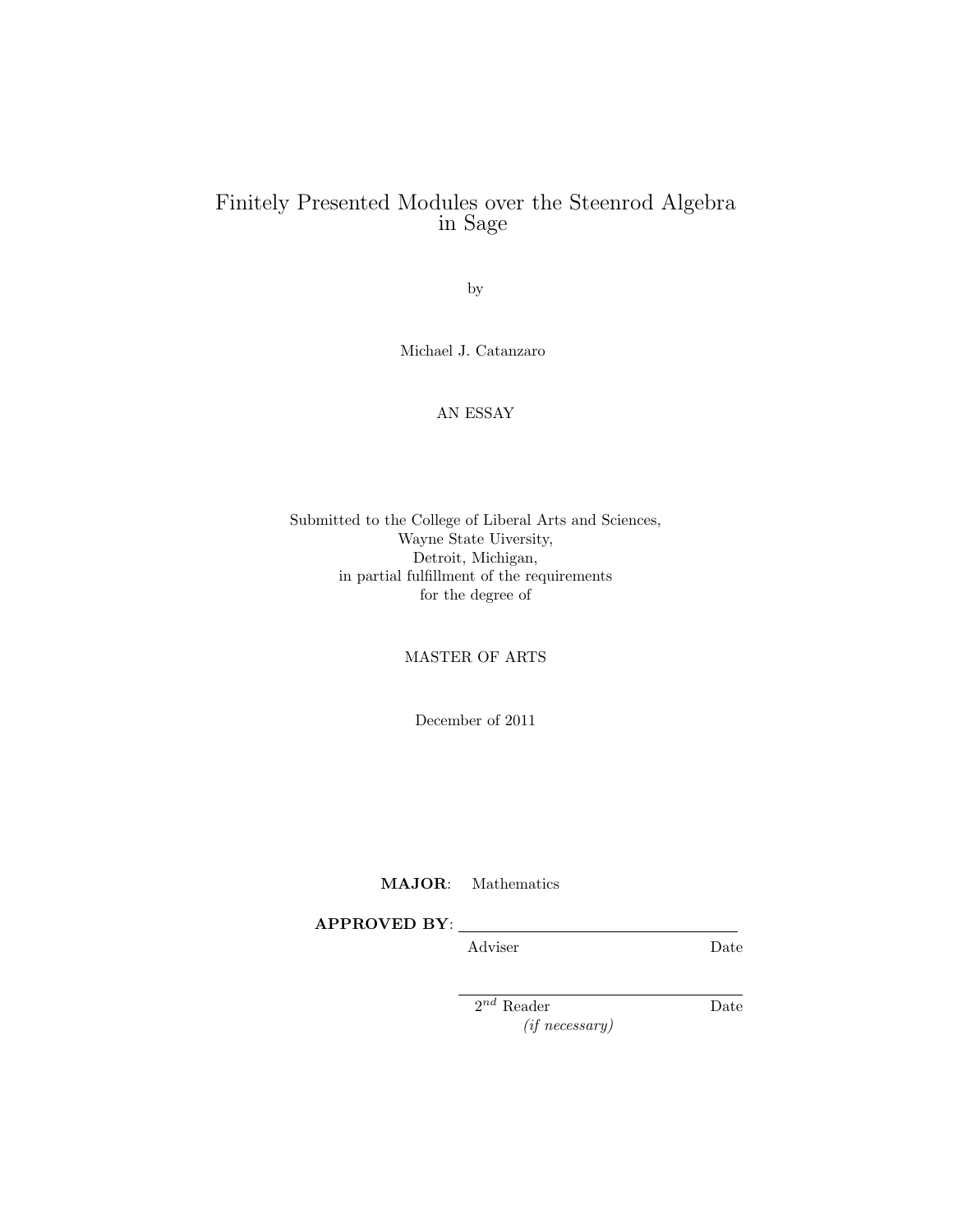## Acknowledgements

I'm indebted to many people for their support throughout the completion of this essay. I would first like to thank my family. Without the support of my parents and sisters (including the endless lunches), I could not have completed this essay. I would also like to thank Jessica Selweski for all of her helpful ideas, advice, and encouragement.

I'd like to thank my MRC friends for their moral support and positive attitudes, especially Carolyn, Clayton, Nick, Luis, Sara, Sharmin, (serious) Mike, Araz, Emmett, Chad and Heather. I'm especially grateful to Sean Tilson for countless discussions and helpful criticisms. I thank Steve Reddmann for sharing his expertise in programming and many great ideas.

My most sincere thanks are to my adviser Robert Bruner. His guidance, not only as a mathematician but as a mentor, has forever changed the person I am. In no way would this work have been possible without his thoughtful insight and dedication.

Finally, I'd like to dedicate this essay to my dear friend Jim Veneri. His enthusiasm and passion for learning inspired me to never give up on my dreams in mathematics and physics. Thank you Jimbo.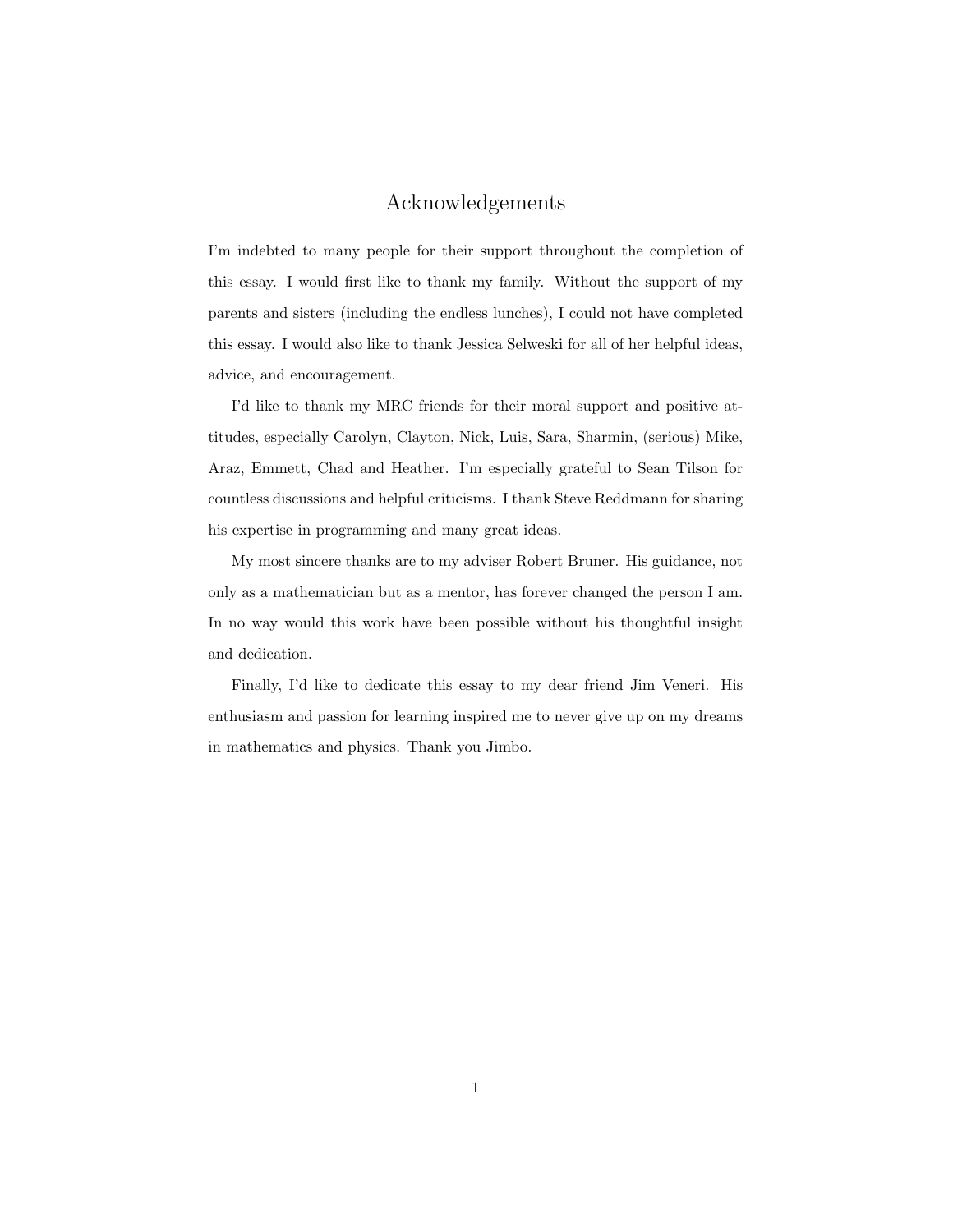## Contents

| 1        | Introduction<br>3    |                            |                |  |  |  |
|----------|----------------------|----------------------------|----------------|--|--|--|
|          | 1.1                  | Motivation                 | 3              |  |  |  |
|          | 1.2                  |                            | $\overline{4}$ |  |  |  |
| $\bf{2}$ |                      | <b>Sample Session</b>      | 7              |  |  |  |
| 3        | The Steenrod Algebra |                            |                |  |  |  |
|          | 3.1                  |                            | 12             |  |  |  |
|          | 3.2                  |                            | 13             |  |  |  |
|          | 3.3                  |                            | 15             |  |  |  |
| 4        |                      | Finitely presented modules | 18             |  |  |  |
|          | 4.1                  | Specification              | 19             |  |  |  |
|          | 4.2                  |                            | 22             |  |  |  |
|          | 4.3                  |                            | 22             |  |  |  |
| 5        |                      | Elements                   | 24             |  |  |  |
|          | 5.1                  |                            | 24             |  |  |  |
|          | 5.2                  | Arithmetic                 | 25             |  |  |  |
|          | 5.3                  |                            | 26             |  |  |  |
| 6        | Homomorphisms<br>29  |                            |                |  |  |  |
|          | 6.1                  |                            | 29             |  |  |  |
|          | 6.2                  |                            | 31             |  |  |  |
|          | 6.3                  |                            | 32             |  |  |  |
|          | 6.4                  |                            | 34             |  |  |  |
|          | 6.5                  |                            | 35             |  |  |  |
|          | 6.6                  |                            | 37             |  |  |  |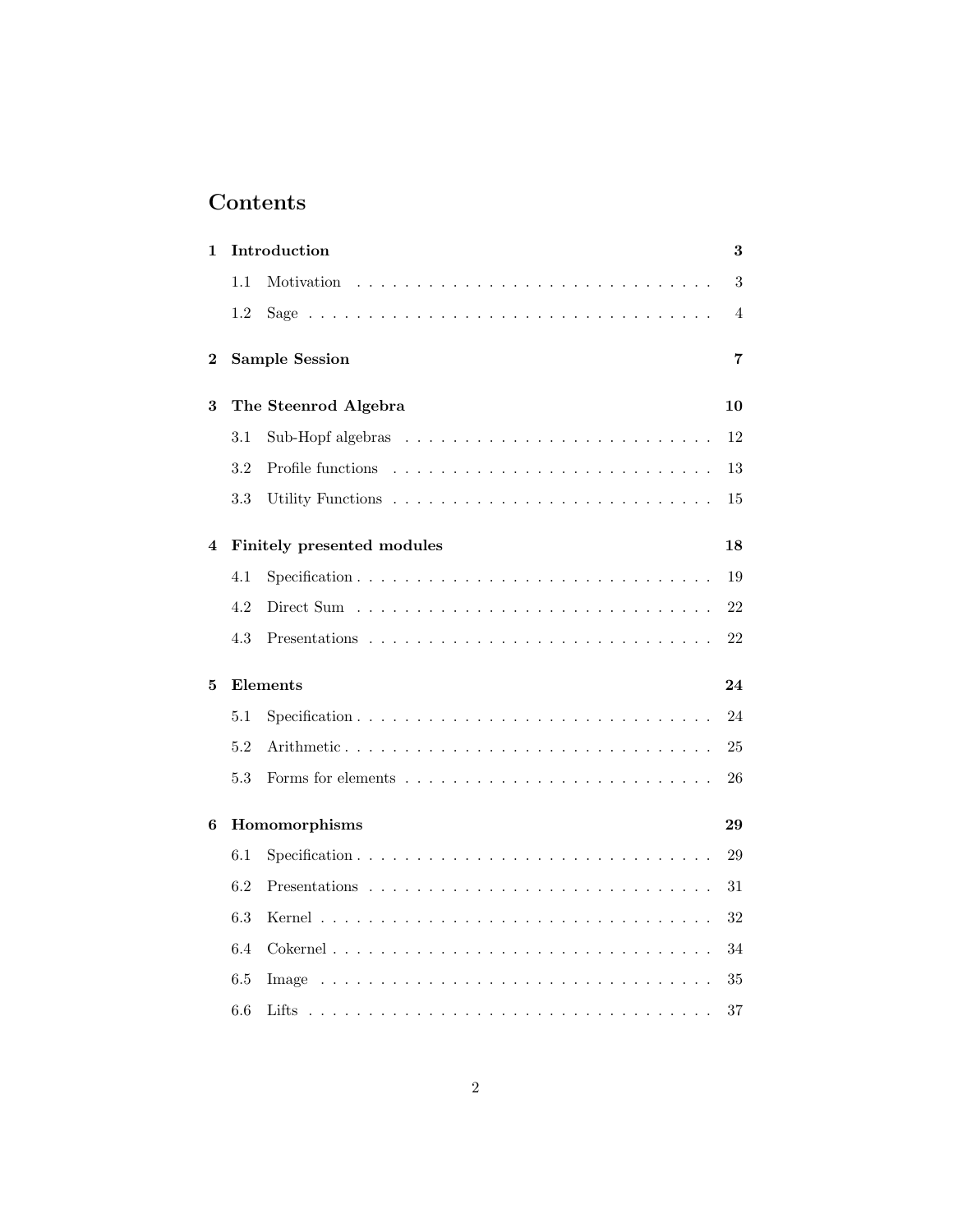| 7 | Chain complexes                            |               |  |  |
|---|--------------------------------------------|---------------|--|--|
|   |                                            |               |  |  |
|   | 7.2                                        |               |  |  |
|   | 7.3                                        |               |  |  |
|   | 7.4                                        | Extensions 41 |  |  |
| 8 | Future work                                |               |  |  |
|   | 9 Appendix A: The Sage Code                |               |  |  |
|   | 10 Appendix B: Resolution of $A/\!\!/A(2)$ |               |  |  |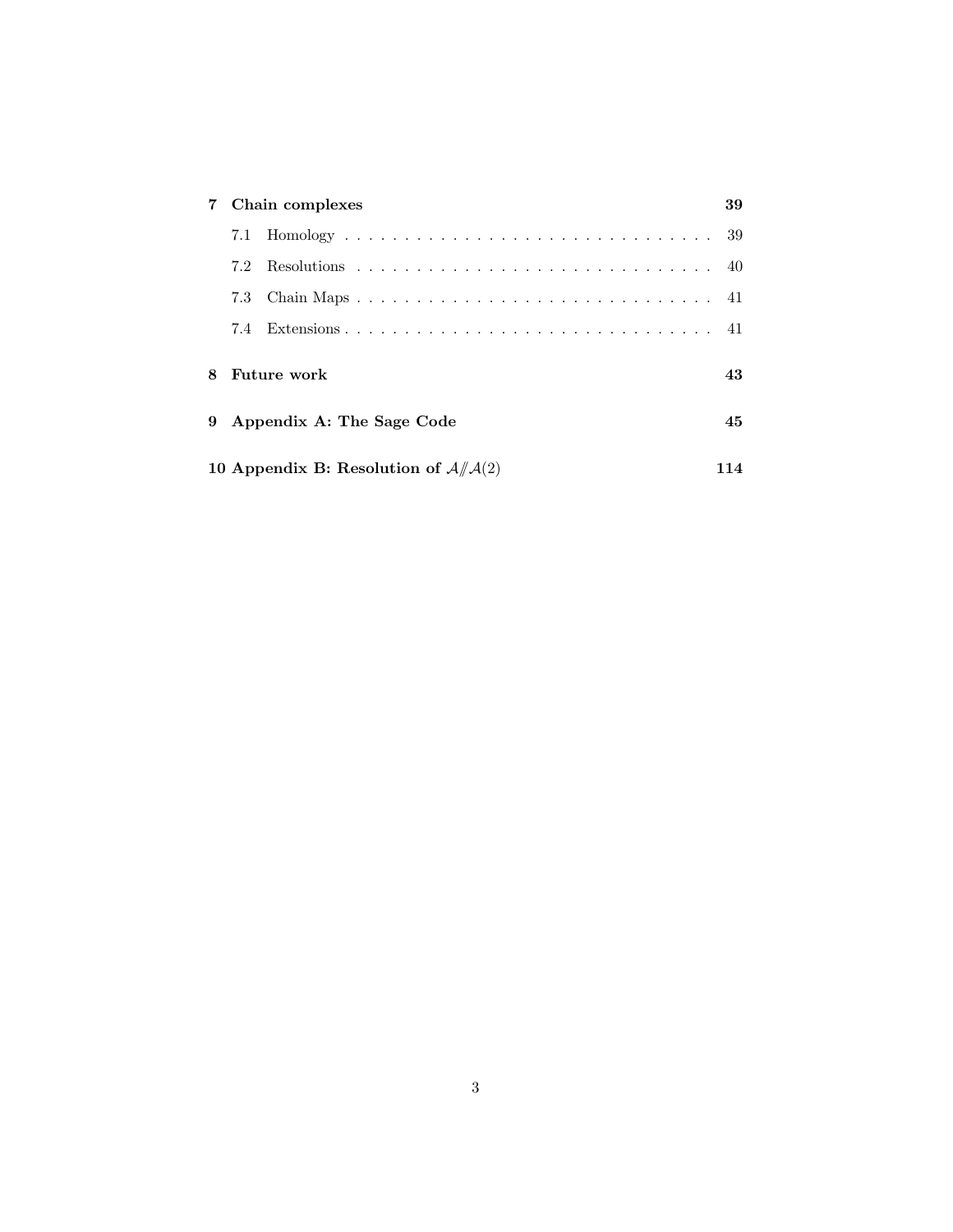## 1 Introduction

In this essay, we outline the functionality and algorithms of the software package FPMods written for Sage. The package is based on three main object classes, FP Module, FP Element, and FP Hom, their methods and attributes. From these classes, we've defined more complex functions, allowing the user to perform higher level calculations. Altogether, our current package provides the user with computational tools for attacking problems in algebraic topology in a language and notation closer to mathematical notation than computer language.

Each class has its own section in which we discuss the algorithms associated to it. These sections include a Specification subsection, in which we give a complete list of all attributes and methods defined. The practical user will find this list very useful for working with such an object. The remaining subsections discuss the algorithms of the actual implementation, as well as mathematical proofs and justification. Someone wishing to work with the actual code and expand this work is encouraged to read these subsequent subsections.

#### 1.1 Motivation

Our primary objects of study throughout this essay are finitely presented modules over the Steenrod Algebra. Each Steenrod Algebra (indexed over primes p) is the algebra of all stable mod  $p$  cohomology operations, so that the cohomology of any space (or spectrum) is a module over the Steenrod Algebra.

Calculations in modules over the Steenrod Algebra are useful in algebraic topology but can become quite tedious. Automating these runs up against the fact that the Steenrod Algebra is not Noetherian, so that most calculations will be infinite and therefore pose problems for computer implementation. Past solutions have involved simply calculating low degree terms. Here, we solve the problem by restricting attention to finitely presented modules, so that calcula-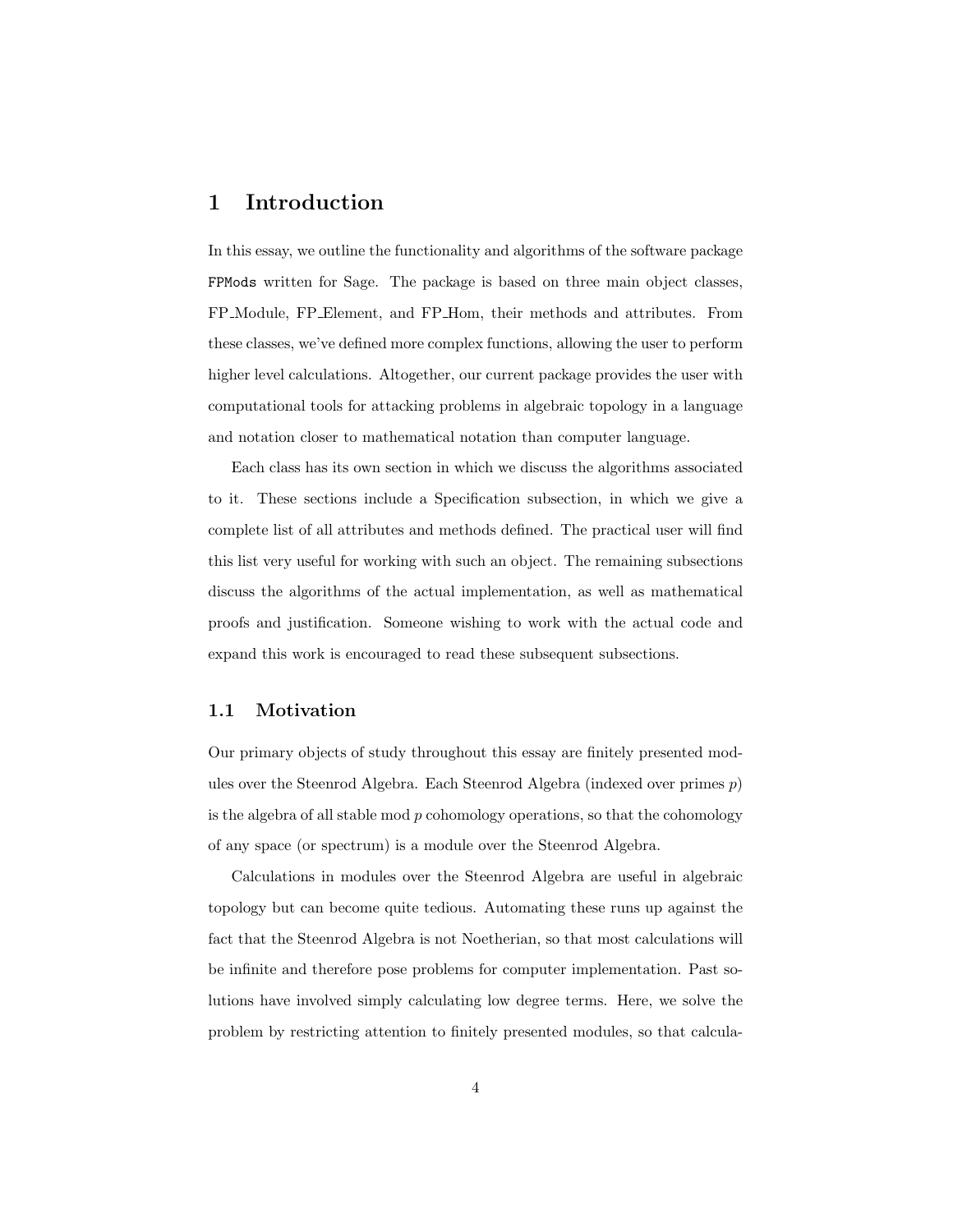tions become finite. This is possible because the Steenrod Algebra is the union of finite sub-algebras. One of the tasks we must accomplish is to find convenient sub-algebras over which to work.

We stress that the modules we define are infinite. Finitely presented modules over a sub-Hopf algebra of A have a finite presentation, but once tensored back up to  $A$ -modules, they are infinite. Figure 1 illuminates the complexity of modules tensored up from  $\mathcal{A}(1)$  as compared to  $\mathcal{A}(2)$ . This complexity is only compounded as when we tensor to  $A$ , where our modules naturally lie. Even though our package defines modules over some sub-Hopf algebra of A, we emphasize that our results are valid over all of  $A$ . The module of Figure 1 is the first szygy of  $A/A(Sq^2, Sq^2Sq^1)$ . In Section 2, this module is defined as M. We use this example to illustrate the role of the profile used in Section 5.3.

#### 1.2 Sage

Our package is written to be part of the mathematics program Sage. Sage is a free, open-source mathematics software system designed to be an alternative to, and interface between, Magma, Maple, Mathematica, GAP, Pari, etc. Sage can be used to study elementary and advanced, pure and applied mathematics.

The primary computing language used in Sage is Python. Python is a dynamic programming language, so computations are done on the fly with an interactive command line. This contrasts to other languages like C, C++, or Fortran. Additionally, Python has very clear and readable syntax, which makes our code more understandable to the non-computer scientist.

A key feature of Sage is the Steenrod Algebra package, written by John Palmieri. This allows us to work with sub-algebras (and their profile functions), the Adem relations, the Milnor and admissible bases, and many other already defined programs and properties. This is one of the main reasons for choosing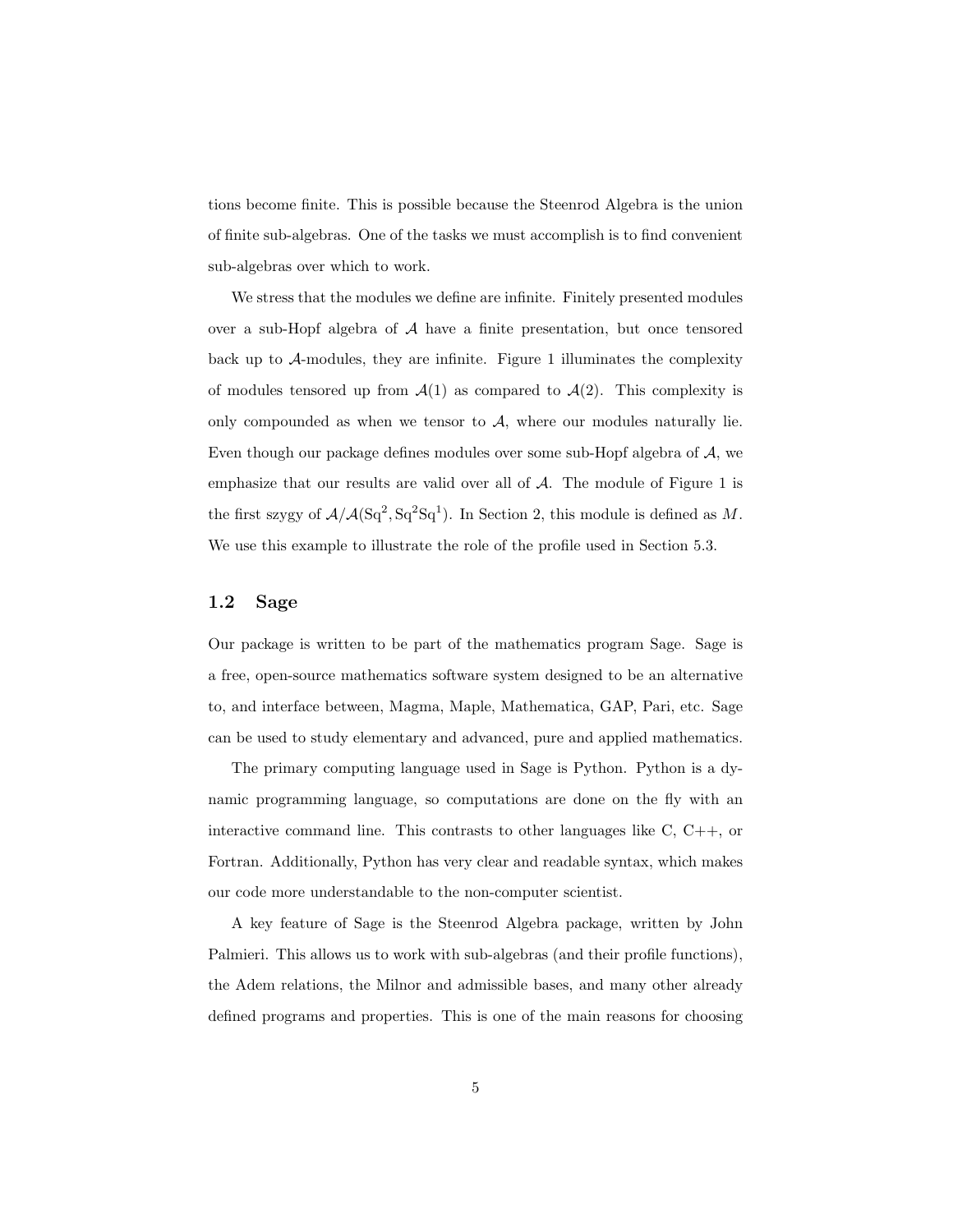to implement this in Sage.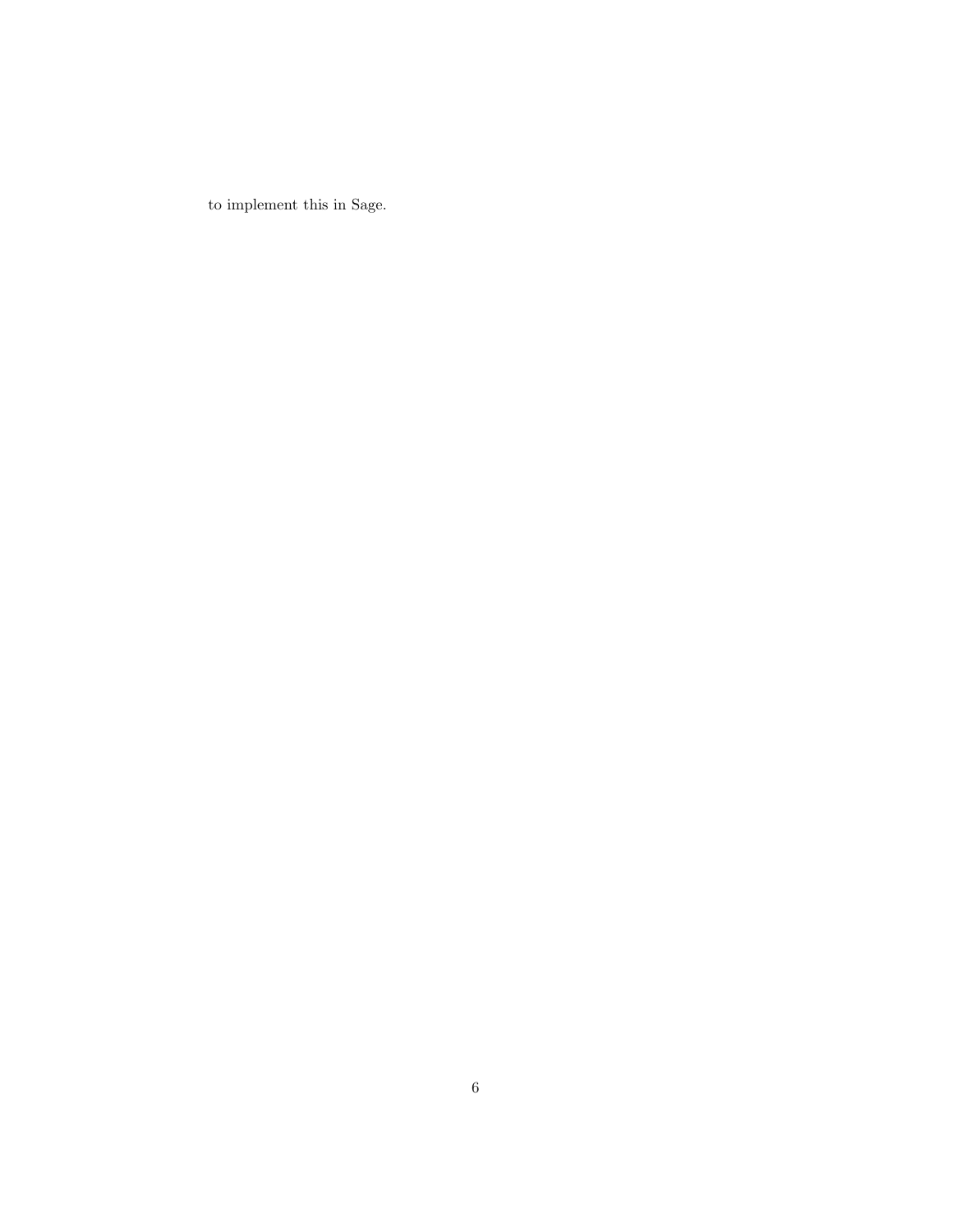

Figure 1:  $\Sigma^{-2}\Omega(A/A(\mathrm{Sq}^2, \mathrm{Sq}^2\mathrm{Sq}^1))$  as a module over  $A = A(1)$  and  $A(2)$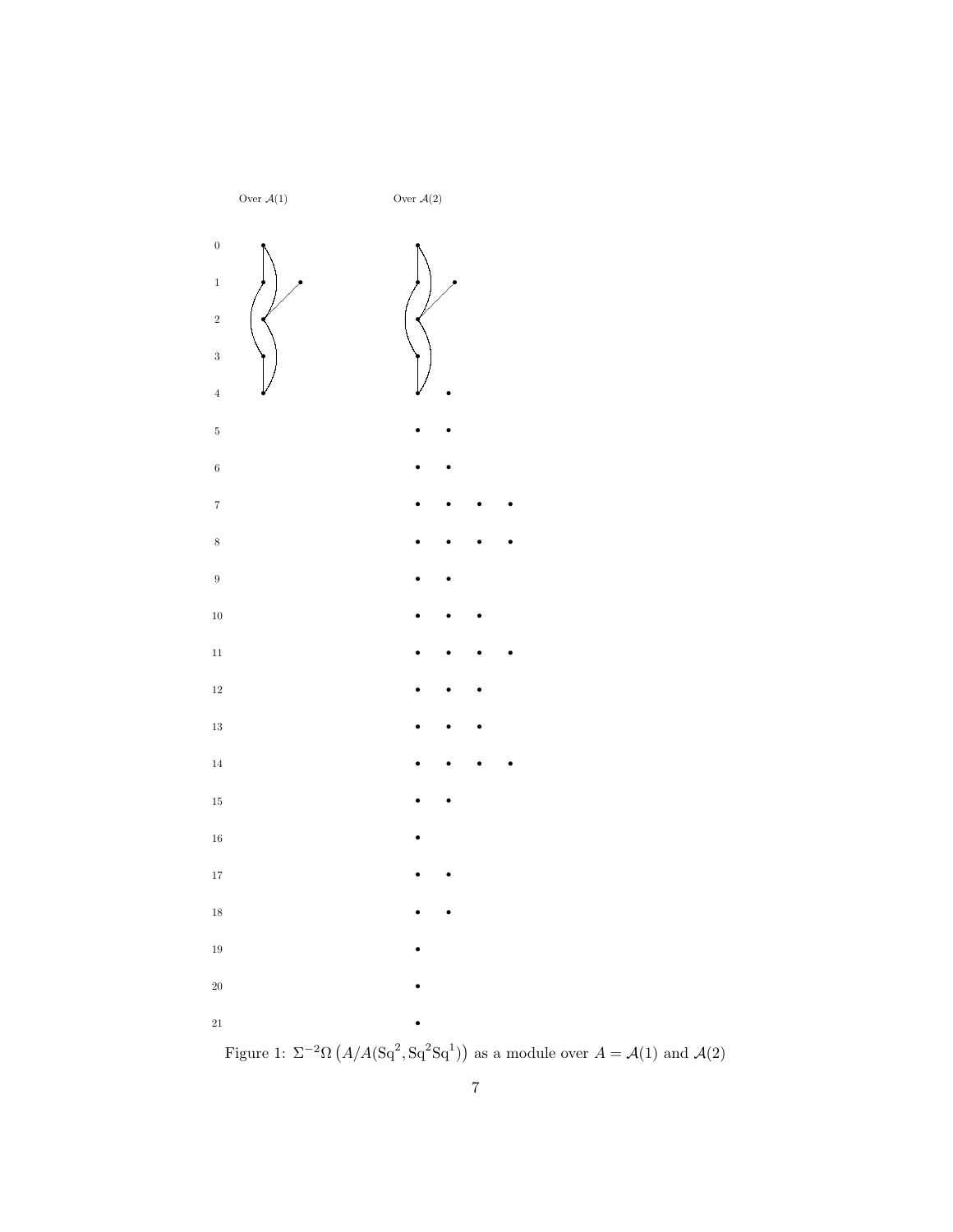## 2 Sample Session

In this section, we show numerous examples of the use of this package. The Traceback portion of error messages has been suppresed for readability. The command prompt sage: is not a part of the command.

```
1 sage: load fpmods.py
    sage: M = FP\_Module([0,1], [[Sq(2), Sq(1)], [0, Sq(2)], [Sq(3), 0]])sage: x = M([1, 0])sage: x = M. gen(0)True
 6 sage: y = M. gen(1)sage: z = x * Sq(2) * Sq(1) * Sq(2); z[Sq(2,1), 0]sage: z.nf()[0, 0]11 sage: y * Sq(2) * Sq(1)[0, S<sub>q</sub>(3)]sage: (y * Sq(2) * Sq(1)) . nf()[0, 0]{\tt sage:} \;\; \mathrm{T} \; = \; \mathrm{FP\_Module}\left(\, \left[\,0\ , 2\ , 4\,\right] \ , \left[\,\left[\,\mathrm{Sq}\left(\,4\,\right)\ , 0\ , 1\,\right] \ , \left[\,\mathrm{Sq}\left(\,1\ , 1\,\right)\ , \mathrm{Sq}\left(\,2\,\right)\ , 1\,\right]\,\right]\,\right)16 sage: z = T. gen (0) * Sq(2) + T. gen (1); z
    [Sq(2), 1, 0]sage: TT, g, h = T. min\_pres()sage: TT. degs
    \begin{bmatrix} 0, 2 \end{bmatrix}21 sage: TT. rels
    [ [Sq(1,1) + Sq(4), Sq(2)]]
    sage: MM, g, h = M. min\_pres()sage: MM. rels
    [[ Sq(2) , Sq(1) ], [ 0 , Sq(2) ]]26 sage: S, incl, proj = MM. submodule ([y])
    sage: S. degs
    [1]sage: S.rels
```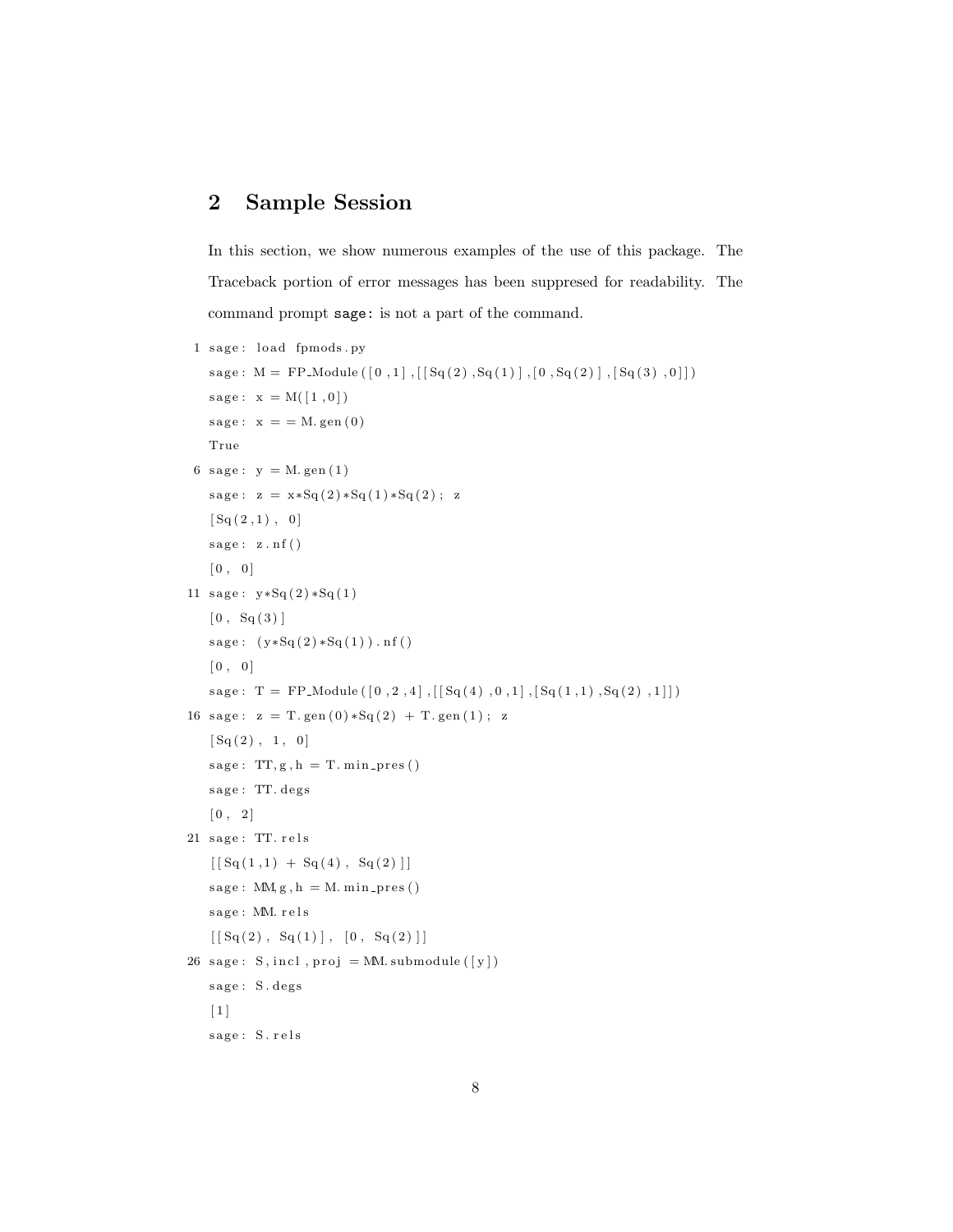```
[[ Sq(2) ]]31 sage: for i in range(7):
   ....: print "basis for MM in dimension ", i, ": ", MM[i]
   basis for MM in dimension 0 : [[1, 0]]basis for MM in dimension 1 : [[Sq(1), 0], [0, 1]]basis for MM in dimension 2 : [[Sq(2), 0]]36 basis for MM in dimension 3 : [[Sq(0,1), 0]]basis for MM in dimension 4 : [[Sq(1,1), 0]]basis for MM in dimension 5 : []
   basis for MM in dimension 6 : []
  sage: J = FP_{\text{Module}}([])41 sage: J.conn()
  +Infinity
  sage: J.alg()sub-Hopf algebra of mod 2 Steenrod algebra, milnor basis, profile
       function []
  sage: N = FP_{model}([1], [[Sq(1)]])46 sage: Z = N. suspension (4); Z. degs
   [5]sage: h = FPHom(N, M, [x*Sq(1)]
  sage: g = FPHom(M, N, [0, N. gen (0) ])ValueError: Relation [0, Sq(2)] is not sent to 0
51 sage: K, i = h. \, kernel()
  sage: K. degs
   [ 6 ]
   sage: i.values
   [ [ Sq(2,1)]]
56 sage: C, p = h. \text{cokernel}()sage: C. degs
   [0, 1]sage: C. rels
   [ [Sq(2), Sq(1)], [0, Sq(2)], [Sq(3), 0], [Sq(1), 0]]
61 sage: CC, pp = h.cokernel('minimal')sage: CC. rels
   [[ Sq(1), 0], [ Sq(2), Sq(1) ], [ 0, Sq(2) ]]
```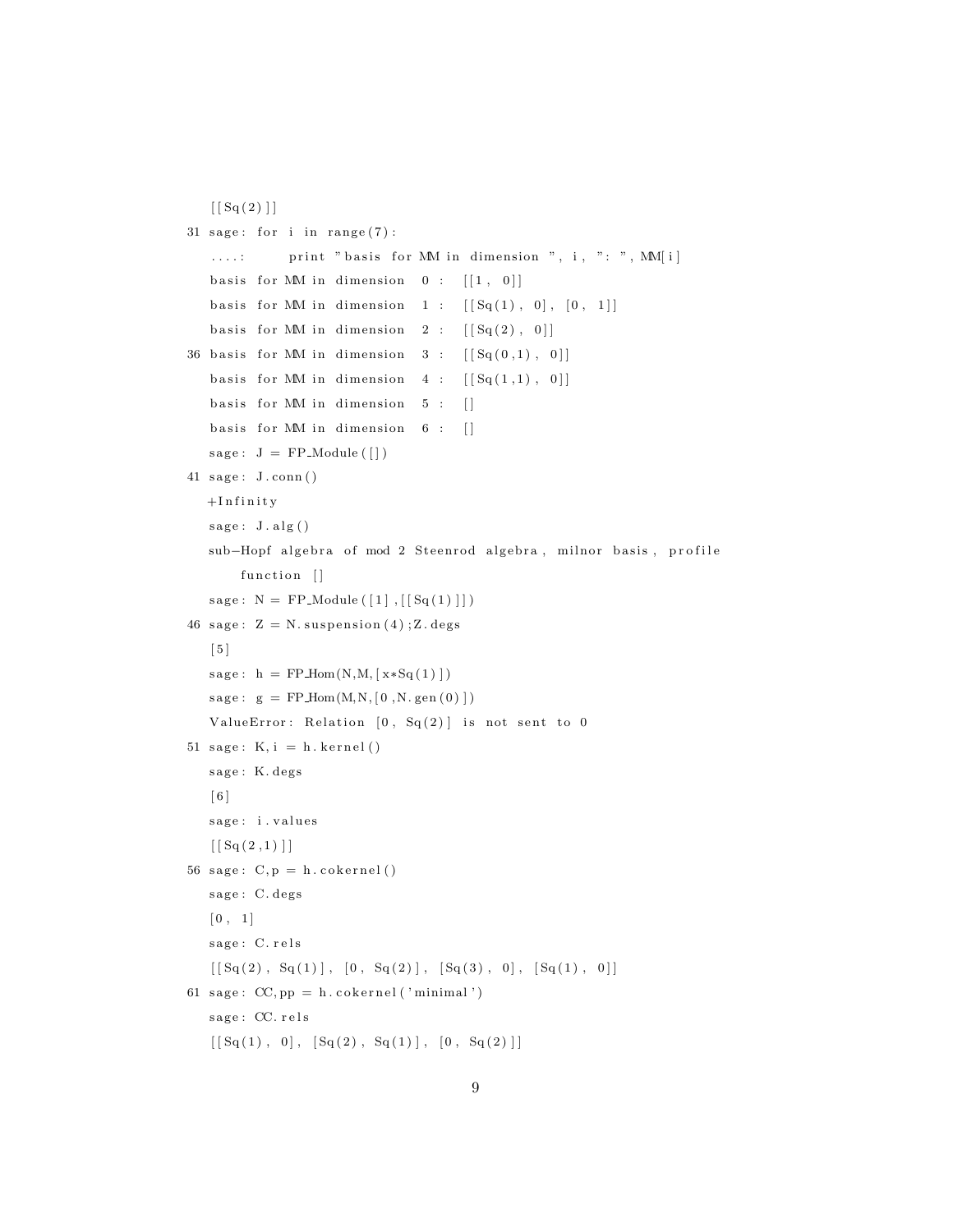```
sage: I, e, m = h. image()sage: I. degs
66 [ 1 ]
   sage: I.rels
   [[Sq(1)], [Sq(2,1)]]
   sage: Hko = FP_Module ([0], [[Sq(1)],[Sq(2)]])sage: R = Hko. resolution (5, verbose=true)
71 sage: is\_complex(R)True
   sage: is\_exact(R)True
   \text{sage:} \ \text{for} \ \text{i in } \ \text{range(6)}:
76 ....: print "Stage ", i, "\nDegrees: ", R[i].domain.degs, "\
       nValues of R[i]: ",R[i]. values
   Stage 0Degrees: [0]
   Values of R[i]: [[1]]Stage 1
81 Degrees: [1, 2]
   Values of R[i]: [[Sq(1)], [Sq(2)]]Stage 2Degrees: \begin{bmatrix} 2, 4 \end{bmatrix}Values of R[i]: [[Sq(1), 0], [Sq(0,1), Sq(2)]]86 Stage 3
   Degrees: [3, 7]Values of R[i]: [[Sq(1), 0], [Sq(2,1), Sq(3)]]Stage 4
   Degrees: [4, 8, 12]91 Values of R[i]: [[Sq(1), 0], [Sq(2,1), Sq(1)], [0, Sq(2,1)]]{\bf Stage ~5}Degrees: [5, 9, 13, 14]Values of R[i]: [[Sq(1), 0, 0], [Sq(2,1), Sq(1), 0], [0, Sq(2,1),Sq(1), [0, 0, Sq(2)]
```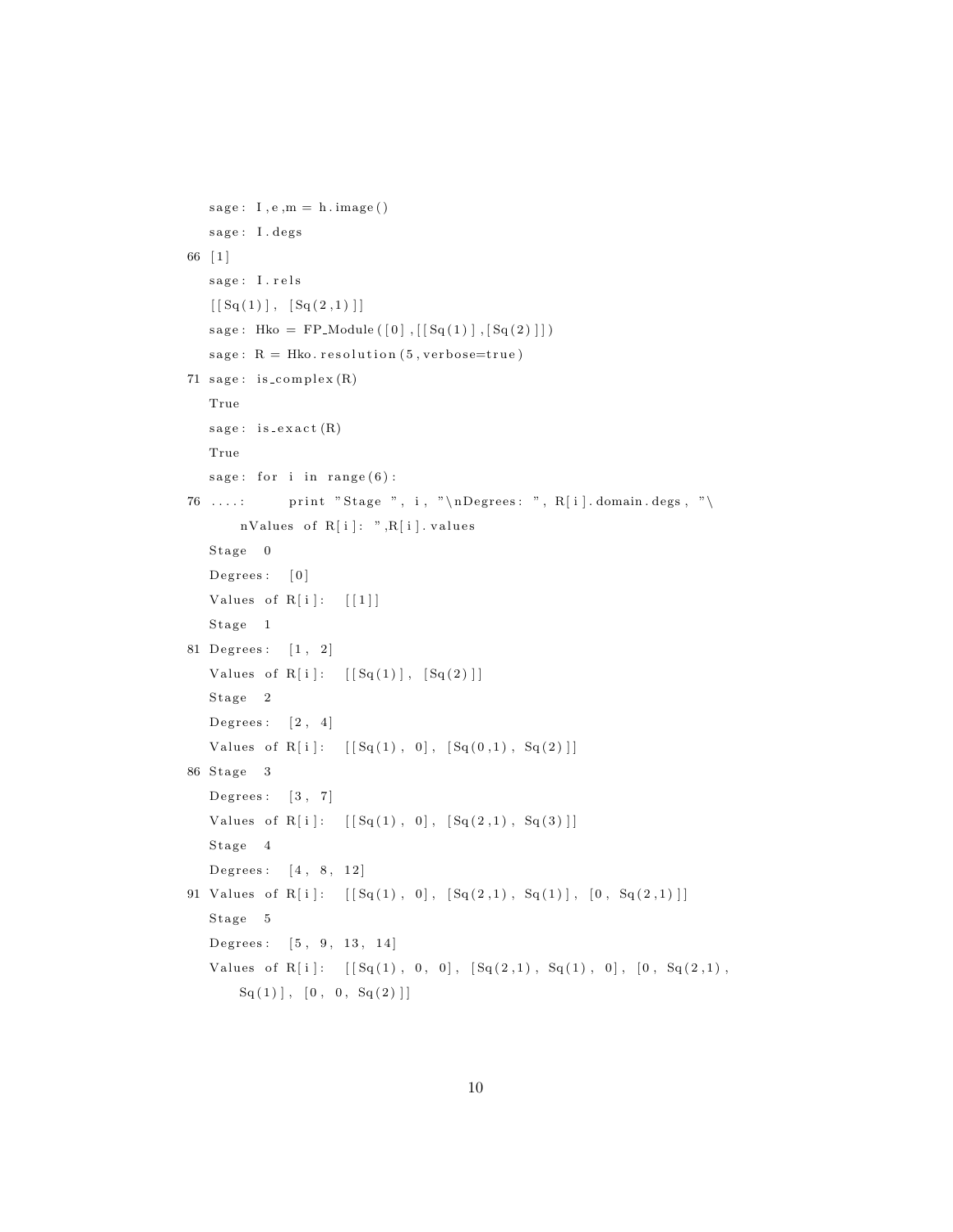## 3 The Steenrod Algebra

The Steenrod Algebra, A, is defined to be the algebra of stable cohomology operations  $[2, 8]$ . (This is a very brief description of  $A$  and is only meant to explain ideas which we'll explicitly use. A thorough description would be an essay by itself, and the interested reader should see the previously mentioned sources.) From an algebraic viewpoint,  $A$  is a graded algebra over  $\mathbb{F}_p$ . When  $p=2$ , its generated by the *Steenrod squares*,  $Sq<sup>i</sup>$  for each  $i \geq 0$ . For p odd, A is generated by the *Bockstein*  $\beta$  and the *Steenrod reduced*  $p^{th}$  powers,  $\mathcal{P}^i$  for each  $i \geq 0$ . These are natural transformations in the cohomology of any toplogical space  $X$ .

$$
\mathrm{Sq}^i: H^n(X; \mathbb{F}_2) \to H^{n+i}(X; \mathbb{F}_2) \tag{1}
$$

$$
\mathcal{P}^i: H^n(X; \mathbb{F}_p) \to H^{n+2i(p-1)}(X; \mathbb{F}_p)
$$
\n<sup>(2)</sup>

The product structure of the Steenrod Algebra is given by composition. The unit is  $Sq^{0}$  for  $p = 2$ , and  $\mathcal{P}^{0}$  otherwise. These generators are subject to the Adem relations,

$$
Sq^{a}Sq^{b} = \sum_{i=0}^{[a/2]} \begin{pmatrix} b-c-1 \\ a-2c \end{pmatrix} Sq^{a+b-c}Sq^{c} \qquad \text{if } a < 2b,
$$
 (3)

and all relations are implied by these. The situation is similar at odd primes. These allow one to write any Steenrod operation uniquely as a linear combination of admissable operations  $Sq^{a_1}Sq^{a_2} \cdots Sq^{a_i}$ , where admissible means each  $a_i \geq 2a_{i+1}$ . This basis consisting of the admissable monomials modulo the Adem relations is known as the admissible or Serre-Cartan basis for A.

The Steenrod Algebra A admits a comultiplication, as well as a multiplica-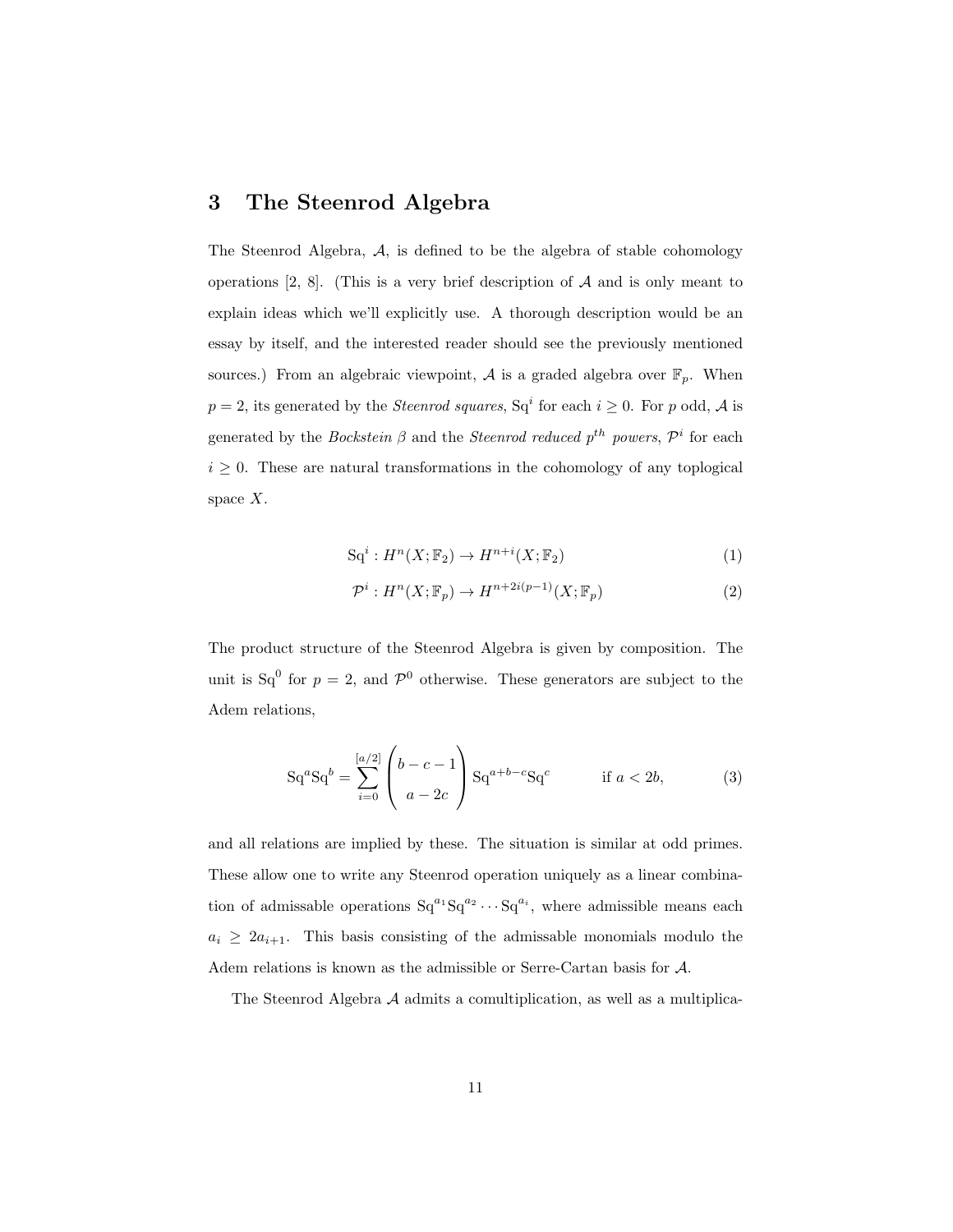tion. This coproduct  $\psi : \mathcal{A} \longrightarrow \mathcal{A} \otimes \mathcal{A}$ ,

$$
\psi(\mathrm{Sq}^{k}) = \sum_{i} \mathrm{Sq}^{i} \otimes \mathrm{Sq}^{k-i} \tag{4}
$$

$$
\psi(\mathcal{P}^k) = \sum_i \mathcal{P}^i \otimes \mathcal{P}^{k-i}
$$
\n(5)

$$
\psi(\beta) = 1 \otimes \beta + \beta \otimes 1 \tag{6}
$$

gives  $A$  the structure of a Hopf algebra. It is induced by the Cartan formula, and is much easier to describe than the product. In particular, it is cocommutative. Furthermore, Milnor showed that the dual of  $A$ , denoted  $A_*$ , is a polynomial algebra, given by

$$
\mathcal{A}_* = \begin{cases} \mathbb{F}_2[\xi_1, \xi_2, \dots] & \text{if } p = 2, \\ \mathbb{F}_p[\xi_1, \xi_2, \dots] \otimes E[\tau_0, \tau_1, \dots] & \text{if } p \text{ is odd.} \end{cases}
$$

Over  $\mathbb{F}_2$ , the degree of each  $\xi_i$  is  $2^i - 1$ . For odd characteristic, the degree of  $\xi_i$  is  $2(p^i-1)$  and the degree of  $\tau_i$  is  $2p^i-1$ . Monomials in the  $\xi_i$  (and at odd primes, the  $\tau_i$ ) form a basis for  $\mathcal{A}_{*}$ . Hence, their duals form a basis called the Milnor basis for A.

A typical element in the Milnor basis is written  $Sq^R$ , where R is a multiindex. The multi-index notation  $R = (i_1, \ldots, i_n)$  is useful, but has no direct relation to the Serre-Cartan basis. In particular,  $Sq^{(i_1,...,i_n)}$  in the Milnor basis is not the same as  $Sq^{i_1} \cdots Sq^{i_n}$  in the Serre-Cartan basis. In general, they don't even have the same degree. However,  $Sq^{(r)} = Sq^{r}$ .

One area in which the Milnor basis simplifies our task is describing the sub-Hopf algebras of  $A$ . The key to making the calculations finite is to work over these sub-Hopf algebras. In Sec 3.1, we discuss the Classification theorem of quotient Hopf algebras of  $\mathcal{A}_{*}$ , i.e. sub-Hopf algebras of  $\mathcal{A}$ . The Classification theorem completely characterizes all quotient Hopf algebras of  $A_{*}$ . Thus, we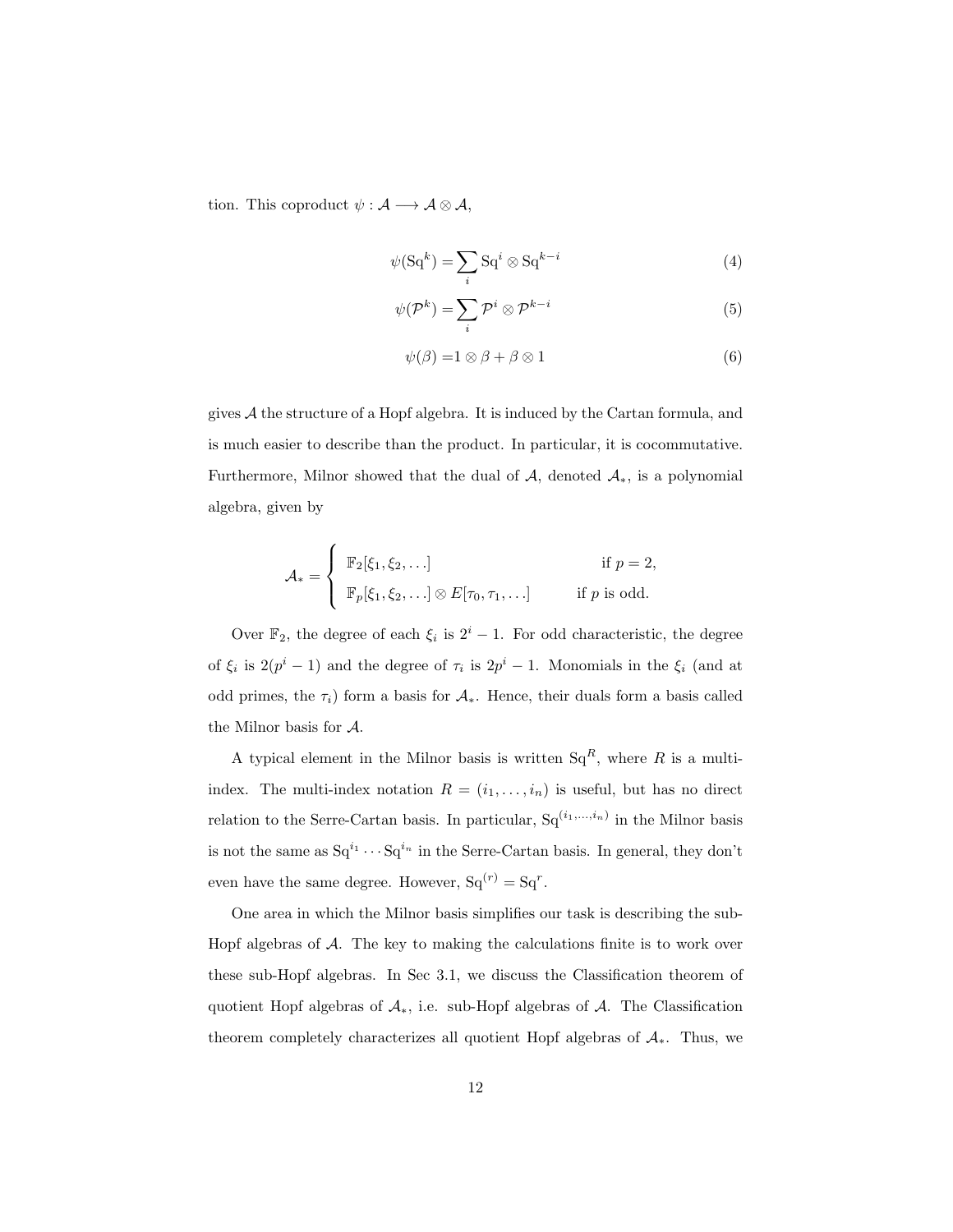can completely specify any such  $B$  in the exact sequence

$$
0 \longrightarrow \mathcal{K} \longrightarrow \mathcal{A}_{*} \longrightarrow B \longrightarrow 0. \tag{7}
$$

Applying the contravariant functor  $\text{Hom}_{\mathbb{F}_p}(-,\mathbb{F}_p)$  to this sequence, we see the dual sequence

$$
0 \longrightarrow B_* \longrightarrow \mathcal{A} \longrightarrow \mathcal{K}_* \longrightarrow 0 \tag{8}
$$

where  $B_*$  is now a sub-Hopf algebra of  $A$ . By studying quotient Hopf algebras of  $\mathcal{A}_{*}$ , we in turn study sub-Hopf algebras of  $\mathcal{A}$ .

As we'll see, extra work must be done to obtain and keep track of the subalgebra we're working with. Computations involving objects defined over different sub-algebras have to be done by rewriting those objects over a common sub-algebra over which they are all defined. The result is a package that gives complete answers valid in all degrees. While any finite sub-algebra over which our computation can be made would suffice, we try to reduce to the smallest such to reduce computation time.

#### 3.1 Sub-Hopf algebras

Quotient Hopf algebras of  $\mathcal{A}_{*}$  (dual to sub-Hopf algebras of  $\mathcal{A}$ ) have been classified by Anderson and Davis (for  $p = 2$ ) and Adams and Margolis (for p odd). We recall their classification here (see [3] and [5] for the proofs).

**Theorem 1** (Classification theorem). Let J be a quotient Hopf Algebra of  $A_*$ . Then

$$
J = \begin{cases} \mathcal{A}_{*}/(\xi_1^{2^{n_1}}, \xi_2^{2^{n_2}}, \dots) & \text{if } p = 2, \text{ or} \\ \mathcal{A}_{*}/(\xi_1^{p^{n_1}}, \xi_2^{p^{n_2}}, \dots; \tau_0^{\epsilon_0}, \tau_1^{\epsilon_1}, \dots) & \text{if } p \text{ is odd.} \end{cases}
$$
(9)

where  $n_i \in \{0, 1, 2, \ldots\} \cup \{\infty\}$ , and  $\epsilon_i \in \{1, 2\}$ . Furthermore, these exponents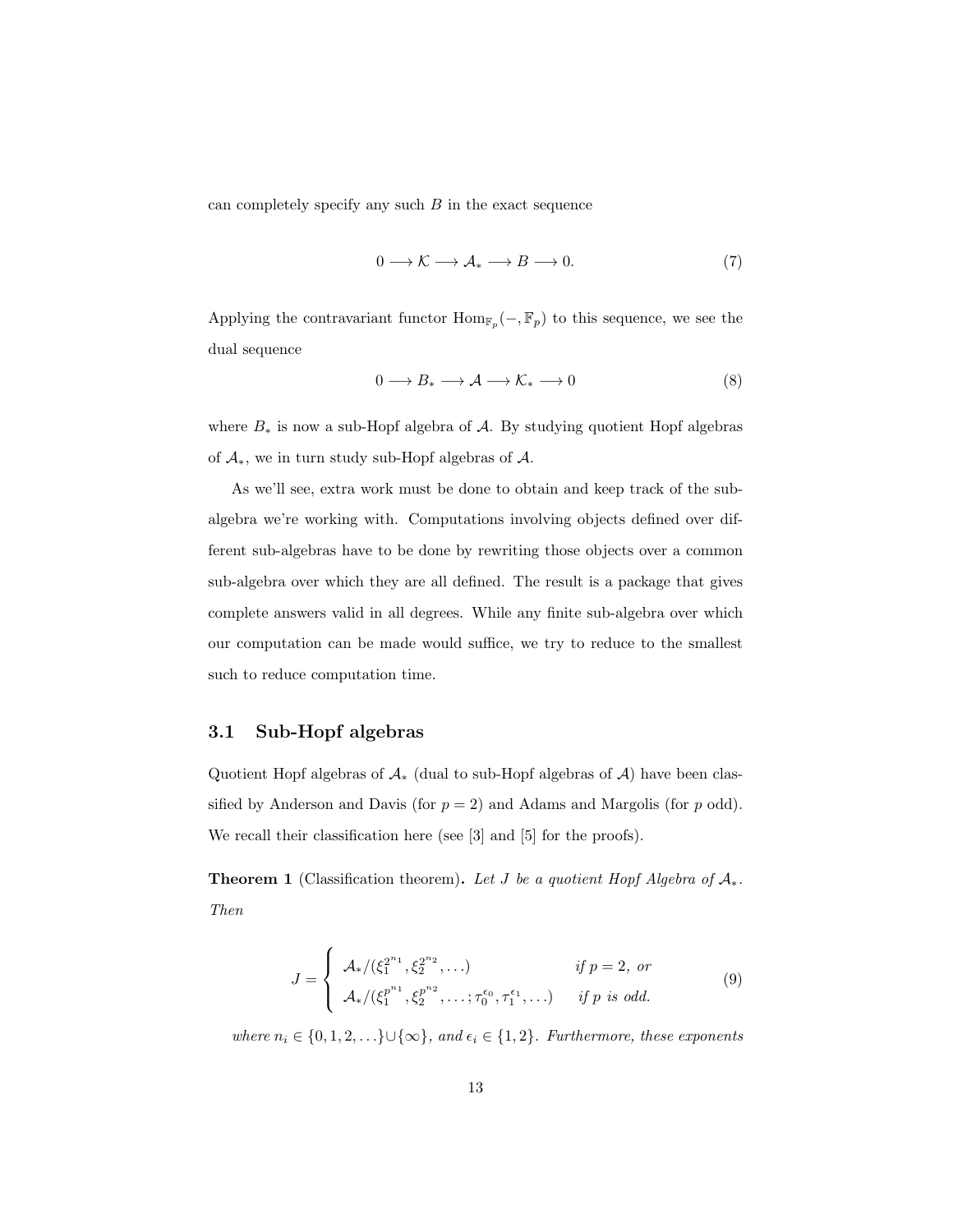satisfy the following conditions:

- (i) For each i and r with  $0 < i < r$ , either  $n_r \geq n_{r-i} i$  or  $n_r \geq n_i$ .
- (ii) If p is odd and  $\epsilon_r = 1$ , then for each i,  $1 \leq i \leq r$ , either  $n_i \leq r i$  or  $\epsilon_{r-i} = 1.$

Conversely, any set of exponents  $\{n_i\}$  and  $\{e_i\}$  satisfying these conditions determines a quotient Hopf Algebra of  $A_*$ .

Note that if some  $n_i = \infty$ , then we impose no relation on  $\xi_i$ . Similarly, if  $\epsilon_i = 2$ , then the sub-algebra of  $\mathcal{A}_{*}$  will contain  $\tau_i$ .

#### 3.2 Profile functions

By the Classification theorem, a quotient Hopf algebra of  $A_*$  (and thus, a subalgebra of  $A$ ) is completely determined by a set of exponents.

**Definition 2.** Let J be a quotient Hopf algebra of  $A_*$ . The function which assigns to each index i, the exponent  $n_i$ , is referred to as the profile function for J. If J is defined over an odd primary Steenrod Algebra, then there is also the function which assigns to each index k, the exponent  $\epsilon_k$ .

The profile functions of greatest interest to us are those of finite sub-algebras. A finite profile  $(n_1, \ldots, n_r)$  is extended by zeros, while the finite  $(\epsilon_0, \ldots, \epsilon_r)$  is extended by ones. Condition (i) is independent of the  $\epsilon_i$ , so results dependent only on Condition (i) are independent of the characteristic.

**Lemma 3.** If  $(n_1, \ldots, n_r)$  is a valid profile and  $n_r \neq 0$ , then  $n_j \leq r$ , for any j. *Proof.* Consider the requirements from  $n_{r+k} = 0$ , for any  $k > 0$ . Condition (i) of Theorem 1 implies either  $n_{r+k} \geq n_{r+k-i} - i$  or  $n_{r+k} \geq n_i$ , for any i in the range  $0 < i < r+k$ . If  $i = r$ , these two conditions imply either  $n_i \le r$  or  $n_r \le 0$ . The latter of these two cannot be true (by assumption), and so  $n_i \leq r$ .  $\Box$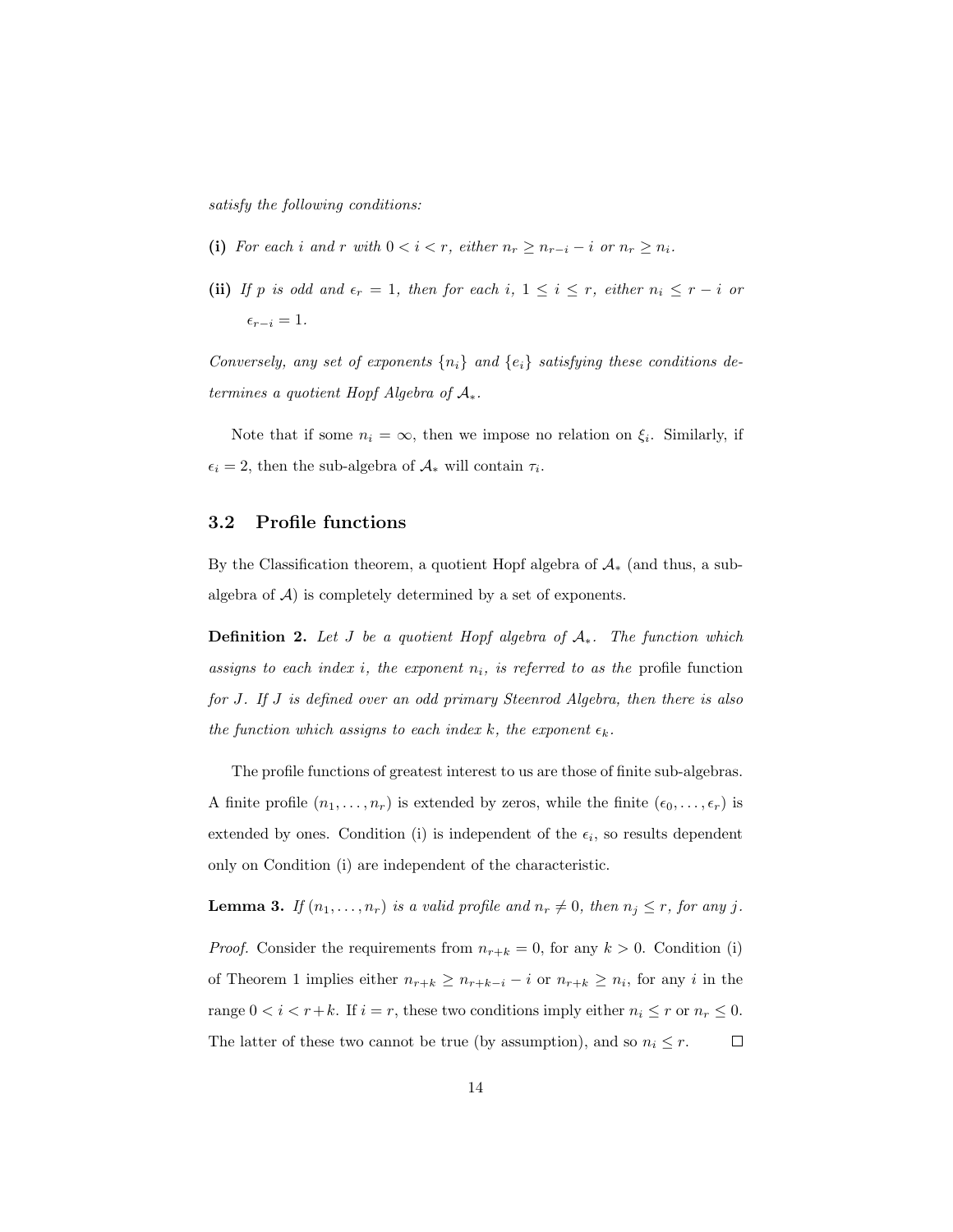Condition (i) has two parameters,  $i$  and  $r$ . For a finite profile function, the condition is redundant when the r parameter is more than twice the length of the profile.

**Lemma 4.** If  $(n_1, \ldots, n_r)$  is a valid profile function, then  $n_{2r+1} = n_{2r+2}$  $\cdots = 0$  yield redundant relations on  $(n_1, \ldots, n_r)$ .

*Proof.* For any  $k > 0$ ,  $n_{2r+k} = 0$ . Theorem 1 implies either  $0 \ge n_{2r+k-i} - i$ or  $0 \geq n_i$ . If  $1 \leq i < r$ , then the first condition is true, since  $n_{2r+k-i} = 0$ , for  $1 \leq i < r$ . If  $i = r$ , then the first condition is still true, since  $n_r \leq r$  (by Lemma 3). Finally, if  $r < i \leq 2r + k$ , then the second condition is true, since  $n_i = 0$ , for  $r < i \leq 2r$ .  $\Box$ 

Lemma 1 implies that a profile of length  $j$  is valid only if Condition  $(i)$  of Theorem 1 holds for  $r \leq 2j$ . We now prove the analogous statement for odd characteristic algebras.

**Lemma 5.** If  $(n_1, \ldots, n_r)$ ,  $(\epsilon_0, \ldots, \epsilon_r)$  is a valid profile, then  $\epsilon_{2r+1} = \epsilon_{2r+2}$  $\ldots = 1$  yield no new relations on  $(\epsilon_0, \ldots, \epsilon_r)$ .

*Proof.* Consider the requirements from  $\epsilon_{2r+k} = 1$ , where  $k > 0$ . Theorem 1 requires that either  $n_i < 2r + k - i$  or  $\epsilon_{2r+k-i} = 1$ , for any  $i, 1 \le i \le 2r + k$ . If  $1 \leq i \leq r$ , we see  $\epsilon_{2r+k-i} = 1$ , as this piece of the profile function is extended indefinitely by ones. If  $r < i < 2r + k$ , then  $n_i < 2r + k - i$ , since  $n_i = 0$  in this  $\Box$ range.

**Lemma 6.** Let  $(n_1, \ldots, n_r)$  be a profile of length r. Then for any j with  $r/2$  <  $j \leq r$ , we have  $n_j \leq j$ .

*Proof.* Let  $j$  be in the specified range. Consider the relations stemming from  $n_{2j} = 0$ . Taking  $r = 2j$  and  $i = j$  in Condition (i), we see two conditions:  $0 \ge n_{2j-j} - j$  or  $0 \ge n_j$ . In either case,  $n_j \le j$ .  $\Box$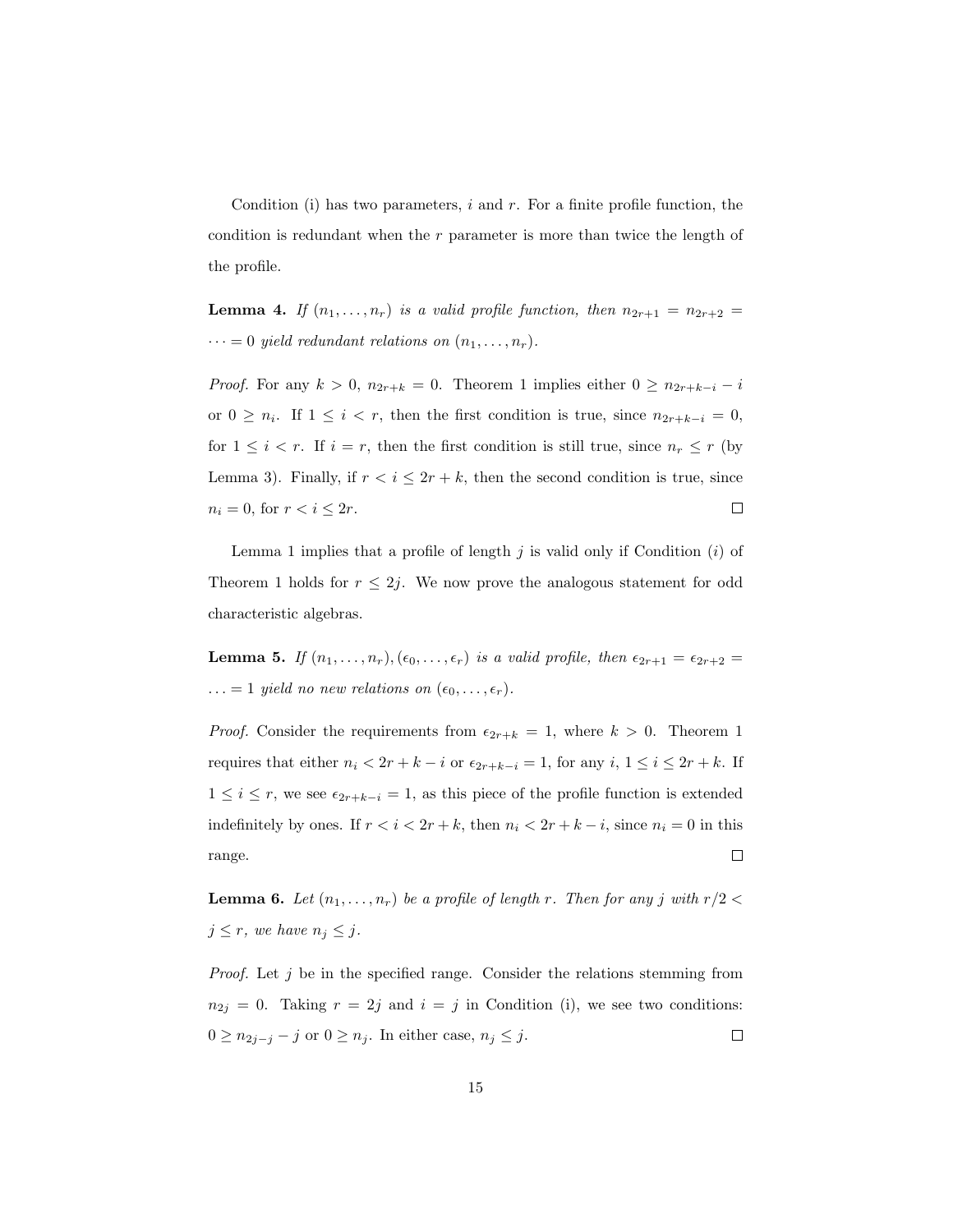These bounds on profile functions reduce the test of validity to a finite calculation.

#### 3.3 Utility Functions

In this section, we show various algorithms for working with profile functions. By the 'profile of an element or set of elements', we mean the profile function of the smallest sub-Hopf algebra of A containing these elements. These calculations are most easily done by working with elements in the Milnor basis for A.

Near the end of each algorithm, we obtain a list of integers  $(n_i)$ . We convert this to a 'pseudo-profile'  $(k_i)$ , satisfying the exponent condition  $p^{k_i-1} < n_i \leq$  $p^{k_i}$ , for each *i*. We call this list  $(k_i)$  a pseudo-profile since it defines a sub-algebra dual to algebras of the form of (9), which are Hopf sub-algebras only if they also satisfy Conditions (i) and (ii) of the Classification theorem.

Our algorithms convert pseudo-profiles to profiles while attempting to increase the sub-algebra defined by this profile by as little as possible. The phrase 'size of an algebra' is somewhat vague. Pseudo-profile functions have a lexicographic ordering, and we choose to minimize with respect to this. We believe this is a decent notion of minimal increase, and it is very easily implemented.

The complete list of functions used for sub-algebra calculations is listed. The only program intended for external use is find min profile.

- enveloping profile elements  $(L)$ , the profile function for a list L of elements.
- enveloping profile profiles  $(P)$ , the profile function for a list of profiles P.
- find min profile  $(J, p)$ , the minimum profile containing J over the mod p Steenrod Algebra.
- next\_prof $(p, n)$ , the next pseudo-profile following the pseudo-profile p, based at  $n$  (see below).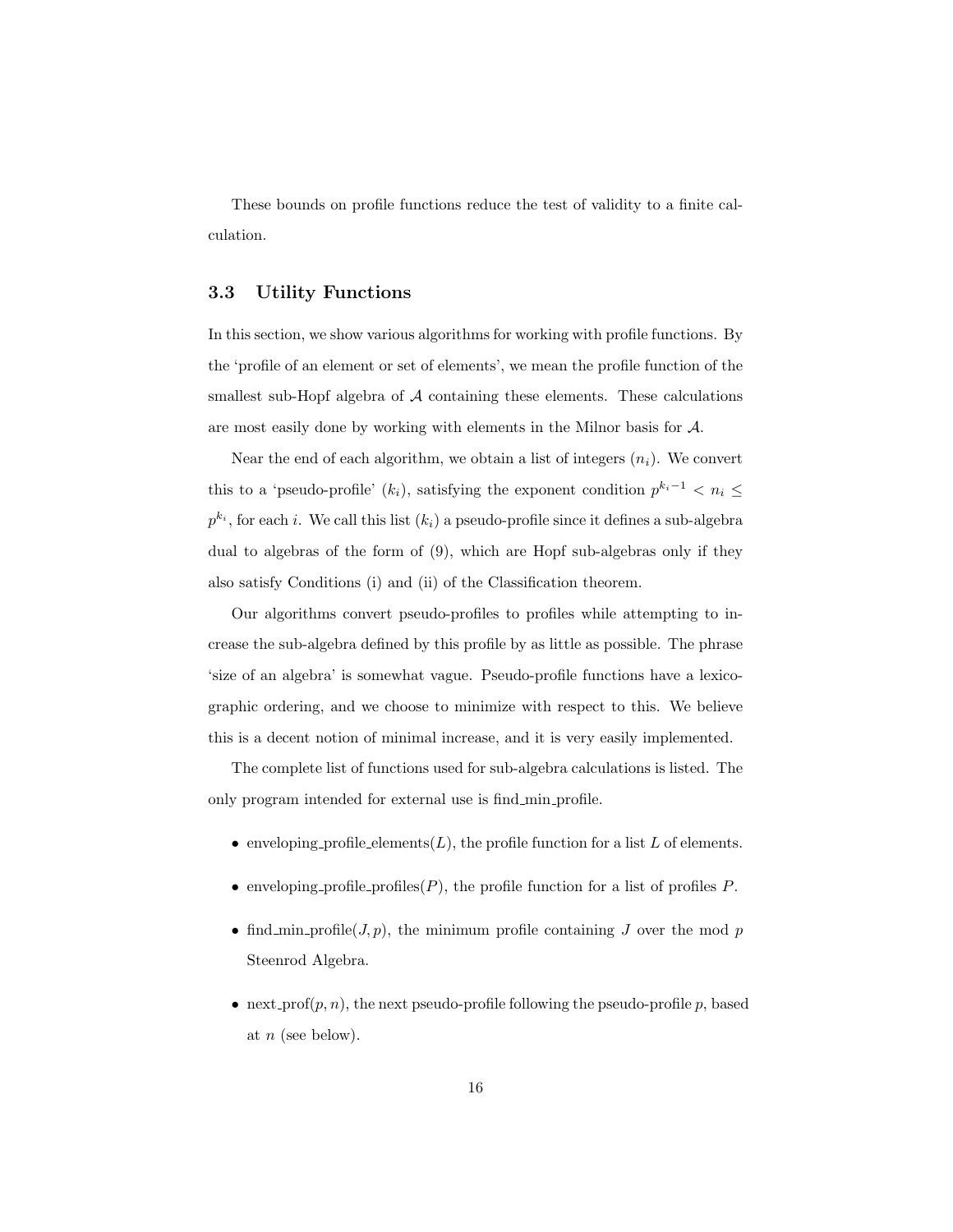• profile\_ele(x), the profile function of x.

The first program we describe is profile ele. Given any element  $x \in \mathcal{A}$ ,

$$
k = \text{profile\_ele}(x)
$$

sets the list  $k = (k_i)$  to the profile function of x (see the first paragraph of 3.3). This is constructed by considering  $x$  in the Milnor basis,

$$
x = \sum_{i=0}^{b} c_i \operatorname{Sq}^{R_i},
$$

where each  $R_i = (r_{i0}, r_{i1}, \ldots, r_{ik})$ . Define  $n_l = \max\{r_{il}|0 \le i \le b\}$ . Then for each l, find  $k_l$  so that  $p^{k_l-1} < n_l \leq p^{k_l}$  (the exponent condition). This list  $(k_l)$ is the pseudo-profile of a sub-algebra (not necessarily Hopf) and will contain the element  $x$  by construction. This list is then passed to find min profile to find a profile for a sub-Hopf algebra containing x.

Given a list of elements  $L$ ,

$$
P =
$$
 enveloping-profitle\_elements $(L)$ 

sets  $P$  to the profile function of  $L$ . This is constructed by applying profile ele to each element of  $L$ , and then computing the component-wise maximum as above. We increase each entry of this list to satisfy the exponent condition. The resulting pseudo-profile is passed to find min profile, yielding a profile for a sub-Hopf algebra containing L.

In a similar fashion, we construct the profile function corresponding to a list of profile functions. Namely, if  $L$  is a list of profile functions,

 $P =$  enveloping\_profile\_profiles( $L$ )

computes the profile function corresponding to L. This is done by computing the component-wise maximum of the entries of  $L$ , and then increasing each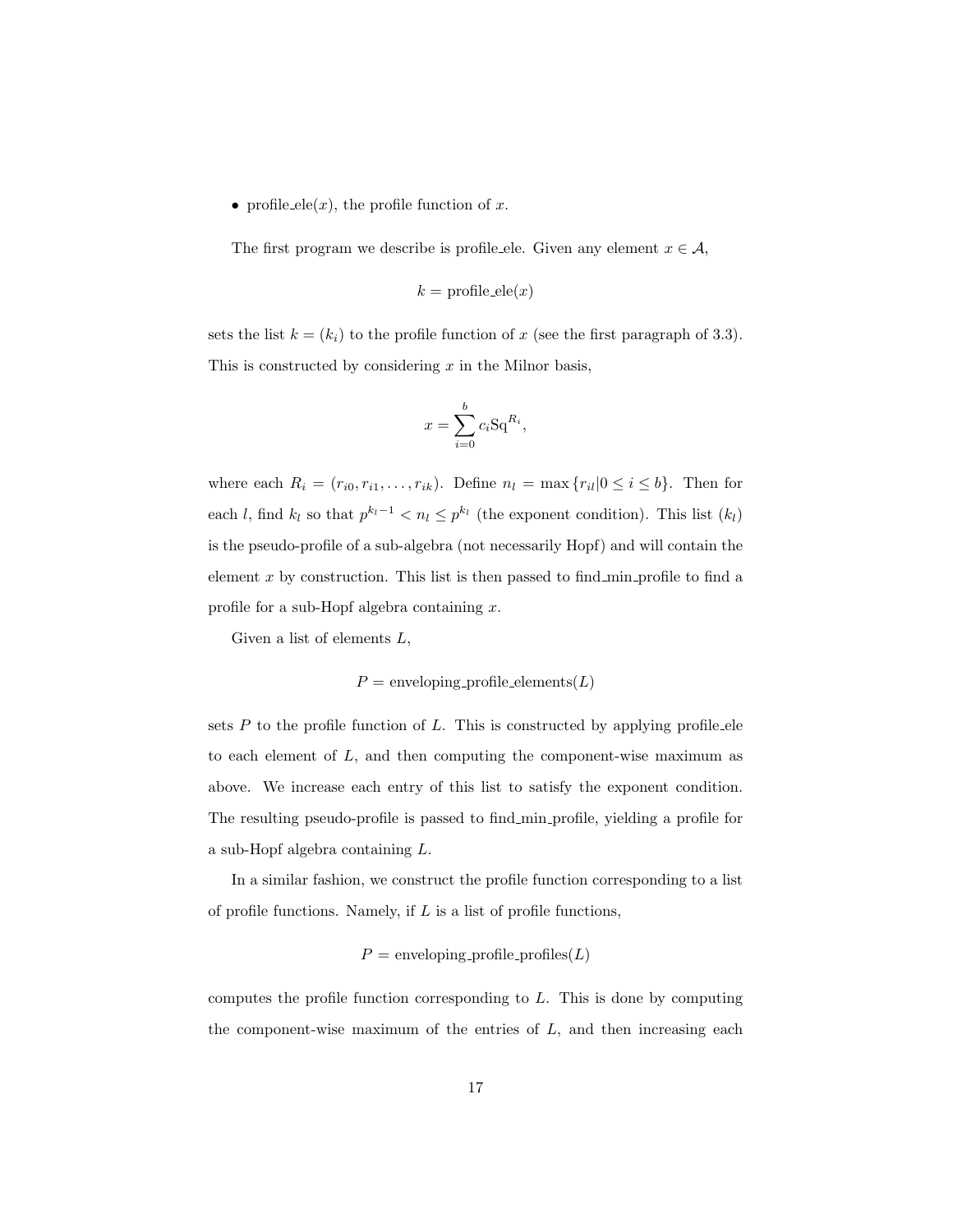entry to satisfy the exponent condition. This pseudo-profile is then passed to find min profile, and the result is returned.

Our algorithm for computing profile functions of modules and morphisms depends on finding the 'next' profile, where next refers to lexicographic order from left to right. This tries to ensure we are increasing the sub-algebra defined by this profile by as small a degree as possible. Explicitly,

$$
L = \text{next\_prof}(p,n)
$$

sets  $L$  to the next pseudo-profile after  $p$ , subject to the constraint that each entry in it is greater than the corresponding entry in  $n$ .

The next profile after p is obtained by incrementing lexicographically. For example, we increment the first entry of  $p$  until it cannot be incremented any further (Lemma 3). At this point, we reset the first entry of  $p$  to the first entry of  $n$ , and increment the second entry of  $p$ . Again, we increment the first entry with this new second entry. This process is repeated until no entry of  $p$  can be incremented any further. We then re-initialize  $p$  to the base profile  $n$ , increase its length by one, redefine n to be this new, longer base, and repeat.

The function find min profile ties all of the above programs together and is the only function designed for external use. Given a pseudo-profile J,

$$
P = find\_min\_profile(J, p)
$$

sets  $P$  to the profile of the smallest sub-Hopf algebra of the mod  $p$  Steenrod Algebra containing J. If P satisfies the Hopf condition, then it is returned. Otherwise, we call next prof repeatedly (using  $J$  as the base profile) until a valid profile function corresponding to a sub-Hopf algebra is returned. This repetition will terminate, since every sub-algebra is contained in some  $\mathcal{A}(n)$  [4, p.235].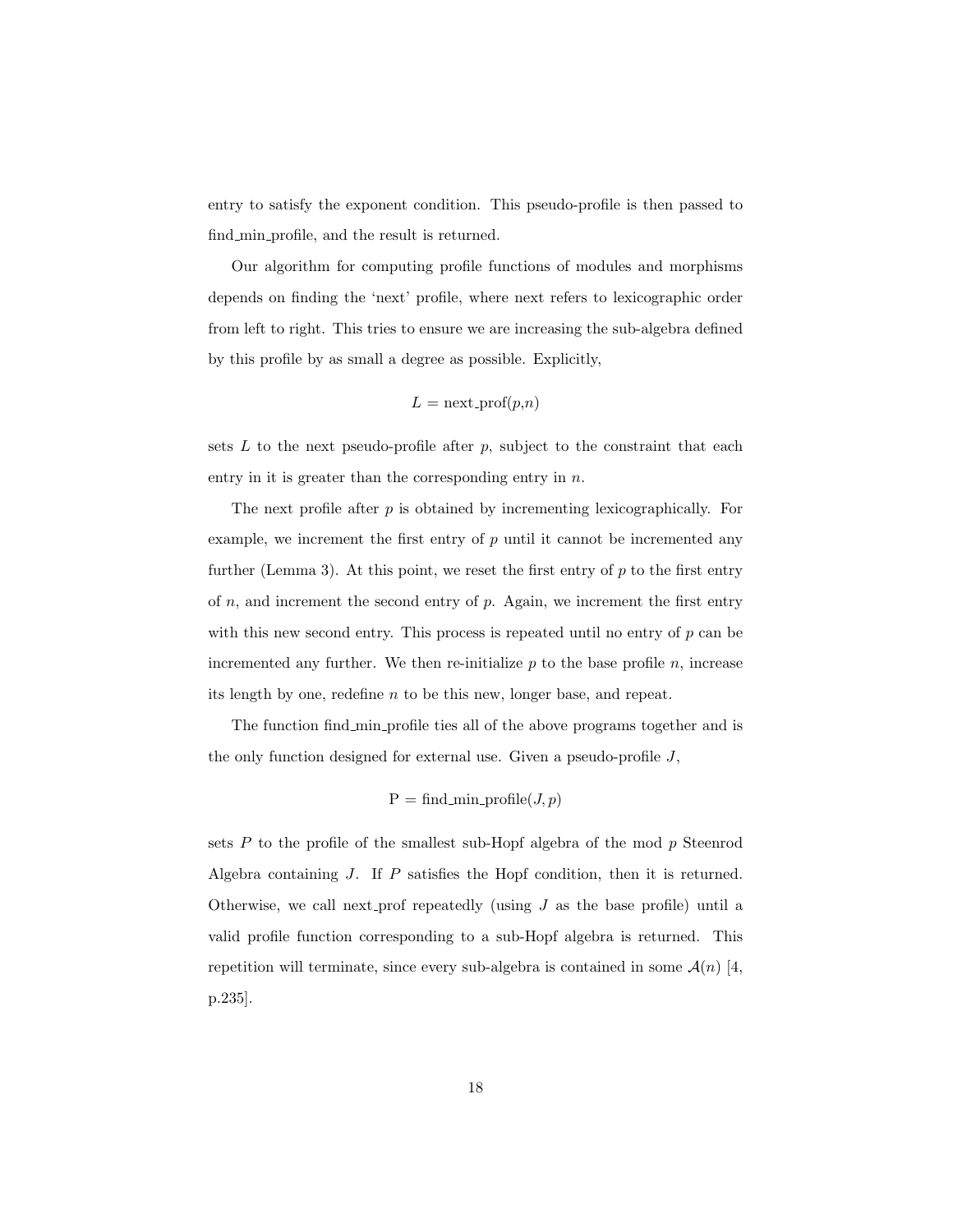## 4 Finitely presented modules

A finitely presented module M over a graded (Hopf) algebra A is one which has a presentation

$$
0 \longleftarrow M \longleftarrow \bigoplus_{i=1}^{n} \Sigma^{d_i} A \stackrel{r}{\longleftarrow} \bigoplus_{j=1}^{m} \Sigma^{e_j} A. \tag{10}
$$

The module is specified by giving the degrees  $[d_1, \ldots, d_n]$  of its generators and the values  $r_j = [r_{j1}, \ldots, r_{jn}]$  of the relations. If B is a sub-algebra of A containing all the  $r_{ij}$ , then r is defined over B and we have a presentation of a *B*-module  $M_B$ 

$$
0 \longleftarrow M_B \longleftarrow \bigoplus_{i=1}^n \Sigma^{d_i} B \longleftarrow^r \bigoplus_{j=1}^m \Sigma^{e_j} B. \tag{11}
$$

When A is the Steenrod Algebra, all finitely generated submodules are finite. Since B is finitely generated,  $M_B$  is finite [4] and (11) is a sequence of finite modules. Applying  $A \otimes_B -$  to (11) yields our original presentation (10). If, in addition, B is a sub-Hopf algebra of A, then  $A \otimes_B -$  is exact [Milnor-Moore] so that we can compute kernels, cokernel, and images in the category of B-Modules. Our implementation of FP Modules relies on the fact that  $A \otimes_B -$  is an exact functor. Finitely presented A-modules are infinite so that degree wise calculations will never terminate. In contrast, finitely presented B-modules are finite, so that the calculation of kernels, cokernels, images, etc. is a finite calculation. The fact that  $A \otimes_B -$  is exact means that the results in A-mod will have the same presentations.

For our calculations, we need the degree by degree decomposition of our modules. For any FP Module  $M$  and degree  $n$ , we may take their underlying graded  $\mathbb{F}_p$  vector spaces. Its degree n component is then an exact sequence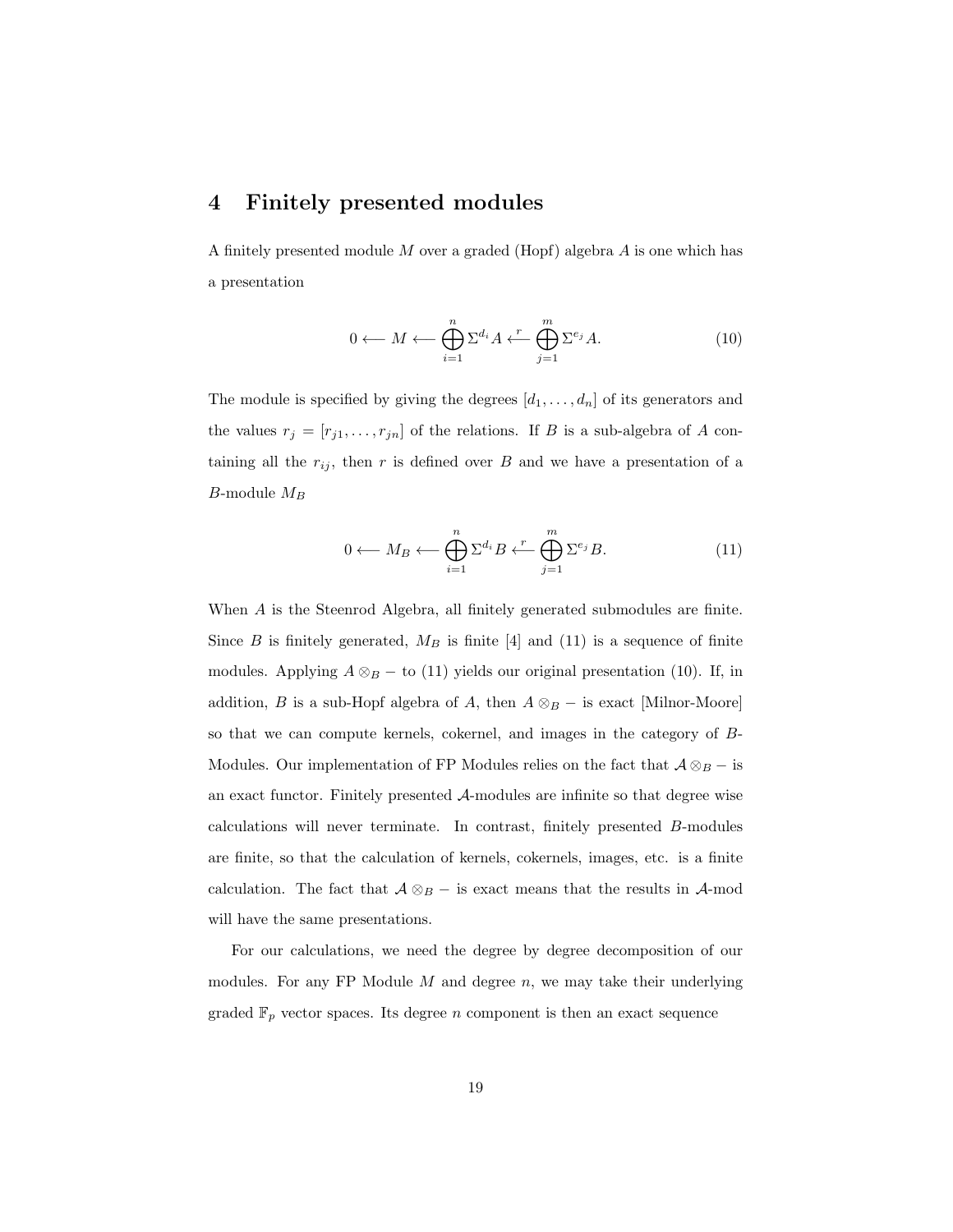$$
0 \longleftarrow M_n \longleftarrow \mathcal{F}_n \longleftarrow \mathcal{R}_n
$$

of  $\mathbb{F}_p$  vector spaces.

#### 4.1 Specification

When defining an FP Module, four parameters can be specified: degs, rels, char, and algebra.

- degs is a list of integers, specifying the degrees of the generators.
- rels is a list of relations. By default, this is empty (i.e. the module is free).
- char is the characteristic of the module. By default, it is the characteristic of the algebra specified, or else 2.
- algebra is a Steenrod Algebra or some sub-Hopf algebra of it.

Based on the relations, we compute the smallest sub-Hopf algebra of algebra over which the module can be defined. This is done by computing the smallest algebra which contains the relations, via the enveloping\_profile\_elements function. We then redefine algebra to be this smaller algebra, to record the smallest sub-algebra over which calculations involving this module can be done.

In Section 2, we define several FP Modules as examples, including the module Hko. Specifically, Hko =  $\frac{\mathcal{A}}{(Sq^1, Sq^2)}$ . As an  $\mathcal{A}$ -module, Hko is  $H^*$ ko. To demonstrate our tensored up presentations, consider the following exact sequence in A-mod.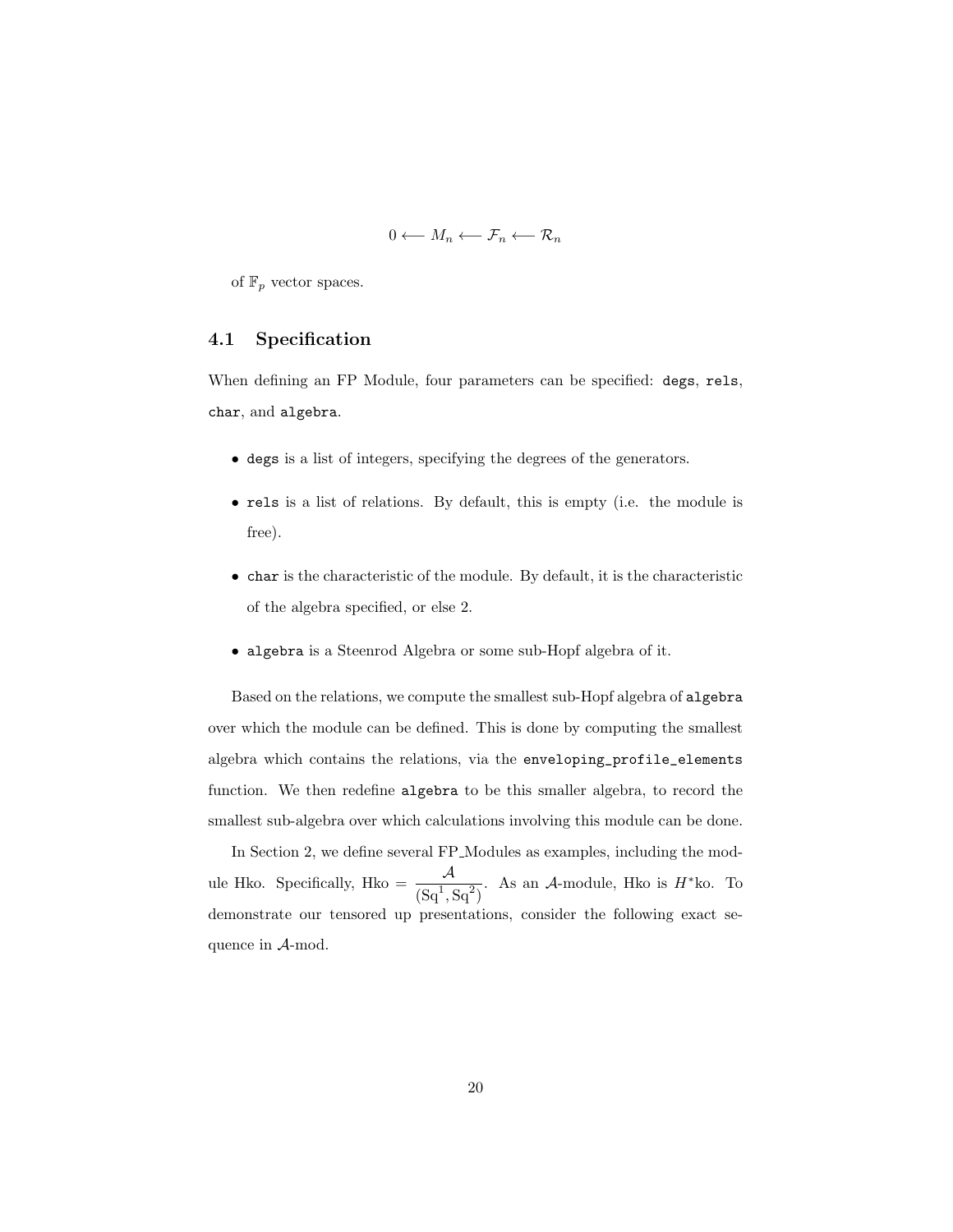$$
0 \leftarrow Hko \leftarrow Hko \leftarrow \mathcal{A} \leftarrow \text{Sq}^{1,Sq^{2}} \sum \mathcal{A} \bigoplus \Sigma^{2} \mathcal{A}
$$
\n
$$
\parallel \qquad \qquad \parallel \qquad \qquad \parallel
$$
\n
$$
0 \leftarrow \mathcal{A} \otimes_{\mathcal{A}(1)} \mathbb{F}_{2} \leftarrow \mathcal{A} \otimes_{\mathcal{A}(1)} \mathcal{A}(1) \leftarrow \mathcal{A} \otimes_{\mathcal{A}(1)} \left( \Sigma \mathcal{A}(1) \bigoplus \Sigma^{2} \mathcal{A}(1) \right)
$$

This sequence is the result of applying  $\mathcal{A} \otimes_{\mathcal{A}(1)} -$  to the following sequence in  $\mathcal{A}(1)$ -mod.

$$
0 \leftarrow \mathbb{F}_2 \leftarrow \mathcal{A}(1) \leftarrow \frac{(sq^2, sq^2)}{\sum \mathcal{A}(1) \oplus \sum^2 \mathcal{A}(1)}
$$

Here we list all attributes and methods of the FP Module class intended for the user. Note the methods are followed by paranthesis and any parameters they require. Although neither an attribute or method, the DirectSum function is also intended for external use. The four which can be explicitly passed by the user when constructing an FP Module are indicated by (\*).

- alg(), the algebra the module is defined over.
- basis $(n)$ , the basis of the module in degree n.
- char, the characteristic of the algebra the module is defined over.  $(*)$
- conn(), the connectivity of the module.
- copy(), an isomorphic copy of the module.
- degs, the degrees of the generators of the module.  $(*)$
- gen(i), generator i of the module.
- gens(), the generators of the module.
- identity(), the identity map on the module.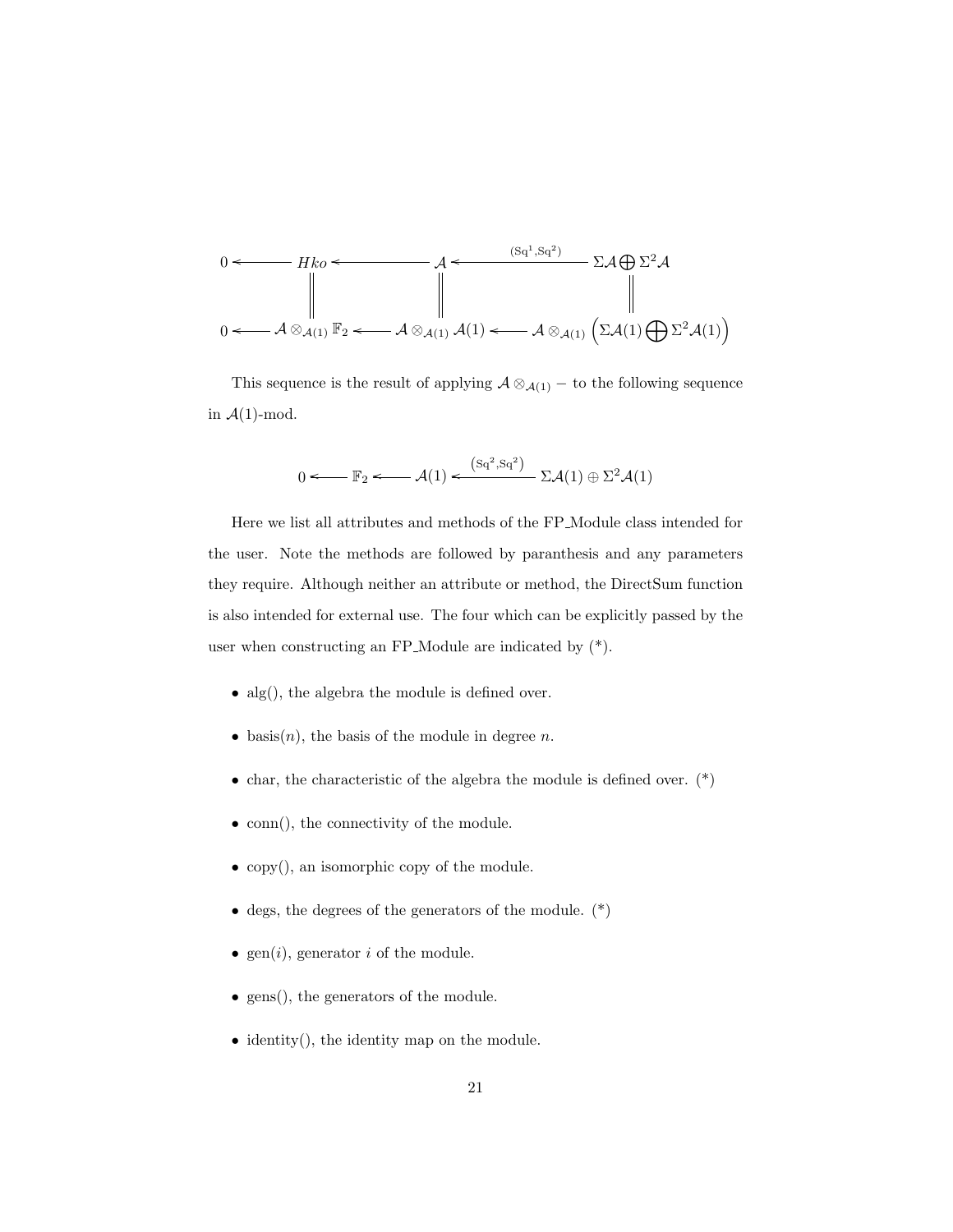- min pres(), an isomorphic module with a minimal presentation.
- min profile(), the profile function of the smallest algebra the module can be defined over.
- pres $(n)$ , the presentation of the module in degree n.
- profile(), the profile function of the algebra the module is defined over.
- rels, the relations of the module.  $(*)$
- rdegs(), the degrees of the relations of the module.
- resolution $(n)$ , a length n free resolution of the module.
- submodule $(L)$ , the submodule generated by  $L$ .
- suspension $(n)$ , the *n* fold suspension of the module.

In addition to the above list, we have the remaining attributes and methods defined in the code. These are primarily intended for internal use.

- algebra  $(*)$
- prof
- $\bullet$  \_call\_ $(x)$ .
- $\bullet$  \_contains  $(x)$
- $\bullet$   $\Box$ c $\Box$ c $, b)$
- reldegs
- $\bullet$  \_repr\_

The  $\text{\_call}\_$  method allows the syntax  $M(\text{coeffs})$  to define an element of M. Similiarly, contains allows Sage to determine the truth value of 'x in  $M'$ .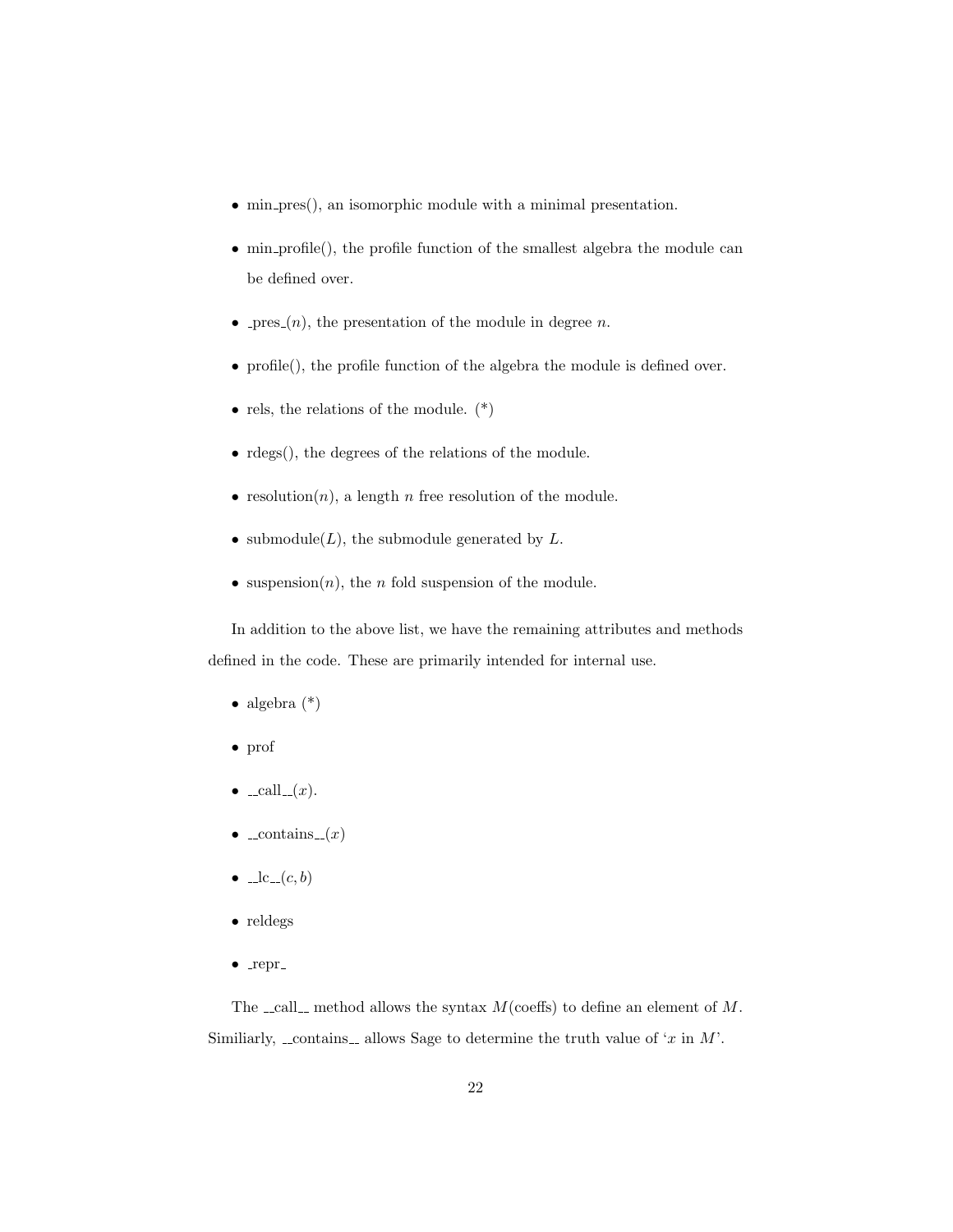### 4.2 Direct Sum

Given a list of FP\_Modules  $[M_0, M_1, \ldots, M_k],$ 

$$
K, I, P = \text{DirectSum}([M_0, M_1, \ldots, M_k])
$$

sets

- K to the module corresponding to the direct sum  $\bigoplus^k$  $i=0$  $M_i$
- $\bullet$   $I$  to the list of inclusion maps  $I_n: M_n \longrightarrow K,$  for each  $n$
- P to the list of projection maps  $P_n: K \longrightarrow M_n$ , for each n.

#### 4.3 Presentations

The decomposition of our graded modules by degree is a very useful tool. The simplest example is determing a basis for the module in degree  $n$ . More involved applications include computing kernels and images, as well as the various forms of elements. Given an  $FP\_Module M$ ,

$$
M_n, q, s, bas\text{-gen} = M.\text{-pres}_-(n),
$$

sets

- $M_n$  to the vector space of elements of M in degree n,
- $q$  to the projection map from the degree n term of the free module on the generators of M to  $M_n$  (i.e.  $q: \mathcal{F}_n \longrightarrow M_n$ ),
- s to a section of  $q$ ,
- bas gen to a standard basis for  $\mathcal{F}_n$  (ordered as below).

The pres function takes an optional parameter algebra, so  $M$  may be thought of as a module over algebra for a specific calculation. By default, this is M.alg(). A figure showing this data is shown.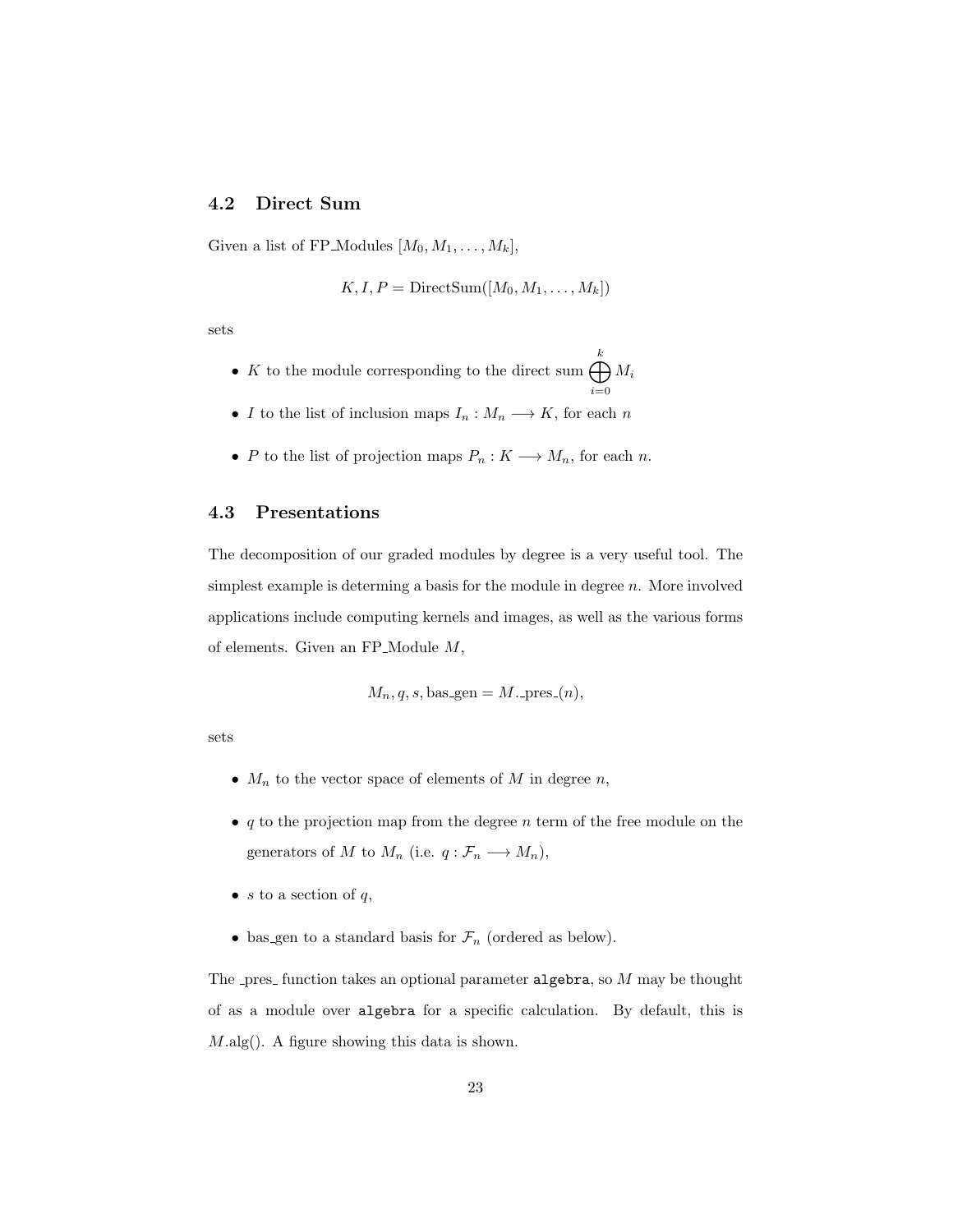$$
\mathcal{F}_n = \langle \text{bas-gen} \rangle
$$

$$
\begin{pmatrix} | & & \\ | & q & \\ & & \\ \sqrt{q} & & \\ & & M_n & \end{pmatrix}
$$

To construct this data, we begin by forming a basis for the degree  $n$  part  $\mathcal{F}_n$  of the free module  $\mathcal{F}_n$ . This basis consists of pairs  $(i, b)$ , where i is an index on generators  $g_i$  of M, and b is a basis element of A in degree  $n - |g_i|$ . These pairs form the basis  $\langle$ bas\_gen $\rangle$ . This basis has a lexicographic ordering:  $(i_1, b_1) < (i_2, b_2)$ , if and only if  $i_1 < i_2$  or  $i_1 = i_2$  and  $b_1 < b_2$  in the ordering used by the Milnor basis in the Steenrod Algebra (as in Palmieri's code).

To define  $M_n$ , we consider the relations of M in degrees less than or equal to *n*. For each of these relations *r*, we form the pairs  $(i, b * r)$ , where *i* is the index of a generator of M and b is a basis element of A in degree  $n - |r|$ . The union of all such pairs forms a spanning set for the vector space  $\mathcal{R}_n$ . Finally,  $M_n$  is simply the vector space quotient  $\mathcal{F}_n/\mathcal{R}_n$ .

If  $M_n$  is trivial, then  $q$  and  $s$  are defined trivially. Otherwise,  $s$  is defined by lifting a basis of  $M_n$  to  $\langle$ bas gen $\rangle = \mathcal{F}_n$ . Similarly, q is defined by projecting the basis for  $\mathcal{F}_n$  down to  $M_n$ . Since this is done on the level of vector spaces, Sage computes these lifts using linear algebra.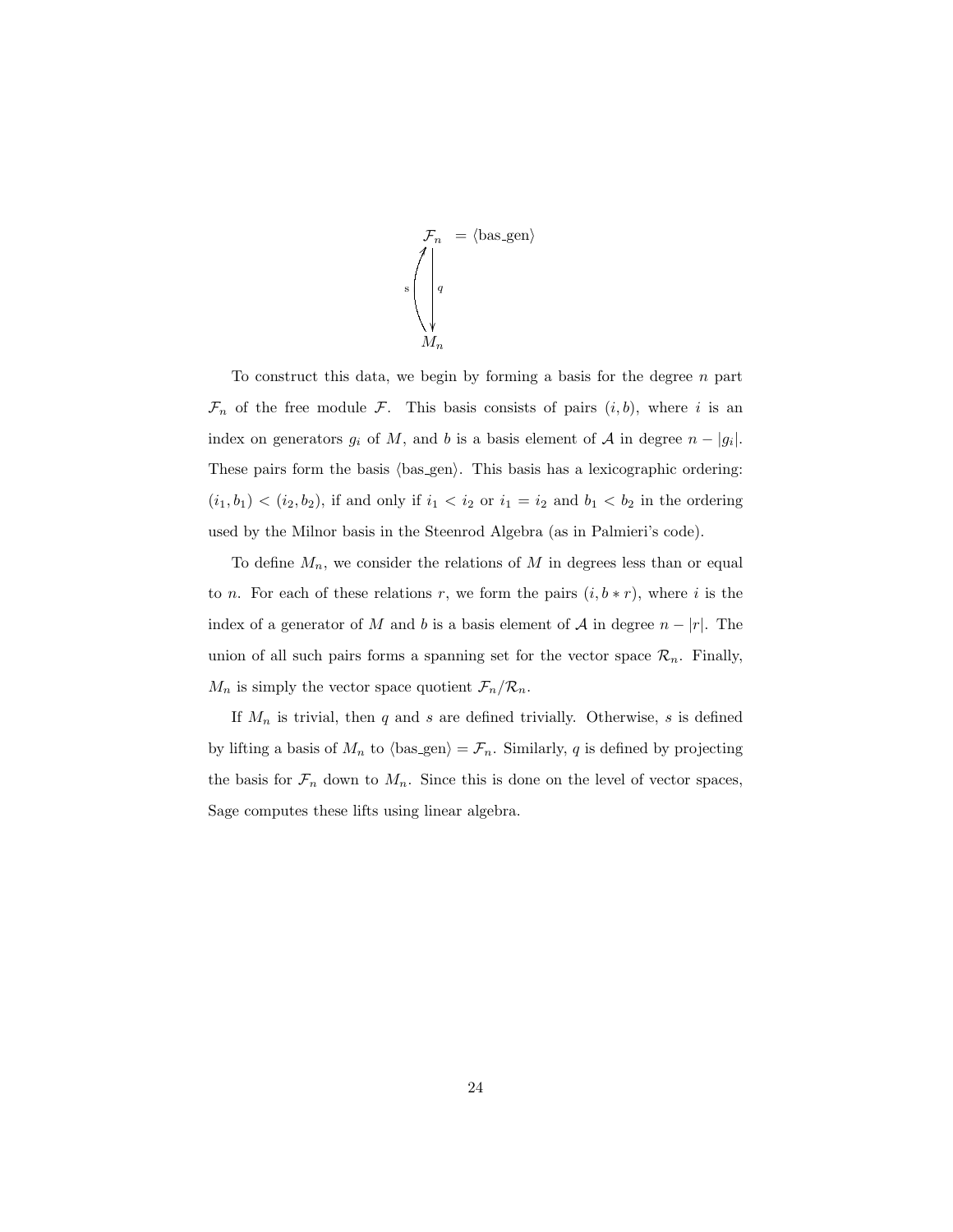## 5 Elements

Elements of modules are defined with the FP Element class. An element is defined by a list of coefficients on the generators of a module. These coefficients may lie in any sub-algebra of  $A$ , not just the algebra specified by the parent module. Elements have various forms tailored to certain computations. We do not allow inhomogeneous elements, so all nonzero elements have a well-defined degree. The obvious arithmetic operators are overloaded, so computations with elements looks mathematical.

#### 5.1 Specification

To define an FP Element  $m$ , we pass a list of elements to the element constructor of an FP Module M, as in

$$
m = M([c_0, c_1, \ldots, c_n]),
$$

where  $c_i$  is the coefficient on generator i of M.

Elements are allowed to take coefficients in the entire Steenrod Algebra, not just in the algebra of the parent module. To avoid recomputing the necessary profile, FP Elements have a profile attribute which keeps track of the algebra the element is defined over. Hence, for any  $FP$ -Module  $M$ , defining  $n = M(a)$  is allowed, even if  $a \notin M$ .algebra. See Section 2 for examples involving FP Elements.

Here we give a complete list of attributes and methods of the FP Element class intended for the user.

- coeffs, the natural form of an element.
- degree, the degree of the element.
- module, the module of the element.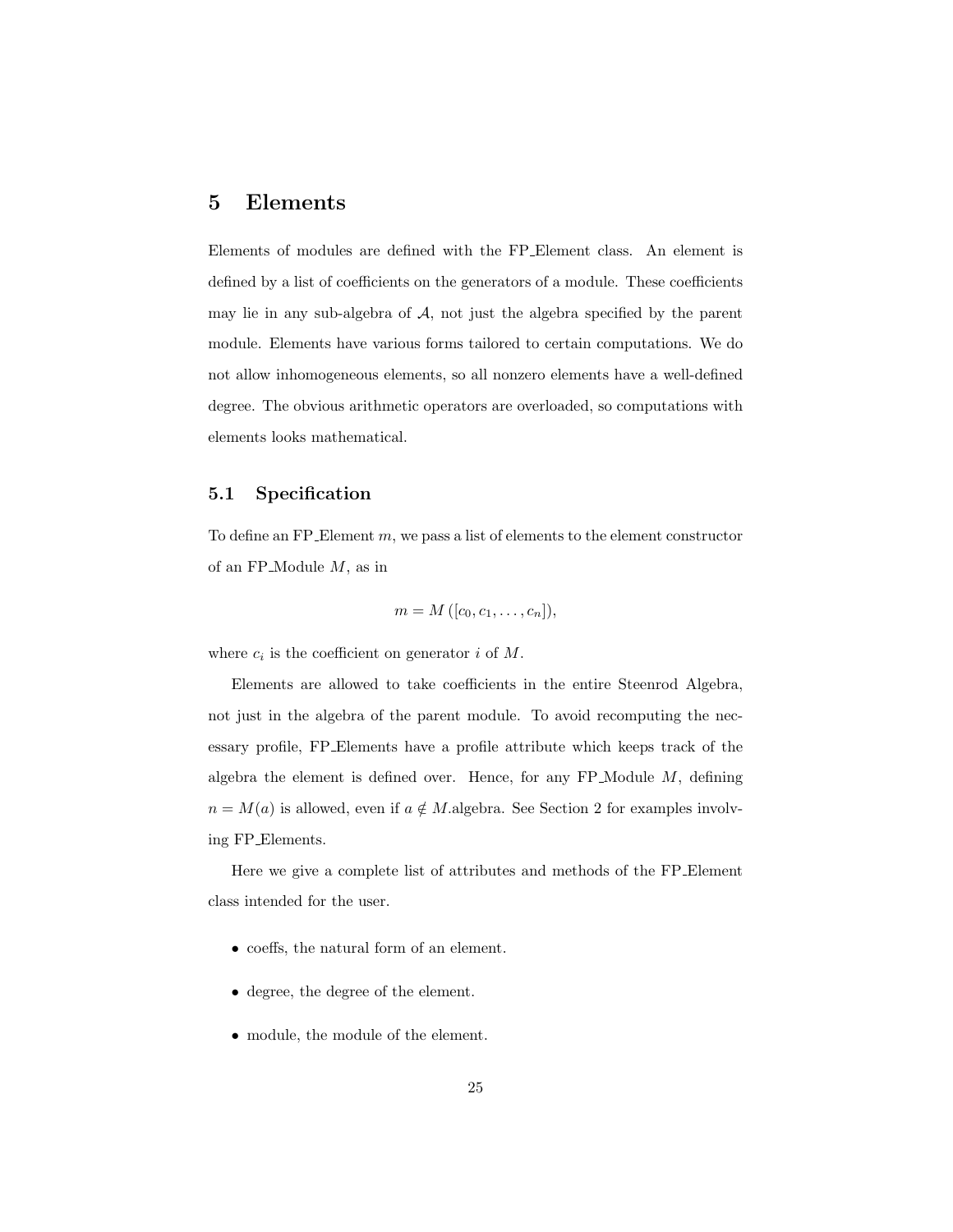- profile, the profile function of the smallest algebra the element can be defined over.
- free\_vec $()$ , the free vector form of the element.
- vec(), the vector form of the element.
- nf(), the normal form of the element.

In addition to the above, we have the following attributes and methods, intended for internal use only. The methods here are used by Sage to allow ordinary algebraic syntax to be used on FP Elements.

- $\bullet$   $\text{--add} \, (x)$
- $\bullet$  \_cmp\_(x)
- $\bullet$   $\_\text{indd}\_\text{-}(x)$
- $\bullet$  \_mul\_ $(x)$
- $\bullet$   $\text{__neg}_-(x)$
- $\bullet$  \_nonzero  $_{-}()$
- parent
- $\bullet$  repr.
- $\bullet$  \_sub\_ $(x)$

#### 5.2 Arithmetic

Simple arithmetical operators are defined for FP Elements. This includes testing for equality amongst elements, and testing whether an element is zero.

One peculiarity with our code is how the left module action of the Steenrod Algebra is written. Due to some unknown error, we must write the action on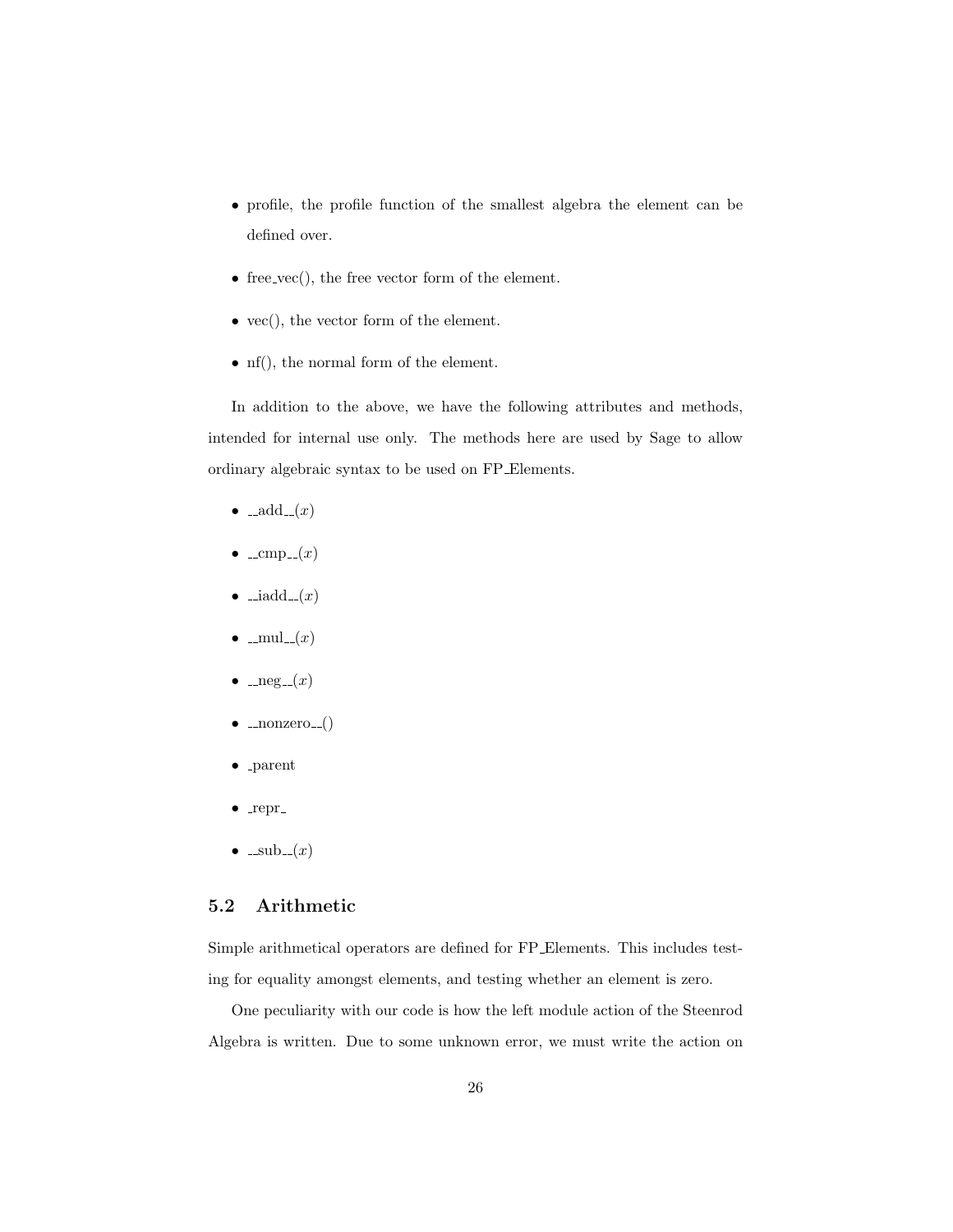the right, although we stress that it really is a left action. So for  $a, b \in A$  and  $m \in M$ , we write  $m \cdot (ab)$  to mean  $(ab) \cdot m = a \cdot (b \cdot m)$ , which is then written  $(m \cdot b) \cdot a$ . Care should be taken to avoid confusion over this annoyance.

#### 5.3 Forms for elements

Each element can be represented in several different ways, adapted to the operation to be carried out. The first of these is the natural form. The natural form of an element is simply a list of coefficients. If  $m$  is an element, its natural form is retrieved by calling  $m$  or  $m$ .coeffs.

For an element m of an FP Module M

$$
v = m \cdot \text{free\_vec}()
$$

sets v to the corresponding free vector in  $\mathcal{F}_n$ , where  $\mathcal{F}_n$  is the degree  $n = |m|$ vector space of the free  $A$ -module on the generators of  $M$ . The free vector form of an element allows vector space operations to be carried out, but does not take the relations into account. The construction of the free vector form of an element is similar to the presentation function for FP Modules. We compute the basis for  $\mathcal{F}_n$  consisting of the pairs  $(i, b_i)$ , where i is an index on the generators of the module, and  $b_i$  is a basis element for the Steenrod Algebra in degree  $n - |g_i|$ . We express m as a sum of  $c_i * g_i$ , where  $c_i$  is the coefficient on the  $i<sup>th</sup>$  generator. We express each  $c_i$  in terms of the  $b_i$ , and sum to get the free vector form. This function also takes an optional profile parameter. This is to expand  $\mathcal{F}_n$  to allow coefficients from a larger sub-algebra than that defined by the module of the element  $m$ . Degree 4 of the example in Figure 1 shows the effect of this.

$$
M([Sq(1,1)]).
$$
free<sub>-vec()</sub>

is the unique nonzero element in a 1 dimensional  $\mathbb{F}_2$  vector space, while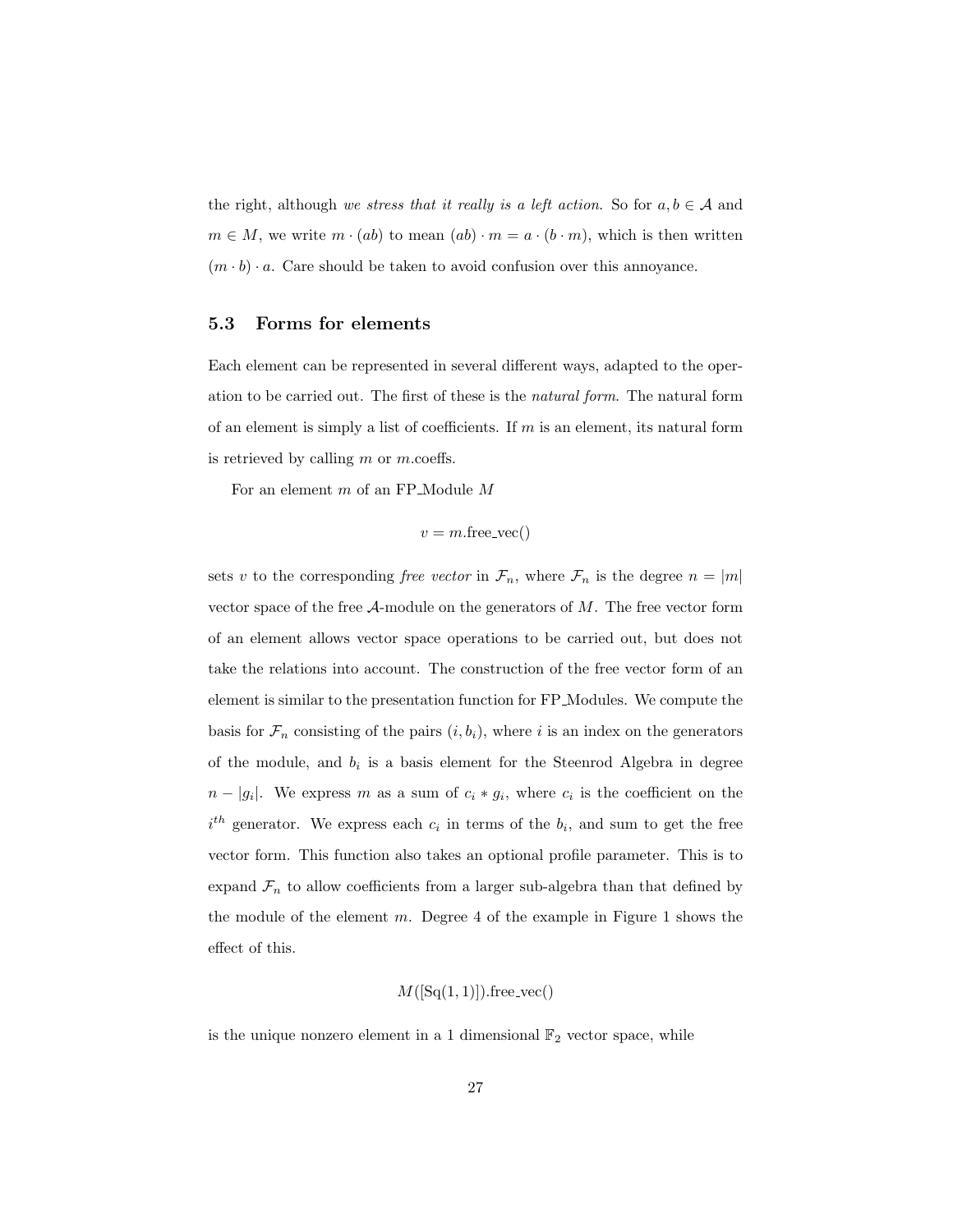$M([Sq(1, 1)])$ .free\_vec(profile=(3,2,1))

returns the first basis element in a 2 dimensional  $\mathbb{F}_2$  vector space. Note that

$$
M([Sq(4)]).free\_vec()
$$

would return the second basis vector in this 2 dimensional vector space. The profile parameter is not needed here because the coefficient  $Sq(4)$  raises the profile automatically.

In a similar manner, we define the vector form of an element  $m$  to be

$$
w, q, s, bas = m \cdot vec()
$$

which defines

- w to be the corresponding vector in  $M_n$ , where n is the degree of m
- $q$ ,  $s$ , and bas as in  $M$ . pres  $(n)$ .

Recall that  $M_n = \mathcal{F}_n/\mathcal{R}_n$ , so the vector form of an element takes the relations into account. This is constructed by computing the presentation of the module M in degree  $n = |m|$ , and applying q to the free vector form of m to obtain w. This function also takes the optional profile parameter just as above.

In order to pass from the vector space  $M_n$  to the module  $M$ , we define the lc function. Given a list of coefficients (co), and a list of pairs  $(i, b_i)$  forming a basis (bas) for  $\mathcal{F}_n$ ,

$$
k = \text{M.Lc}_{\text{-}}(\text{co}, \text{bas})
$$

sets k to the FP\_Element  $\sum_j c_{0j} * b_j * g_j$ , where  $bas_j = (j, b_j)$ . This form is not normalized, since the relations on the  $g_j$  are not taken into account.

The normal form of an element is the most convenient for computations, since it takes the relations of the module into account. In particular,  $x == y$  if and only if their normal forms are the same. For an element  $m$ ,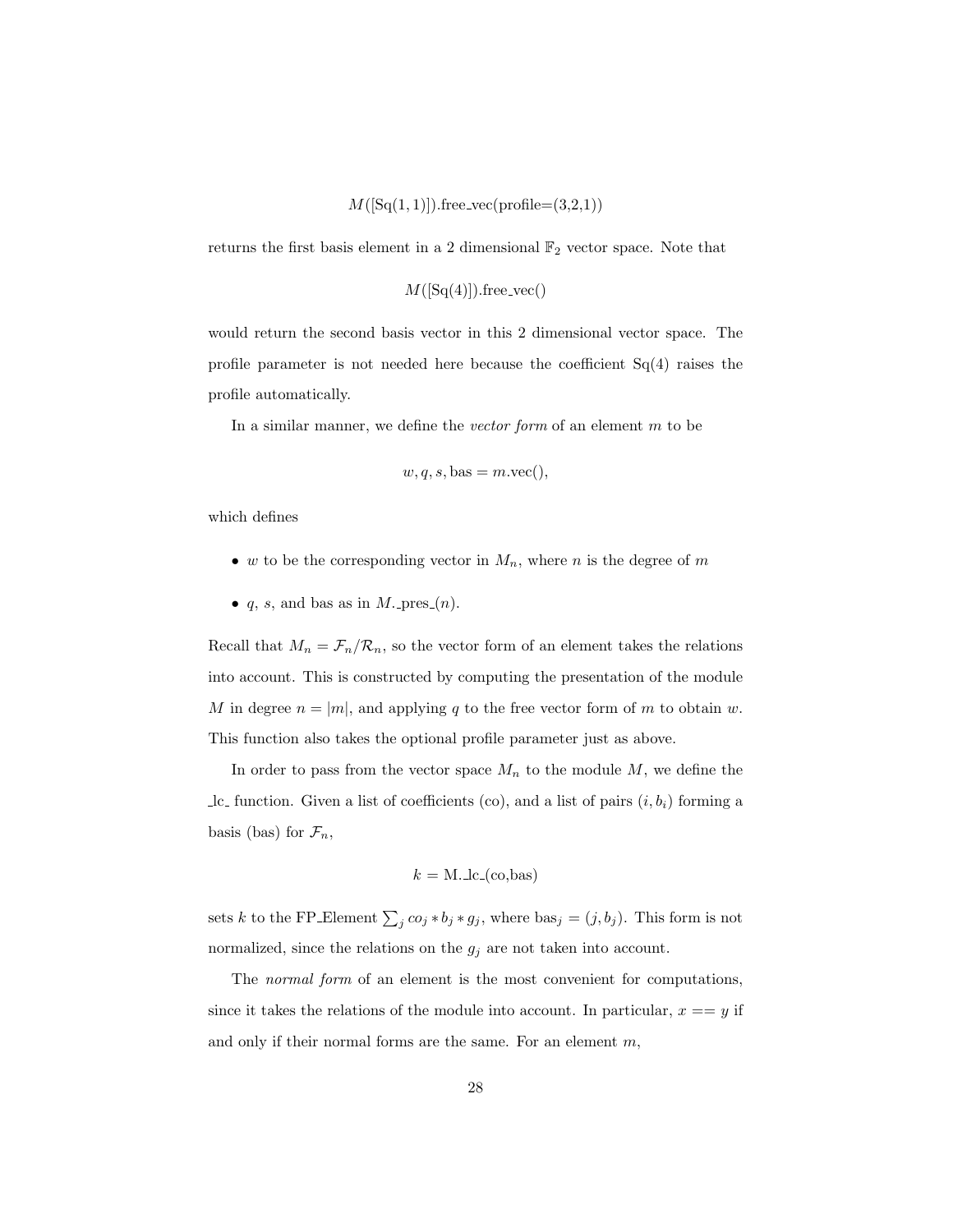$z = m.nf(),$ 

defines  $z$  to be the FP Element corresponding to  $m$  under the relations of the module M.

For example, if

$$
M = FP\_Module([0,1], [[Sq(2), Sq(1)]]),
$$

then  $M([0, Sq(1)])$  and  $M([Sq(2), 0])$  both have normal form  $M([Sq(2), 0])$ .

This is constructed by first computing the vector form of  $m$  in  $M_n$  and then applying  $\lrcorner$  lc., where *n* is the degree of *m*. Each element has many natural forms which differ by elements of the module of relations  $R$ . The normal form is the first of these when arranged in lexicographic order. The section  $s$  is chosen to implement this. This function also takes the optional profile parameter as usual.

The relationships between the different forms is displayed below.



Hence, for any FP Element  $x \in M$ , we have  $x = M \cdot \text{lc}(x \cdot \text{free}\text{-}vec(),\text{bas}).$  For any vector  $v \in \mathcal{F}_n$ ,  $v = M \ldots \log(v, \text{bas})$ . free\_vec().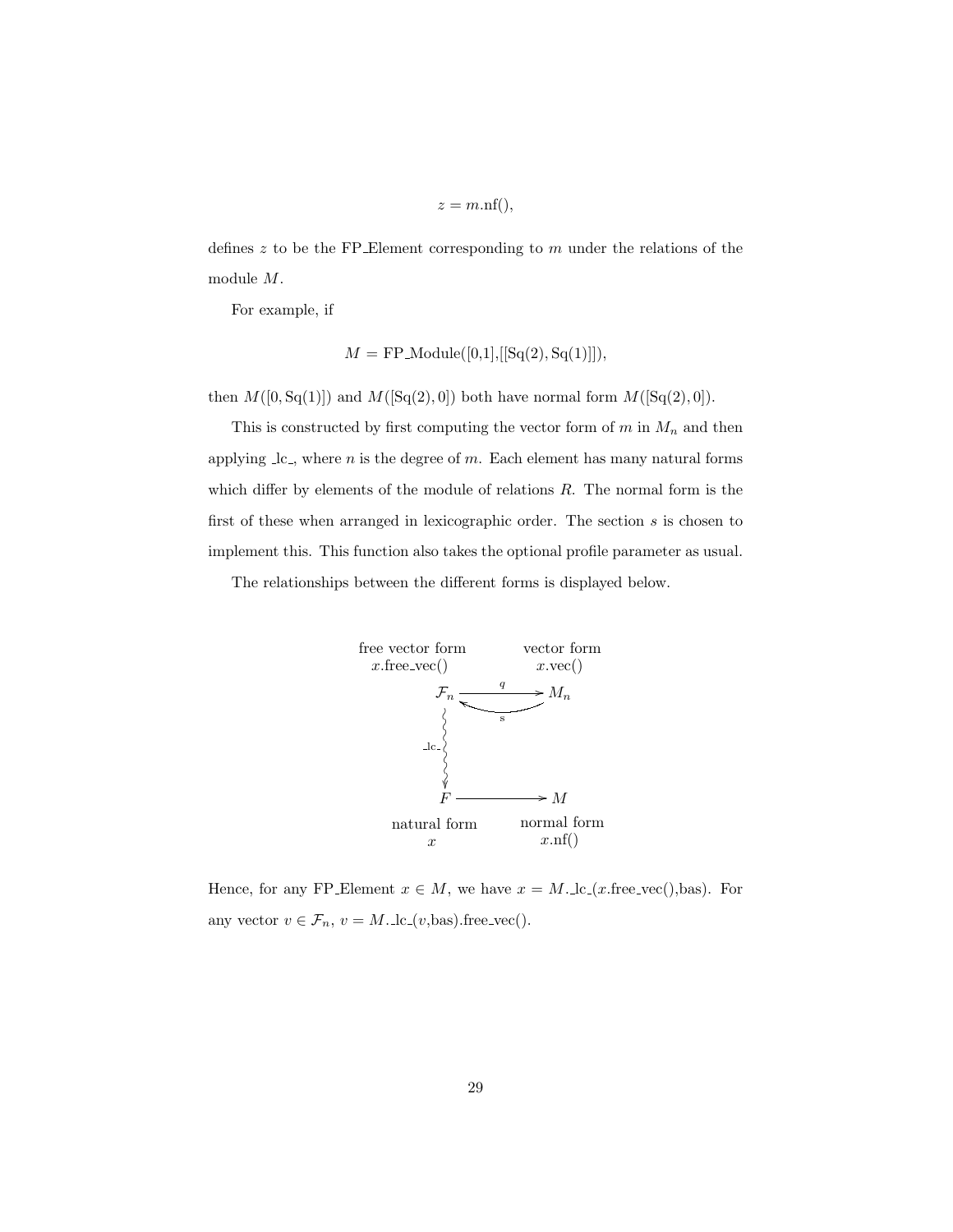## 6 Homomorphisms

The FP Hom class allows the user to define homomorphisms. With the FP Hom class, we can compute kernels, cokernels, images, minimal presentations of FP Modules, and submodules generated by a set of FP Elements. This basic functionality is expanded to compute lifts of FP Homs and the homology of a pair of maps, to name a few examples. In Section 2, we show examples of the kernel, image, and cokernel examples.

#### 6.1 Specification

Four parameters can be specified when defining an FP Hom: domain, codomain, values, and degree.

- domain is the source FP Module.
- codomain is the target FP Module.
- values is a list of values, whose  $i<sup>th</sup>$  entry is a list corresponding to the value on the  $i<sup>th</sup>$  generator.
- degree is an integer corresponding to a suspension of the domain before mapping. By default, it is 0.

A morphism must be well-defined and an error is raised if relations don't map to zero. Note that the entries in values can either be lists of elements of the Steenrod Algebra which we coerce into the codomain, or lists of elements of the codomain. Furthermore, if degree is non-zero, then the domain of a map is not the domain passed to the FP Hom, but a copy of its suspension, which should be retrieved with the domain attribute.

FP Homs are necessarily defined over a finite sub-algebra because of the finite generation of the domain. However, they need not be defined over the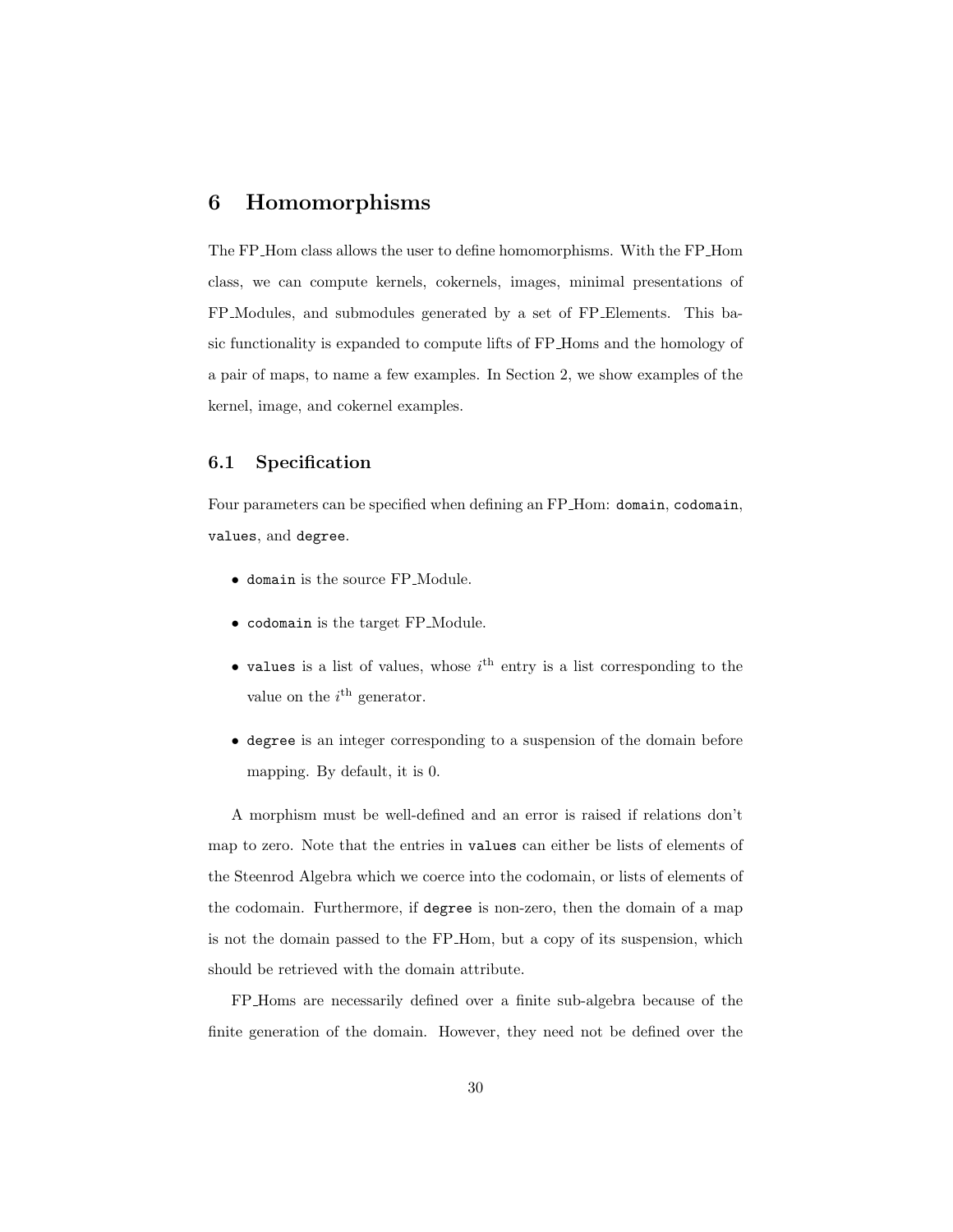same sub-algebra as the domain and codomain. Their profile attribute records the enveloping profile function of the domain, codomain, and the map. In other words, the homomorphism is tensored up from the category of modules over this sub-Hopf algebra.

Here we list all attributes and methods of the FP Hom class intended for the user. Those which can be explicitly passed by the user when constructing an FP Hom are indicated by (\*).

- codomain, the target of the map.  $(*)$
- degree, specifies a suspension of the domain before mapping. (\*)
- domain, the source of the map.  $(*)$
- values, the values of the map.  $(*)$
- alg(), the algebra the map is defined over.
- cokernel(), the cokernel of the map.
- full-pres $(n)$ , the complete degree *n* presentation of the map.
- image(), the image of the map.
- $\bullet$  kernel(), the kernel of the map.
- kernel gens $($ ), the generators of the kernel of the map.
- min profile(), the profile function of the smallest algebra the map can be defined over.
- pres  $(n)$ , the degree *n* presentation of the map.
- profile(), the profile function of the algebra the map is defined over.
- solve $(x)$ , an element which maps to x.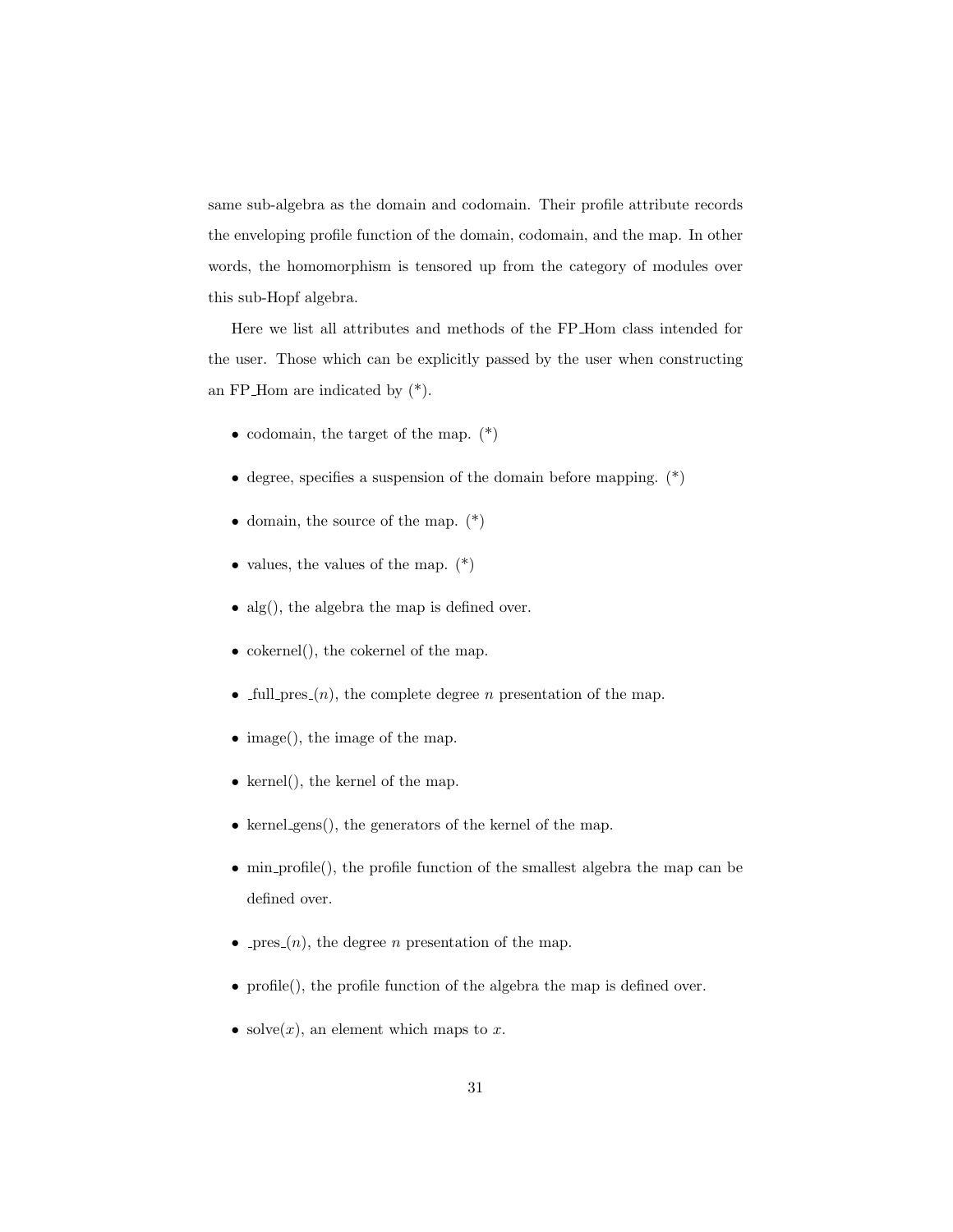• suspension $(n)$ , the  $n<sup>th</sup>$  suspension of the map.

In addition to the above list, we have the remaining attributes and methods defined in the code. These are primarily intended for internal use.

- algebra
- prof
- $\bullet$   $\text{--add} \text{--}(f)$
- $\bullet$  \_call\_ $(x)$
- $\bullet$  \_cmp\_(f)
- is\_zero()
- $\bullet$  \_mul\_(f)
- $\bullet$   $\text{__neg\_()}$
- $\bullet$  \_repr<sub>-</sub>()
- $\bullet$  \_sub\_(f)

Note that these allow algebraic operations on FP\_Homs, e.g.,  $f=g-h\ast k,$ where  $h * k$  is the composite of h and k.

#### 6.2 Presentations

A useful tool for computing kernels and images of FP Homs is a degree wise presentation, similar to the presentation of FP Modules. This includes the domain and codomain vector spaces in the relevant degree, along with a linear transformation between these presentations. Specifically

 $f_i$ , M<sub>i</sub>, Mq, Ms, Mb, N<sub>i</sub>, Nq, Ns, Nb = f. full pres (i)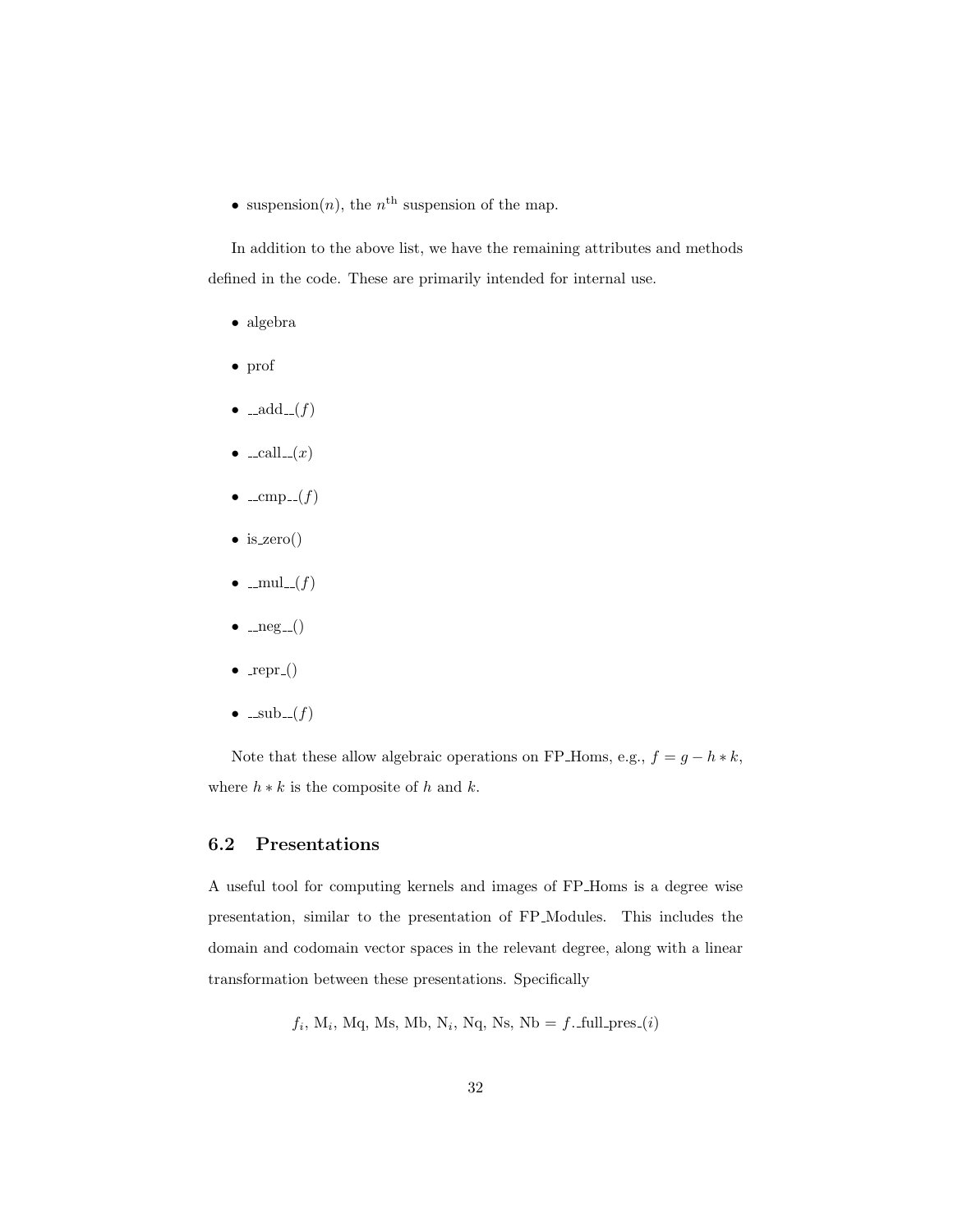- $\bullet$   $\ f_i$  to the linear transformation corresponding to  $f$  in degree  $i$
- $M_i$ , Mq, Ms, and Mb to the output of f.domain. pres $(i)$
- $N_i$ , Nq, Ns, and Nb to the output of f.codomain. pres $(i)$ .

A figure showing this data is given.

sets



This is done by computing the presentations of the domain and codomain in the relevant degree, and the induced linear transformation between these vector spaces. This linear transformation sends the generators of  $M_i$  to the corresponding elements in  $N_i$ , specifed by the FP\_Hom. There is a \_pres\_ function, which only returns the linear transformation  $f_i$ .

#### 6.3 Kernel

If  $f$  is an FP\_Hom, then

$$
K, i = f.\text{kernel}()
$$

sets K to the FP\_Module  $\ker(f)$  and i to the inclusion

$$
K = \ker(f) \xrightarrow{i} f.\text{domain}()
$$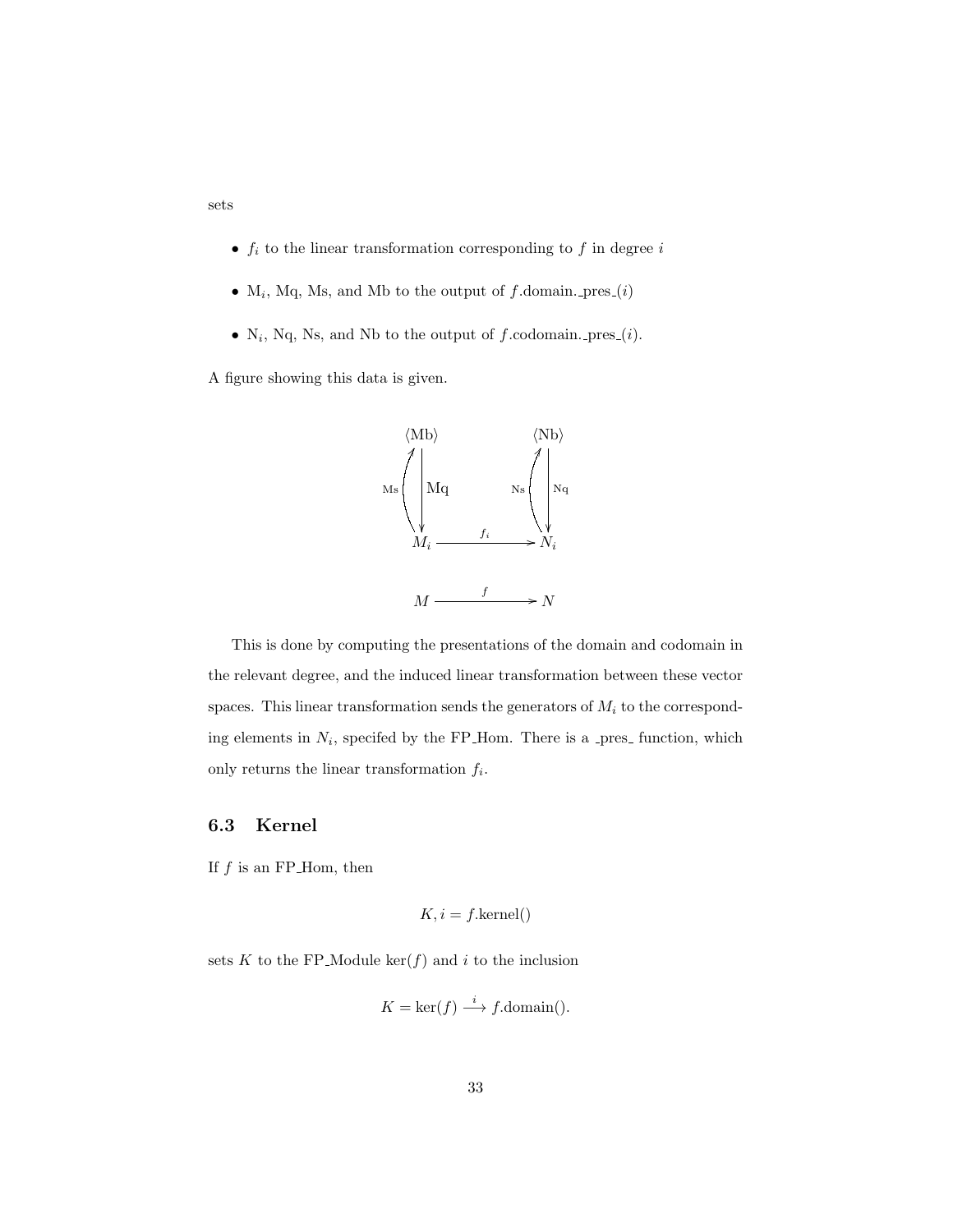The calculation of the kernel is done over the algebra f.alg(). This implies all generators and relations of the kernel must lie in a range of degrees, from f.domain.connectivity to f.domain.top deg, where the top degree of the domain is given by max(f.domain.degs)  $+2 \cdot$  top\_degree(f.alg()).

We have an associated method

$$
G, j = f. \text{kernel\_gens}()
$$

which sets G to a free module on the generators of the kernel and  $j: G \longrightarrow$  $\ker(f)$ . This construction is the same as the kernel method.

Our construction of the kernel works as follows. Suppose

$$
K \stackrel{i}{\longrightarrow} M \stackrel{f}{\longrightarrow} N
$$

is a zero sequence  $(f_i = 0)$ . Then there is a unique factorization



Our algorithm progressively improves  $K$  a degree at a time until  $j$  is an isomorphism. The construction begins by setting  $K = 0$  and noting that in this case,  $j$  is an isomorphism in degrees less than the connectivity of  $M$ .

Inductively, if  $j$  is an isomorphism in degrees less than  $n$ , consider the degree n parts of the diagram: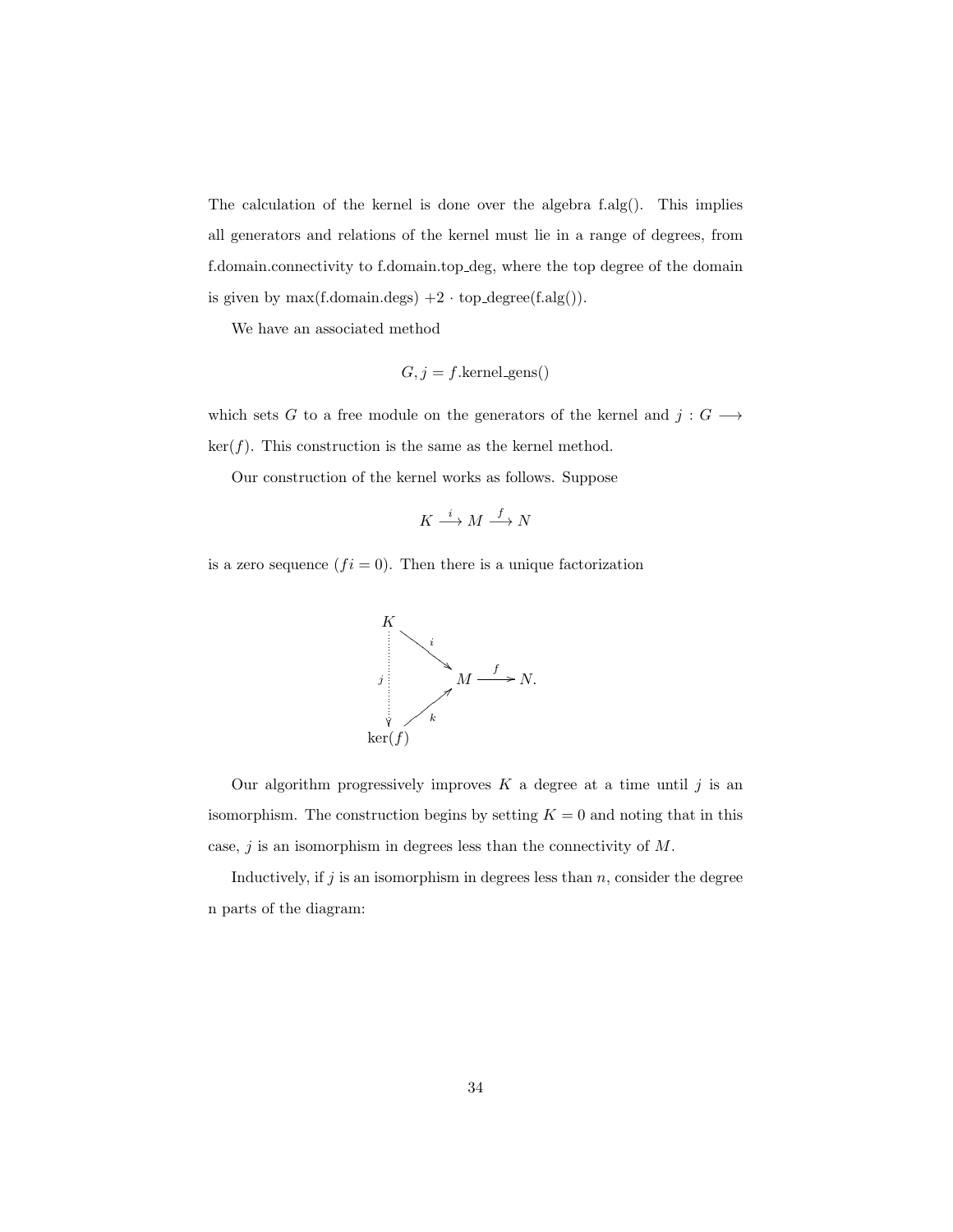

Here, the cok $(j_n)$  gives the generators of ker $(f)$  in degree n which are not present in K. Dually,  $\ker(j_n)$  is the set of relations among the generators of K which hold in  $\ker(f)$  but not in K.

We may therefore improve  $i: K \longrightarrow M$  to make j an isomorphism in degrees less than or equal to n by the following two procedures. First, we add generators to K in degree n in one to one correspondence with a basis for  $\cosh(j_n)$ . The map  $j_n$  is defined on these new generators by sending each to a coset representative and i is then defined on these new generators by  $k_n \circ j_n$ . By construction, this new  $j_n$  has zero cokernel. Second, we add relations to K in one to one correspondence with a basis for  $\ker(j_n)$ . After this,  $j_n$  is a monomorphism and hence an isomorphism in degree n.

This algorithm is repeated until n is f.domain.top\_deg +  $2 \cdot$  f.alg().top\_deg, at which point there can be no further generators or relations. Above f.domain.top deg,  $\cosh(j_n)$  will always be 0, so no further generators will be added after this.

### 6.4 Cokernel

Given an FP-Hom  $f$ , then

$$
C, p = f \text{.cokernel}()
$$

defines C as the FP\_Module  $\operatorname{cok}(f)$  and p the projection

$$
f
$$
.codomain  $\xrightarrow{p} C = \text{cok}(f)$ .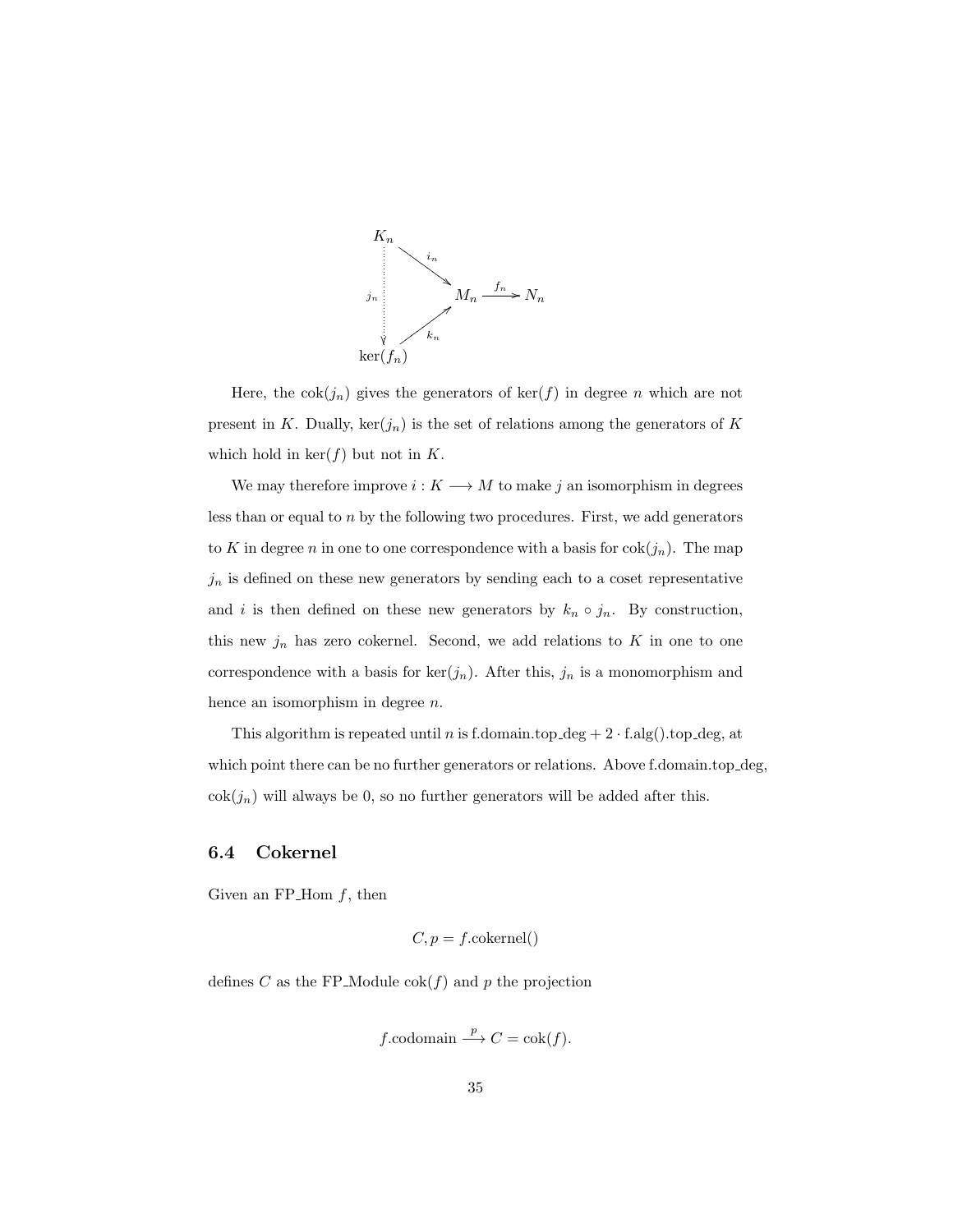The following algorithm may produce a cokernel with excess generators and relations. If a more efficient presentation is desired, cokernel takes an optional parameter min, which is False by default. If min is True, then image of the identity map on  $C$  is computed and returned, yielding a minimal presentation (see Section 6.5).

The cokernel is computed with the following "lazy" algorithm. Given  $f$ :  $M \longrightarrow N$ , we define C to be a copy of N with extra relations. For each generator g of M, we add the relation  $f(g)$  to C. This C is isomorphic to  $cok(f)$ . The map p is then the natural map  $N \longrightarrow C$  which maps each generator of N to the copy of it in C.

## 6.5 Image

For any FP\_Hom  $f$ ,

$$
I, p, i = f.\text{image}()
$$

sets I to the FP\_Module  $\text{im}(f)$ , and i and p to the factorization



where  $p$  is the projection and  $i$  is the inclusion.

One use of the image method is the computation of submodules. Given a subset X of a module M, let  $F(X)$  be the free module on X. The submodule generated by X is then the image of the natural map  $F(X) \longrightarrow M$ .

The image method also allows one to refine presentations. For a module  $M$ ,  $\text{im}(\text{id}_M)$  gives a minimal presentation. This is useful enough that we give it a name: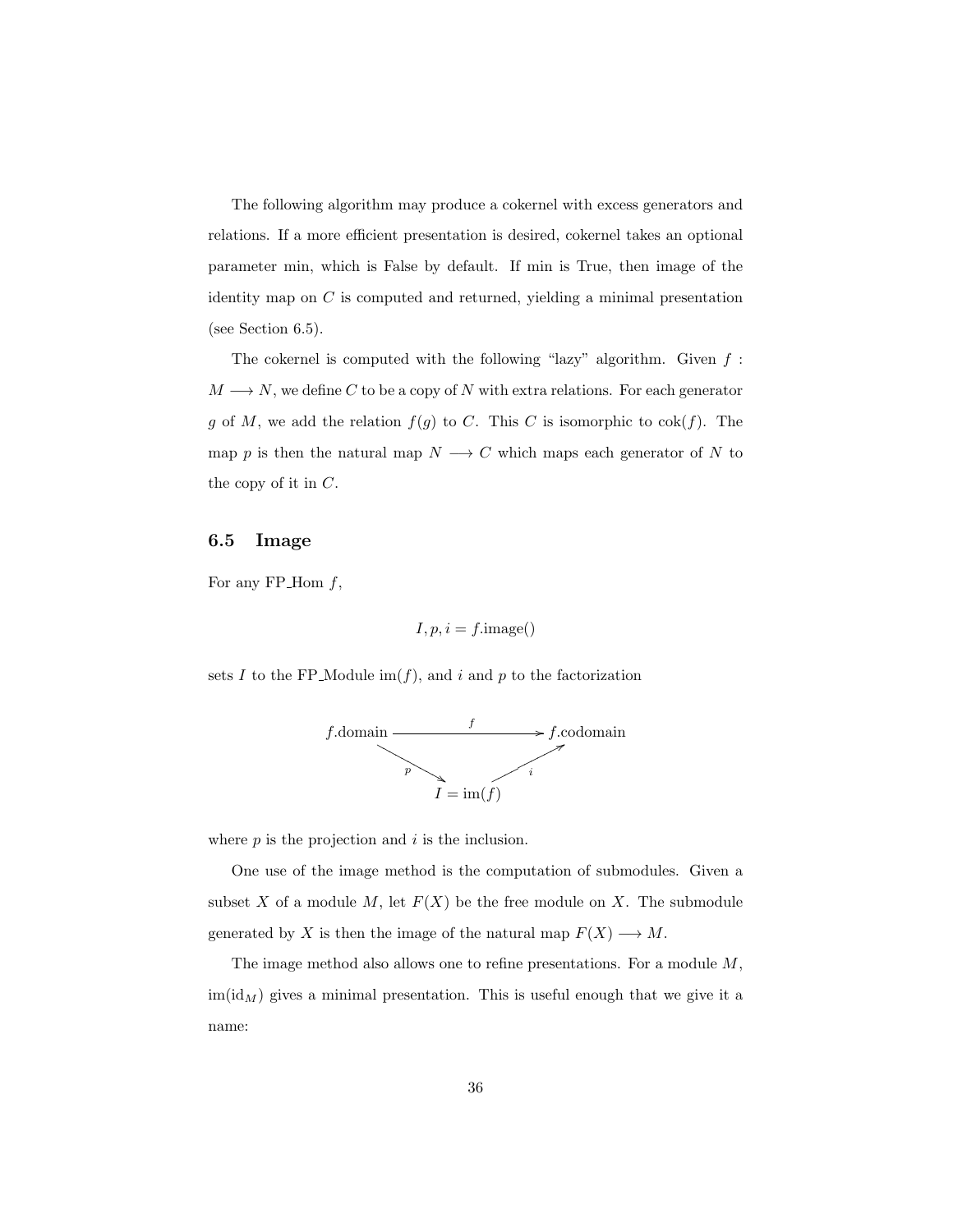$$
M', g, h = M.\text{min\_pres}()
$$

gives a minimal presentation  $M'$  of  $M$  together with inverse isomorphisms  $g$ and h.



The algorithm for the image method is as follows. Given  $f : M \longrightarrow N$ , we initially define  $I'$  to be the zero module, and  $p' : M \longrightarrow I'$  and  $i' : I' \longrightarrow N$ to be 0 maps. We proceed by induction on the generators of  $M$ . Since we're working with homomorphisms, its sufficient to only consider the generators of M. Furthermore, we work over the algebra f.alg().



Suppose M is generated by  $\{g_1, g_2, \ldots, g_k\}$ . For each generator  $g_j$  of M, assuming  $i': I' \longrightarrow N$  is onto the image of f in degrees less than  $n = |g_j|$ :

- if  $f(g_j) \in \text{im}(i') = \text{Span}\{f(g_1), \ldots, f(g_{j-1})\}\$ , let  $p'(g_j)$  be an element x satisfying  $i'(x) = f(g_j)$ .
- If  $f(g_j) \notin \text{im}(i') = \text{Span}\{f(g_1), \ldots, f(g_{j-1})\}$ , then add a generator  $h_j$  to I' in degree n and define  $i'(h_j) = f(g_j)$  and  $p'(g_j) = h_j$ .

The hypothesis regarding i' is true at the start of the algorithm  $(j = 1)$ , and remains true after each iteration. Precisely, we've defined  $p'$  by the following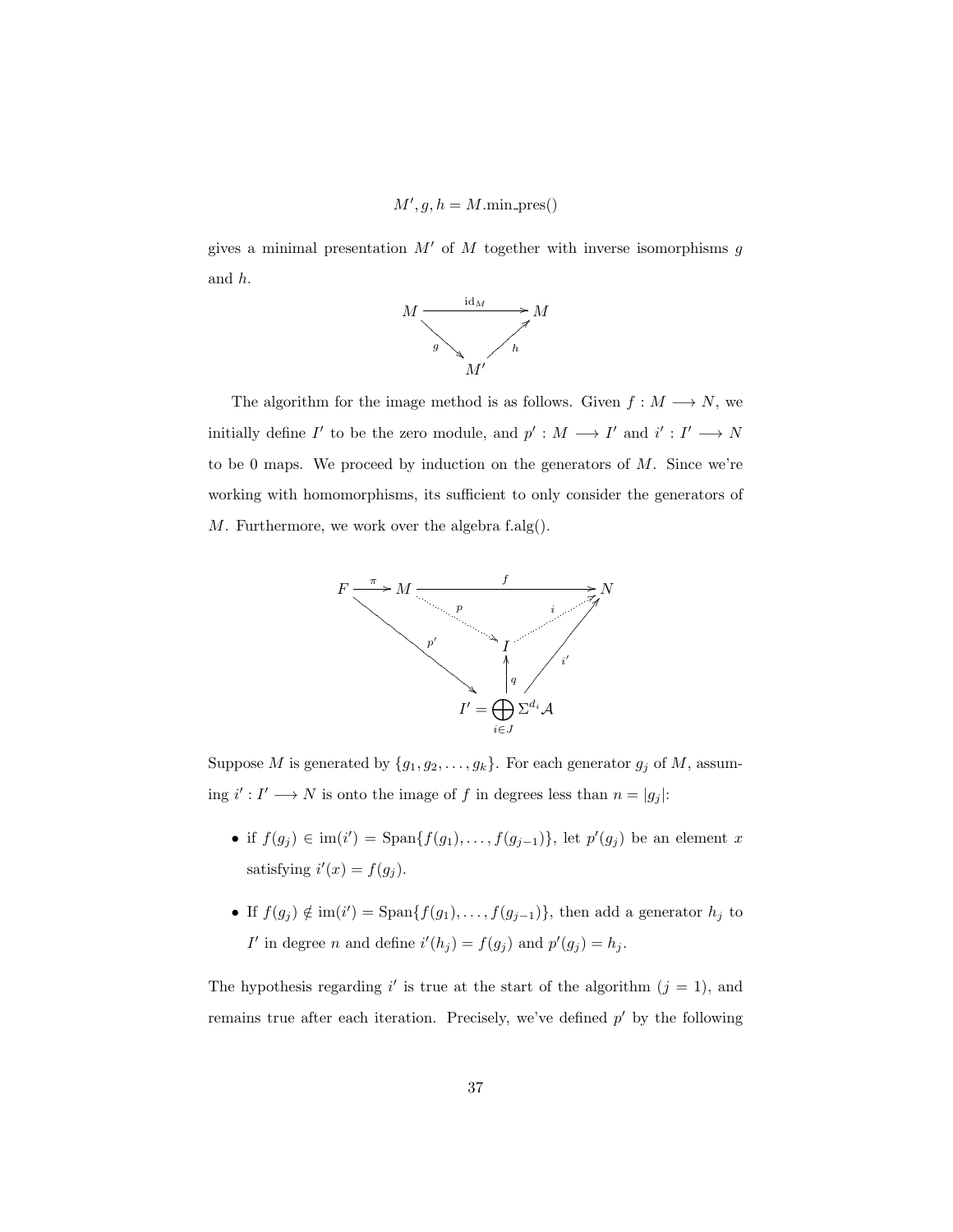formula, if we let  $J = \{ j | f(g_j) \notin \text{Span}\{f(g_1), \ldots, f(g_{j-1})\},\$  then

$$
p'(g_j) = \begin{cases} h_j & \text{if } j \in J \\ \sum_{l=1}^{j-1} \alpha_l h_l & \text{if } j \notin J \text{ and } f(g_j) = \sum_{\substack{l=1 \\ l \in J}}^{j-1} \alpha_l i'(h_l). \end{cases}
$$

At the end of this process,  $I'$  is a free module mapping onto the image of  $f$ , and by construction, is minimal.

Now let  $I, q = \text{cok } (\text{ker}(i') \longrightarrow I')$ . Then by minimality, I' and I will have the same generators, and  $i'$  factors uniquely as  $iq$ , where the list of values defining i is identical to the list of values defining  $i'$ . Further, i is monic by construction and  $qp'(\ker(\pi)) = 0$ , since f is well-defined. Hence,  $qp'$  factors as  $p\pi$  and, again, the list of values defining p is identical to the list of values defining  $p'$ . For efficiency, it is sensible to replace each of these values by its normal form. The set of relations generated by this algorithm is minimal because  $i'$  kernel() returns a minimal set of generators for the kernel.

At the end of this process, we have produced an epi-mono factorization of f, and so it must be isomorphic to the image.

## 6.6 Lifts

The notion of a lift will prove necessary for working with chain complexes. The first step in this direction is to lift individual elements with the solve function. Given an FP\_Hom  $f : M \longrightarrow N$ , and  $x \in N$ ,

$$
bool, v = f.solve(x)
$$

sets bool to the boolean value of 'there exists  $v \in M$  such that  $f(v) = x'$ , and  $v$  to this value if it exists. This function is computed by considering the corresponding linear transformation  $f_n$  on vector spaces in degree  $n = |x|$ . If the vector form of x lies in the image of  $f_n$ , then  $f_n(j) = x$ , for some  $j \in M_n$ .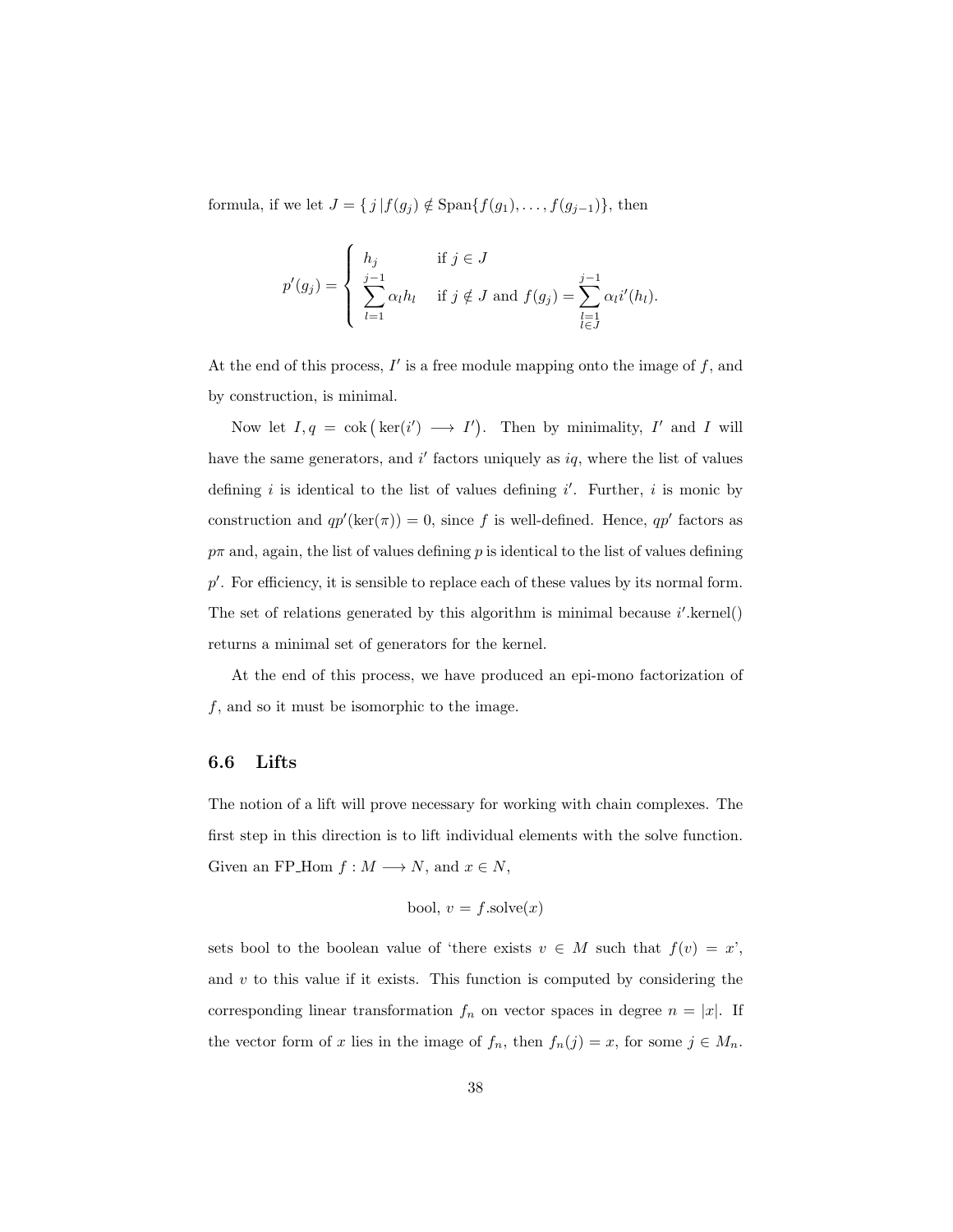In this case, (true,  $v$ ) is returned, where  $v$  is the FP Element corresponding to j. If  $x.vec()$  is not in the image of  $f_n$ , then (false, 0) is returned.

The solve function naturally extends to define lifts of maps over others. Given morphisms  $f$  and  $g$ ,

$$
\text{bool}, \, l = \text{lift}(f, g)
$$

sets bool to the boolean value of 'f lifts over  $g'$  (i.e.  $f = gh$  for some h), and l to this lift, if possible. This lift is defined by lifting each of the generators using the solve function and extending linearly.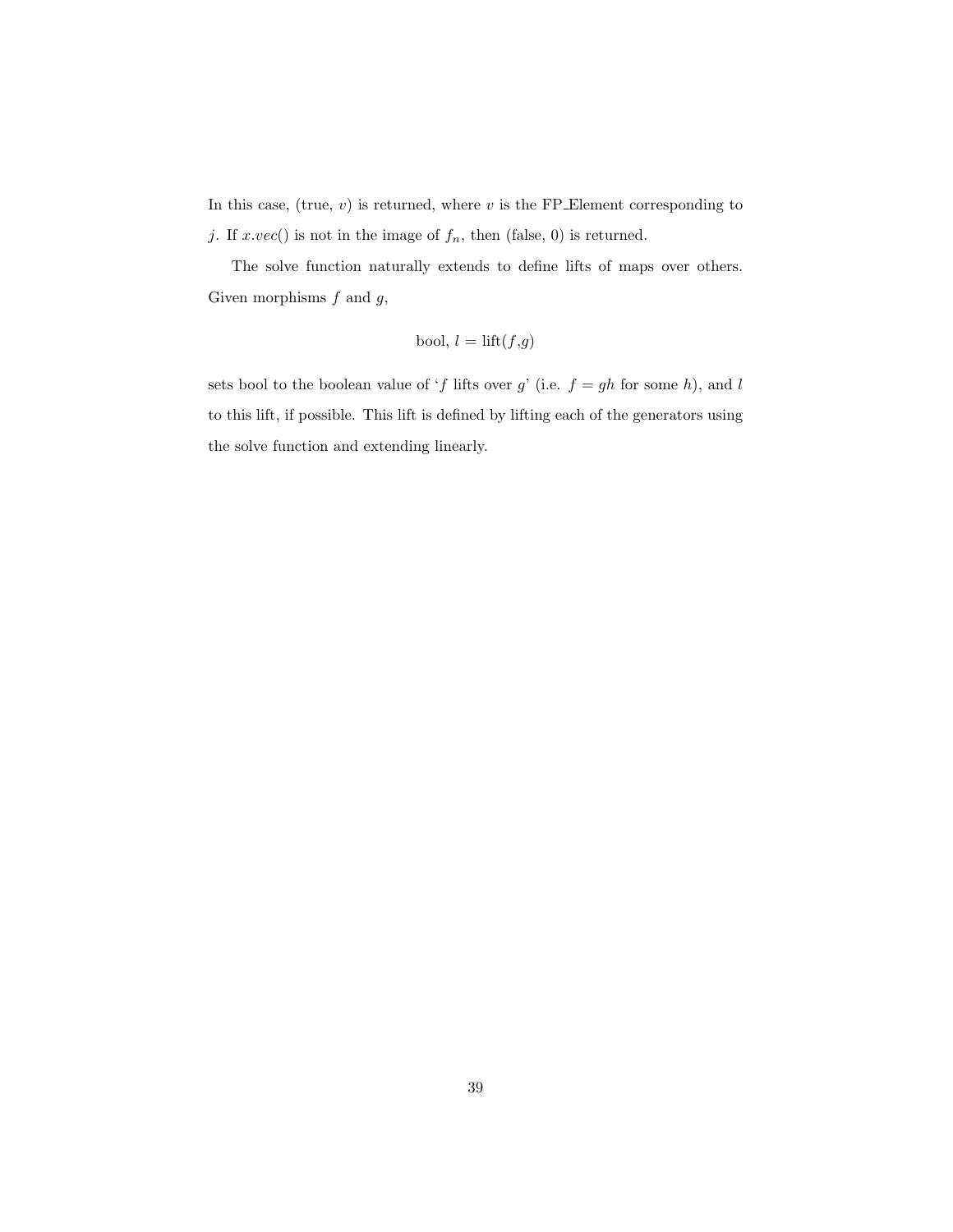# 7 Chain complexes

In our package, a chain complex is a list of composable maps  $[L_0, \ldots, L_k]$ 

$$
\stackrel{L_0}{\longleftarrow} \stackrel{L_1}{\longleftarrow} \cdots \stackrel{L_k}{\longleftarrow}
$$

The modules in the complex can be extracted using the domain and codomain attributes. In Section 2 we show examples of chain complexes and their associated functions.

Here we list functions defined for working with chain complexes.

- is complex $(L)$ , a check of whether L forms a chain complex.
- is exact( $L$ ), a check of whether  $L$  is an exact sequence.
- homology $(f, g)$ , the homology a pair of maps.
- resolution $(k)$ , a length n free resolution of a module.
- extend resolution $(L, n)$ , a resolution extending L to length n.
- chain map( $L, R, f$ ), the chain map lifting f between L and R.

# 7.1 Homology

Given any list of maps, the is complex function tests whether the sequence of maps form a chain complex. Similarly, is exact tests whether the sequence of maps form an exact sequence. We can measure the extent to which pairs of maps fail to be exact with the homology function. Specifically,

$$
H, p, i, m, l = \text{homology}(f, g)
$$

defines

• H as the module  $\ker(g)/\operatorname{im}(f)$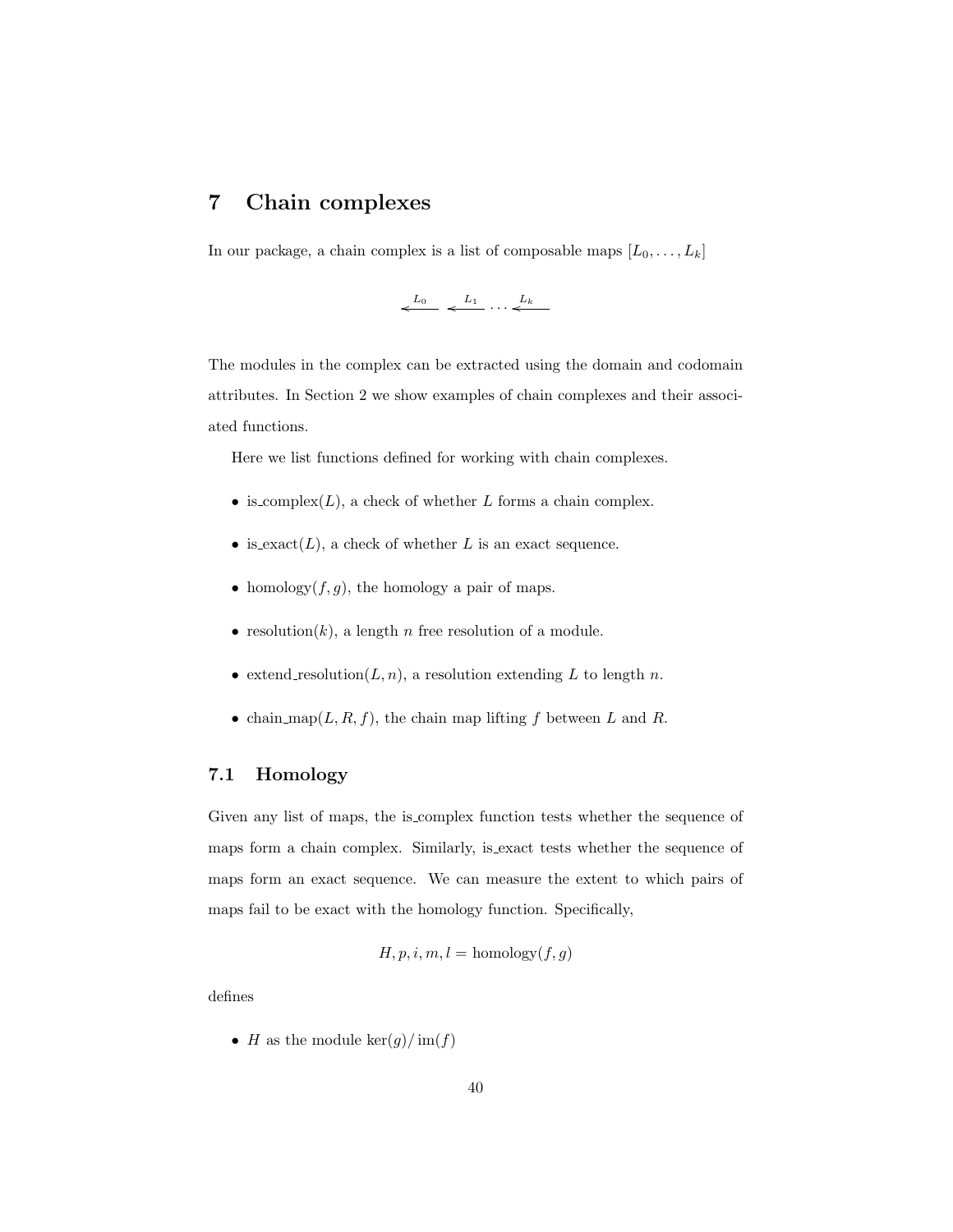- p as the projection  $\ker(g) \longrightarrow H$
- $\bullet\,$   $i$  as the inclusion  $\ker(g)\longrightarrow g.\text{domain}()$
- $m$  as the inclusion  $\text{im}(f) \longrightarrow g.\text{domain}()$
- $\bullet\,$   $l$  as the lift of  $m$  over  $i.$

This information is encoded in the following diagram.



This construction follows directly from the image, kernel, and lift functions.

## 7.2 Resolutions

Given an FP\_Module  $M$ ,

$$
R = M.\text{resolution}(k)
$$

sets R to a free resolution  $[R_0, R_1, \ldots, R_{k-1}]$  of M of length k. The resolution R satisfies the following factorization



This method has an optional verbose parameter, which is false by default. If true, a print statement is displayed whenever the next stage of the resolution is computed. There is also an extend resolution program, which will extend a resolution to any desired length. This also has the optional verbose parameter.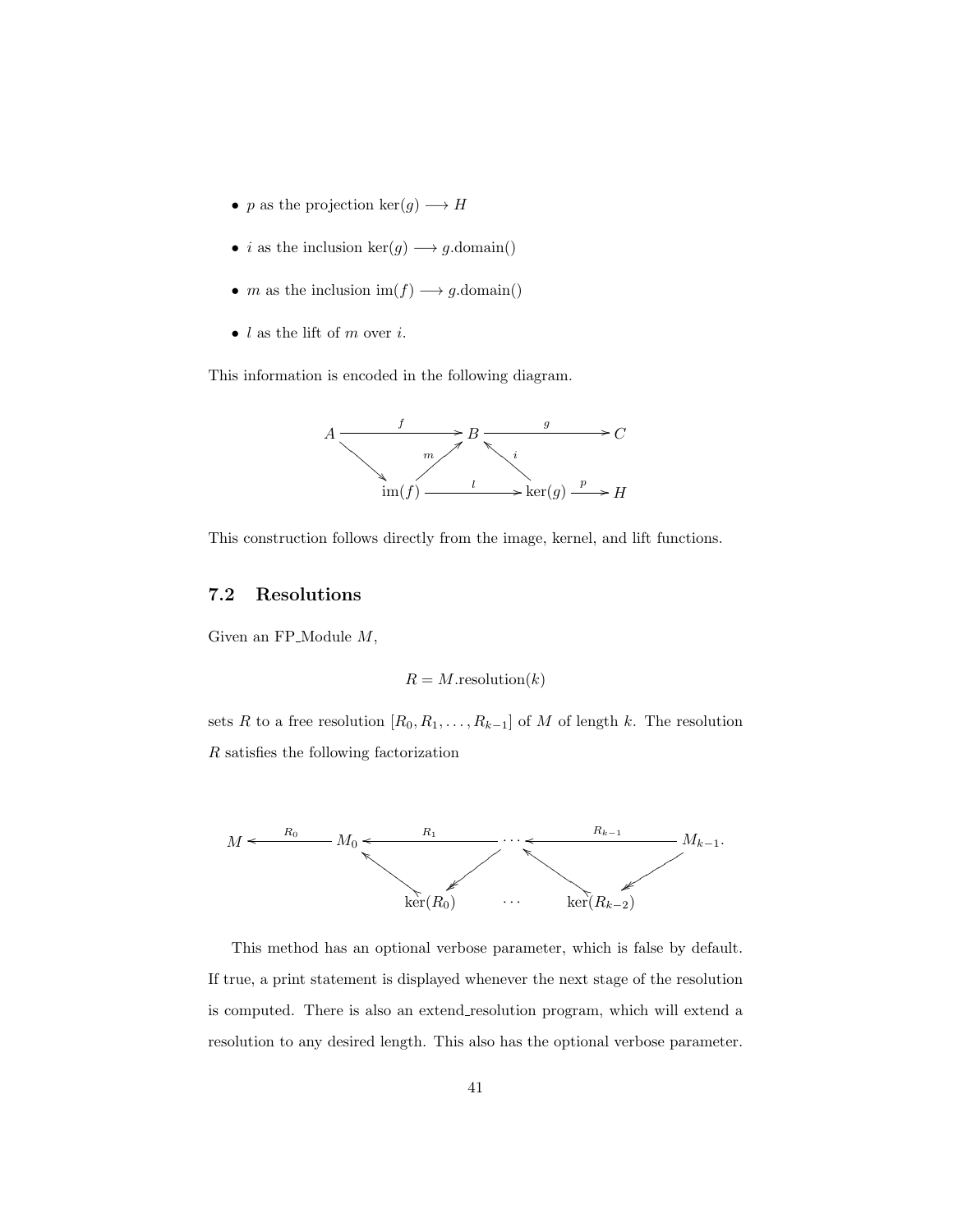# 7.3 Chain Maps

Suppose  $L$  and  $R$  are two chain complexes, and  $f$  is a map from the codomain of  $L_0$  to the codomain of  $R_0$ . Using the lift function,

$$
F = \text{chain\_map}(L, R, f)
$$

sets  $F$  to a chain map between the complexes  $L$  and  $R$ . If the lengths of  $L$  and  $R$ aren't the same, the 0-map will fill the remaining entries of F. This information is displayed below.

$$
A_0 \xleftarrow{L_0} A_1 \xleftarrow{L_1} A_2 \xleftarrow{L_2} \cdots
$$
  

$$
f = F_0 \downarrow F_1 \downarrow F_2 \downarrow F_3 \downarrow F_4 \downarrow F_5 \downarrow F_6 \downarrow F_7 \downarrow F_8 \downarrow F_9 \downarrow F_1 \downarrow F_2 \downarrow F_3 \downarrow F_4 \downarrow F_5 \downarrow F_6 \downarrow F_7 \downarrow F_8 \downarrow F_9 \downarrow F_1 \downarrow F_1 \downarrow F_2 \downarrow F_3 \downarrow F_4 \downarrow F_5 \downarrow F_6 \downarrow F_7 \downarrow F_8 \downarrow F_9 \downarrow F_1 \downarrow F_1 \downarrow F_2 \downarrow F_3 \downarrow F_4 \downarrow F_5 \downarrow F_6 \downarrow F_7 \downarrow F_7 \downarrow F_8 \downarrow F_9 \downarrow F_9 \downarrow F_1 \downarrow F_1 \downarrow F_1 \downarrow F_2 \downarrow F_3 \downarrow F_4 \downarrow F_5 \downarrow F_5 \downarrow F_6 \downarrow F_7 \downarrow F_7 \downarrow F_7 \downarrow F_8 \downarrow F_9 \downarrow F_9 \downarrow F_9 \downarrow F_9 \downarrow F_9 \downarrow F_9 \downarrow F_9 \downarrow F_9 \downarrow F_9 \downarrow F_9 \downarrow F_9 \downarrow F_9 \downarrow F_9 \downarrow F_9 \downarrow F_9 \downarrow F_9 \downarrow F_9 \downarrow F_9 \downarrow F_9 \downarrow F_9 \downarrow F_9 \downarrow F_9 \downarrow F_9 \downarrow F_9 \downarrow F_9 \downarrow F_9 \downarrow F_9 \downarrow F_9 \downarrow F_9 \downarrow F_9 \downarrow F_9 \downarrow F_9 \downarrow F_9 \downarrow F_9 \downarrow F_9 \downarrow F_9 \downarrow F_9 \downarrow F_9 \downarrow F_9 \downarrow F_9 \downarrow F_9 \downarrow F_9 \downarrow F_9 \downarrow F_9 \downarrow F_9 \downarrow F_9 \downarrow F_9 \downarrow F_9 \downarrow F_9 \downarrow F_9 \downarrow F_9 \downarrow F_9 \downarrow F_9 \downarrow F_9 \downarrow F_9 \downarrow F_9 \downarrow F_9 \downarrow F_9 \downarrow F_9 \downarrow F_9 \downarrow F_9 \downarrow F_9 \downarrow F_9 \downarrow F_9 \downarrow
$$

# 7.4 Extensions

Our code also has the ability to compute extensions defined by cocycles. Given  $e_1 \in \text{Ext}^1(M_3, M_1)$ , and a resolution R of  $M_3$  (of length at least 3),

$$
M, i, j = \text{extension}(e_1, R)
$$

defines the associated extension. This is a module  $M$  and maps  $i$ ,  $e$ , and  $j$ , such that  $[j, i]$  is short exact and the following diagram commutes.

$$
0 \longrightarrow M_1 \xrightarrow{i} M \xrightarrow{j} M_3 \longrightarrow 0
$$
  
\n
$$
\uparrow
$$
  
\n $F_2 \xrightarrow{R_2} F_1 \xrightarrow{R_1} F_0 \xrightarrow{R_0} M_3 \longrightarrow 0$ 

This program also has an optional test parameter, which is true by default. If test remains true, we check the exactness and length of  $R$ , and the cocycle condition on  $e_1$ .

We begin the construction of the extension by first computing the module  $M$ . This amounts to computing the pushout of  $e_1$  and  $R_1$ , i.e.  $M = \text{cok}(i_0R_1 - i_1e_1)$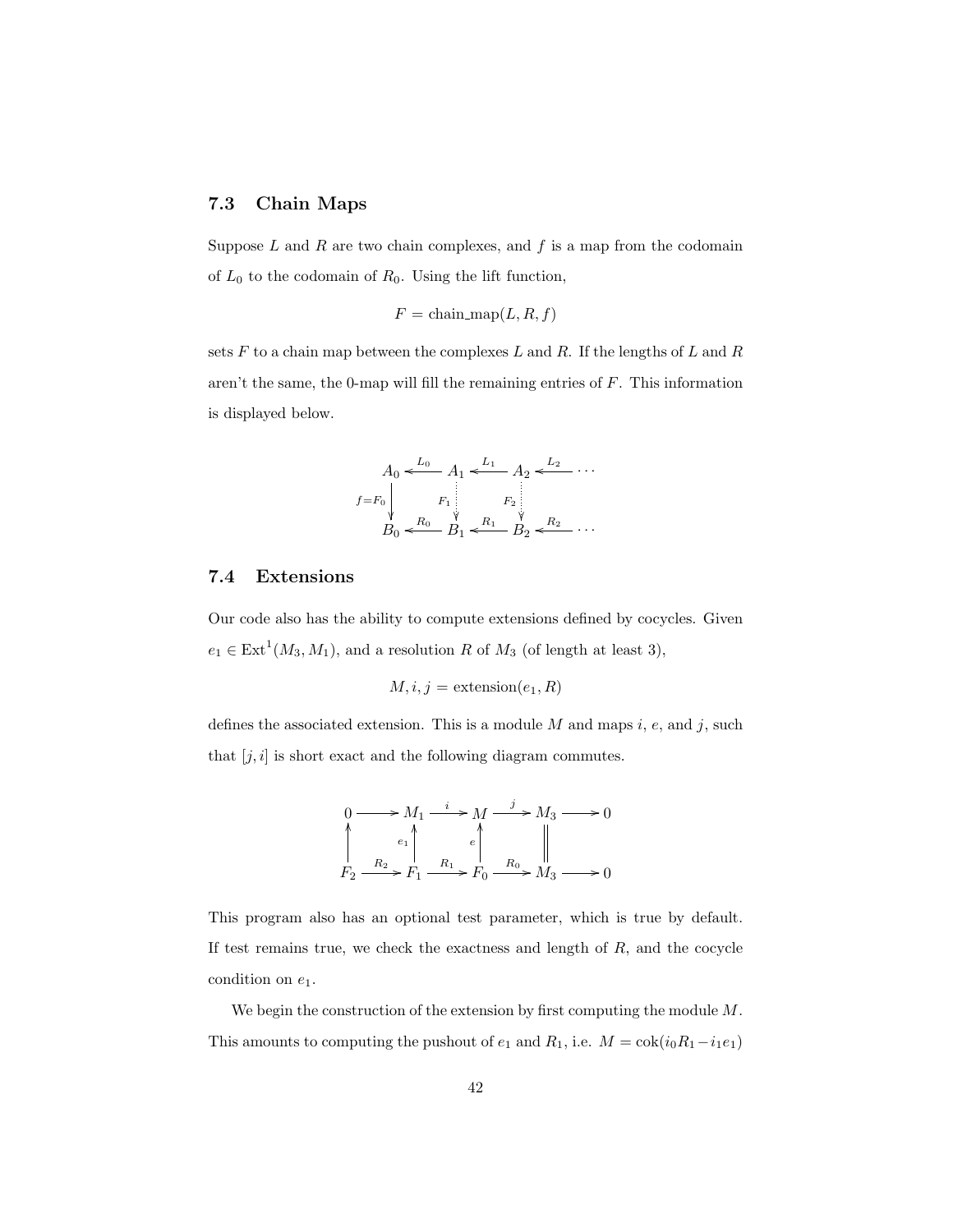and maps i and e. Our construction explicitly uses the intermediary direct sum.



Define  $i = pi_1$  and  $e = pi_0$ . To define a map from M to  $M_3$ , we first compute  $q: M \longrightarrow \text{cok}(i)$ . Then we compute an extension g of qe over  $R_0$ , i.e.  $gR_0 = qe$ . (This requires no further calculation since  $R_0$  is onto.)



To finish this process, we lift q over g, to obtain a map  $j : M \longrightarrow M_3$ . This completes the algorithm.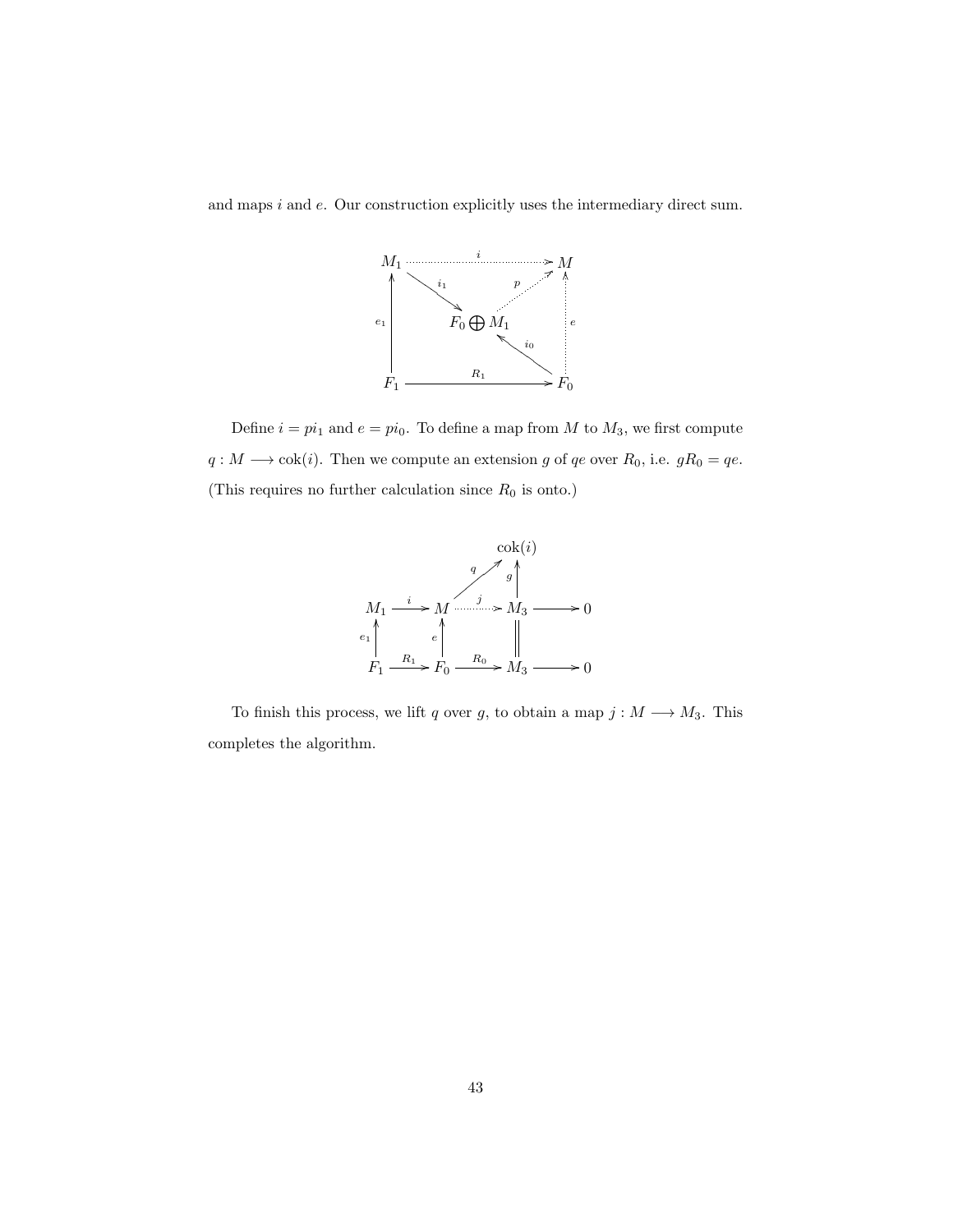# 8 Future work

While we have laid the groundwork for cohomology calculations in Sage, there is still much to be done. The first point of improvement is more efficient algorithms. Certain programs defined in this package, like kernel and image, can be rewritten to be faster. Along with re-working algorithms, one may use the Cython capability of Python to further increase computation speed.

One operation not implemented in this package is the tensor product. The first step in this construction is to find the smallest sub-algebra B over which  $M \otimes N$  is defined. In general, this will be much larger than the algebras of M and N. This involves analyzing the Cartan formula on products of the generators of M and N. From this point, there are several constructions of the tensor product one could implement. Efficiency and computation time are much bigger factors in this computation, as compared to others we have discussed here.

Another possible point of future work is finite modules. Finite modules cannot be defined in our current package, because of the infinite number of relations in their presentations. For example, the cohomology of the Moore space  $S^0 \cup_2 e^1$  has a single generator in degree 0, but the relation  $Sq^{2^i}$  for every  $i > 1$ .

A finite module could be thought of as an FP Module M together with an integer  $m$ , the truncation degree, defining the module which is isomorphic to  $M$ in degrees less than or equal to  $m$  and  $0$  in higher degrees. A homomorphism in the category of finite modules  $f': M(-\infty, m] \longrightarrow N(-\infty, n]$  would correspond to a diagram



where  $f$  is the corresponding map in the category of finitely presented modules.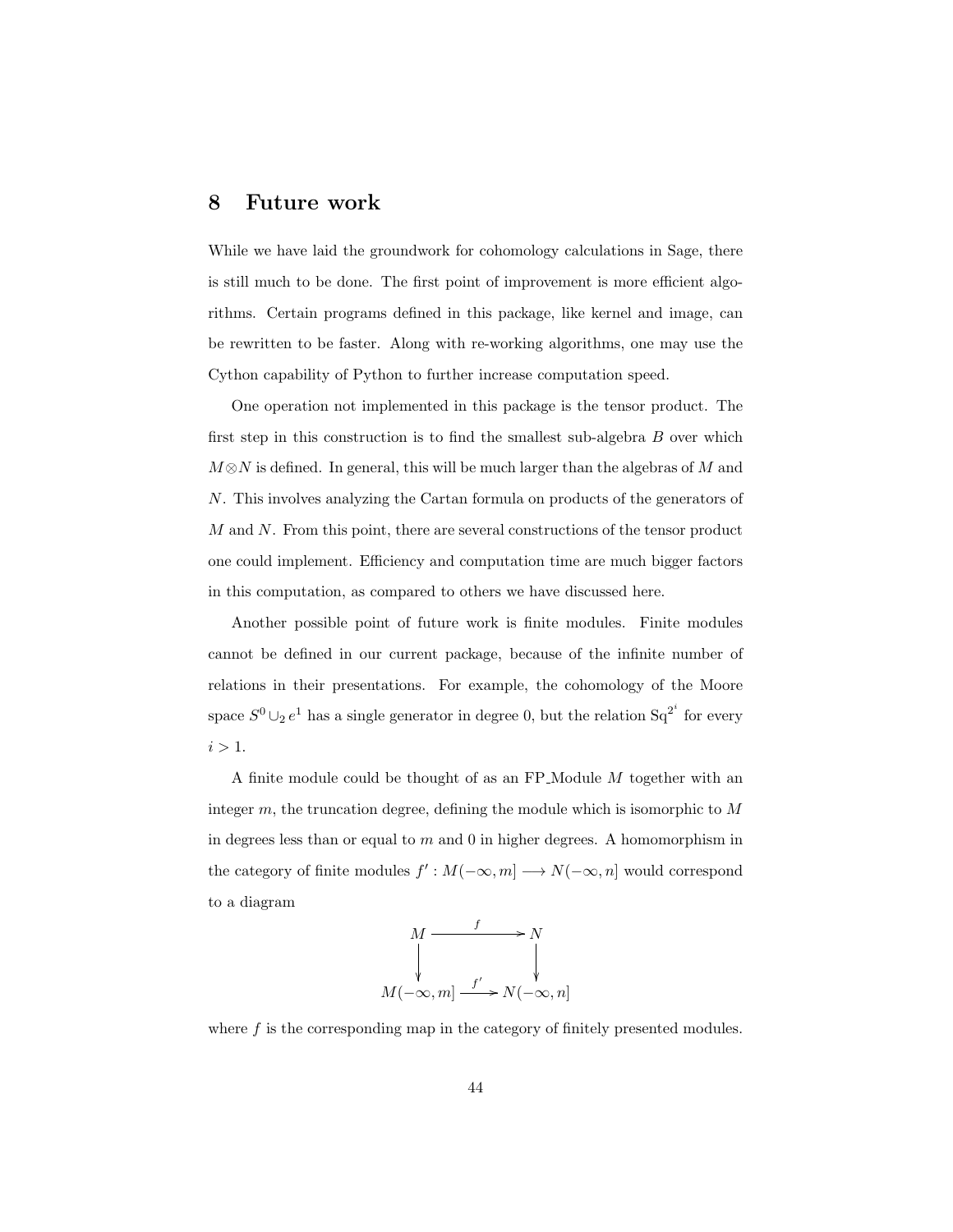Finite modules could be used to define  $\mathcal{A}(n)$  directly as a module. This would allow the user to define finitely presented  $\mathcal{A}(n)$ -modules tensored up from  $\mathcal{A}(i)$ modules, instead of just finitely presented  $A$ -modules tensored up from  $A(n)$ modules.

Altogether, our package allows one to perform tedious calculations over the Steenrod Algebra. By working with finitely presented modules and sub-Hopf algebras, we produce complete results valid in all degrees. We've defined numerous methods and functions to give the user a variety of tools for computations.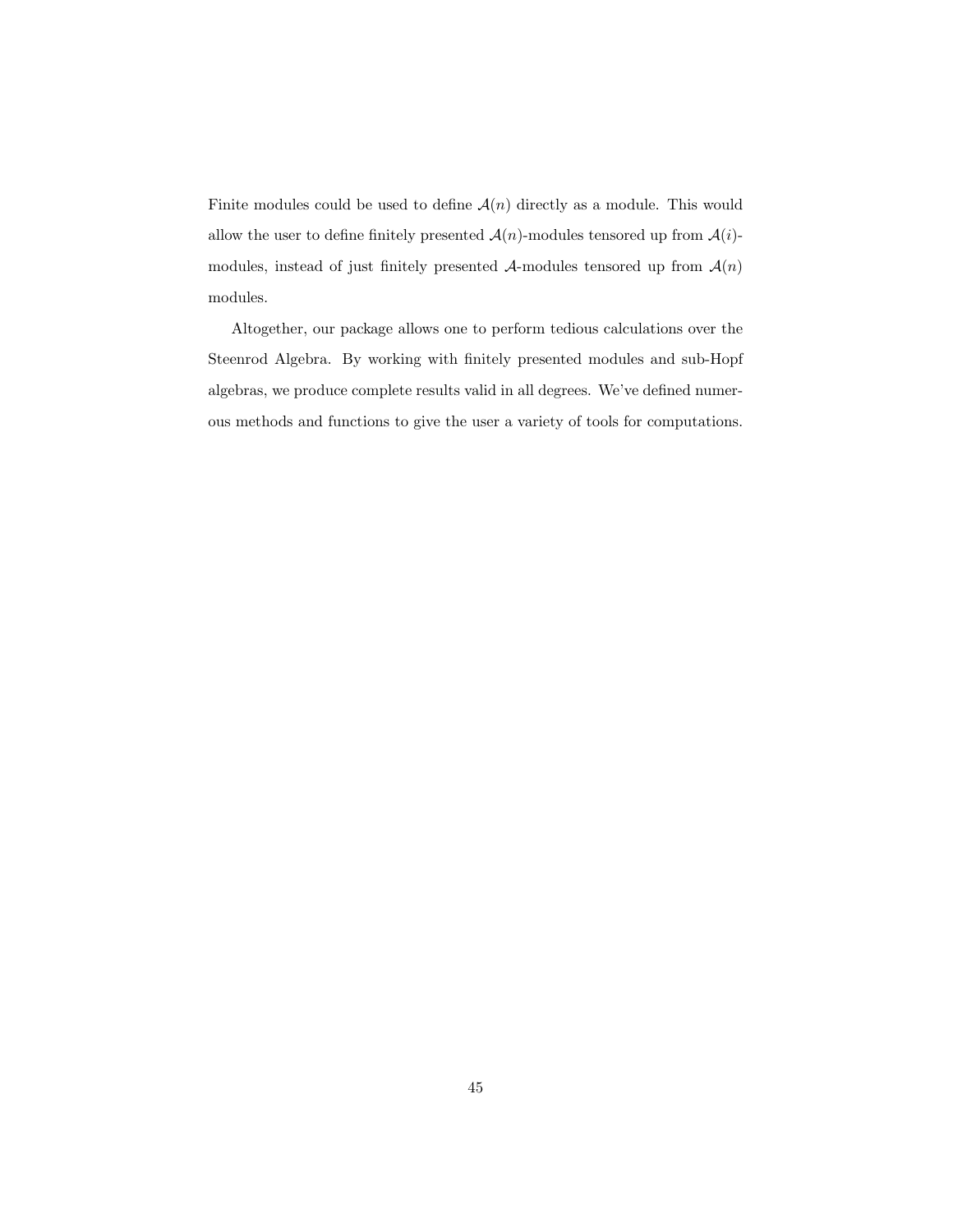# 9 Appendix A: The Sage Code

Here we display the actual source code for FPMods.

 $1 \cdot r$ """

Finitely presented modules over the Steenrod Algebra.

COMMENT ABOUT RING OF DEFINITION :

6 This package is designed to work with modules over the whole S teen r od

algebra. To make calculations finite, we take account of the fact that finitely presented modules are defined over a finite sub Hopf algebra of the Steenrod algebra, and (eventually) that a finite module

- is a finitely presented module modulo the submodule of elements above
- 11 its top degree.
	- A module's profile is taken to be the smallest one over which it can

be defined, unless explicitly raised by passing a profile parameter .

- The coefficients of an element of that module (FP\_Element), however ,
- 16 can lie anywhere in the Steenrod algebra: our profiles are simply recording the subalgebra over which the module is defined, not forcing
	- the module into the category of modules over that subalgebra. To make

this work nicely, an element also has a profile, and computing with elements involves finding the enveloping profile. SAY WHY THIS **MAKES** 

21 IT WORK NICELY IF POSSIBLE. ERASE THIS COMMENT IF NOT. n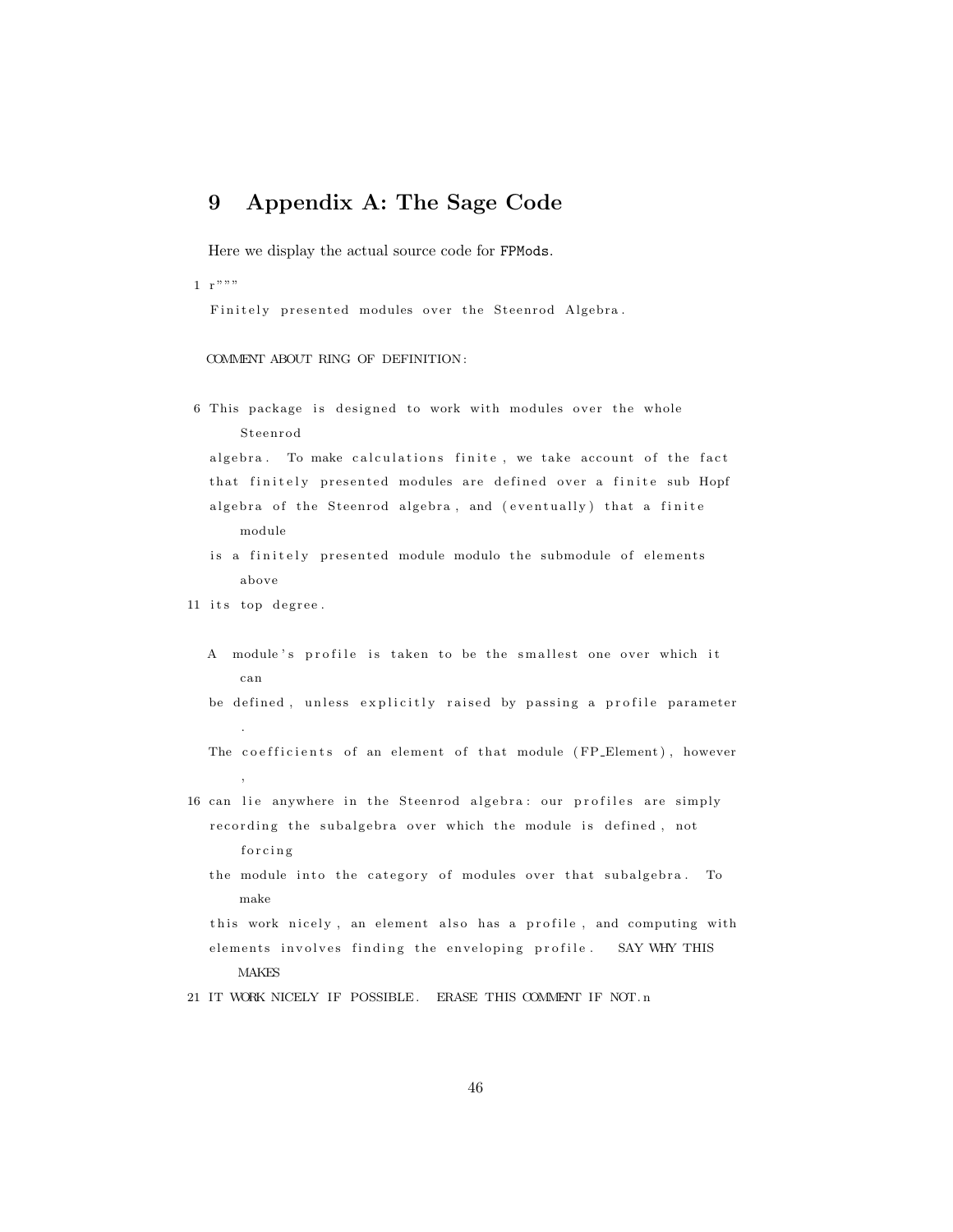```
#A paragraph about our 'package' below.
  . . .
26
  AUTHORS:
  − Robert R. Bruner (2010−−): initial version
  − Michael J . Catanzaro
31 \ldotsEXAMPLES:
  #put lots of different examples.
  . . .
36
  #∗∗∗∗∗∗∗∗∗∗∗∗∗∗∗∗∗∗∗∗∗∗∗∗∗∗∗∗∗∗∗∗∗∗∗∗∗∗∗∗∗∗∗∗∗∗∗∗∗∗∗∗∗∗∗∗∗∗∗∗∗∗∗∗∗∗∗∗∗∗∗∗∗∗∗∗∗
  # Copyright (C) 2010 Robert R. Bruner <rrb@math.wayne.edu>
  # and Michael J. Catanzaro <mike@math.wayne.
      edu>
  #
41 \# Distributed under the terms of the GNU General Public License (
      GPL)
  \# http://www.gnu.org/licenses/
  #∗∗∗∗∗∗∗∗∗∗∗∗∗∗∗∗∗∗∗∗∗∗∗∗∗∗∗∗∗∗∗∗∗∗∗∗∗∗∗∗∗∗∗∗∗∗∗∗∗∗∗∗∗∗∗∗∗∗∗∗∗∗∗∗∗∗∗∗∗∗∗∗∗∗∗∗∗
```

```
46 """"
```
#−−−−−−−−−−−−−−−−−−−−−−−−−−−−−−−−−−−−−−−−−−−−−−−−−−−−−−−−−−−−−−−−−−−−−−−−−−−−−−−− #−−−−−−−−−−−−−−−−−−−−−−−−−−U t i l i t y −f u n c ti o n s −−−−−−−−−−−−−−−−−−−−−−−−−−−−−−−−−−−−− #−−−−−−−−−−−−−−−−−−−−−−−−−−−−−−−−−−−−−−−−−−−−−−−−−−−−−−−−−−−−−−−−−−−−−−−−−−−−−−−−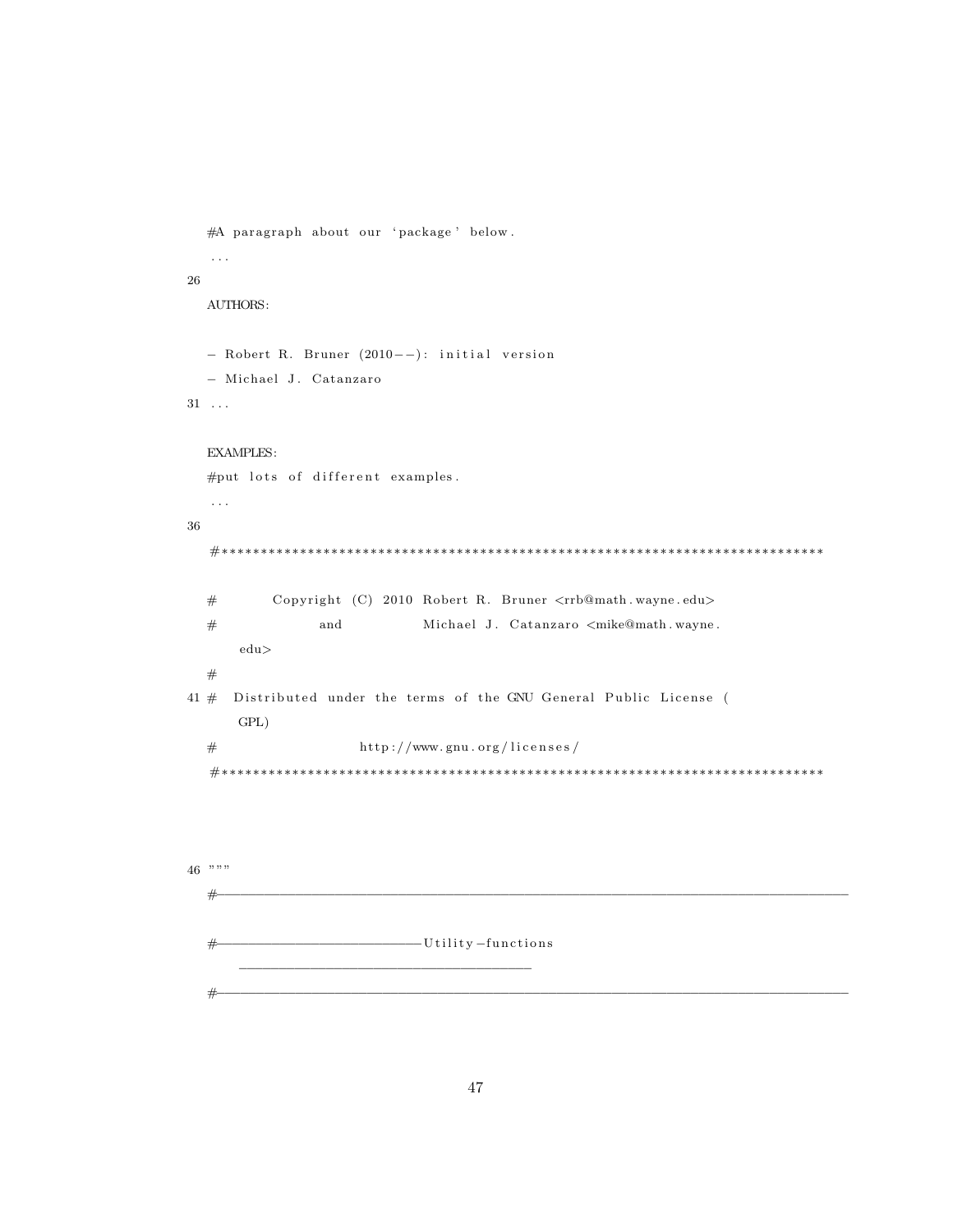```
def maxim(L):
        "" "
        Input a list of tuples and this function returns a tuple whose
             i-th entry is the
        max of the i-th entries in the tuples in L, where shorter
             tuples are extended
56 by adding 0'sINPUT:
        − ''L'' - A list of tuples
61
        OUTPUT: The component-wise maximum of the entries of L
        EXAMPLES: :
66 sage: \text{maxim}\left(\left[\left[1, 2, 3, 4\right], \left[5, 4\right]\right]\right)[5, 4, 3, 4]{\tt sage:}~~ {\tt maxim}\left(\left[\left[\,1\ , 2\ , 3\ , 4\,\right]\, , \left[\,1\ , 1\ , 1\ , 5\,\right]\, , \left[\,9\,\right]\,\right]\right)[9, 2, 3, 5]71 """
        if len(L) = 1:
             return [L[0][i] for i in range (len(L[0]))]{\rm else} :
             t1 = \text{maximum}([L[i] for i in range(1, len(L))76 t2 = [L[0][i] for i in range (\text{len}(L[0]))]mm = max(len(t1), len(t2))t1 = t1 + (mm - len(t1)) * [0]t2 = t2 + (mm - len(t2)) * [0]return \mapsto (max, zip(t1, t2))81
   def -deg_{-}(degs, co) :
        " "
```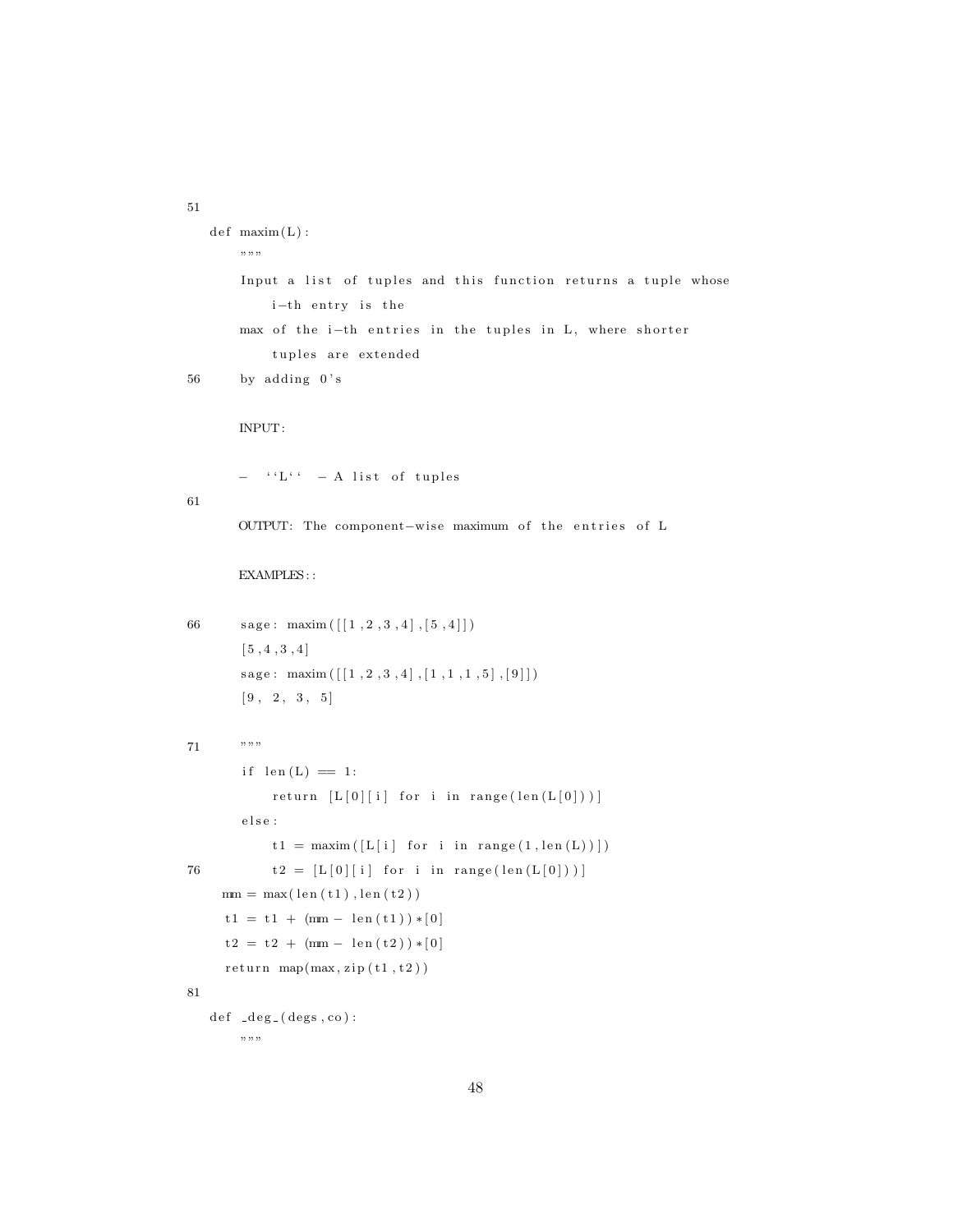```
Computes the degree of an FP_Element. 'degs' is a list of
             integral degrees,
        and 'co' is a tuple of Steenrod operations, as in an FP_Element
              .
 86 If all coefficients are 0, returns None.
        INPUT:
        - ''degs'' - A list of integers.
91
           \cdot ' ' co ' ' - A list of Steenrod algebra elements.
        OUTPUT: The degree of the FP Element formed by 'degs' and 'co'.
 96 EXAMPLES: :
        sage: A = SteenrodAlgebra(2)sage: \_\texttt{deg\_}((0 \, , 2 \, , 4) \, , (Sq(4) \, , Sq(2) \, , Sq(0)) )4
101 \text{age: } \text{deg}((3,3), (\text{Sq}(2) * \text{Sq}(1), \text{Sq}(1) * \text{Sq}(2)))6
        ",,,
         if len(deg) := len(co):
106 raise ValueError, \setminus"Wrong number (\%s) of coefficients. Should be \%s.\n\n" \% (len
                  (co), len(degs))
         nz = filter (lambda i: co[i] != 0, range(len(deg))) # figureout which are
        d = \lceil \text{degs} \lceil i \rceil + \text{co} \lceil i \rceil. degree () for i in nz \lceil \text{deg} \rceil # non-zero
         if len(d) == 0:
111 return None
         if min(d) := max(d):
             raise ValueError, "Inhomogeneous element"
         return min(d)
```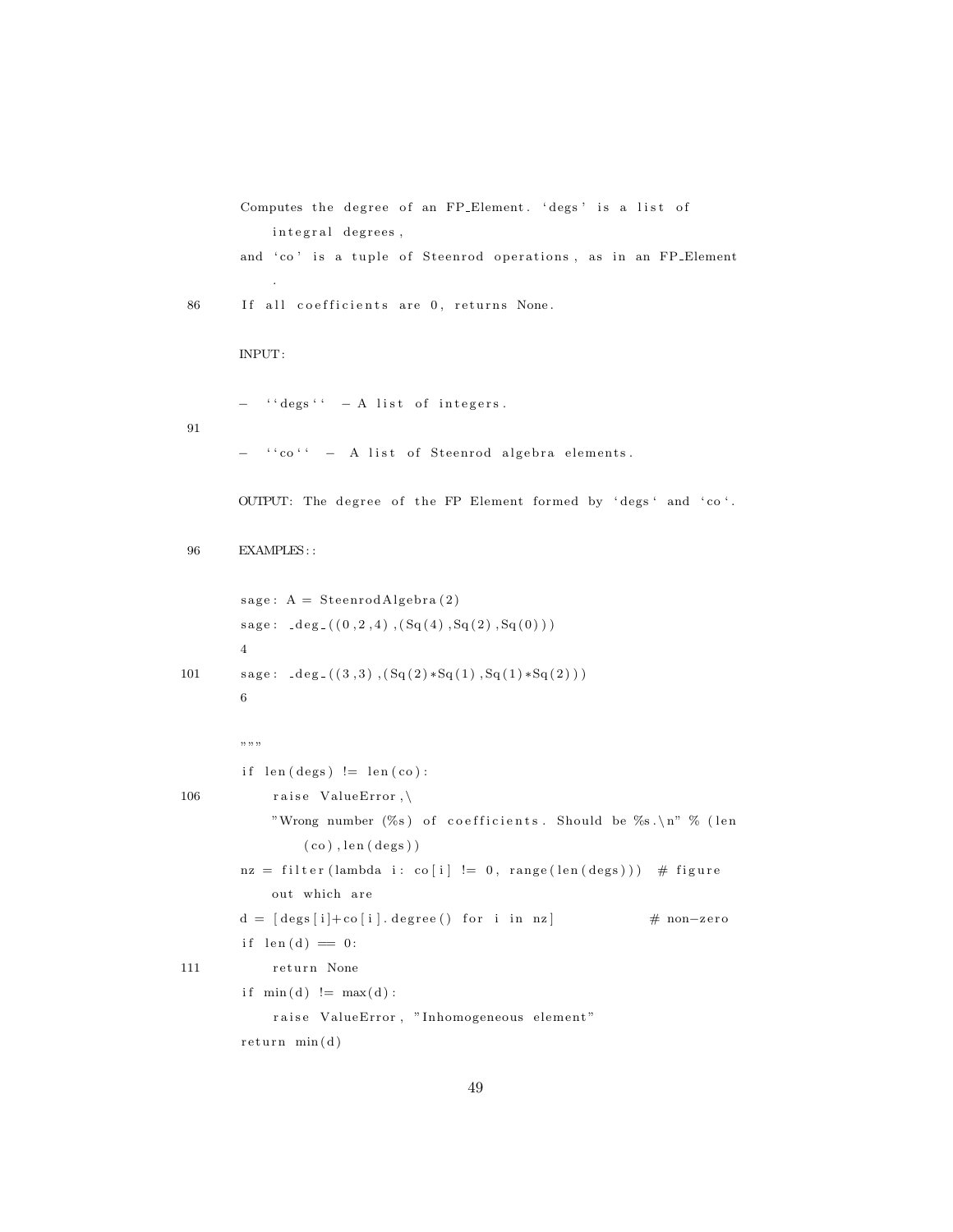```
116 def max\_deg(alg):
```
"" "

Computes the top nonzero degree of a sub-algebra of the Steenrod Algebra.

INPUT:

121

− ''alg'' - A sub-algebra of the Steenrod Algebra.

### OUTPUT:

```
126 - ''topdeg'' - The top nonzero degree of 'alg'.
```
EXAMPLES: :

 $sage: A2 = SteenrodAlgebra(p=2, profile = (3, 2, 1))$ 131  $\qquad \text{sage: } \max \text{deg}(A2)$ 23  $sage: K = SteenrodAlgebra(p=2, profile=(0,))$  $sage: max-deg(K)$ 0 136 sage: max\_deg ( Steenrod Algebra (  $p=5$  ,  $p$  r of ile =  $((3, 2, 1), (1, 1, 1)))$  ) 3136

 $,$   $,$   $,$   $,$ 

141 if alg. truncation\_type  $=$  +Infinity: raise ValueError, "Maximum degree is +Infinity"  $p = alg$ . prime if  $p = 2$ :  $topdeg = 0$ 146  $\text{prof} = [0] + \text{list} (\text{alg} \dots \text{profile})$ for i in  $range(len(prof))$ :  $topdeg$  +=  $(2**( i ) -1)*(2**( prof [ i ]) -1)$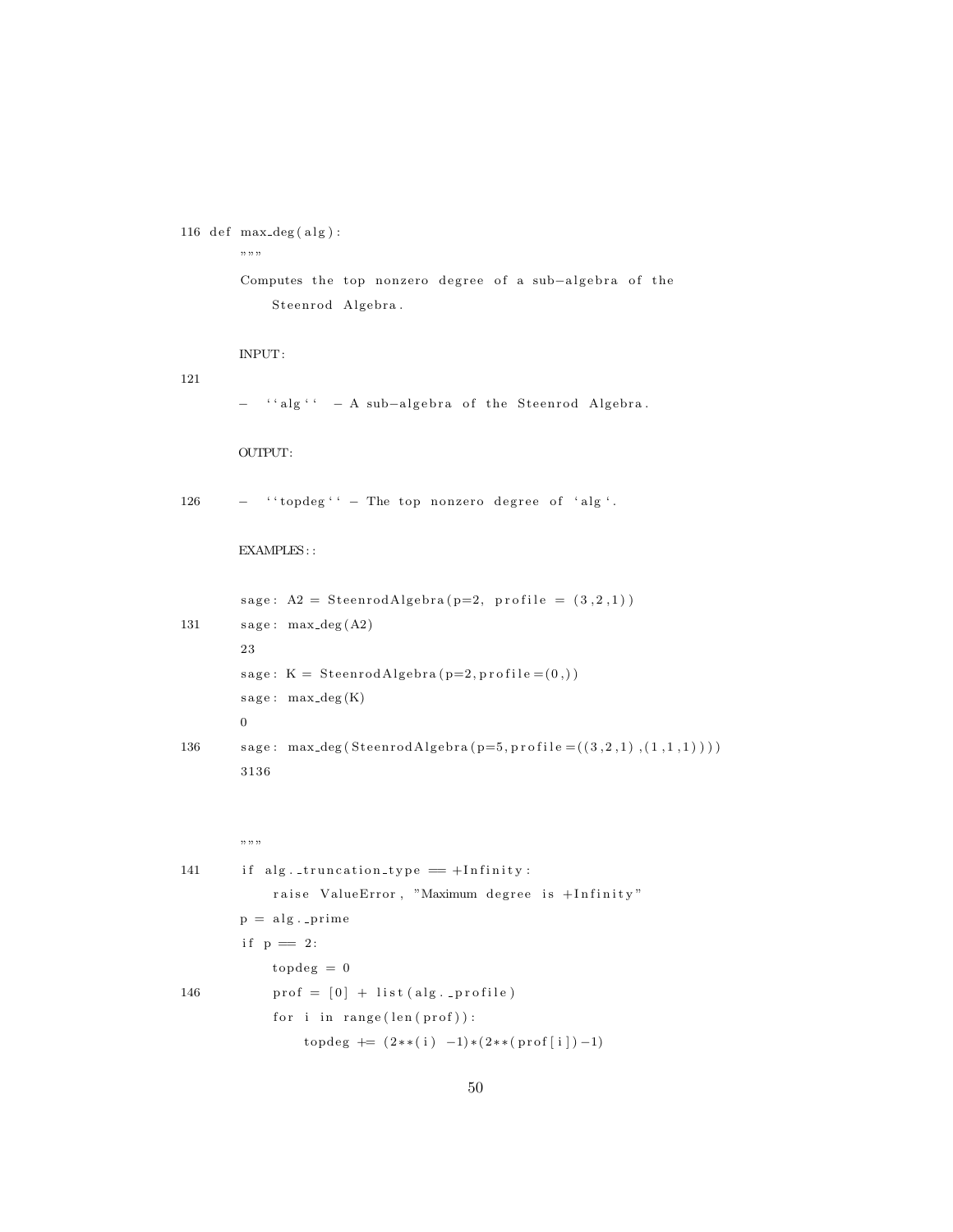```
return topdeg
         else: # p odd
151 topdeg, epsdeg = (0,0)\text{prof} = [0] + \text{list} (\text{alg} \dots \text{profile} [0])for i in range(len(prof)):
            topdeg += 2*(p**i-1)*(p**(prof[i])-1)\text{prof2} = \text{list} (\text{alg} \cdot \text{profile} [1])156 for i in range (\text{len}(\text{prof2})):
            epsdeg += (2*p**(1)-1)*(prob2[i]-1)
```
return epsdeg+topdeg

 $def$  pmax\_deg(prof, p=2):

```
161 """
```
Computes the top nonzero degree of the sub-algebra of the Steenrod Algebra corresponding to the profile passed. Note: Does not have to be a valid profile, only a tuple or list of nonnegative integers.

```
166 INPUT:
```
- $\cdot$  ' $p'$  ' The prime over which the degree computation is made . By default, ' $p' = 2$ .
- − ''prof'' − A profile function corresponding to a sub-algebra of the Steenrod
- 171 Algebra. If ' $p' = 2$ , ' $proj'$  is a list or tuple. If  $ip \text{ is odd}, \text{ 'prof' }$ 
	- is a 2-tuple, corresponding to each piece of a profile function.

OUTPUT:

- '' topdeg '' - The top nonzero degree of the sub-algebra.

176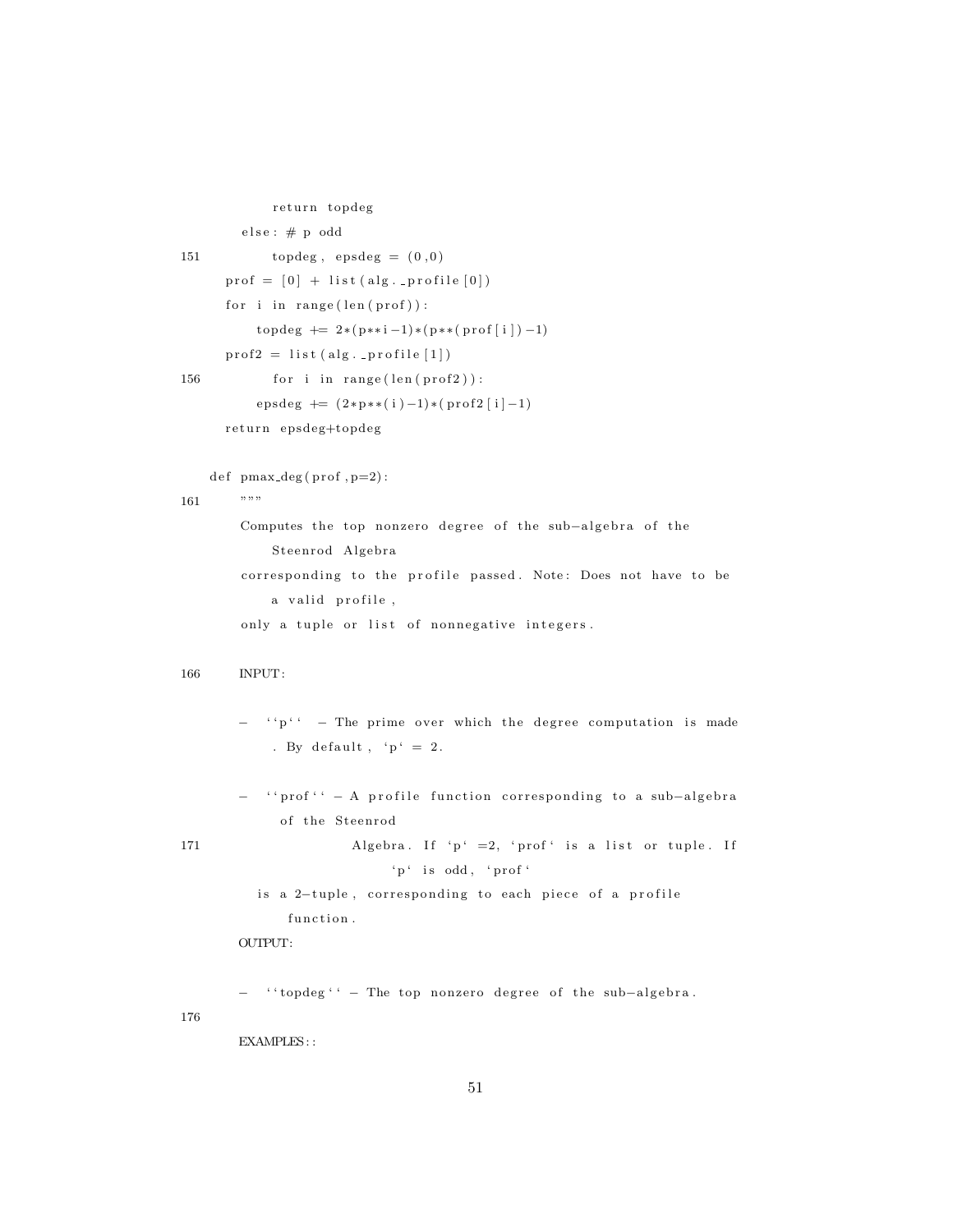```
sage: pmax-deg((2,1))6
181 \text{sage: } \text{pmax.deg}(((3, 2, 1), (1, 1, 1)), p=3)336
         ...<br>...
186 if p = 2:
             topdeg = 0
              \text{prof} = [0] + \text{list} (\text{prof})for i in range(len (prof)):
                   topdeg += (2**( i ) -1)*(2**( prof [ i ]) -1)191 return topdeg
         else: # p oddtopdeg, epsdeg = (0,0)\text{prof1} = [0] + \text{list} (\text{prof}[0])\text{prof2} = \text{list} (\text{prof1})196 for i in range (\text{len}(\text{prof1})):
           topdeg += 2*(p**i-1)*(p**(prof1[i])-1)for i in range (len ( prof2)):
           epsdeg + = (2*p**( i )-1)*( prof2 [ i ]-1)return epsdeg+topdeg
201
    def \ =del_{1}(i, n):
         \cdot, \cdot, \cdot, \cdot206 A list form of the Kronecker delta function.
         INPUT:
         - ''i'' - The position at which the list will take the value
             1 .
```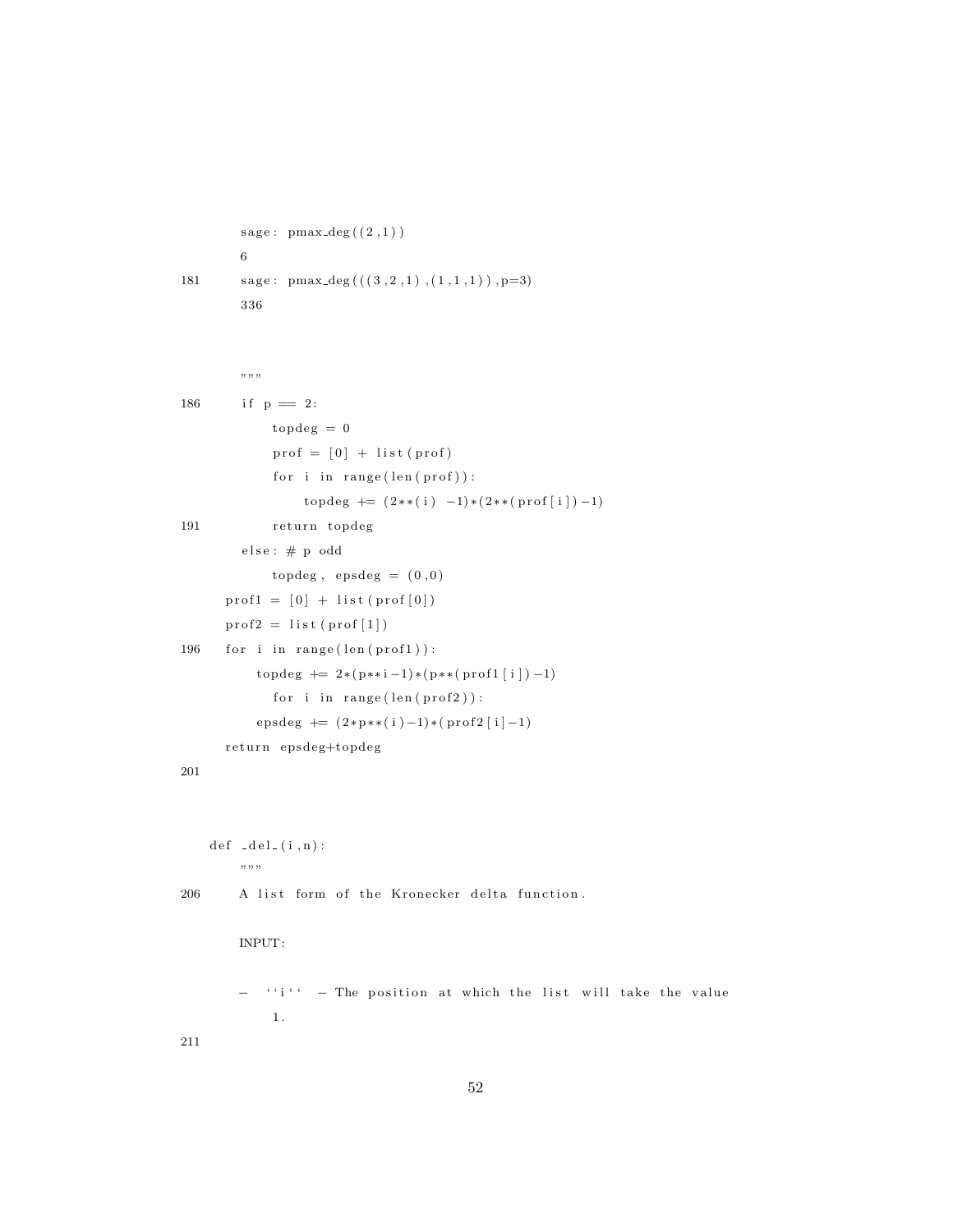− ''n'' - The length of the list

### OUTPUT:

 $216$  - ''ll'' - A list of length 'n', consisting of all zeros except

for a 1 in 'i  $\{th\}'$  position.

```
221 \qquad \text{sage:} \quad \text{del} = (2, 4)[0, 0, 1, 0]sage: \_\text{del} (0, 3)[1, 0, 0]sage: \_\text{del} (6, 4)226 ValueError: List of length 4 has no entry in position 6.
        , \, \ldots,if i \geq n:
             raise ValueError, "List of length %d has no entry in
                 position \%d. " \% (n, i)231 \ln = \ln * [0]11 [ i ] = 1return 11def \mod_p log(n,p):
236 """
        Input an integer n and a prime p
        Output the k so that p^{(k-1)} lt n le p^k
        EXAMPLES: :
241
        sage: mod_p_log(1, 4)1
        sage: mod_p_log(8,3)
```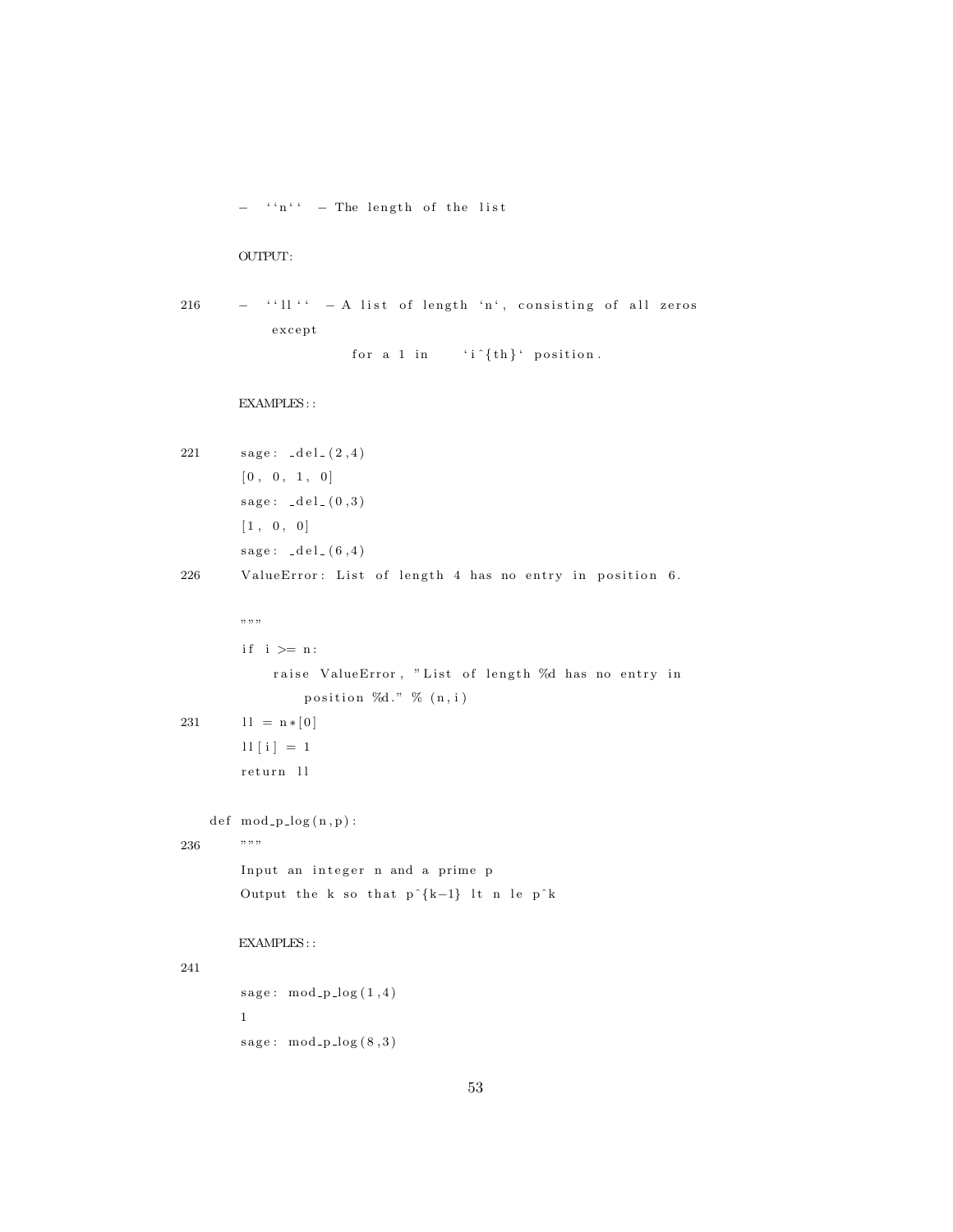```
2
246 sage: mod\_p\_log(9,3)3
        """
        k=0251 pow=1
        while n >= pow:k \neq 1pow ∗= p
        return k
256
    \operatorname{def\_DirectSum} ( \operatorname{alist} , \operatorname{char}=\!\!{\textsf{None}} ) :
        \, , , , , ,
        Returns the direct sum of the list of FP_Modules passed. A list
              of inclusion maps and
        a list of projection maps are also returned.
261
        INPUT:
        - ''alist'' - A list of FP_Modules.
266 OUTPUT:
        - ''M'' - The direct sum of Modules in 'alist'.
        - ''incl'' - A list of inclusion maps, one from each module
            to M.
271
        − '' proj'' - A list of projection maps, from M to the modules
             .
        ", "if len(alist) == 0 and char == None:
```
276 raise ValueError, "Empty Direct Sum -- undefined characteristic."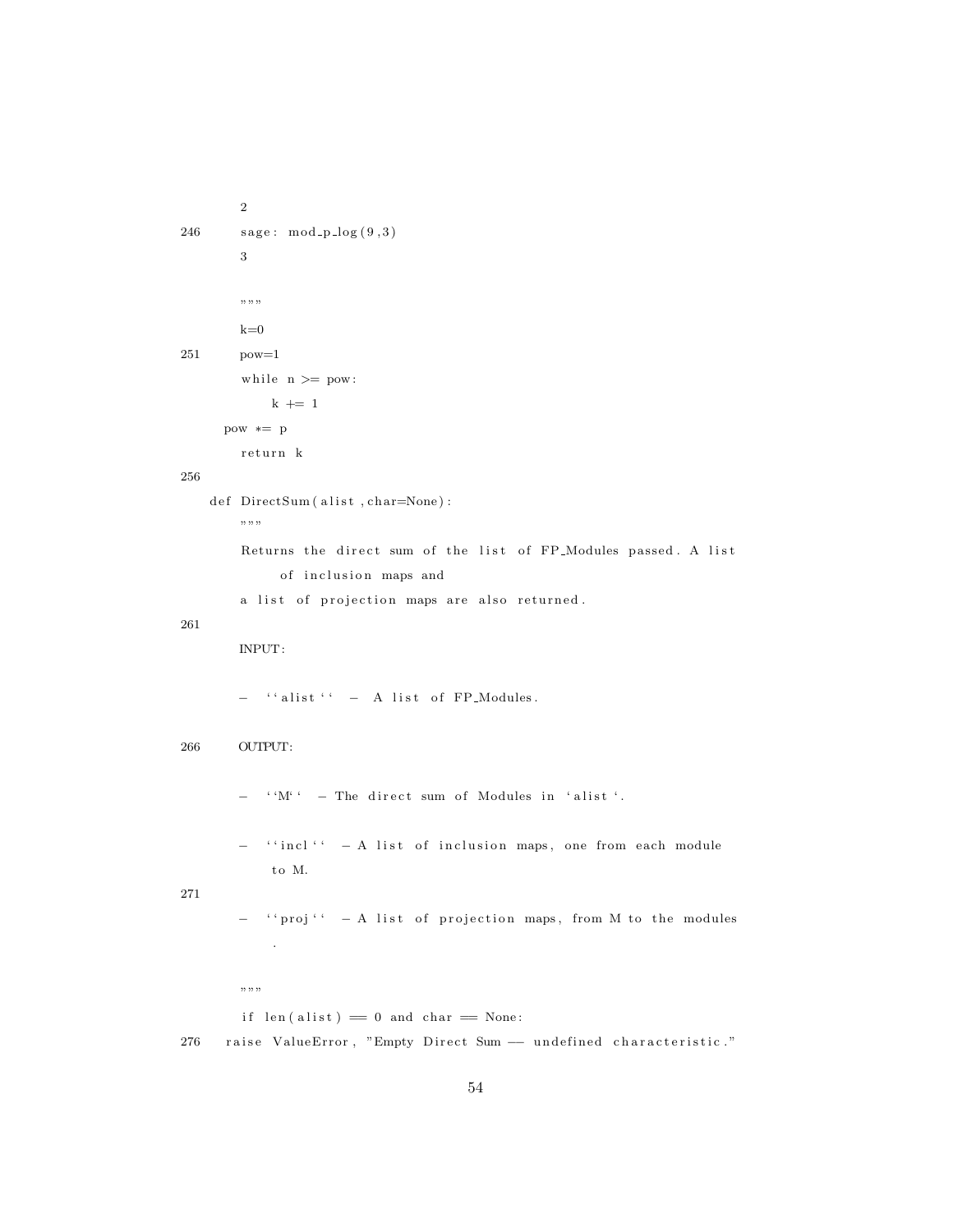```
#M, incl, proj = FP_Module (\lceil \rceil, \lceil \rceil). copy () ## default alg p = 2?
     #return M, [incl], [proj]
        e lif len ( a list ) = 0:
            M = FP<sub>-</sub>Module ( [] , [] , char=char)281 M, incl, proj = M.\,copy()return M, [incl], [proj]e lif len (alist) = 1:
            M, incl., proj = \text{alist } [0].copy()return M, [incl], [proj] # return lists
286 else:
            if char == None:
                char = alist [0]. chare l s e :
          if alist [0]. char != char:
291 raise ValueError,\
        " Characteristic passed (%d) differs from characteristic of
            module (\%d)." \
            % (char, alist [0].char)alg = SteenrodAlgebra (p = alist [0].char, profile=\nenveloping-profile-profiles ([x. profile() for x in
                            alist, char)
296 list degs = reduce (lambda x, y: x+y, [x. degs for x in a list])
            numdegs = len(listdegs)listrels = [[Integer(0) for i in range(numdegs)] for k inrange(\setminusreduce(lambda x, y: x+y, [len(x. rels) for x inalist | ) ) | #initialize rels
            # now scan through each module in sum, each list of rels
                for each module, and
301 # each rel in each list of rels. modn keeps track of each
                module, reln keeps
            # track of the rel.
     ## Hard-coded sage Integer (0), else raises ERROR above in e_p_e.
            modn = 0reln = 0
```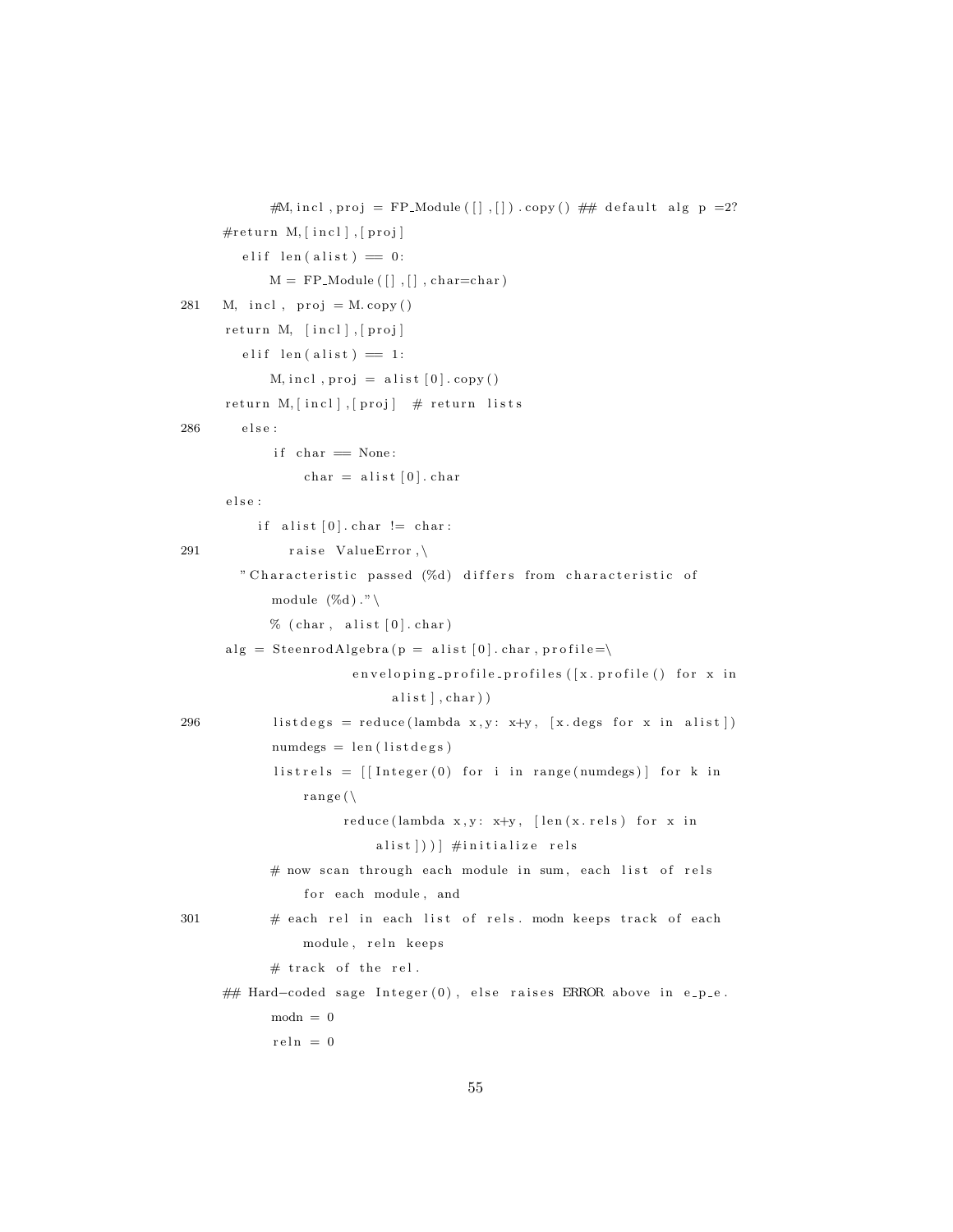```
306 for i in range (\text{len}(\text{alist})):
                     for j in range(len (alist [i].rels)):
                  for k in range (len (alist[i]. rels[j])):
                listrels [modn+j] [reln+k] = alist[i].rels[j][k]modn \models len (alist[i].rels)311 reln \leftarrow len (alist [i]. degs)
       M = FP-Module(listdegs, listrels, algebra = alg)
                \text{incl} = \text{len}(\text{alist}) * [\ ]proj = len (alist) * [[posn = 0316 for i in range (len(alist)):
                     \text{incl} \left[ \begin{smallmatrix} i \end{smallmatrix} \right] \ = \ \text{FP\_Hom} \left( \ \text{alist} \left[ \begin{smallmatrix} i \end{smallmatrix} \right], \text{M}, \left[ \text{M. gen} \left( \text{posn} {+} j \right) \right) \right)for j in range (len ( a list [i].deg s) )])pvals = numdegs*[0]for j in range(len (alist [i].deg s)):
321 \quad \text{pvals} \left[ \text{posn} + \text{j} \right] = \text{alist} \left[ \text{i} \right] . \text{gen} \left( \text{j} \right)proj[i] = FP\_Hom(M, a list[i], pvals)posn += len (alist [i]. degs) ### FIX. was: posn += len (
                  alist [i]. rels)
       return M, incl, proj
326 #−−−−−−−−−−−−−−−−−−−−−−−−Func tions−f o r −R e s ol u ti o n s
          −−−−−−−−−−−−−−−−−−−−−−−−−−−−−−−−−−−−−−−
     def lift (f,g):
          """
          Computes the lift of f over g, so that g*lift(f,g) = f.
331 All maps taken to be FP_Homs. If lift doesn't exist, False is
          returned with the 0 map.
          INPUT:
336 - f' - The map to be lifted over.
          - 'g' - The map lifted over.
```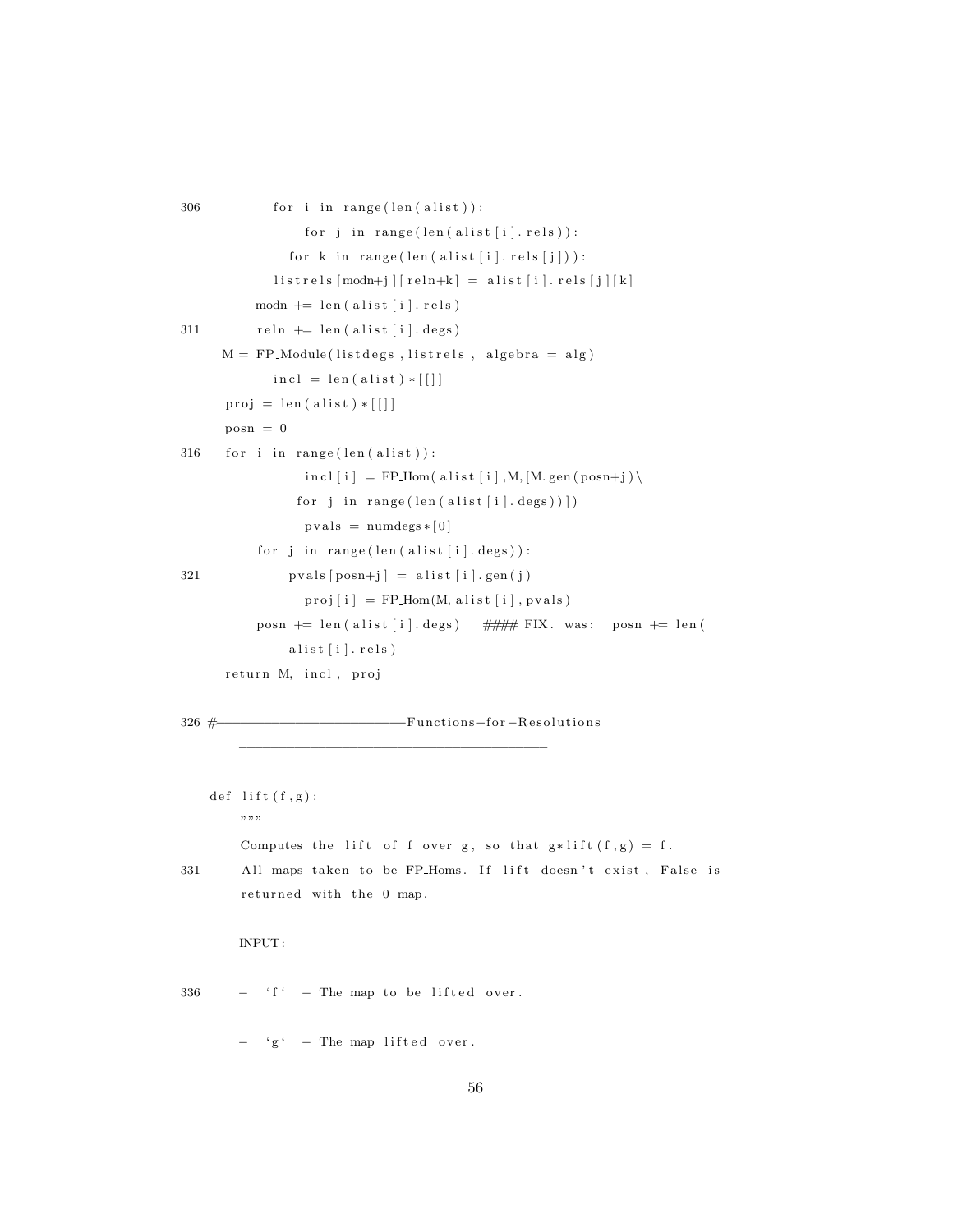OUTPUT: The lift of f over g.

341

EXAMPLES: :

```
...<br>...
346 if f codomain != g codomain:
             raise TypeError, "Cannot lift maps with different codomains
                \cdot"
        vals = []\text{cando} = \text{true}for x in f. domain. gens():
351 if cando:
                 newval = g.solve(f(x))cando = cando and newval [0]vals.append(newval[1])if cando:
356 return true, FP_Hom(f.domain, g.domain, vals)
        {\rm else} :
            r e turn false, FP_Hom(f.domain, g.domain, 0)
```
 $361$  def  $Homology(f, g)$ :

 $\,$  , , , ,

Computes the Homology of a pair of maps.

INPUT:

366

```
− ''f'' - The FP_Hom corresponding to the first map of the
   composition.
```
 $f' \circ g' =$  The second (or last) FP\_Hom in the composition.

371 OUTPUT: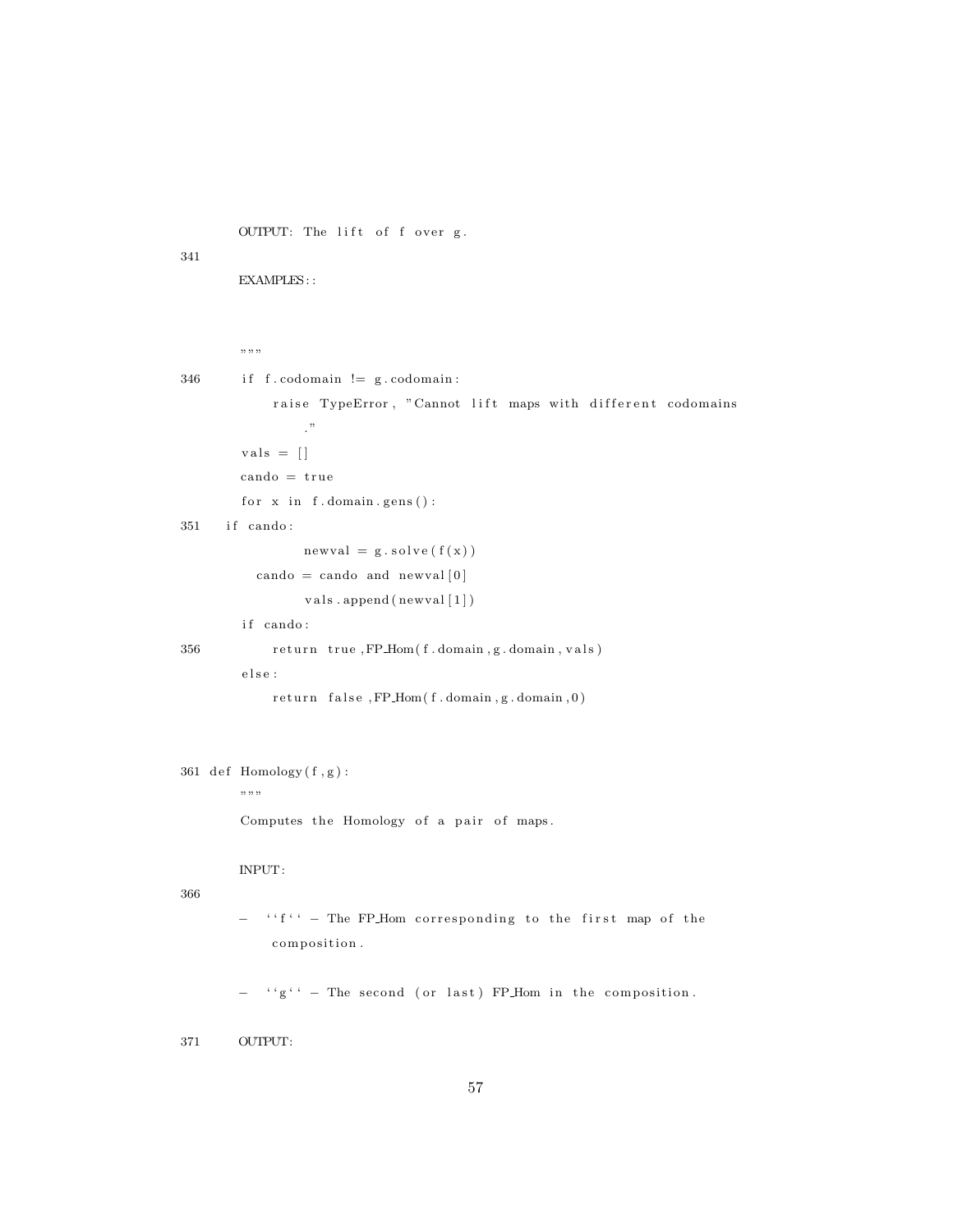$-$  ''H''  $-$  The quotient 'Ker(g)/Im(f)'

$$
- \t{}^{i} p'{}^{i} - \text{The map from 'Ker(g)' to 'H'}
$$

376

$$
-\quad``i`` = The inclusion of 'Ker(g)' into domain of 'g'.
$$

 $-$  ''m'' - The inclusion of 'Im(f)' into the domain of 'g'.

 $381$   $-$  '' $l$ ''  $-$  The lift of 'm' over 'i'.

 $,$   $,$   $,$   $,$  $K, i = g. kernel()$ 386  $I, e, m = f . image()$  $l = l$  ift  $(m, i)$  [1]  $\#$  we want the map, not the bool  $H, p = 1$ . cokernel ()  $return H, p, i, m, l$ 

#### 391

```
def extendresolution_kernels(R, n, verbose=false):
    , , , ,Extends a resolution 'R' to length 'n'.
```
396 INPUT:

− ''R'' - A list of FP\_Homs, corresponding to a resolution.

- ''n'' - The length to which the resolution will be extended  ${\rm t}\, {\rm o}$  .

#### 401

OUTPUT: A list of FP\_Homs, corresponding to the extended r e solution.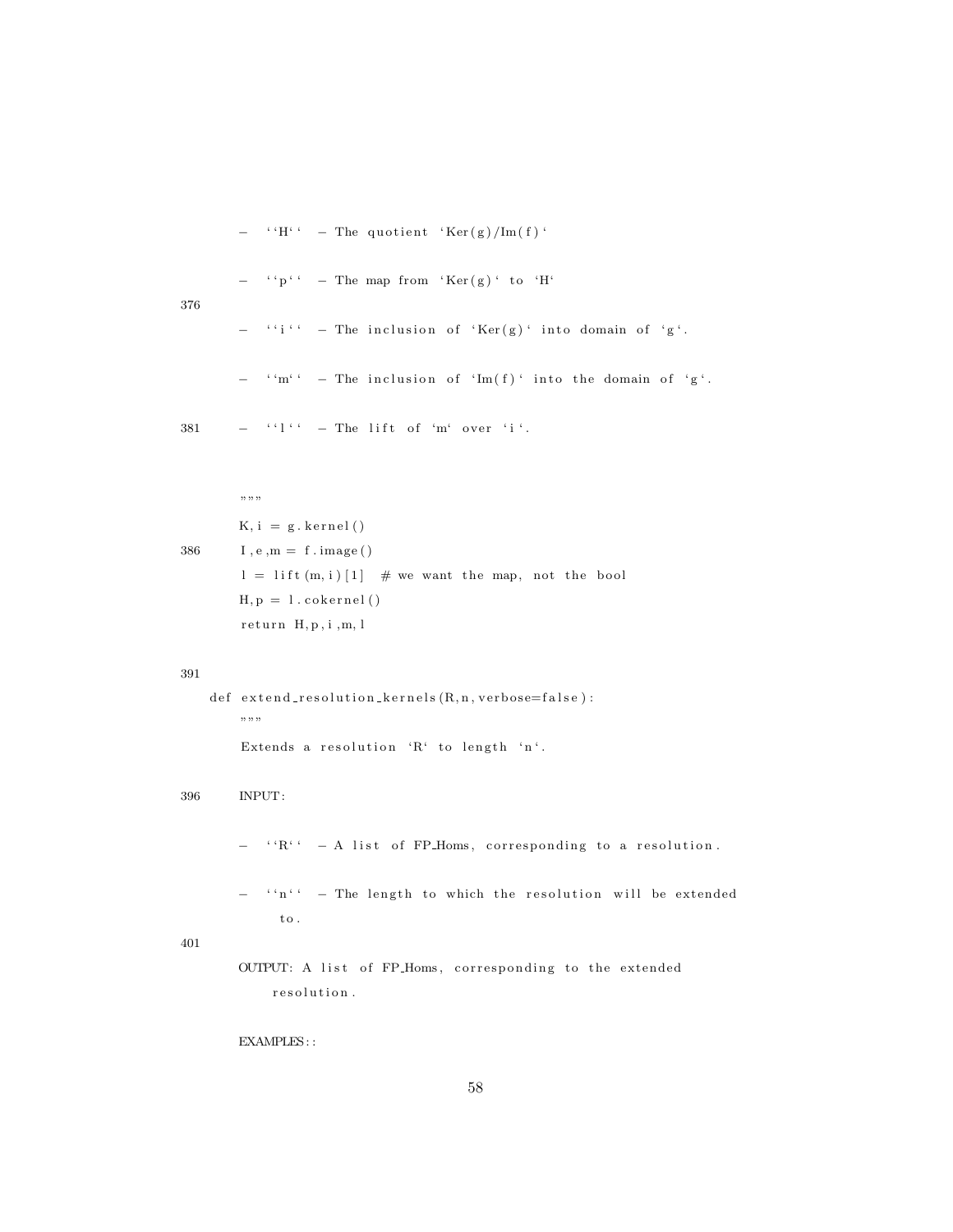```
"" "
        \text{if} \ \ \text{n} \ < \ \text{len} \left( \text{R} \right) \colonreturn R
        if verbose:
411 print "Step ",1+n-len(R)K, i = R[-1][1]
        kers = [R[i][1] for i in range(len(R))]r, k = K. resolution_kernels (n-len(R), kers, verbose=verbose)
        r [0] = i * r [0]416 return R + r, kers
    def \;extend_rresolution(R, n, verbose=false):", "Extends a resolution 'R' to length 'n'.
421
        INPUT:
        − ''R'' - A list of FP_Homs, corresponding to a resolution.
426 - ''n'' - The length to which the resolution will be extended
              \, to .
        OUTPUT: A list of FP_Homs, corresponding to the extended
             r e solution.
        EXAMPLES: :
431
        , , , ,if \nvert n \nvert len(R):
             return R
436 if verbose:
             print "Step", 1+n-len(R)
```

```
59
```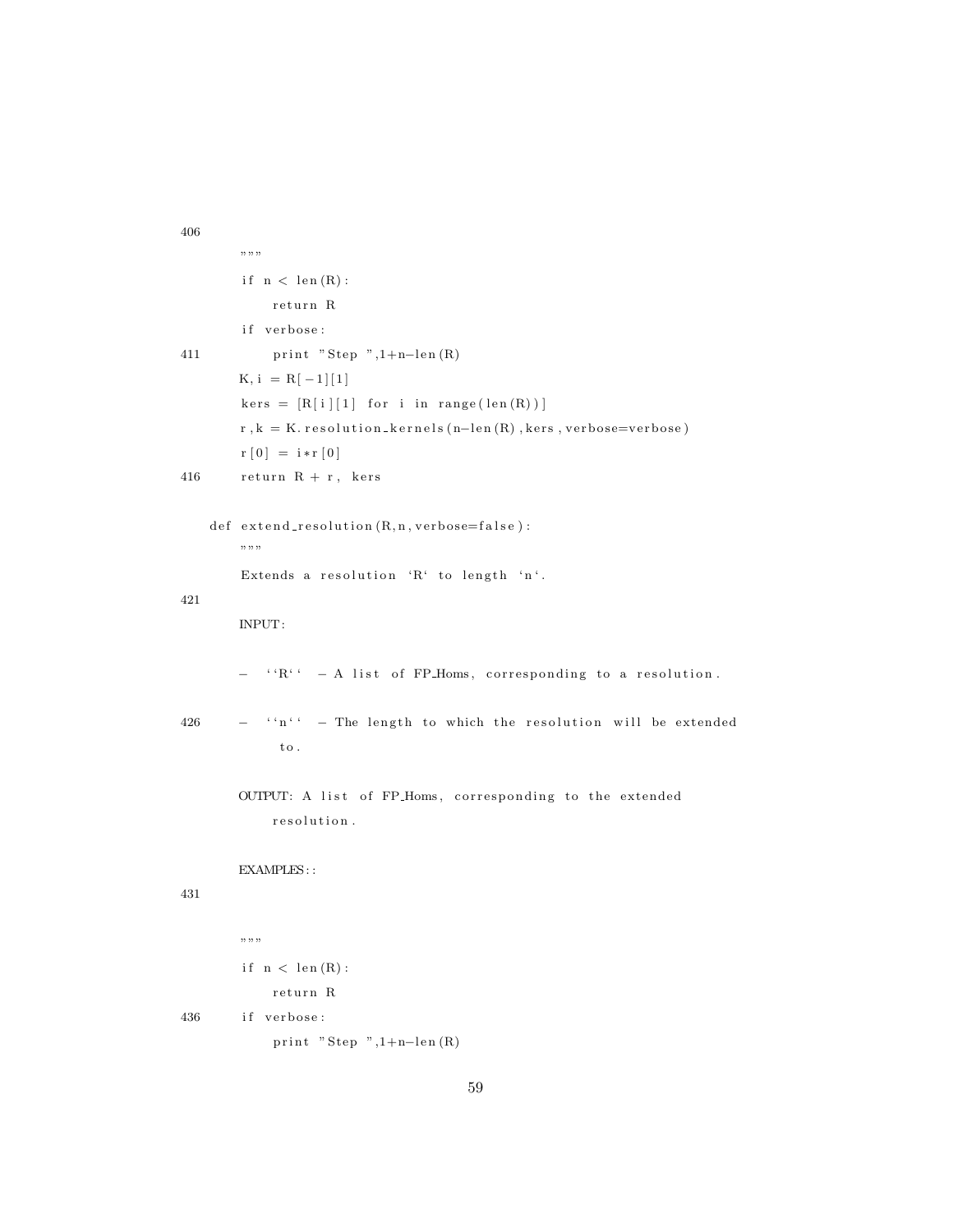```
K, i = R[-1]. kernel()
         r = K. resolution (n-\text{len}(R), verbose=verbose)
         r\:[\,0\,]\ =\ i*r\:[\,0\,]441 return R + r
```

```
def is_complex(R):
    " " "
```
Determines whether a resolution 'R' is a valid chain complex.

446

INPUT:

- ''R'' - A list of FP\_Homs, forming a resolution.

451 OUTPUT: True if 'R' corresponds to a complex, false otherwise.

| 456 | ,,,,,                                              |
|-----|----------------------------------------------------|
|     | $val = True$                                       |
|     | $i = 1$                                            |
|     | while val and $i < len(R)$ :                       |
|     | val = val and $(R[-i-1]*R[-i])$ . is_zero()        |
| 461 | $i \neq 1$                                         |
|     | return val                                         |
|     |                                                    |
|     | $def$ is_exact $(R)$ :                             |
|     | ,,,,,                                              |
| 466 | Deteremines whether a resolution 'R' is exact.     |
|     |                                                    |
|     | INPUT:                                             |
|     |                                                    |
|     | $``R`` - A list of FP-Homs, forming a resolution.$ |
| 471 |                                                    |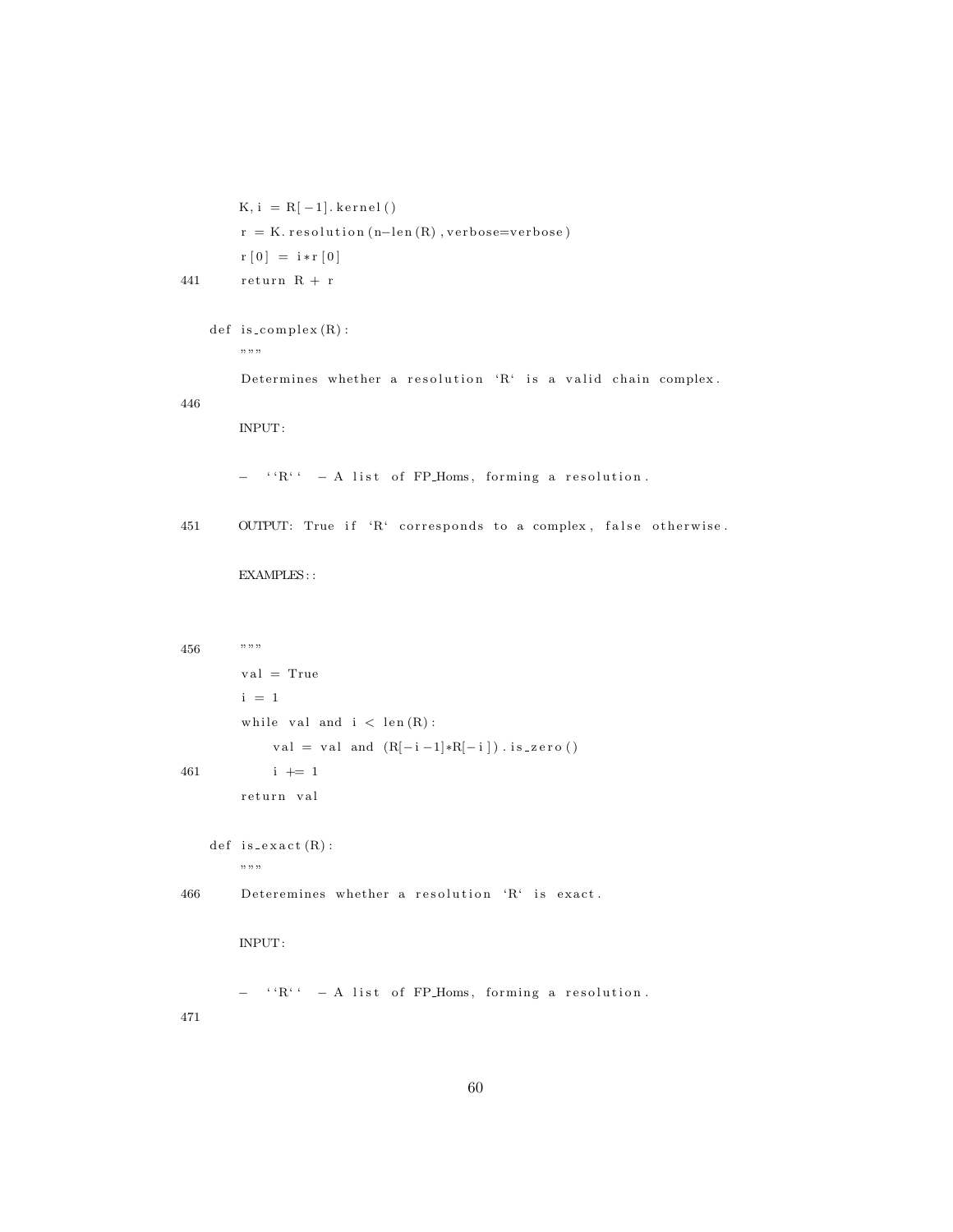```
OUTPUT: True if the list of FP_Homs passed is exact, false
    otherwise.
```

```
476 """
       if not is_complex(R):
            return False
        val = Truei = 0481 while val and i < \operatorname{len}(R) - 1:
           K = R[ i ].\texttt{kernel\_gens}() [0]print i
      for x in K. gens ():
          val = val and R[i+1]. solve (x) [0]486 if not val:
              break
            i \neq 1return val
491 def chain map (L, R, f):
       , , , ,Computes the lift of an FP Hom over a resolution. 'L' and 'R'
            a r e
        resolutions, and 'f' is an FP_Hom from L[0]. codomain to R[0].
            codomain .
496 INPUT:
       − ''L'' - A list of FP_Homs, corresponding to a resolution.
       − ''R'' - A list of FP_Homs, corresponding to a resolution.
501 """
        if len(L) = 0 or len(R) = 0:
            return [f]
```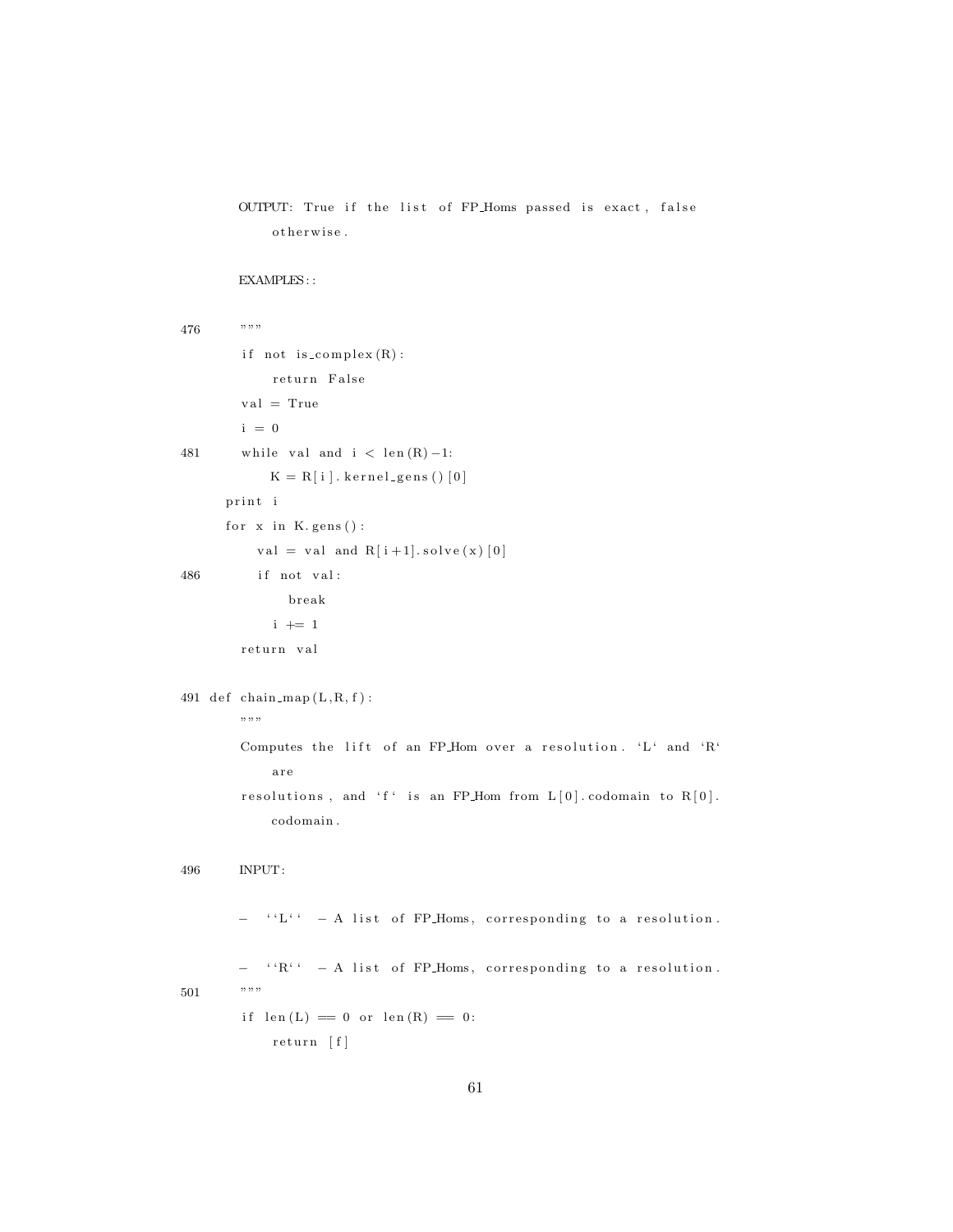```
l = l if t (f * L[0], R[0]) [1]i = 0506 Z = [f] ## can't get Z = ([f]). append (1) to work
        Z. append (1)for i in range (1, min(len(L), len(R))):
             Z.append(lift(Z[i]*L[i],R[i])[1])return Z
511
    def extension (R, e, test=True):
        """
        Computes the module M corresponding to the presumed cocycle 'e
            ^{\rm \prime} .
       R must be a resolution of length at least 3, and e must be a
            c o c y c l e .
516 The checks of these can be bypassed by passing test=False.
        """
        if test = True:
      if len(R) < 3:
          raise ValueError, "Resolution not of length at least 3"
521 if not is_exact ([R[0], R[1], R[2]]):
          raise TypeError, "Not a valid resolution"
            if not (e * R[2]). is_zero():
          raise TypeError, "Not a cocycle"
       M, I, P = DirectSum([R[0].domain(), e.codomain())526 C, p = (I[0]*R[1] - I[1]*e) . cokernel()N, q = (p * I [1]). cokernel()
        v = [R[0].solve(g)[1] for g in R[0].codomain().gens()g = FPHom(R[0].codomain(), N, [(q*P*I[0])(x) for x in v])j = l if t (q, g)531 return M, p * I [1], j
```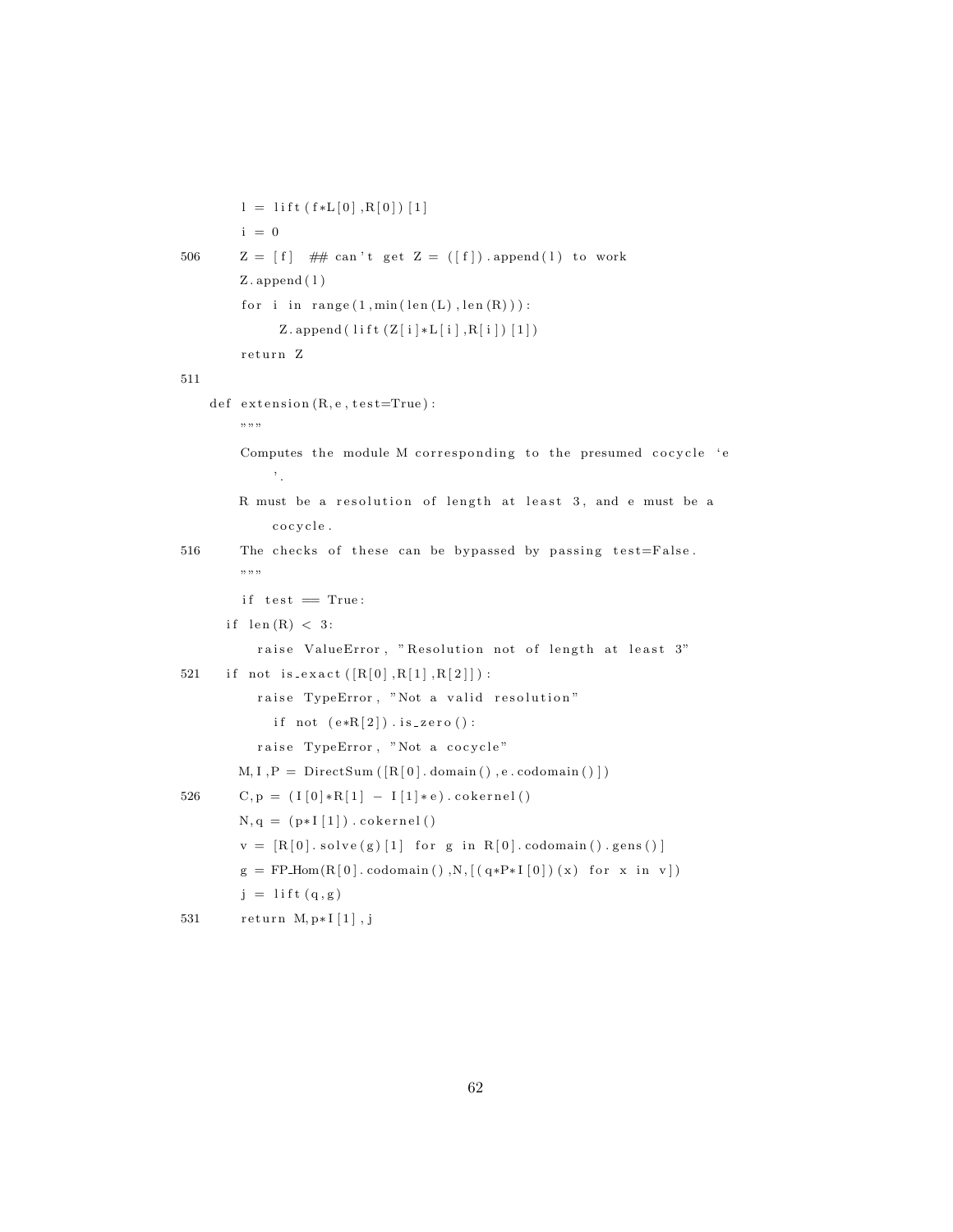−−−−−−−−−−−−−−−−−−−−−−−−−−−−−−−−−−−

 $\#$  Palmieri pads all his profiles by adding a  $[0]$  to the beginning.  $#$  Furthermore, when scanning over elements defined over an odd

 $#$  primary Steenrod Algebra, the Q part comes first, and then the P part.

541 # When defining a sub-algebra over an odd Steenrod algebra, the P p a r t

 $#$  must come first in the profile.

 $#$  These functions return the P part first, and then the Q part.

546 from sage.algebras.steenrod.steenrod\_algebra\_misc import \*

def  $profile_ele (alist, char=2)$ :  $, \, \ldots,$ 

> Finds the smallest sub-Hopf algebra containing the element p a s sed .

551 'alist' is assumed to be an element of the Steenrod Algebra, ( the only other possible cases are dealt with immediately) so it is treated as a list.

INPUT:

556 - ''alist '' - An element of the Steenrod Algebra (or a sub-Hopf algebra

of it). Treated as a list.

OUTPUT: The profile function corresponding to the smallest sub-Hopf algebra containing the element passed.

561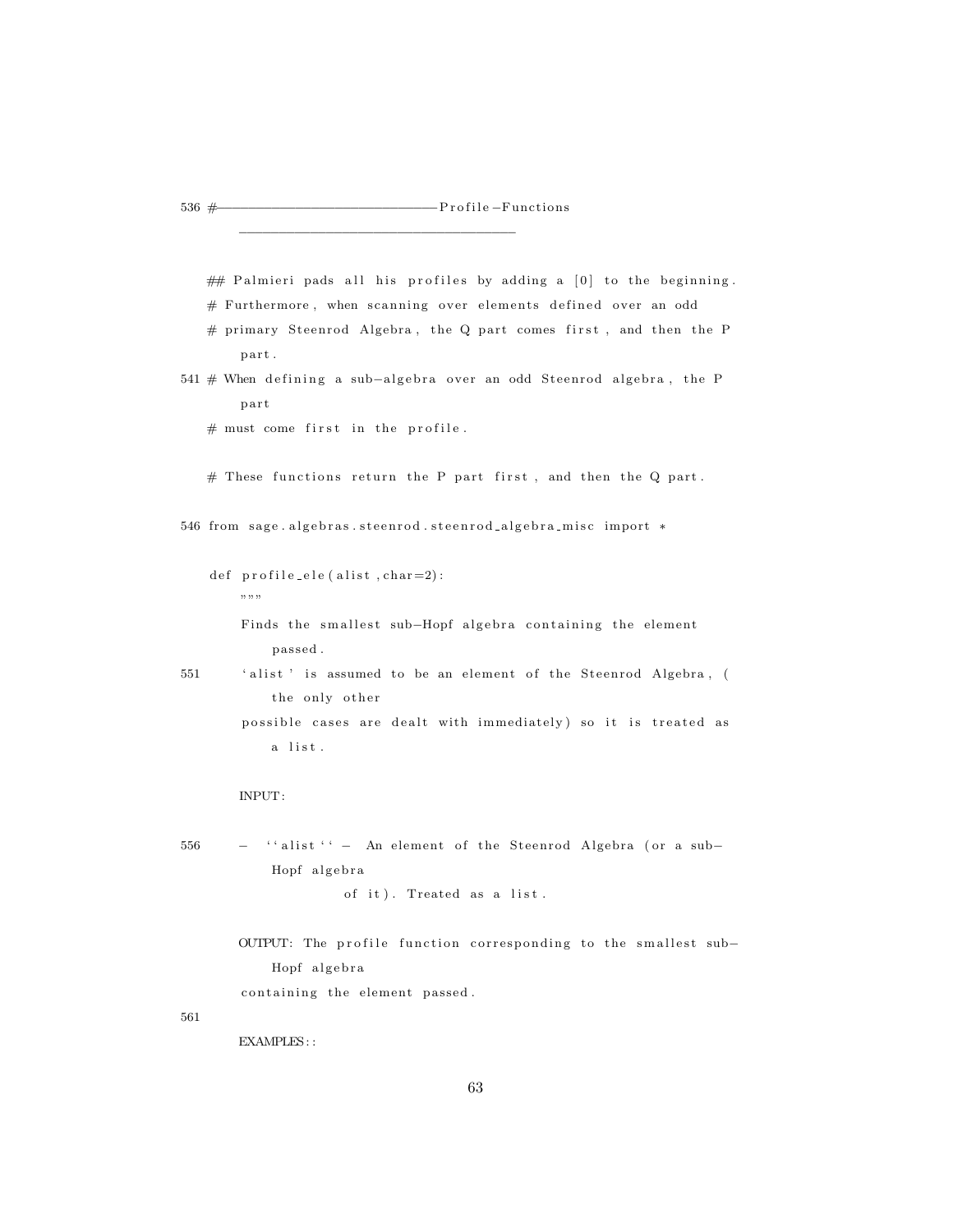```
sage: A2 = SteenrodAlgebra(2)sage: profile\_ele(A2.Sq(2))566 (2, 1)sage: \text{profile} = \text{ele}(A2.Sq(4,8))(3, 4, 3, 2, 1)571 """
        if char = 2:
             if type (alist) = type (ZZ(1)) or
                type ( a list ) == type ( 1 ) or \backslashtype( <b>alist</b> ) = type( <b>GF</b>(2) (1) ):576 return (0, ) \# Better: convert
                        to a Palmieri profile
             a list 2 = [e \ 0] for e in a list ]
             if not alist 2: # What is this checking for?
                 return (0, )maxlength = max([len(e) for e in alist2])581 a list 2 = \begin{bmatrix} \text{list} \ e \end{bmatrix} + (\text{maxlength}-\text{len}(e)) * [0] for e in a list 2
             minprofile = [max([alist2[i][j] for i in range(len(alist2))|) \setminusfor j in range (
                                                             maxlength ) ]
             minprofile = tuple(map(lambda xx: mod_p_log(xx, char),minprofile))
            return find_min_profile(minprofile,char)
586 if char != 2: \# any odd. FIX THESE CHECKS
             alistQ = [e [0] [0] for e in alist]
      a list P = [e \mid 0] \mid 1] for e in a list
      # print "alist = ", alist
      # print "alistQ = ", alistQ
591 # print "alistP = ", alistP
             if not alist Q[0] and alist P[0]: ## No Q, only P
          maxlengthP = max( \lceil len(e) for e in a list P \rceil )
```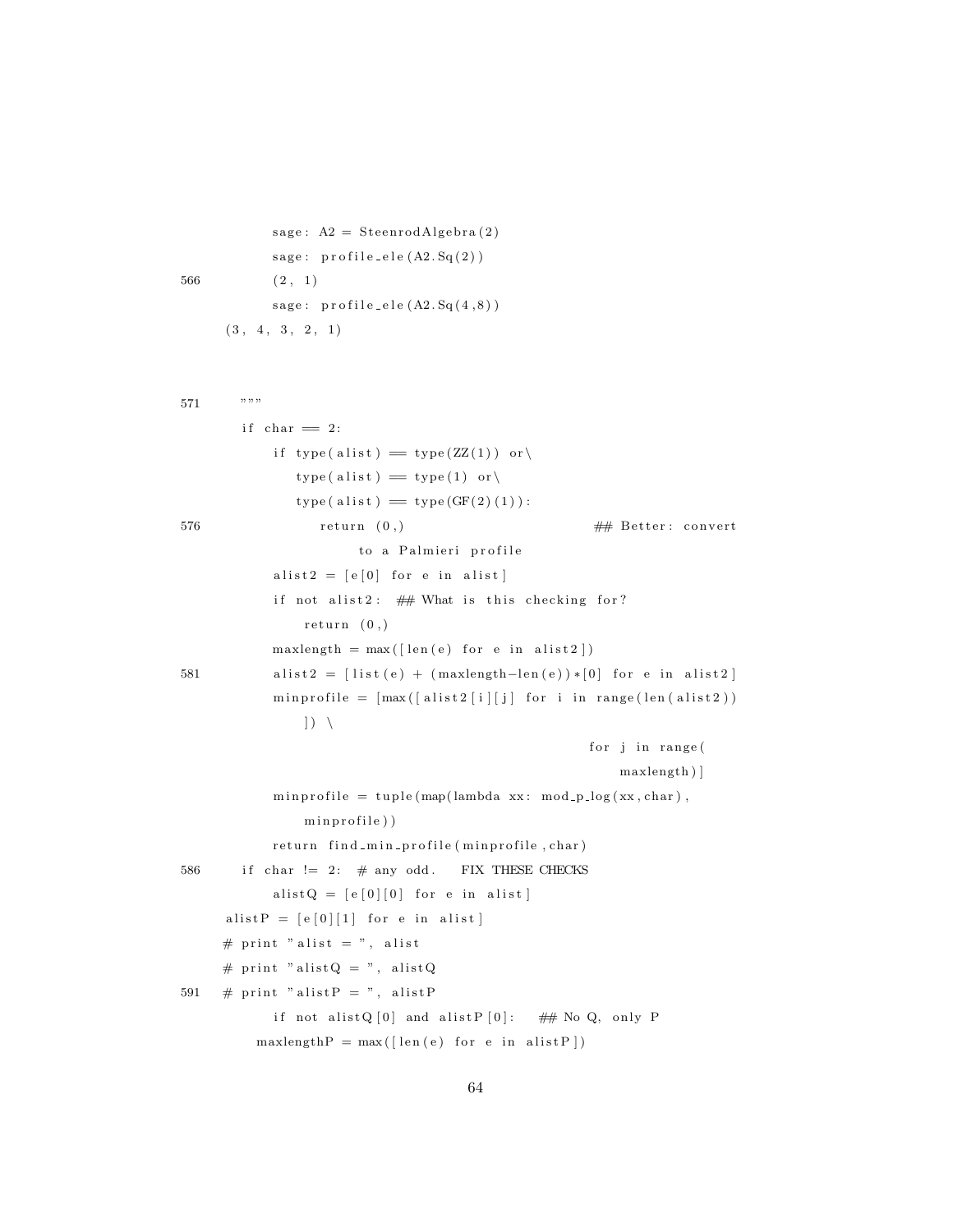```
a list P = \left[ list (e) + (maxlengthP-len(e))*[0] for e in
                     alistP]
                 minprofileP = [max([alistP[i][j] for i in range(len(alist P ) ) ) \backslash596 for j in range (
                                                             maxlengthP ) ]
                 minprofileP = tuple(map(lambda xx: mod_p_log(xx, char)),minprofile P)
          return find_min_profile ((\text{minprofileP }, ()), \text{char} = \text{char})e lif a list Q[0] and not a list P[0]:
                 maxlengthQ = max( \lceil len(e) \rceil) for e in a list Q | )
601 alistQ = [list(e) + (maxlengthQ-len(e)) * [0] for e in
                     alistQ]
                 minprofileQ = [max([alistQ[i][j] for i in range(len(a l i s t Q ) ) ] ) \
                                                        for j in range(
                                                             maxlengthQ ) ]
          minpQ = [1] * (max(minprofileQ) + 1)for j in minprofileQ:
606 minpQ[j] = 2return find min-profile (((0, ) ,minpQ), char = char)
             e lif not alist Q[0] and not alist P[0]:
          return ((0,),)){\rm e} \, {\rm l} \, {\rm s} \, {\rm e} :
611 maxlengthQ = max( \lceil len(e) \rceil) for e in a list Q \rceil)
                 maxlengthP = max([len(e) for e in alistP])a list Q = \left[ list (e) + (maxlengthQ-len(e))*[0] for e in
                     alistQ]
                 a list P = \left[ list (e) + (maxlengthP-len(e))*[0] for e in
                     alistP]
                 minprofileQ = \lceil max(\lceil alistQ \rceil i) \rceil j \rceil for i in range(len(
                     alist Q ) ) ) \setminus616 for j in range (
                                                             maxlengthQ ) ]
```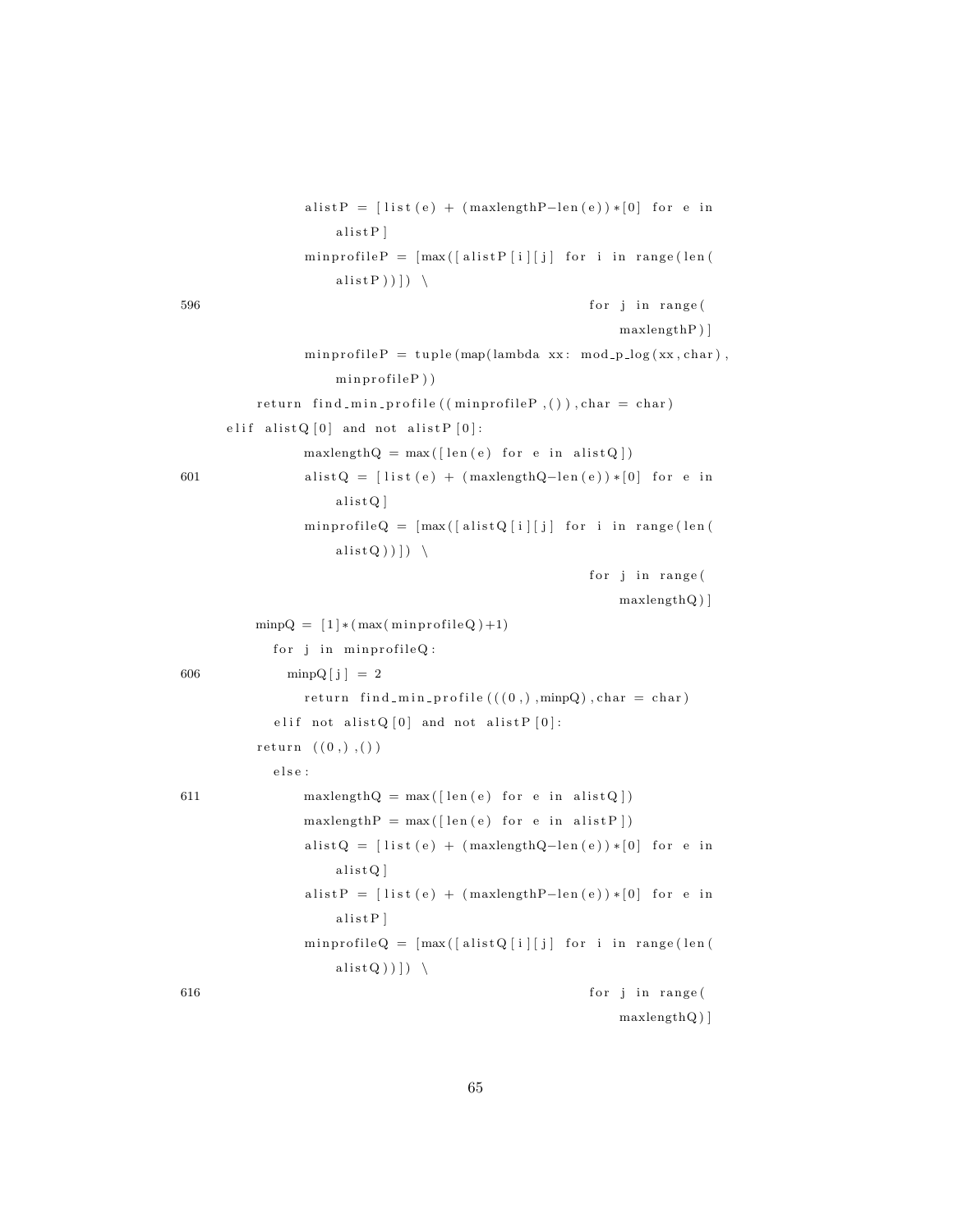|          | $minprofileP = [max([alistP[i][j] for i in range(len($                           |
|----------|----------------------------------------------------------------------------------|
|          | alist P $))$ $)$ $\left.\right)$                                                 |
|          | for j in range(                                                                  |
|          | maxlengthP)                                                                      |
|          | $minprofileP = tuple (map(lambda xx: mod_p_log(xx, char)),$                      |
|          | $minprofileP)$ )                                                                 |
|          | $\text{minpQ} = [1] * (\text{max}(\text{minprofileQ}) + 1)$                      |
| 621      | for j in minprofileQ:                                                            |
|          | $\text{minpQ}[\text{j}] = 2$                                                     |
|          | return find_min_profile((minprofileP,minpQ),char=char)                           |
| #<br>626 | return find_min_profile(minprofile,p)                                            |
|          | def enveloping_profile_elements(alist,char=2):<br>,, ,, ,,                       |
|          | Finds the profile function for the smallest sub-Hopf algebra<br>containing       |
|          | the list of elements passed. Entries of 'alist' are elements of<br>the Steenrod  |
| 631      | Algebra. Hence, each alist [i] is treated as a list. Accepts<br>either a list of |
|          | lists or tuples.                                                                 |
|          | INPUT:                                                                           |
| 636      | - "alist" - A list of Steenrod Algebra elements.                                 |
|          | OUTPUT: The profile function for the minimum sub-algebra                         |
|          | containing all the<br>elements of 'alist'.                                       |
| 641      | <b>EXAMPLES::</b>                                                                |
|          | sage: enveloping_profile_elements $([Sq(2),Sq(4)])$<br>(3, 2, 1)                 |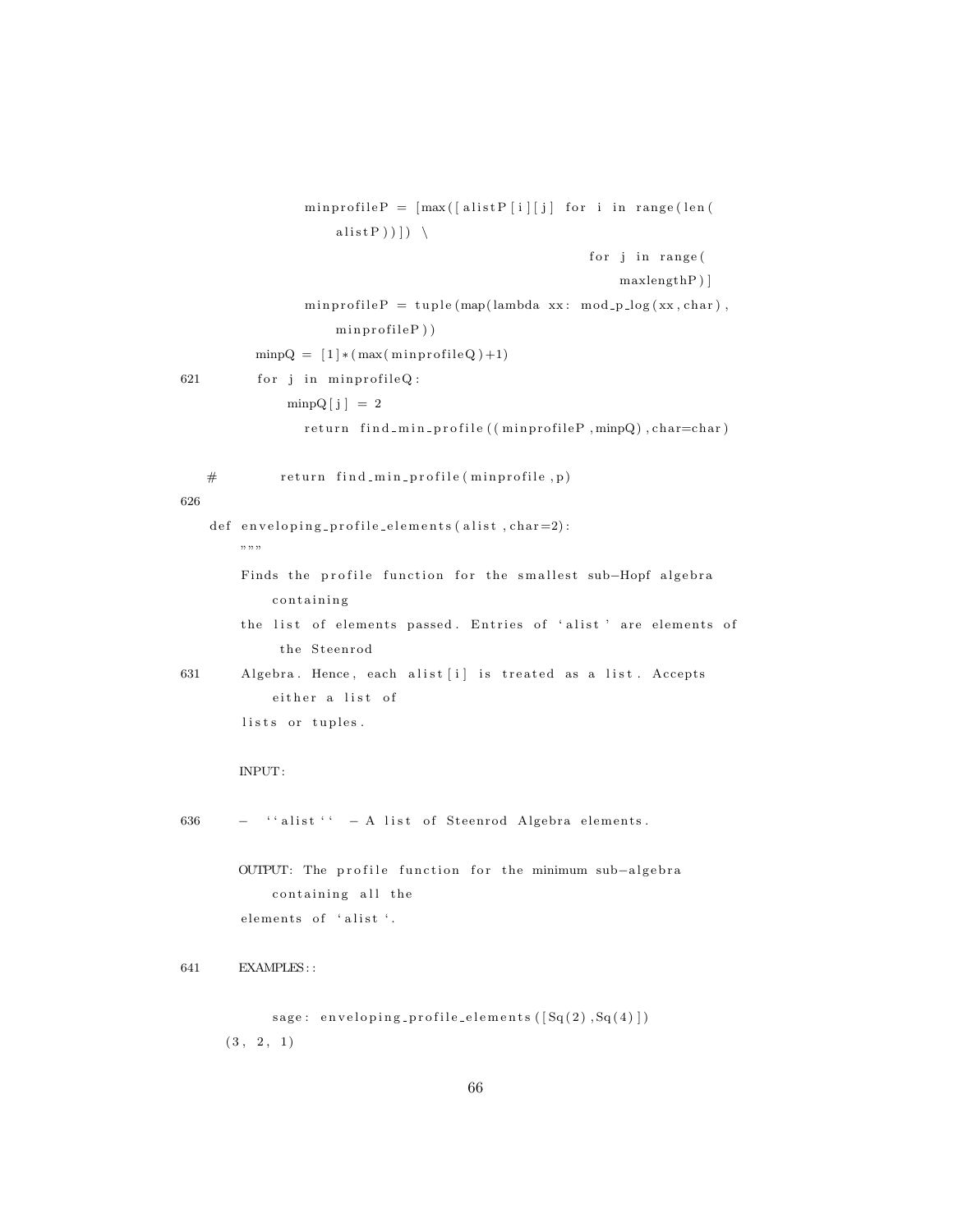sage: enveloping\_profile\_elements  $(\lceil \text{Sq}(2,1,2), \text{Sq}(7) \rceil)$  $646$   $(3, 2, 2, 1)$ """" if char  $= 2$ : a list 2 = list (map( profile ele, [x for x in a list if  $x :=$  $0$ ]) )  $\#$  ERROR? 651 if not alist  $2 : #$  Hard coded  $return (0, )$  $maxlength = max([len(e) for e in alist2])$ a list 2 =  $\left[$  list  $(e)$  +  $(maxlength-\text{len}(e)) * [0]$  for e in a list 2 ]  $minprofile = tuple(max([alist2[i][j] for i in range(len($ alist 2 )  $)$  )  $)$ 656 for j in range ( maxlength ) ) return find\_min\_profile (minprofile) else: # odd primes m a sterlist =  $[profile_e]e(x, char)$  for x in a list if x  $!= 0]$ ##  $\hat{ }$  Not the correct check, != 0 661 alist P =  $[x \mid 0]$  for x in masterlist a list  $Q = [x 1]$  for x in masterlist if not alist  $P$  and not alist  $Q$ :  $return ((0,), (0,))$  $maxlengthQ = max( \lceil len(e) \rceil for e in a list Q \rceil )$ 666 maxlength  $P = max( \lceil len(e) \rceil)$  for e in a list P | ) a list Q =  $\left[$  list  $(e)$  +  $(maxlengthQ - len(e)) * [0]$  for e in a list Q ] a list P =  $\left[$  list (e) + (maxlength P-len(e)) \*  $\left[0\right]$  for e in a list P ] min profile  $Q = \text{tuple}(\text{max}(\lceil \text{alist} Q \rceil i) / \lceil j \rceil)$  for i in range (len ( alist  $Q$  )  $)$  )  $\rightarrow$ for j in range ( maxlengthQ ) ) 671 min profile  $P = \text{tuple}(\max([\text{alistP}[i][j]) \text{ for } i \text{ in } \text{range}(\text{len}(i))$  $alistP))$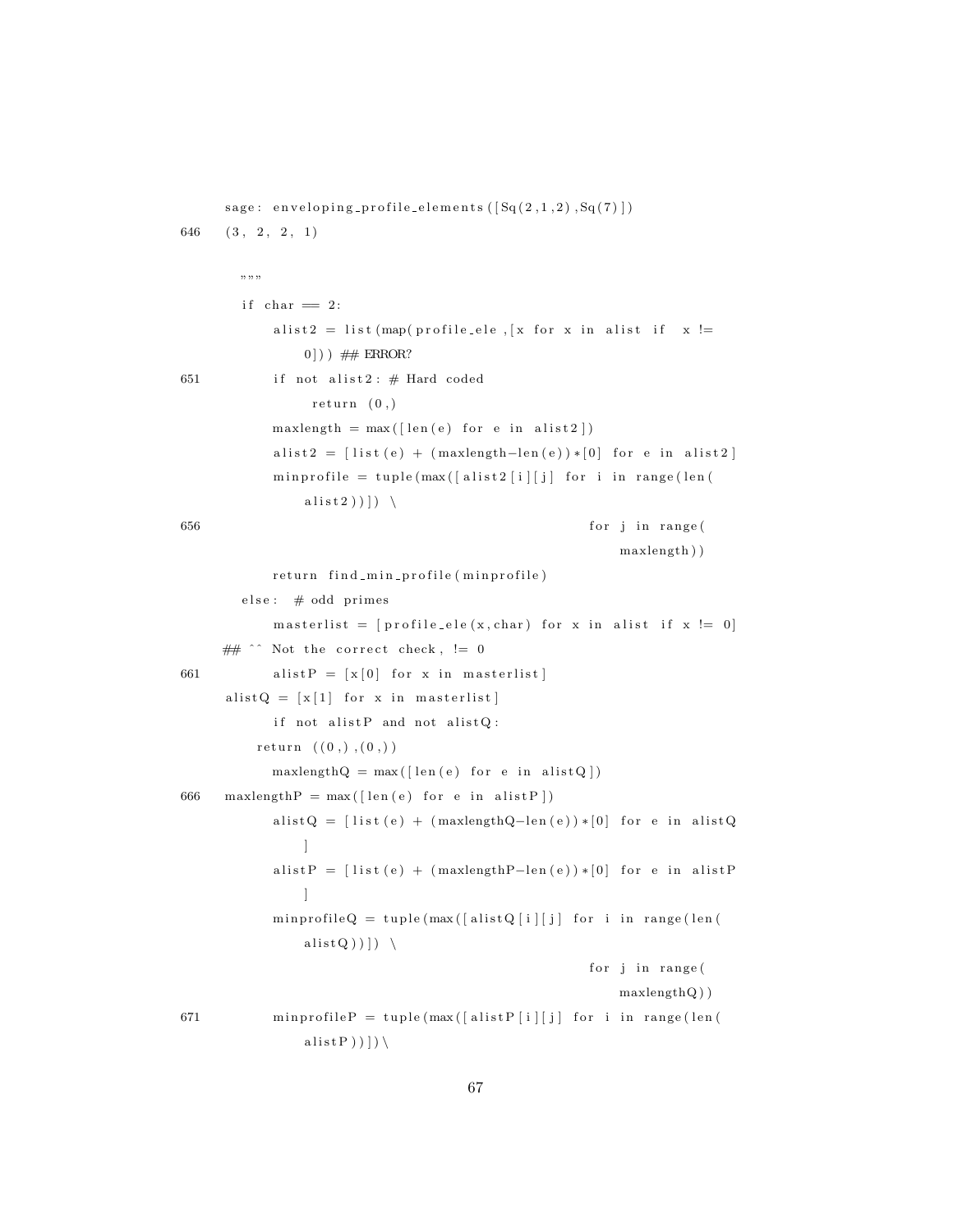```
for j in range (maxlengthP
    ) )
```
return find\_min\_profile((minprofileP, minprofileQ), char=char)

def enveloping-profile-profiles (alist, char=2):

676 """

Finds the profile function for the smallest sub-Hopf algebra containing

the sub-algebras corresponding the list of profile functions passed. Accepts

either a list of lists or tuples.

681 INPUT:

 $\lq$  '' alist ''  $-$  A list of profile functions.

OUTPUT: The profile function for the minimum sub-algebra c ontaining

686 the profile functions in 'alist'.

### EXAMPLES::

sage: enveloping-profile-profiles  $([[1, 2, 3], [2, 4, 1, 1]])$ 691  $(2, 4, 3, 2, 1)$ sage: enveloping\_profile\_profiles  $([[4],[1,2,1],[3,2,3]])$  $(4, 3, 3, 2, 1)$ 

"""

 $696$  if char  $= 2$ :  $alist2 = list (copy (alist))$  $maxlength = max([len(e) for e in alist2])$ a list 2 =  $[$  list  $(e) + ($  maxlength-len $(e)) * [0]$  for e in a list 2 ] min profile = tuple  $(max([alist 2[i][j] for i in range(len($ alist 2 )  $)$  ]  $)$   $\setminus$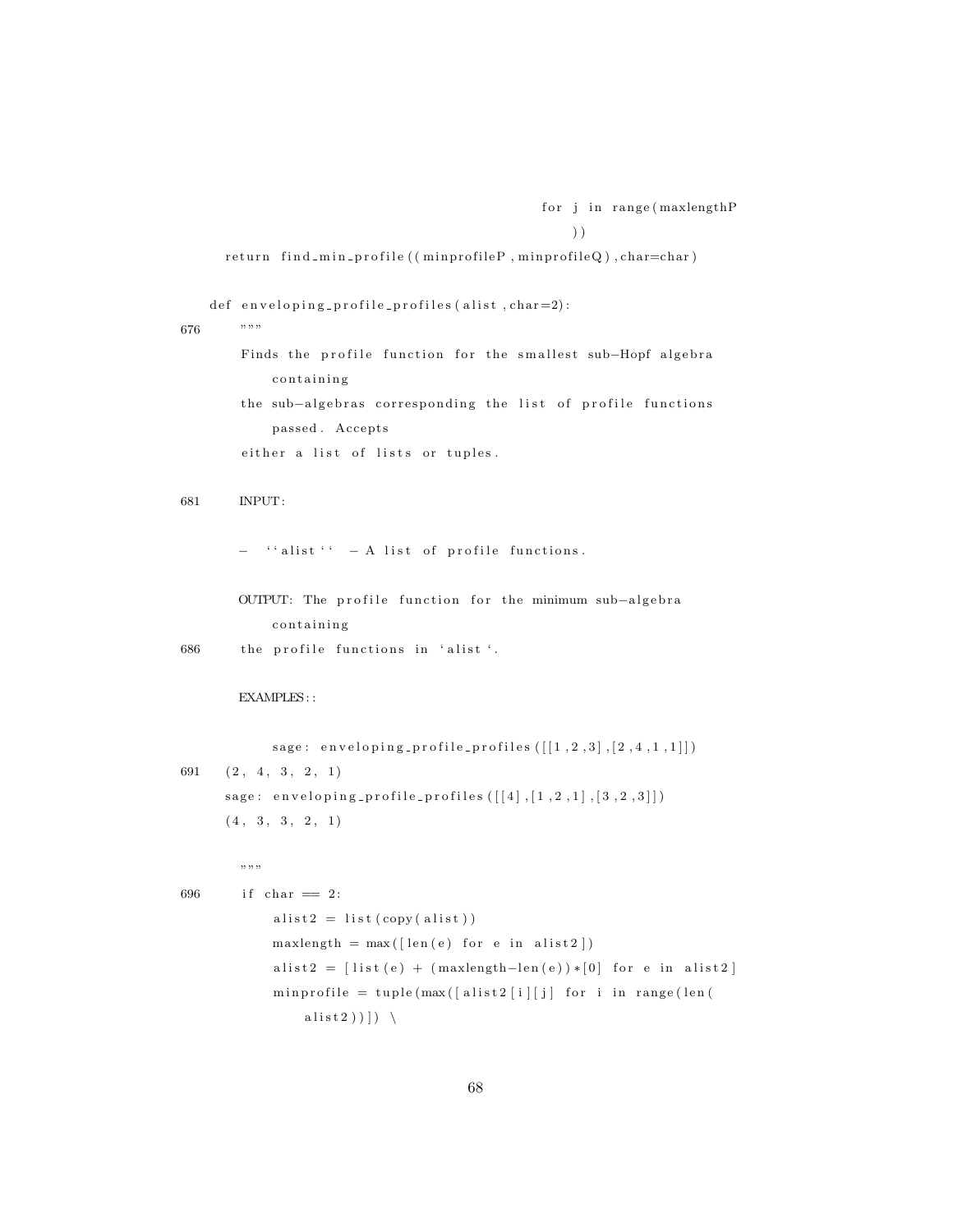```
701 for j in range (
                                                          maxlength ) )
            return find_min_profile (minprofile)
        e l s e :
            alistP = [copy (alist[i][0]) for i in range(len(alist)))]alistQ = [copy(alist[i][1]) for i in range(len(alist)))]706 maxlengthQ = max( [\text{len}(e) \text{ for } e \text{ in } \text{alist } Q ] )maxlengthP = max( \lceil len(e) for e in a list P \rceil )a list Q = [list (e) + (maxlengthQ-len(e)) * [0] for e in a list Q
                ]
            a list P = \left[ list (e) + (maxlengthP-\text{len}(e)) * [0] for e in a list P
                ]
            \mathtt{minprofileQ~=~tuple\, (max(\verb[alistQ[i][j]~for~i~in~range(\verb]len()|~c))a l i s t Q ) ) ] ) \
711 for j in range (
                                                          maxlengthQ ) )
            minprofileP = tuple(max([alistP[i][j] for i in range(len(alist P ) ) ) \backslashfor j in range (
                                                          maxlengthP ) )
            return find_min_profile((minprofileP,minprofileQ),char=char
                )
716
    def valid (LL, char=2):
       """
        Determines if the pseudo-profile passed is a valid profile.
       ## When checking at odd primes, the 'P'-part must be the 0th
            entry in LL,
721 and the 'Q'-part must be the 1st entry in LL.
       INPUT:
       − ''LL'' - A list of non-negative integers.
726
```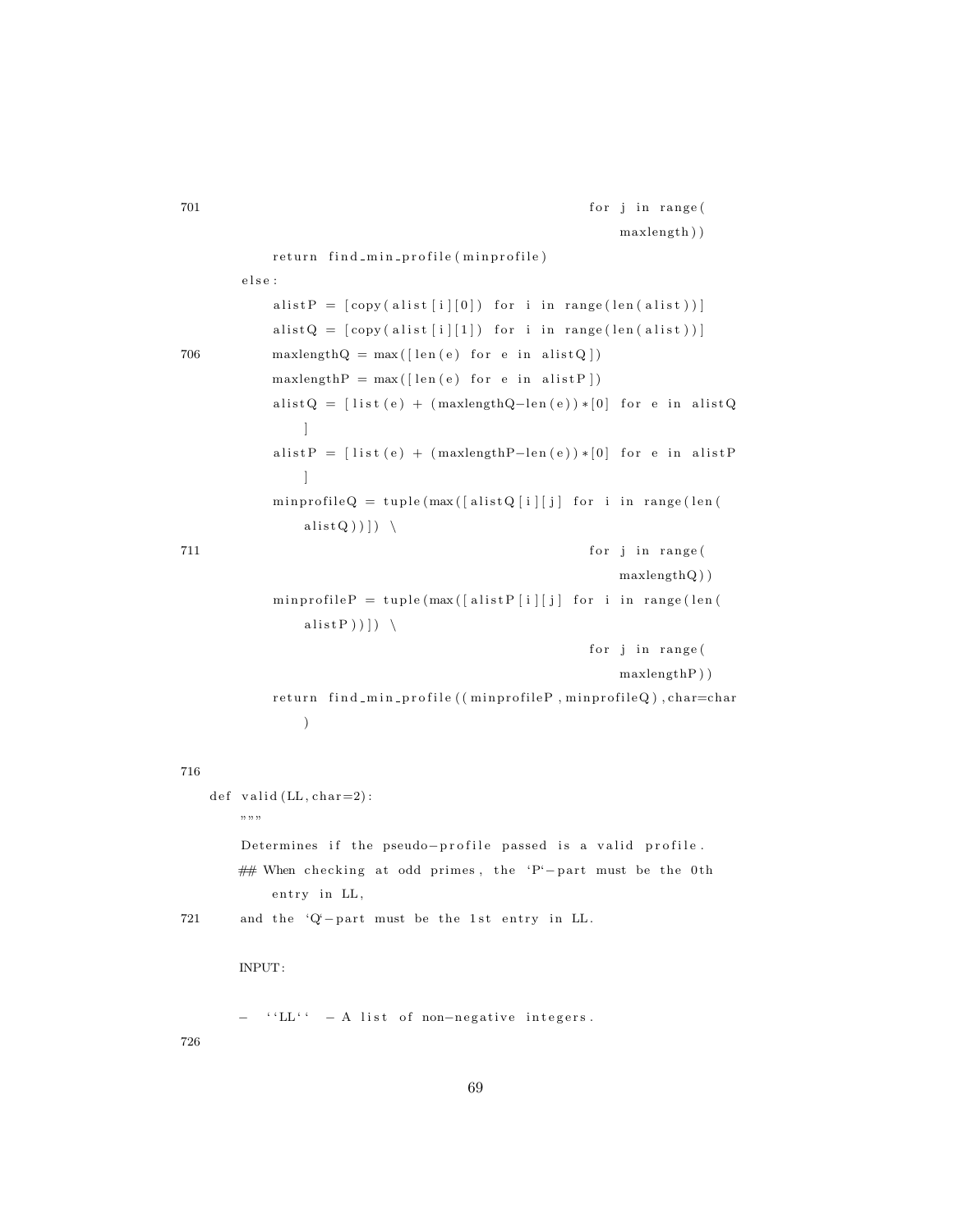```
OUTPUT: True or False, depending on whether the list passed is
    a valid profile.
```

```
731 sage: valid ([3, 2, 1])True
     sage: valid ([1, 2, 3])False
736 """
       if char = 2:
           L = [0] + \text{list (LL)} + [0] * (\text{len (LL)}) # \text{Add 0 in beginning to}keep rels correct
            value = true \# so r - i works when i
               = 0for r in range (2, len(L)):
741 for \, i \, in \, range(1,r):value = value and ((L[r] > = L[r-i] - i) or (L[r] > =L[i])
            return value
        {\rm else} :
            (alistP, alistQ) = (LL[0], LL[1])746 M = [0] + list(alistP) + [0]*len(alistP)L = list (alistQ) + [1] * (len (alistQ) +1)M = M + [0] * abs(len(M) - len(L)) # Pad so they're the same length,
           then the lemmas apply .
     L = L + [1] * abs (len (M) - len (L))value = valid (alistP, char=2) # P part must satisfy same
         conditions, regardless of prime.
751 for r in range (len(L)) : # \tau's indexed at 0, unlike \xi'sif (L [r] = 1) and value:
                    for i in range (r+1):
            value = value and ((M[i] \leq r - i) or (L[r-i] = 1))return value
```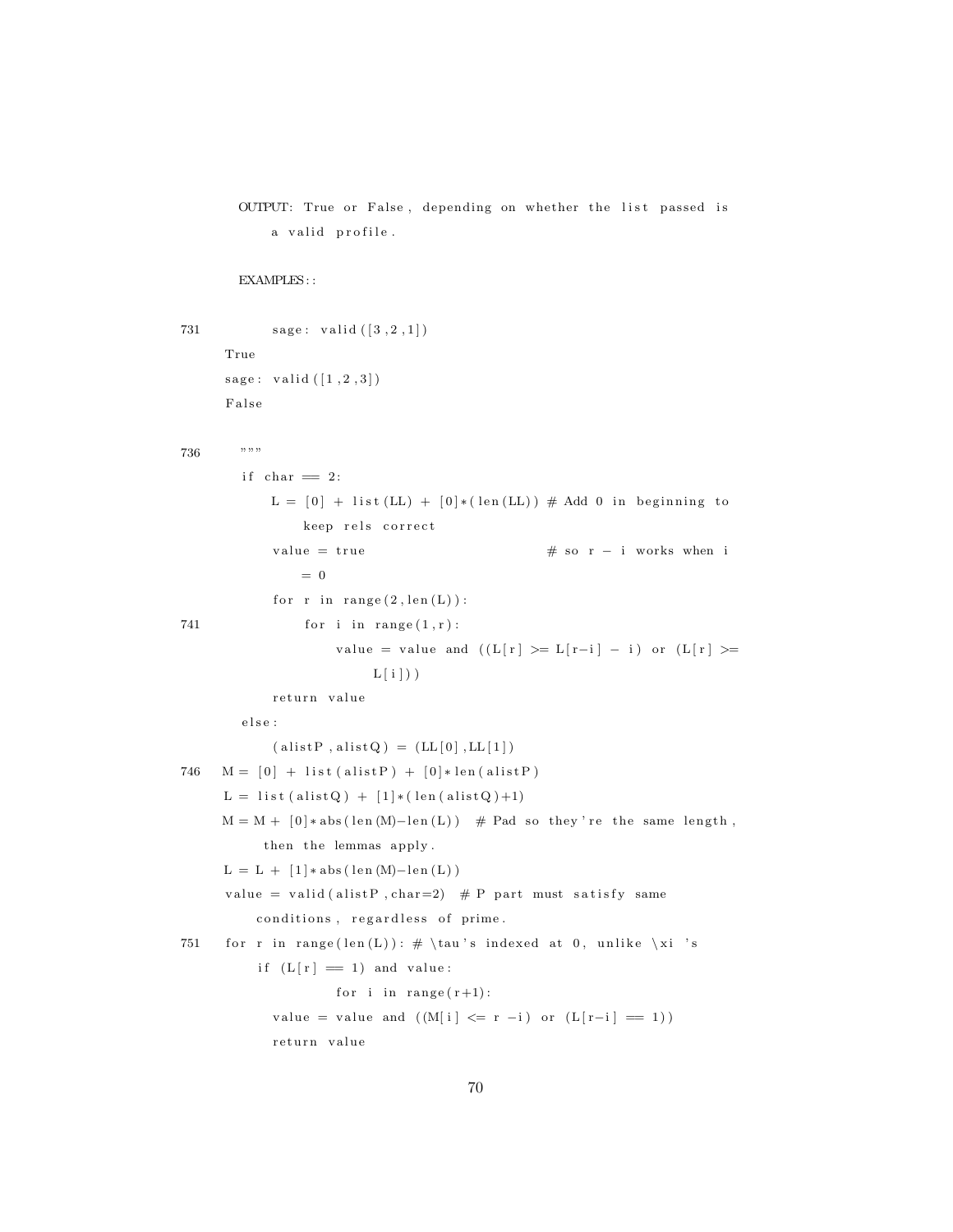```
756
```

```
def nextprof(p, n, char=2):
       "" "
       Takes a possible profile 'p' and a base profile 'n'. Returns
           the next
        profile in lexicographic order. After all valid profiles 'p' of
761 length = len(n) have been checked, n is increased. Intended for
             internal
       use only. The odd primary piece only alters the Q part of the
            profile. To
       increment the P part of a profile for odd primes, call nextprof
             with char = 2.
       This works since the P part of the profile is identical to the
            p r o f i l e
       function when char = 2.
766
       INPUT:
       − ''p'' - A pseudo-profile function which is incremented
            l exicographically
       and checked for validity.
771
        − ''n'' − The base pseudo-profile function.
       OUTPUT: The next lexicographic profile.
776 EXAMPLES: :
            sage: nextprof([1,2],[1,2])\begin{bmatrix} 2 & 2 \end{bmatrix}sage: nextprof([2,2],[1,2])781 [1, 2, 1]
     sage: nextprof([2,2,3],[1,2,3])[3, 2, 3]
```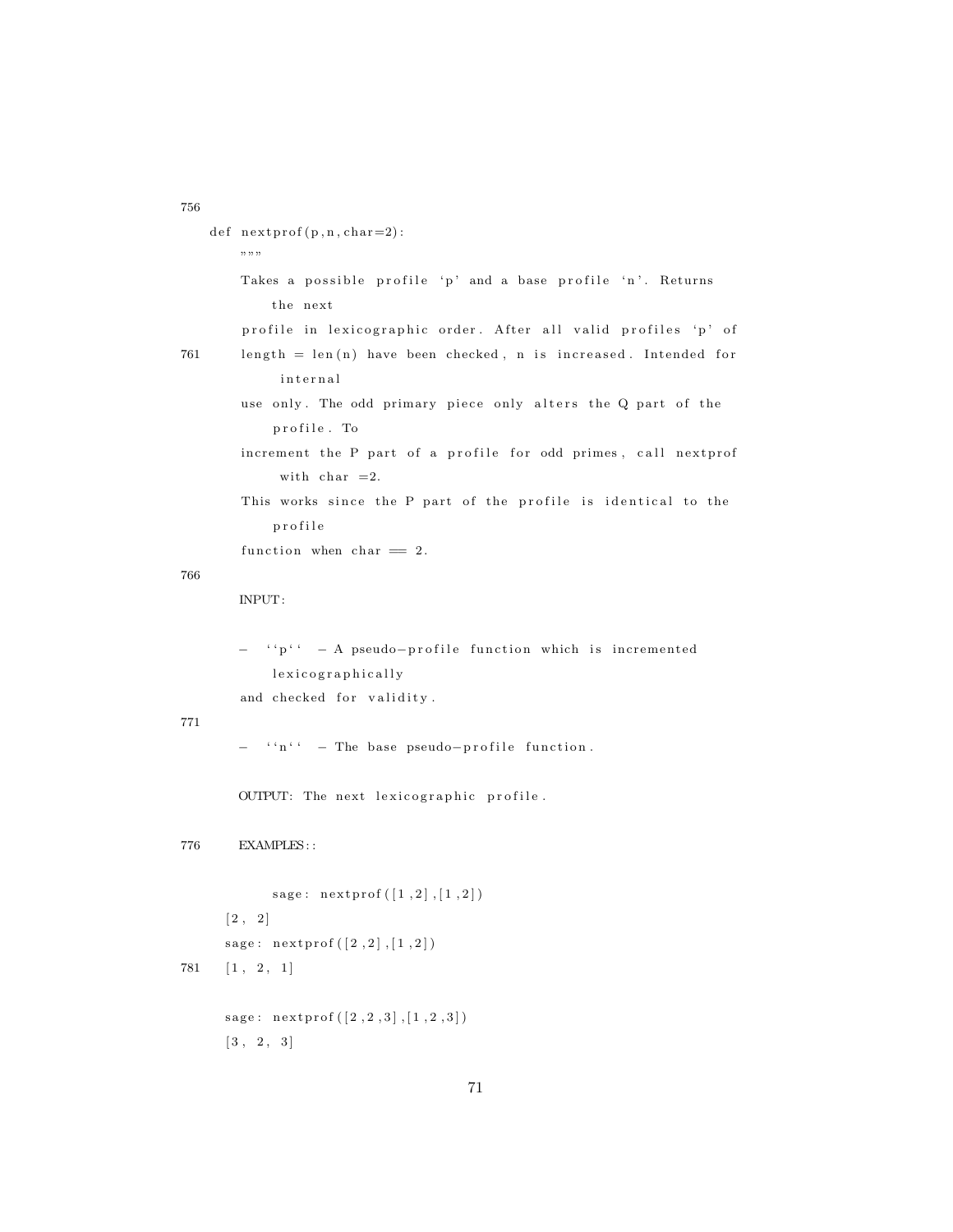```
sage: next prof([3, 2, 3], [1, 2, 3])786 [1, 3, 3]
          "" "
          if char = 2:
                for i in range (\text{len}(p)):
791 if p[i] < \text{len}(p): # we increment here because we
                          can without altering length
                          p[i] += 1
                          return p
                     e l s e :
                           \begin{array}{l} \text{if} \hspace{3mm} i \hspace{3mm} > \hspace{3mm} \text{len}\left( n \right) - 1 \text{:} \hspace{1.3cm} \text{\#} \hspace{3mm} \text{Fast} \hspace{3mm} \text{end} \hspace{3mm} \text{of} \hspace{3mm} n \hspace{3mm} , \hspace{3mm} \text{so} \hspace{3mm} \end{array}r e s e t to 0
796 p[i] = 0else: \qquad # inside n still, sor e s e t to n
                                p [ i ] = n [ i ]return n + [0] * (len(p) - len(n)) + [1] # fell off the end
          else : # odd primes
801 pP, pQ, nP, nQ = list(p[0]), list(p[1]), list(n[0]), list(n[1])for i in range (\text{len}(pQ)):
             if pQ[i] < 2:
                  pQ[i] += 1
          return pQ
806 \qquad \qquad \text{else :}\text{if i > len (nQ) -1:} \\pQ[i] = 1e l s e :
               pQ[i] = nQ[i]811 return nQ + [1] * (len(pQ) - len(nQ)) + [1]def find.min\_profile(prof, char=2):
```

```
.<br>מ מ מ
```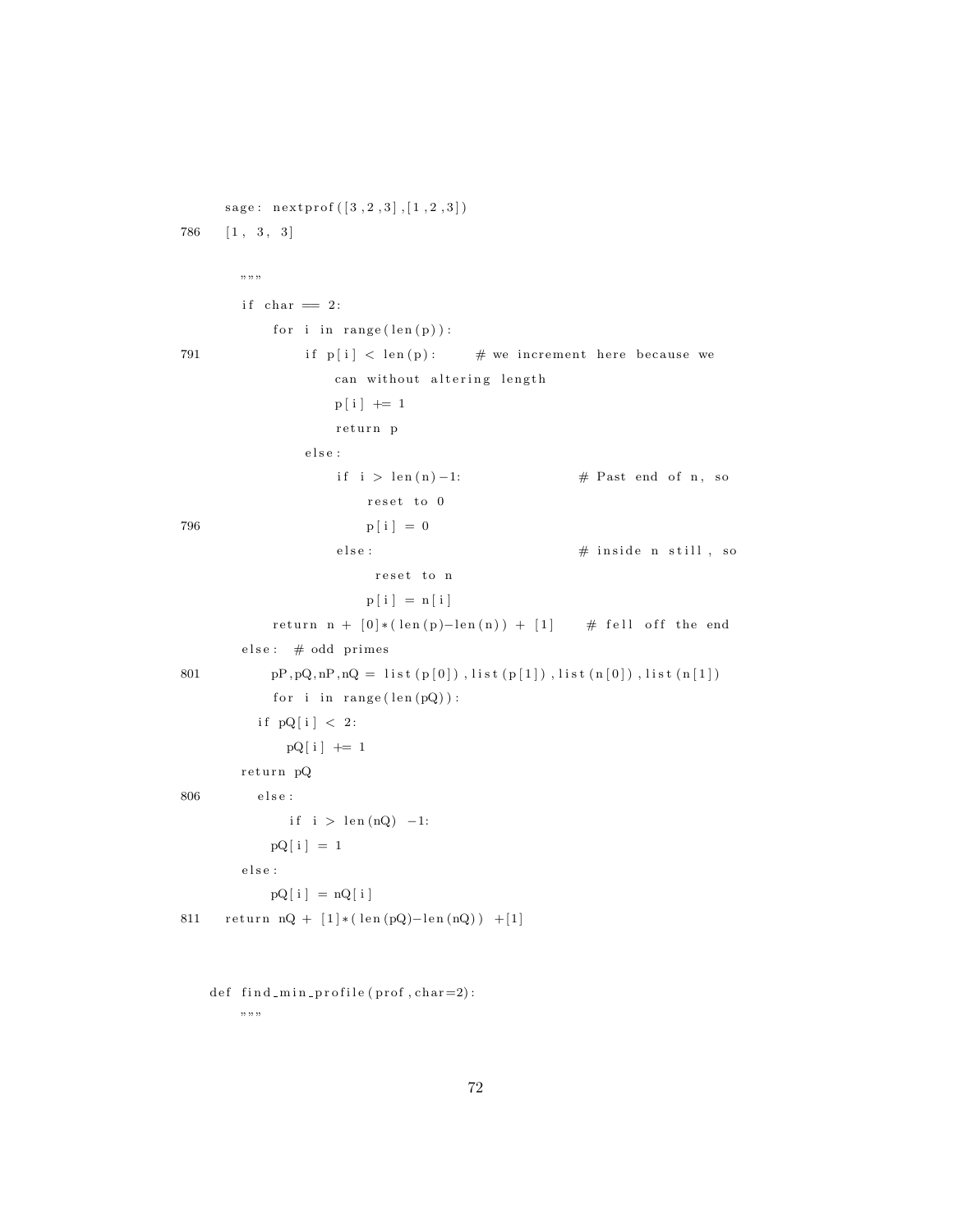```
816 Given a tuple of integers (a pseudo-profile), this function
            w i l l
       output the smallest legal profile function containing it. This
        function combines the above functions, and is the only one
            intended
        for external use.
821 INPUT:
       - ''prof'' - A list or tuple of nonnegative integers.
       OUTPUT:
826
       - ''p'' - A valid profile containing ''p''.
       EXAMPLES: :
831 \qquad \qquad sage: find_min_profile ([1,2])(1, 2, 1)sage: find.min\_profile([2,1])(2, 1)sage: find_min_profile([1, 2, 3])836 \quad (1, 2, 3, 1, 1), , , ,if char = 2:
            \text{prof2} = \text{list} (\text{prof})841 if not prof2:
                return (0, )r = 0for i in range (\text{len}(\text{prof2})):
                if \text{prof2}[i] := 0:
846 r = in = [prof2[i] for i in range(r+1)]p = copy (list (n))
```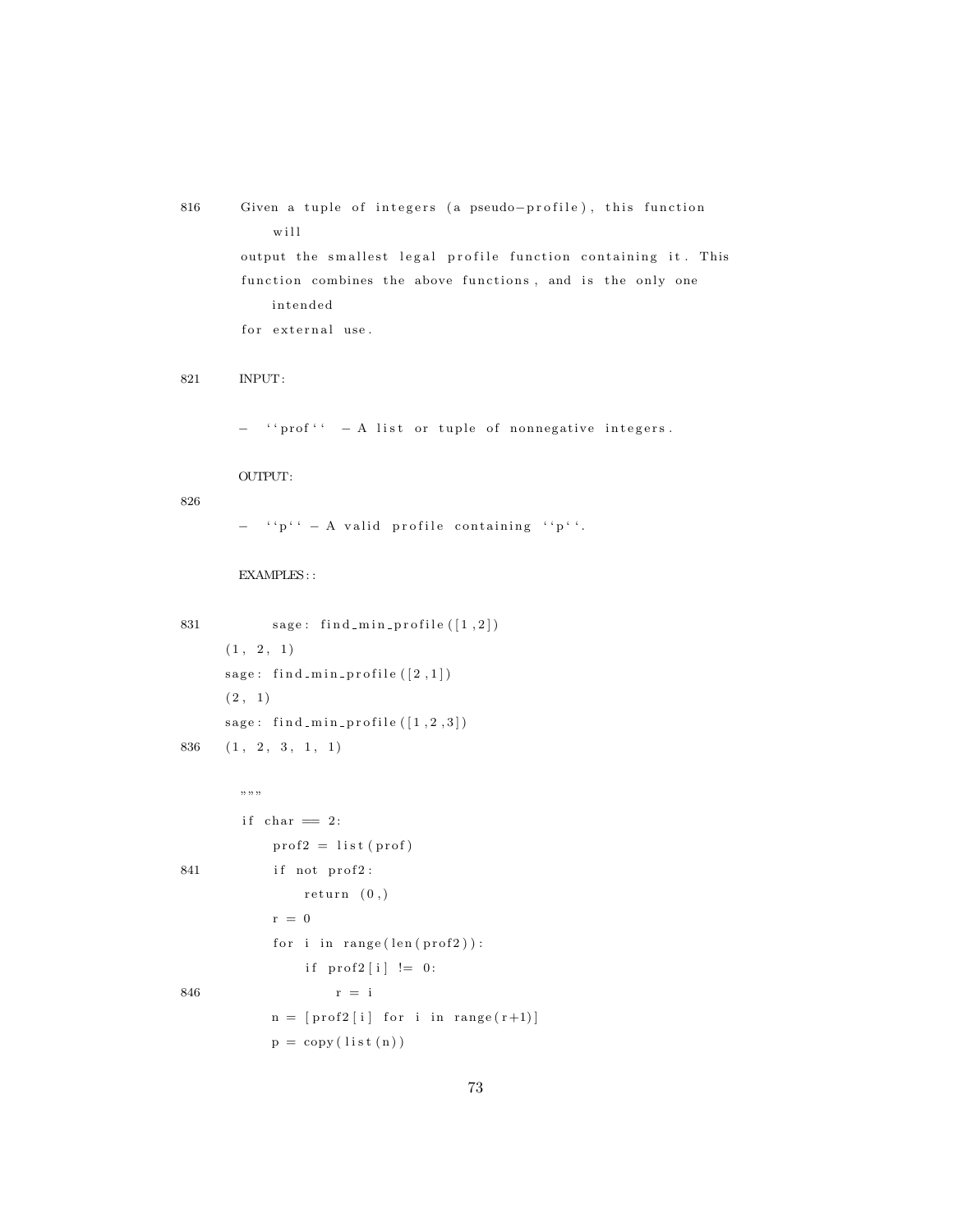```
while not valid (p, char):
                p = nextprof(p, n, char)851 return tuple(p)
        _{\rm else} :
            pP, pQ = list(prof[0]), list (prof[1])P = \text{find-min-profile}(pP, \text{char}=2)Q = copy(pQ)856 while not valid ([P,Q], char):
          Q = n extprof ( [P,Q] , [P,pQ] , char)return (P,Q)\# pQ, pP = prof[0], prof[1]
861 \# r = 0# for i in range (len(pP)):
   # if pP[i] := 0:
   # r = i
   # norm = [pP[i] for i in range(r+1)]
866 \# norm = copy (list (norm))# while not valid (pP, char=2):
   # a = nextprof(a, ll, char)
   # return tuple(a[0]), tuple(a[1])
871
    #−−−−−−−−−−−−−−−−−−−−−−−−−−−−−−−−−−−−−−−−−−−−−−−−−−−−−−−−−−−−−−−−−−−−−−−−−−−−−−−−
   #−−−−−−−−−−−−−−−−−−−−−−F i n i t e l y −P re sen ted−Modules
                            −−−−−−−−−−−−−−−−−−−−−−−−−−−−−−−−
    #−−−−−−−−−−−−−−−−−−−−−−−−−−−−−−−−−−−−−−−−−−−−−−−−−−−−−−−−−−−−−−−−−−−−−−−−−−−−−−−−
876
    class FP_Module(SageObject):
        r " " "A finitely presented module over the Steenrod Algebra. Also
            d e fi n e d
```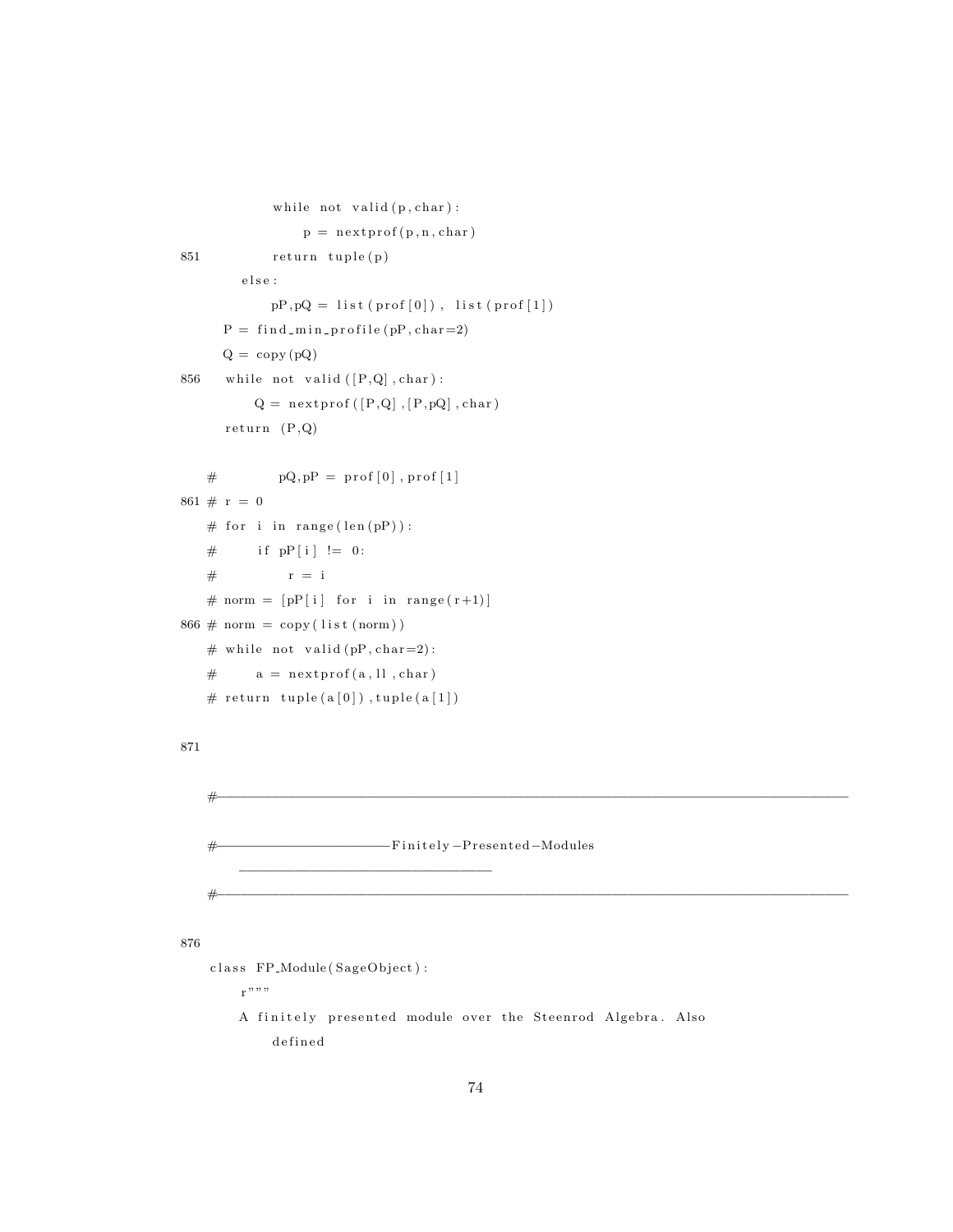over a sub-Hopf Algebra over the Steenrod Algebra.

881 """

```
def \Boxinit\Box (self, degs, rels = [], char=None, algebra=None):
            r " "886
            """""
             if ( char is None) and ( algebra is None) :
                 self.char = 2891 self. algebra = SteenrodAlgebra(self. char, profile = (0,))e lif ( char is None) and ( algebra is not None) :
                 self. algebra = algebra
                 self. char = self. algebra. .primee lif ( char is not None) and ( algebra is None) :
896 self.char = char
          if char = 2:self. algebra = SteenrodAlgebra(p=self. char, profile)=(0,))
          else :
               self. algebra = SteenrodAlgebra(p=self. char, profile = ((), (0, ))
901 \qquad \qquad \text{else :}self.char = charself. algebra = algebra
             if (self.charAt != self.algebra.print()):
                 raise TypeError, "Characteristic and algebra are
                     incompatible."
906 if degs != sorted (degs):
          raise TypeError, "Degrees of generators must be in non-
               decreasing order."
            if not rels:
                 \text{prof} = \text{self} \cdot \text{algebra} \cdot \text{-profile}else :
```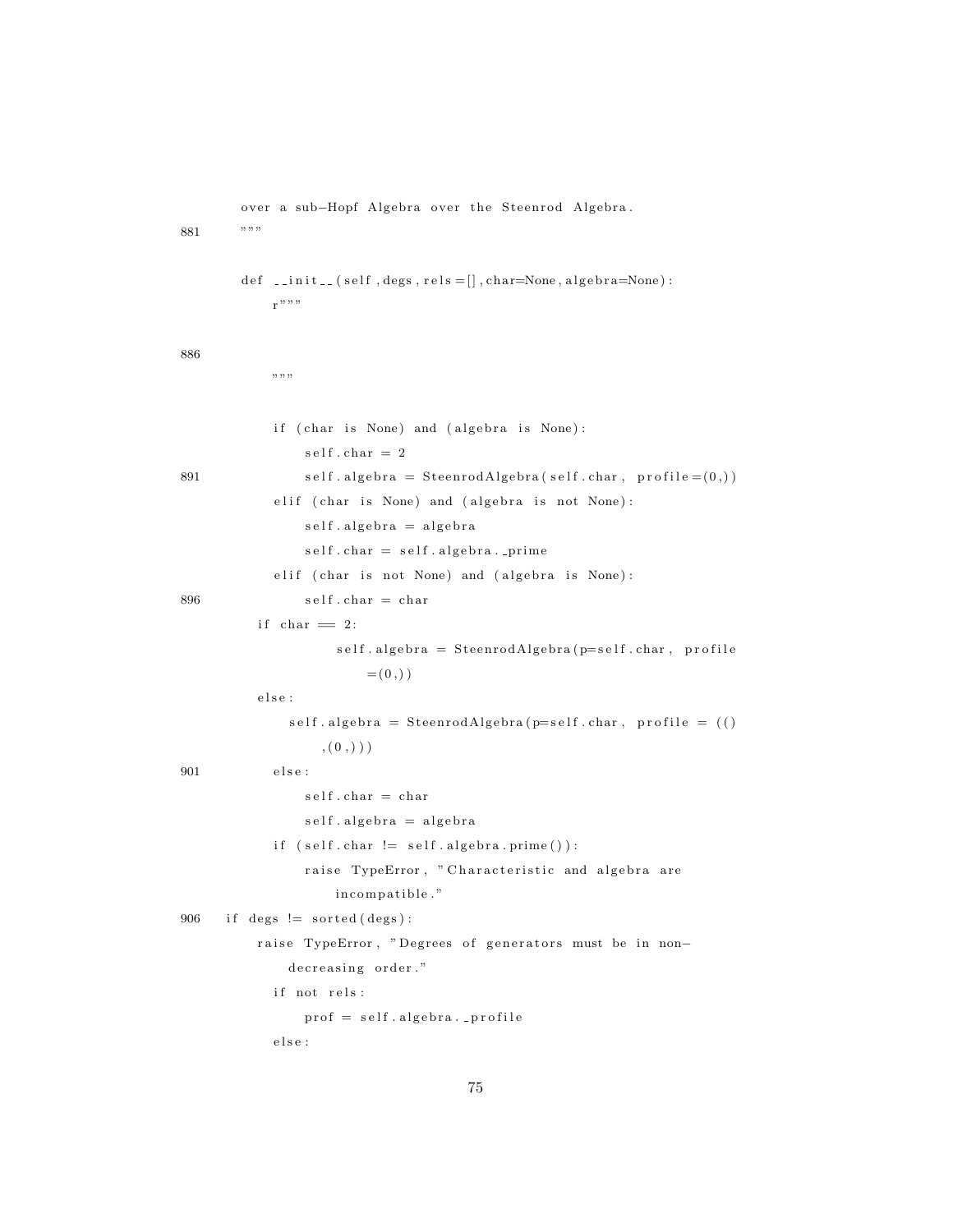```
\text{prof} = \text{enveloping\_profile\_profiles}[enveloping_profile_elements(r, self.char) for
                             r in rels \setminus+[list (self.algebra..profile)], self.char)
            self. algebra = SteenrodAlgebra(p=self. char, profile=prof)916 for r in rels: ## Added !!!!!
          if r = \lceil 0 \rceil * \text{len}(\text{deg s}):
              rels.remove([0]*len (degs))self. rels = [[self. algebra(coeff) for coeff in r] for r inr e l s ]
            self.degs = copy (deg)921 \text{try}: \# Figure out if a rel isnt
                right
                self. reldeg s = [de g_-(self. deg s, r) for r in self. rels]except ValueError:
                for r in rels: \# Figure out which rel isnt
                    r i g h t
                    try:
926 \deg_-(\deg s, r)except ValueError:
                       raise ValueError, "Inhomogeneous relation %s" %
                           r
931 def profile (self):
            return self.algebra._profile
        def alg(self):return self.algebra
936
        def \ conn(self) :return min(self.degs+[+infinity])def \ \_\_conf \
```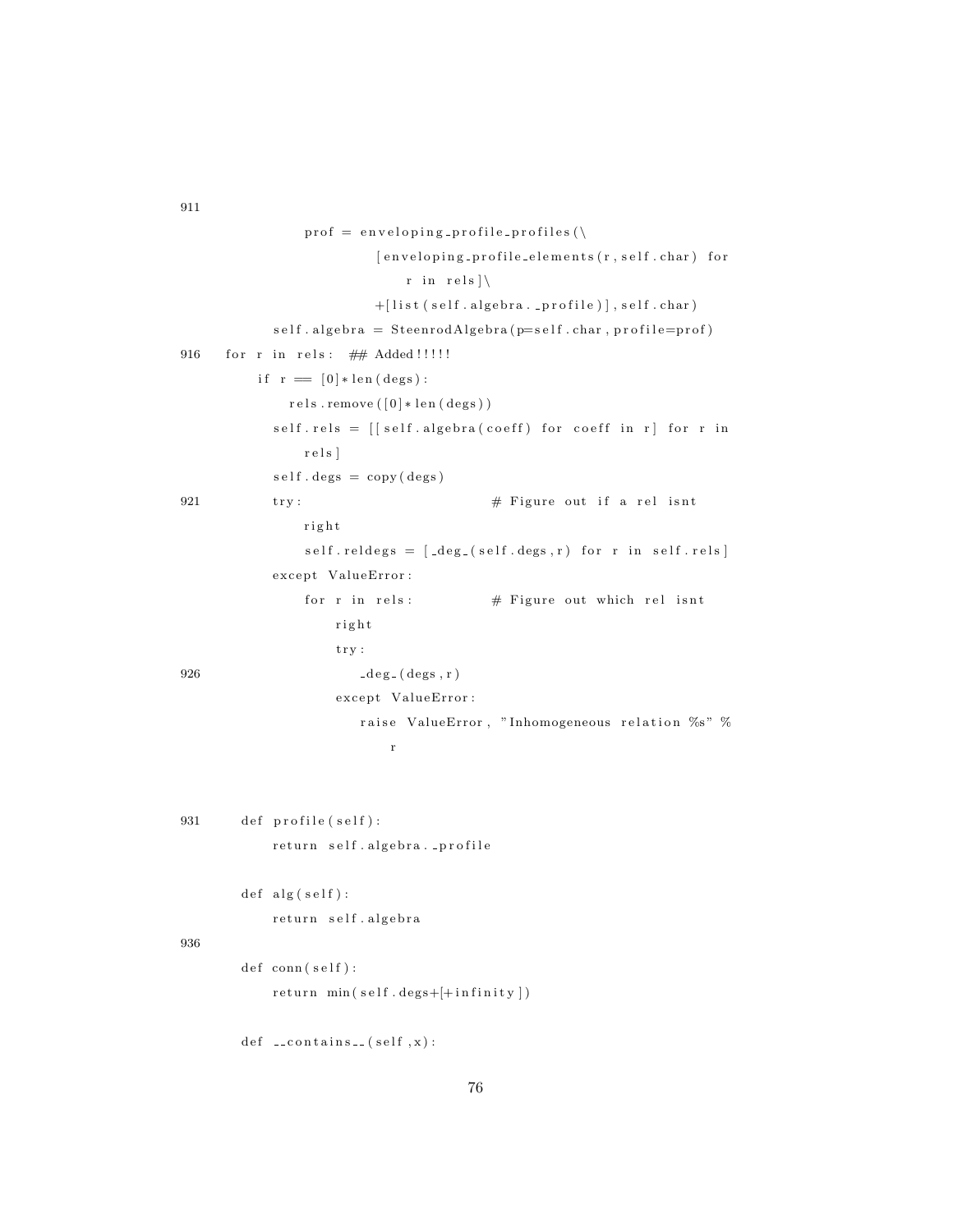```
941 r " " "Returns true if 'x' is contained in the module.
               INPUT:
946 - ''x'' - some element
               OUTPUT: True if is in the module.
               EXAMPLES: :
951
                     \texttt{sage: M = FP\_Module} \left(\left[\begin{smallmatrix}0&,2\end{smallmatrix}\right],\left[\left[\begin{smallmatrix} \text{Sq}\left(\begin{smallmatrix}3\end{smallmatrix}\right),\text{Sq}\left(\begin{smallmatrix}1\end{smallmatrix}\right)\right]\right]\right)sage: m = FP\_Element([Sq(2), Sq(1)], M)sage: M. ... con tains ... (m)True
956 """
               return x-module == selfdef -repr_{-}(self):
961 """
               String representation of the module.
               OUTPUT: string
966 EXAMPLES: :
                     sage: M = FP_{1}Module([0, 2, 4], [[Sq(4), Sq(2), 0]]); MFinitely presented module on 3 generators and 1 relations
                  over sub-Hopf
             algebra of mod 2 Steenrod algebra, milnor basis, profile
                  function \begin{bmatrix} 3, 2, 1 \end{bmatrix}971
            sage: N = FP_Module ([0,1], [[Sq(2),Sq(1)], [Sq(2)*Sq(1),Sq(2)]]] ) ; N
```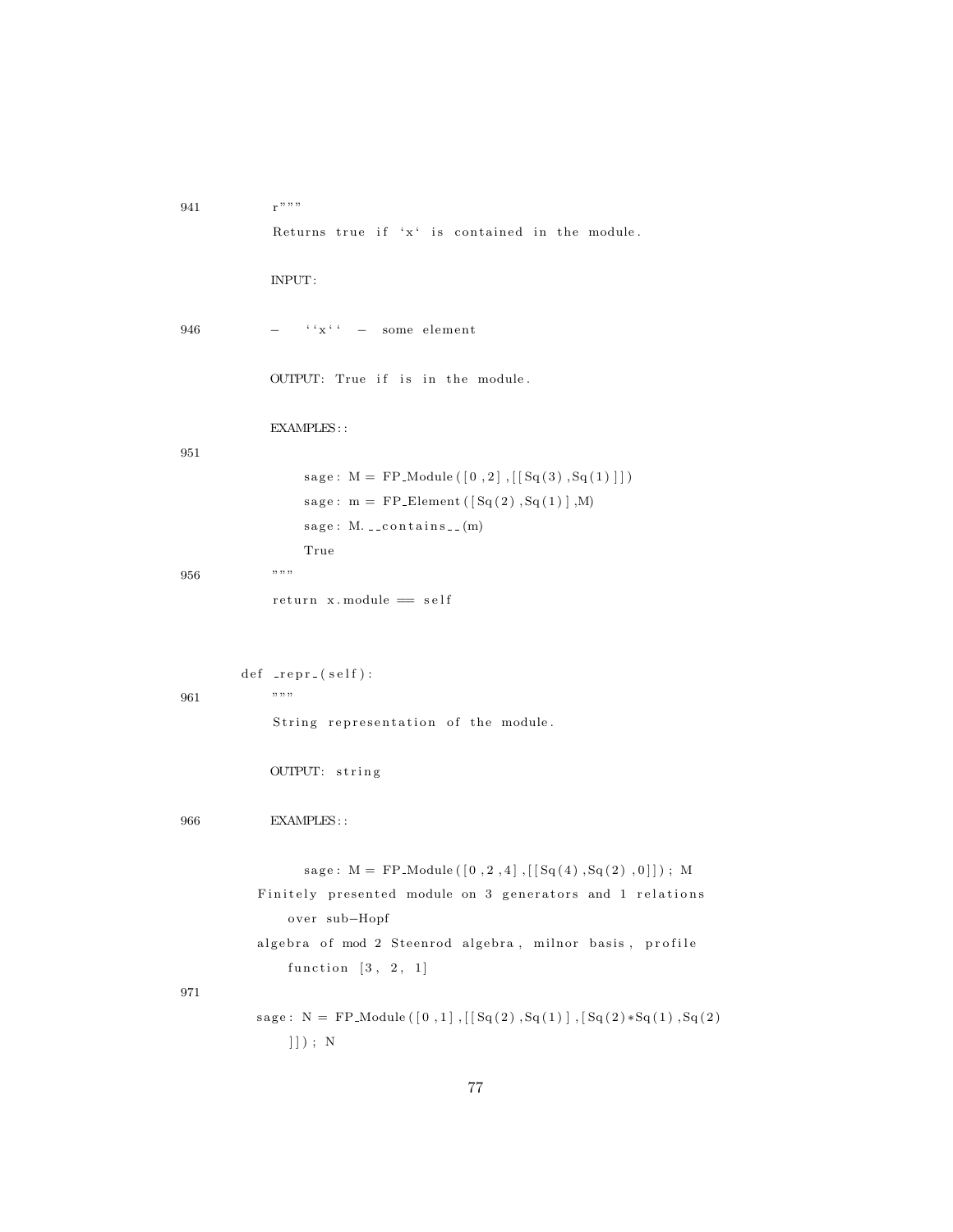Finitely presented module on 2 generators and 2 relations over sub-Hopf algebra of mod 2 Steenrod algebra, milnor basis, profile function  $\begin{bmatrix} 2, 1 \end{bmatrix}$ 

976

```
return "Finitely presented module on %s generators and %s
    relations over \%s"
                    \%(len (self.degs), len (self.rels), self.
```
algebra)

981  $\det$  --call--(self, x):  $, \, \ldots,$ 

 $" "$ 

Forms the element with ith coefficient  $x[i]$ .

The identity operation if x is already in the module.

986 INPUT:

 $f(x^i x^i - A)$  list of coefficient.

OUTPUT: An FP\_Element with coefficients from x.

991

EXAMPLES::

 $sage: M = FP_{1}Module([0, 2, 4], [[Sq(4), Sq(2), 0]]); M([Sq(2)$  $, 0, 0 ]$  $[Sq(2), 0, 0]$  $, , \, , \, ,$ if  $x = 0$ : return FP\_Element ([ 0 for i in self.degs], self) e lif  $type(x) = type([0])$ :

1001 return FP\_Element(x, self)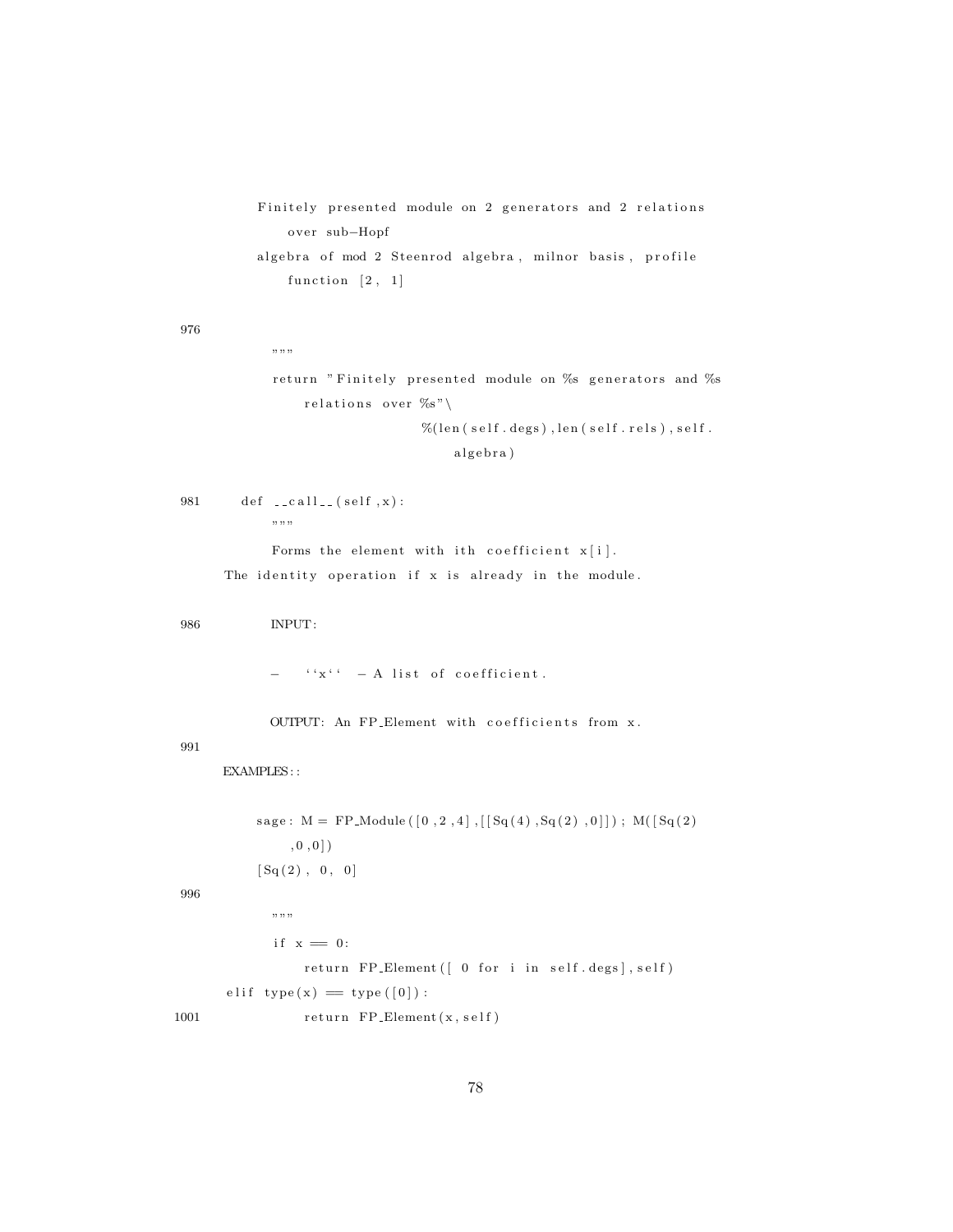```
elif x. module = self: ## Is this handled in isinstance in
    \texttt{--init--?}return x
e l s e :
    raise ValueError," Element not in module"
```
## 1006

def \_pres\_(self, n, profile=None):  $\#$  prof FIX  $" "$  "" Returns a vector space, a quotient map, and elements. Internal use only.

## 1011

#### INPUT:

− ''n'' − The degree in which all computations are made .

#### 1016 OUTPUT:

- − ''quo'' − A vector space for the degree 'n' part of Module .
- ''q'' The quotient map from the vector space for the free module on

1021 the generators to quo.

- − ''sec'' Elements of the domain of 'q' which project to the std basis for quo .
- $1026$   $-$  '' bas\_gen''  $-$  A list of pairs (gen\_number, algebra element) corresponding to the std basis for the free module.

## EXAMPLES: :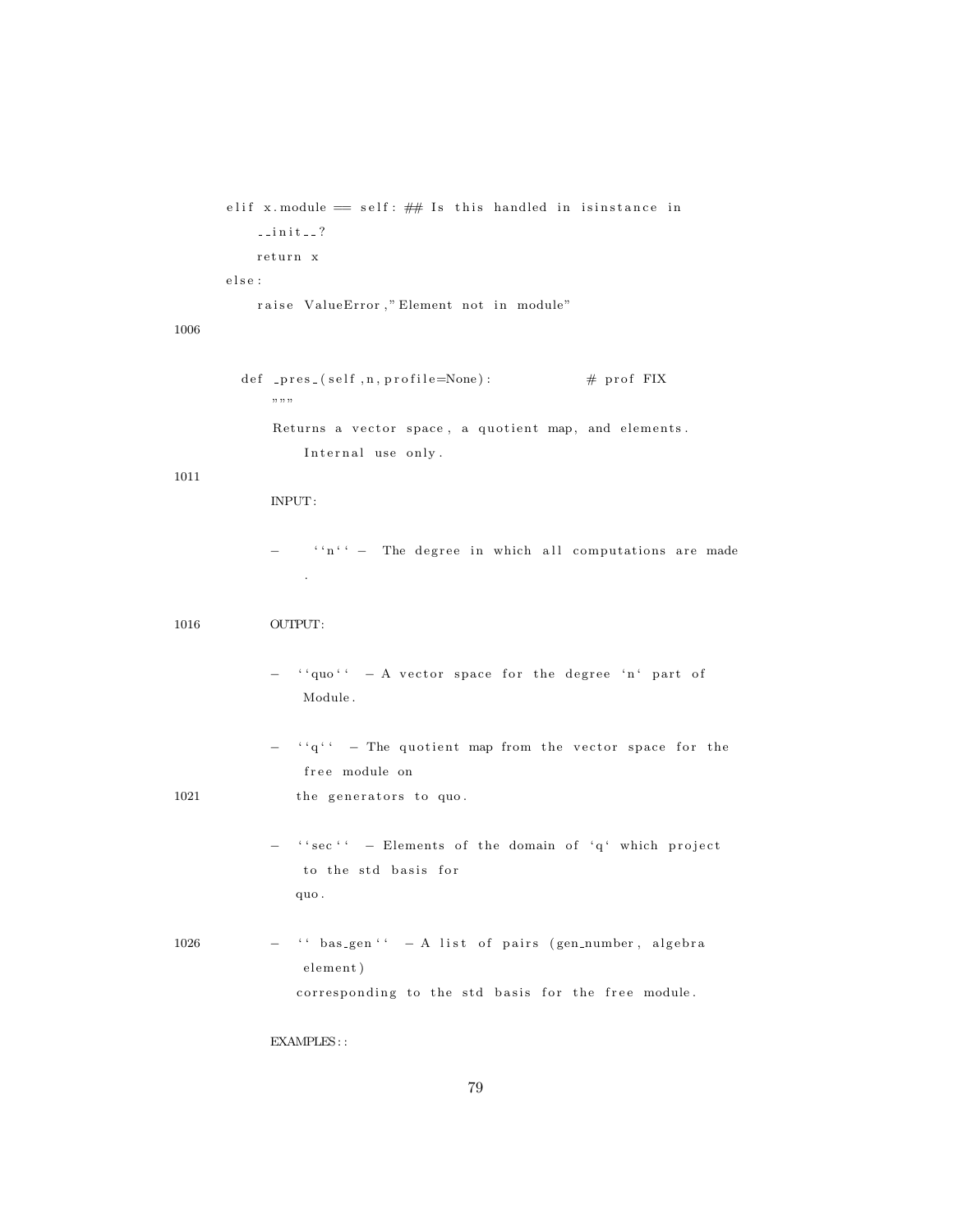$1031 \qquad \qquad \text{stage :}$ """" if  $profile = None$ :  $\text{profile} = \text{self} \cdot \text{profile}()$  $alg = SteenrodAlgebra(p=self(char, profile=profile))$ 1036 bas\_gen = reduce (lambda x, y : x+y, \)  $\left[ \left[ \begin{array}{c} (i, bb) \end{array} \right]$  for bb in alg. basis  $(n-self.deg[i]) \right] \right\}$ for i in range  $(\text{len}(\text{self.deg}))$ ], [])  $bas\_vec = VectorSpace(GF(self.char), len(bas\_gen))$  $bas\_dict = dict(zip(bas\_gen, bas\_vec.basis())$ 1041  $rel\_vec = bas\_vec$ . subspace  $([0])$ for i in  $range(len(self.rels))$ : if  $self.$  reldegs  $[i] \leq n$ : for co in alg.basis  $(n-self.reldegs[i])$ :  $r = zip(range(len(self.deg))$ , [co\*c for c in  $self.$  rels $[i]$ ) 1046  $r = \text{filter (lambda x : not x[1].is\_zero(), r) #}$ remove trivial if  $len(r) := 0$ :  $r = reduce (lambda x, y : x+y,$  $\lceil \text{map}(\text{lambda xx}: (\text{pr} [0], \text{alg}$ .  $\text{minor}_\text{on}$  has is  $(\text{xx}[0])$ ,  $\text{xx}[1])$ ,  $[z \text{ for } z \text{ in } pr[1]]$  for pr in r])  $1051 \quad \text{rel\_vec} \text{ += } \text{bas\_vec} \text{ .} \text{subspace} (\setminus$  $\lceil$  reduce (lambda x, y: x+y, \) map(lambda x:  $x [2]*bas\_dict [(x [0], x [1])$  $| , r ) )$ ] quo =  $bas_{vec}/rel_{vec}$ if quo. dimension ()  $= 0$ : # trivial case 1056  $\sec = \text{Hom}( \text{ quo}, \text{bas\_vec}) (0)$  $q = Hom(bas\_vec, quo) ([quo(0) for xx in bas\_vec.basis])$  $\vert$ ) else :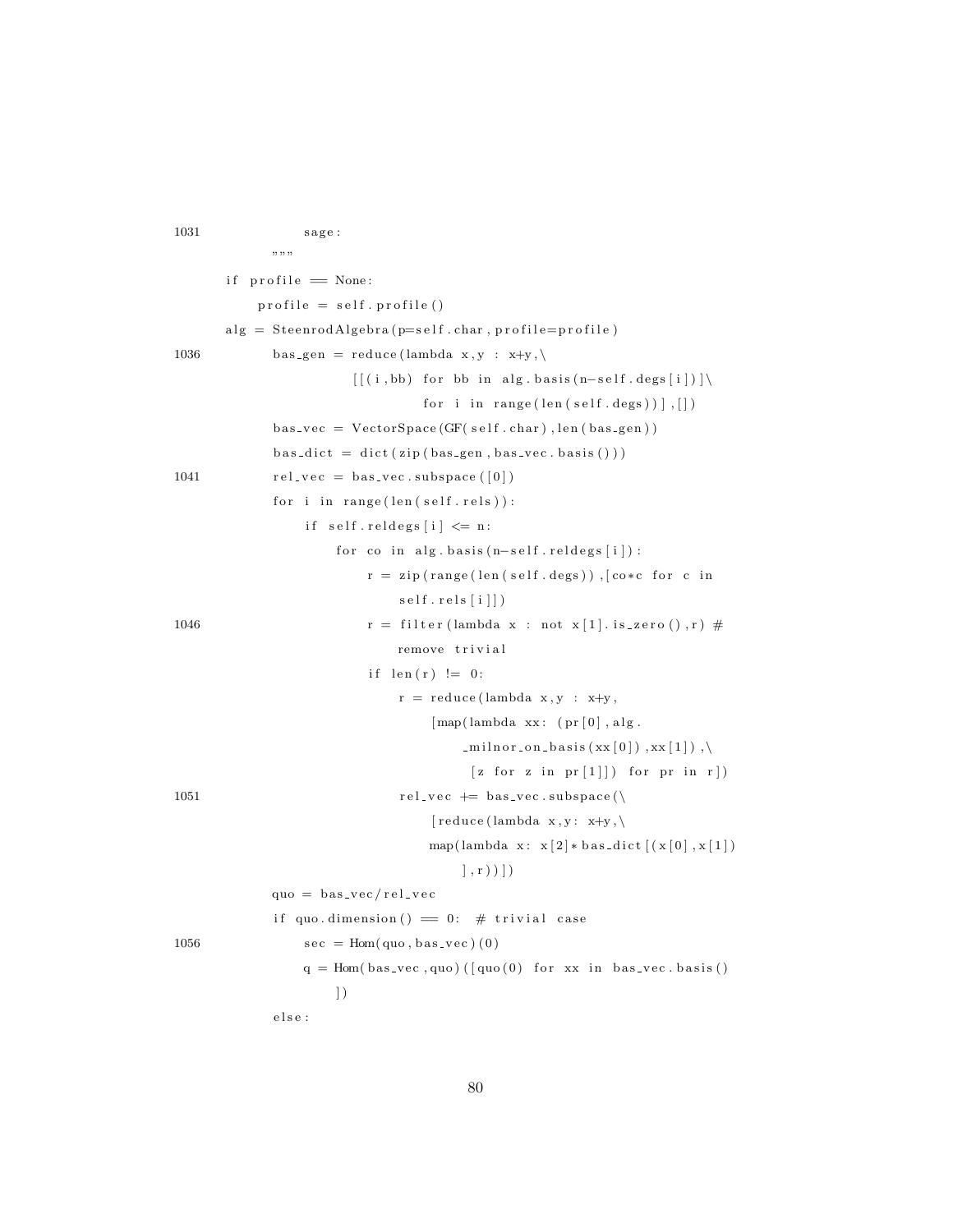```
basis()]
                q = Hom(bas\_vec, quo) ([quo(xx) for xx in bas\_vec.basis()\left| \right)1061 return quo, q, sec, bas_gen
        def \leq l.c. (self, co, bas):"""
            INPUT:
1066
            − ''co'' - A list of (either GF(p) elements or
                algebra elements)
                 co e f f i c i e n t s .
                  '' bas'' - A list of tuples (gen_number, algebra elt
                )
1071 corresponding to the std basis for the free module on
                     s el f. degs
           OUTPUT: The linear combination given by the sum of co[i]*bas[i] [1] * gen (bas [i] [0])NOTE: The list of coefficients can lie in GF(p) or the
               algebra.
1076 This does not normalize, the sum is taken in the free
                     module .
            EXAMPLES: :
                sage :
1081 """
            if len (co) := len (bas):
                raise ValueError, \
                "Number of coefficients (\%s) must be the same as number
                     of basis elements (\%s) " \
```
 $sec = Hom( quo, bas\_vec)$  ([quo. lift  $(xx)$  for xx in quo.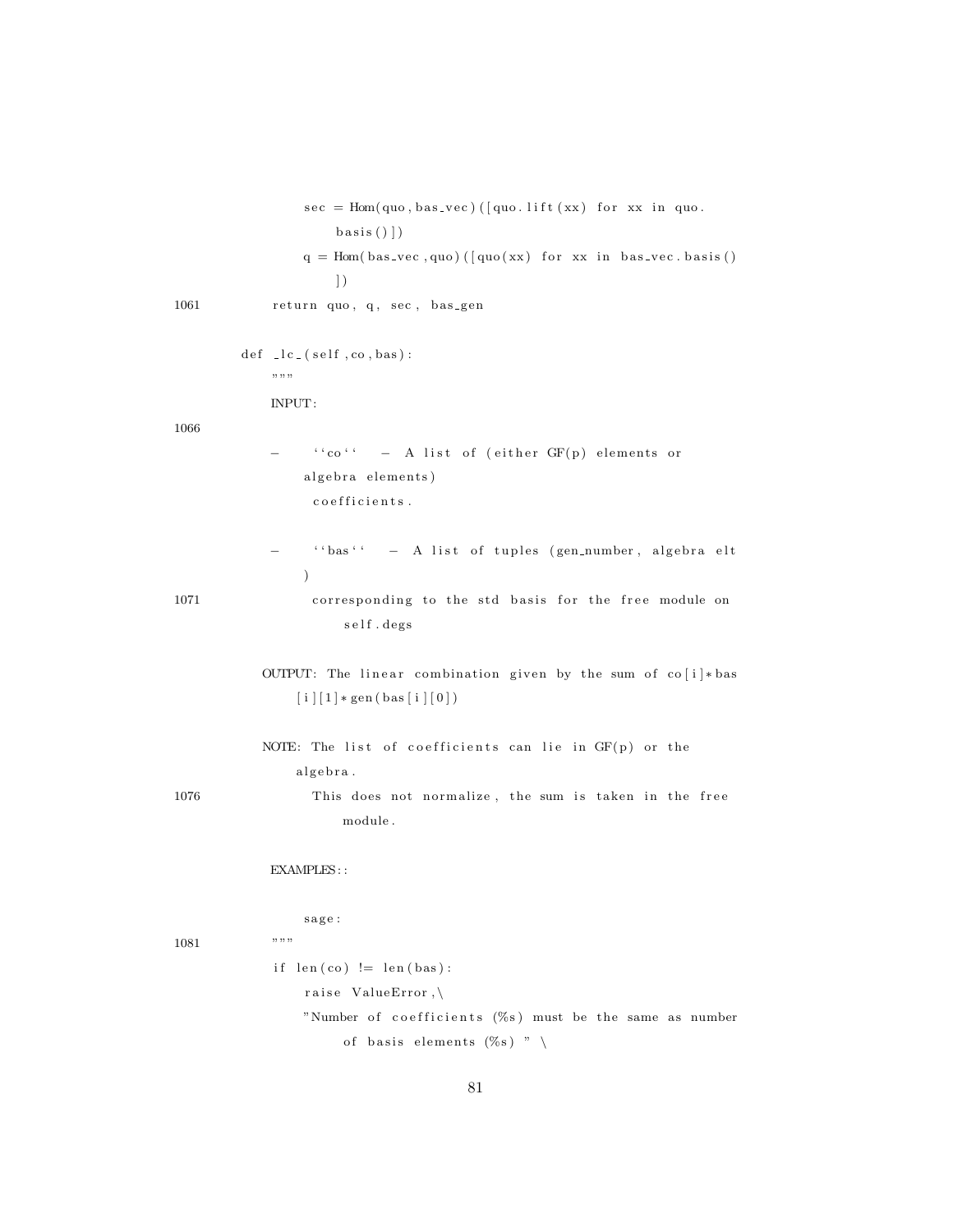```
\% (len(co), len(bas))
1086 return reduce (lambda x, y : x+y, \ \ \rangle[self.gen(bas[i][0]) * (co[i]*bas[i][1]) for i in range
                        (\text{len}(co)),
             self(0))
```

```
def basis (self, n, profile=None): \# prof FIX
1091 """
```
Returns elements of the free module mapping to self. These elements

form a basis for the degree n piece of the module.

## INPUT:

1096

 $i^n n'$  − The degree in which all computations are made

OUTPUT: A list of elements forming a basis for the degree n part of the module .

#### 1101

EXAMPLES: :

sage :

 $, , \, ,$ 

1106  $\#$  if profile  $=$  None:

```
\# if self.char = 2:
     \# profile = () \# what to change this to?
     \# else :
     \# profile = (( ) , () )1111 if profile = None:
             \text{profile} = \text{self} \cdot \text{profile}()\text{quo}, \text{q}, \text{s}, \text{bas} = \text{self}. pres. (\text{n}, \text{profile} = \text{profile})return [self..lc-(s(v),bas) for v in quo. basis ()]
```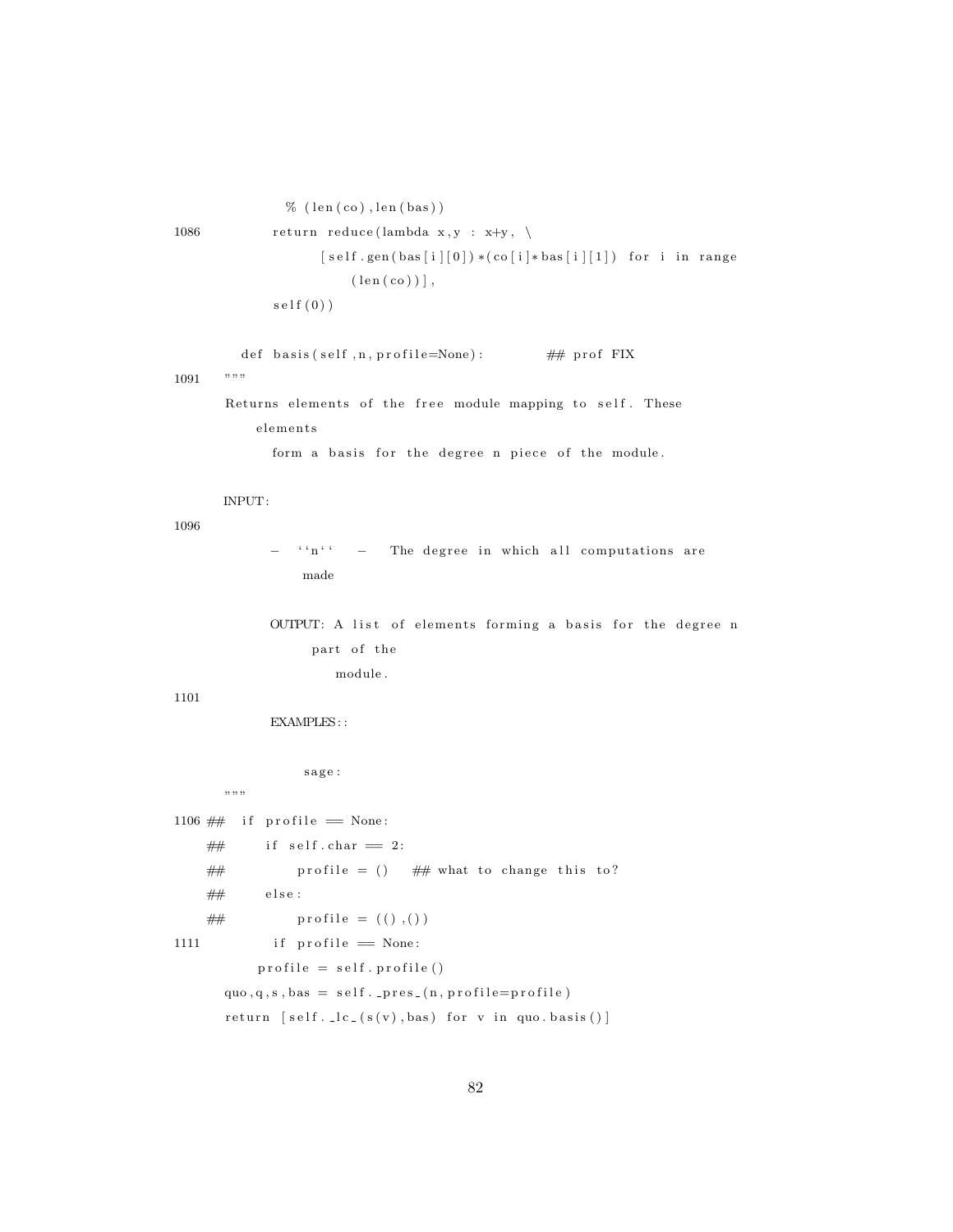```
1116 - getitem - basis
         def gens (self) :
      """
       Returns the list of generators of the module.
1121
      OUTPUT: A list corresponding to the generators of the module.
      " " ""
      return [FP\_Element(\_del_{i}, len(self. deg s)), self) \setminusfor i in range (\text{len}(\text{self.deg}))1126
         \det\;gen (\operatorname{self} , i =0) :
      ",,,,,
       Returns the 'i \{th\}' generator of the module as an FP_Element
1131 \# return gens () [i]?
       "" "
       if i < 0 or i > = len(self.deg):raise ValueError,\
                 "Module has generators numbered 0 to %s; generator %s
                     does not exist" \% (len (self.degs)-1, i)
1136 return FP_Element (_del_(i, len (self.degs)), self)
         def identity (self):
             "" "
1141 Returns the identity homomorphism of the module.
             OUTPUT: The identity homomorphism of the module as a
                 finitely
                      presented homomorphism.
1146 EXAMPLES: :
```
sage :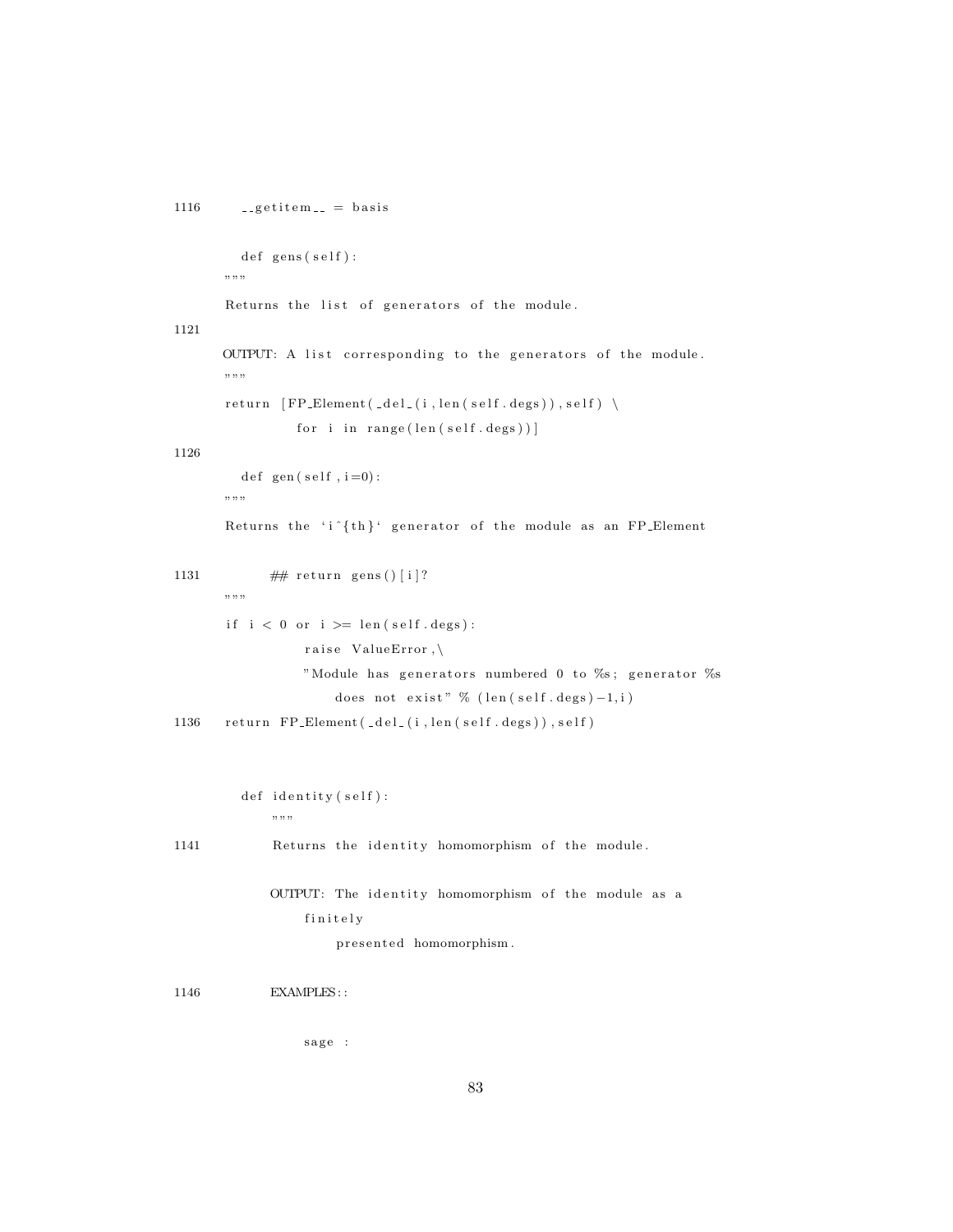```
,, ,, ,,
```

```
return FPHom(self, self, [del_1(i, len(self.deg)) \setminus1151 for i in range (len (self.degs))])
```

```
def \ min\_pres(self):" " ""
```

```
Returns the minimal presentation of the module, along with maps
1156 between min_pres and self.
      " " ""
```

```
M, e, i = self.identity() . image()return M, e, i
```

```
1161 def min_profile (self):
              \; " " \; "
```

```
Returns the profile of the smallest sub-Hopf algebra containing
      \mathbf{s}\,\mathbf{e}\, \mathbf{l}\, \mathbf{f} .
```
OUTPUT: The profile function of the sub-Hopf algebra with the s m allest

```
1166 degree containing self.
```
EXAMPLES: :

```
1171 """
```

```
if not self.rels:
                   return self.algebra._profile
               {\rm e} \, {\rm l} \, {\rm s} \, {\rm e} :
                   profile = envelope in velocity = profile\_profiles()1176 [ enveloping_profile_elements (r, self.char ) for
                                   r in self.rels],
```

```
self.char)
```
return profile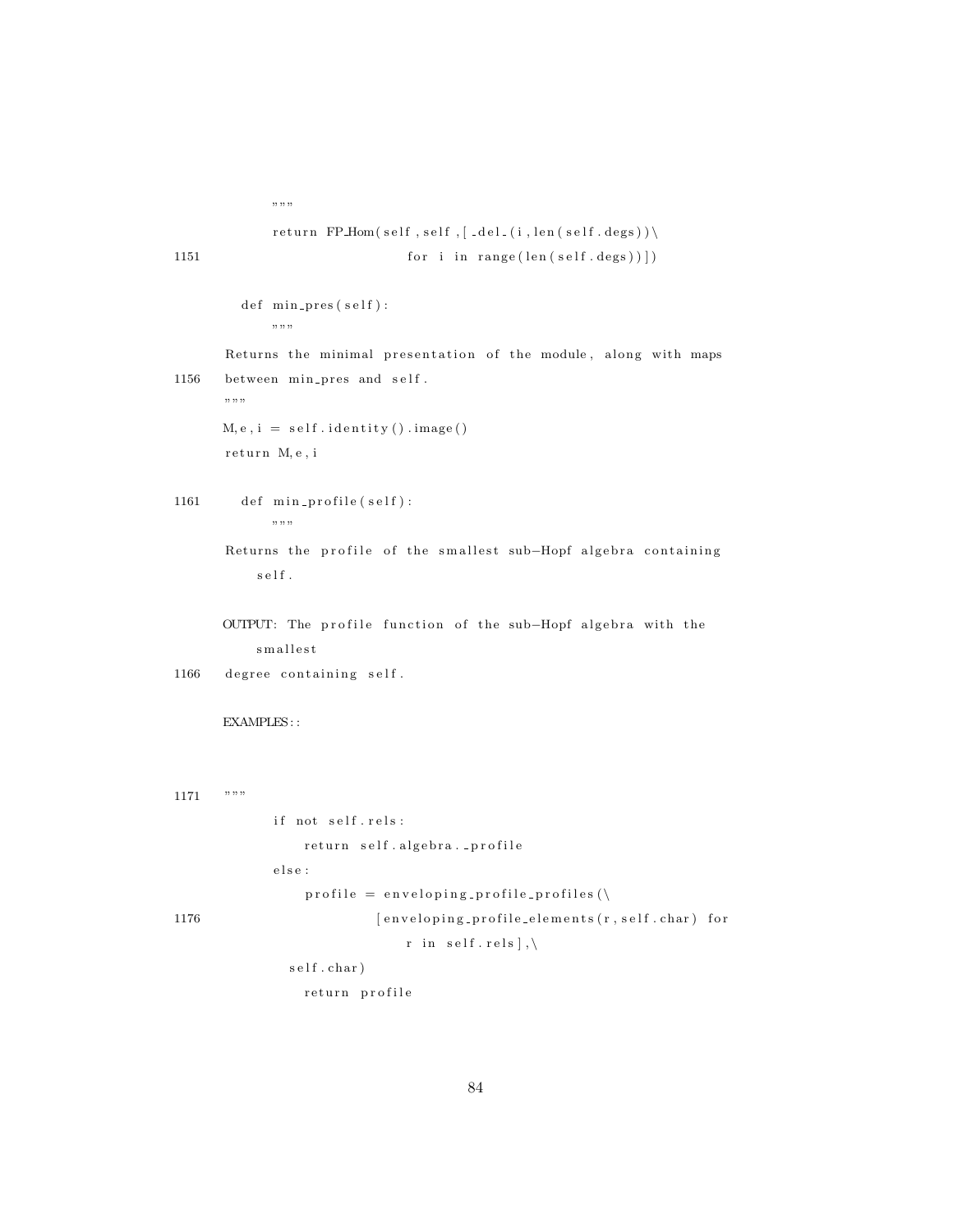1181

|      | def copy(self):                                            |
|------|------------------------------------------------------------|
|      | ,, ,, ,,                                                   |
|      | Returns a copy of the module, with 2 "identity" morphisms  |
|      | from                                                       |
|      | 1. the copy to the module                                  |
| 1186 | 2. the module to the copy.                                 |
|      | OUTPUT:                                                    |
|      | $C^C = A$ duplicate of the module.                         |
| 1191 | Two Finitely Presented Homomorphisms, the first is a       |
|      | map from 'C' to self,                                      |
|      | and the second is the map from self to 'C'.                |
|      | EXAMPLES::                                                 |
| 1196 |                                                            |
|      | sage: M = FP_Module ([0,4], [[Sq(1),0], [Sq(5), Sq(1)]])   |
|      | $sage: N, i, p = M. copy(); N, i, p$                       |
|      | (Finitely presented module on 2 generators and 2 relations |
|      | over sub-Hopf                                              |
|      | algebra of mod 2 Steenrod algebra, milnor basis, profile   |
|      | function $\begin{bmatrix} 3 \\ 2 \\ 1 \end{bmatrix}$ ,     |
| 1201 | Homomorphism from                                          |
|      | Finitely presented module on 2 generators and 2 relations  |

85

algebra of mod 2 Steenrod algebra, milnor basis, profile

Finitely presented module on 2 generators and 2 relations

algebra of mod 2 Steenrod algebra, milnor basis, profile

over sub-Hopf

over sub-Hopf

1206 , Homomorphism from

function  $[3, 2, 1]$ 

function  $[3, 2, 1]$  to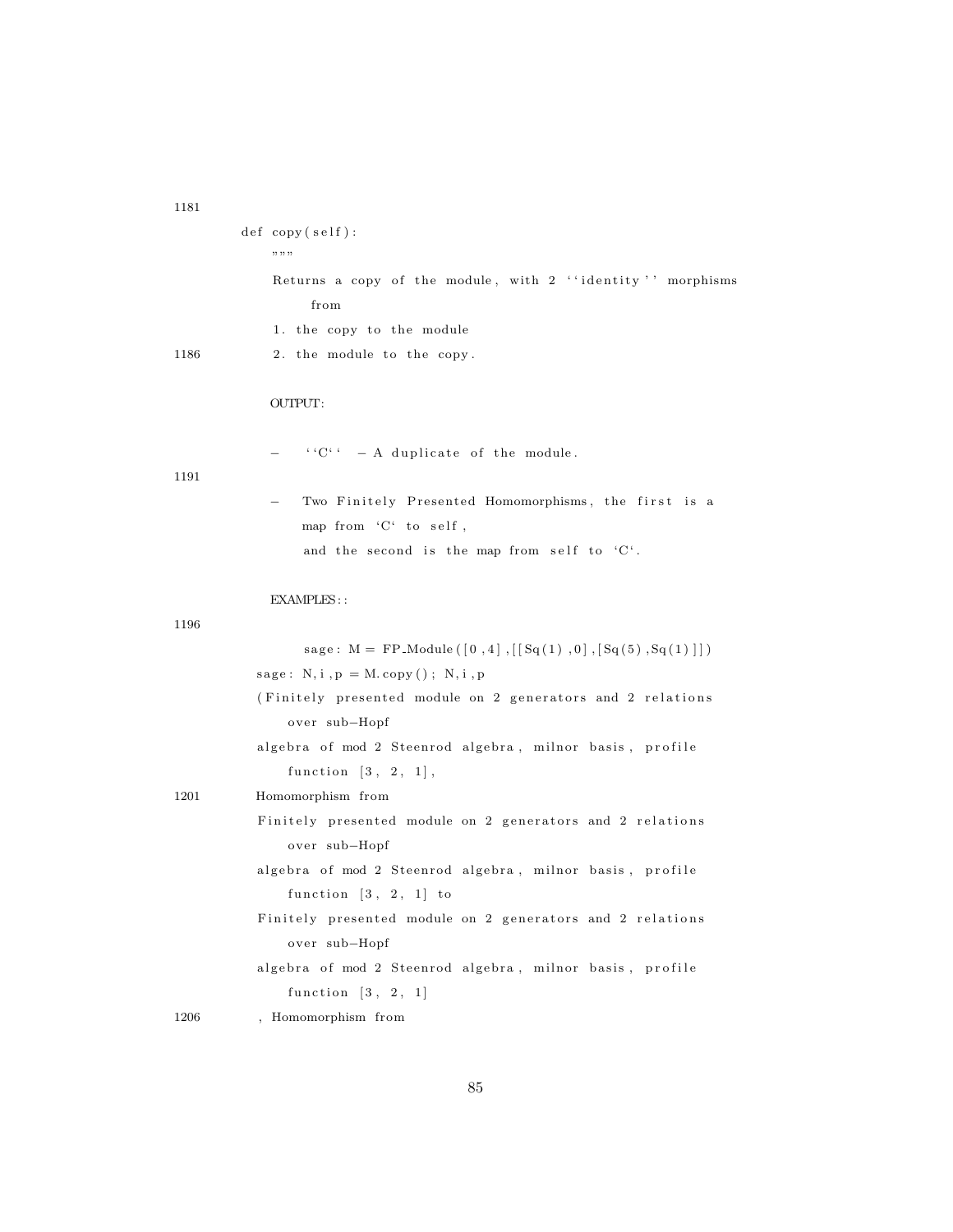|      | Finitely presented module on 2 generators and 2 relations                          |
|------|------------------------------------------------------------------------------------|
|      | over sub-Hopf<br>algebra of mod 2 Steenrod algebra, milnor basis, profile          |
|      | function $[3, 2, 1]$                                                               |
|      | to                                                                                 |
|      | Finitely presented module on 2 generators and 2 relations<br>over sub-Hopf         |
| 1211 | algebra of mod 2 Steenrod algebra, milnor basis, profile                           |
|      | function $[3, 2, 1]$                                                               |
|      | $\big)$                                                                            |
|      |                                                                                    |
|      | ,, ,, ,,                                                                           |
|      | $C = FP$ _Module(self.degs, self.rels, algebra=self.algebra)                       |
| 1216 | return $C, \backslash$                                                             |
|      | $FP\_Hom(C, self, [-del_ (i, len (self. degs)) \setminus$                          |
|      | for i in range $(\text{len}(\text{self.deg}))))$ ,                                 |
|      | $FP\_Hom(self, C, [del_-(i, len(self. degs)))$                                     |
|      | for i in range $(\text{len}(\text{self.deg}))$                                     |
| 1221 |                                                                                    |
|      | def suspension (self, t):                                                          |
|      | ,, ,, ,,                                                                           |
|      | Suspends a module by degree t.                                                     |
| 1226 | INPUT:                                                                             |
|      | $i' i' =$ An integer by which the module is suspended.                             |
|      | OUTPUT:                                                                            |
| 1231 | "C" " A copy of the module 'self' which is suspended by 't<br>$\epsilon_{\rm max}$ |
|      | EXAMPLES::                                                                         |

 $1236 \qquad \qquad \text{sage :}$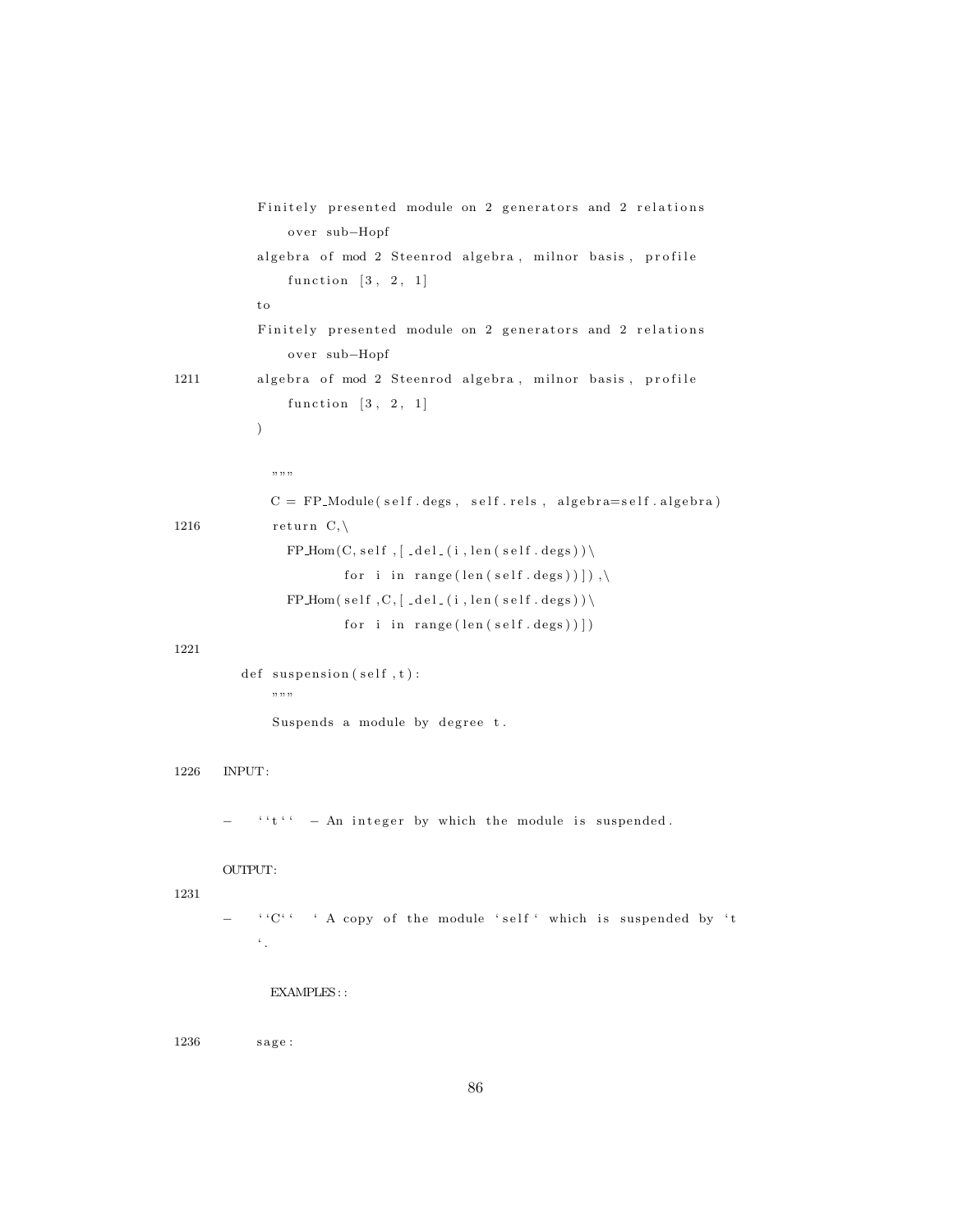```
"""
       if t = 0:
            return self
       e l s e :
1241 C = self.copy() [0]C. deg s = map(lambda x: x+t, C. deg s)C. r e l d e g s = map(lambda x : x+t, C. r e l d e g s)
```
return C

## 1246

 $def \sub{submodule}(self, L)$ :  $\;$  " "  $\;$  "

Returns the submodule of self spanned by elements of the list L, together with the map from the free module on the elements of L t o

1251 the submodule, and the inclusion of the submodule.

INPUT:

 $-$  ''L''  $-$  A list of elements of 'self'.

#### 1256

OUTPUT: The submodule of 'self' spanned by elements of 'L'.

EXAMPLES::

 $, , \, ,$ 

1261  $F = FP\_Module([x.\text{degree for }x \text{ in } L], algebra = self.\text{algebra})$  $pr = FP\_Hom(F, self, L)$  $N, p, i = pr . image()$ return N, p, i

## 1266

 $def$  resolution (self, k, verbose=false):  $" "$ 

Returns a list of length 'k', consisting of chain maps. These maps form a resolution of length 'k' of 'self'.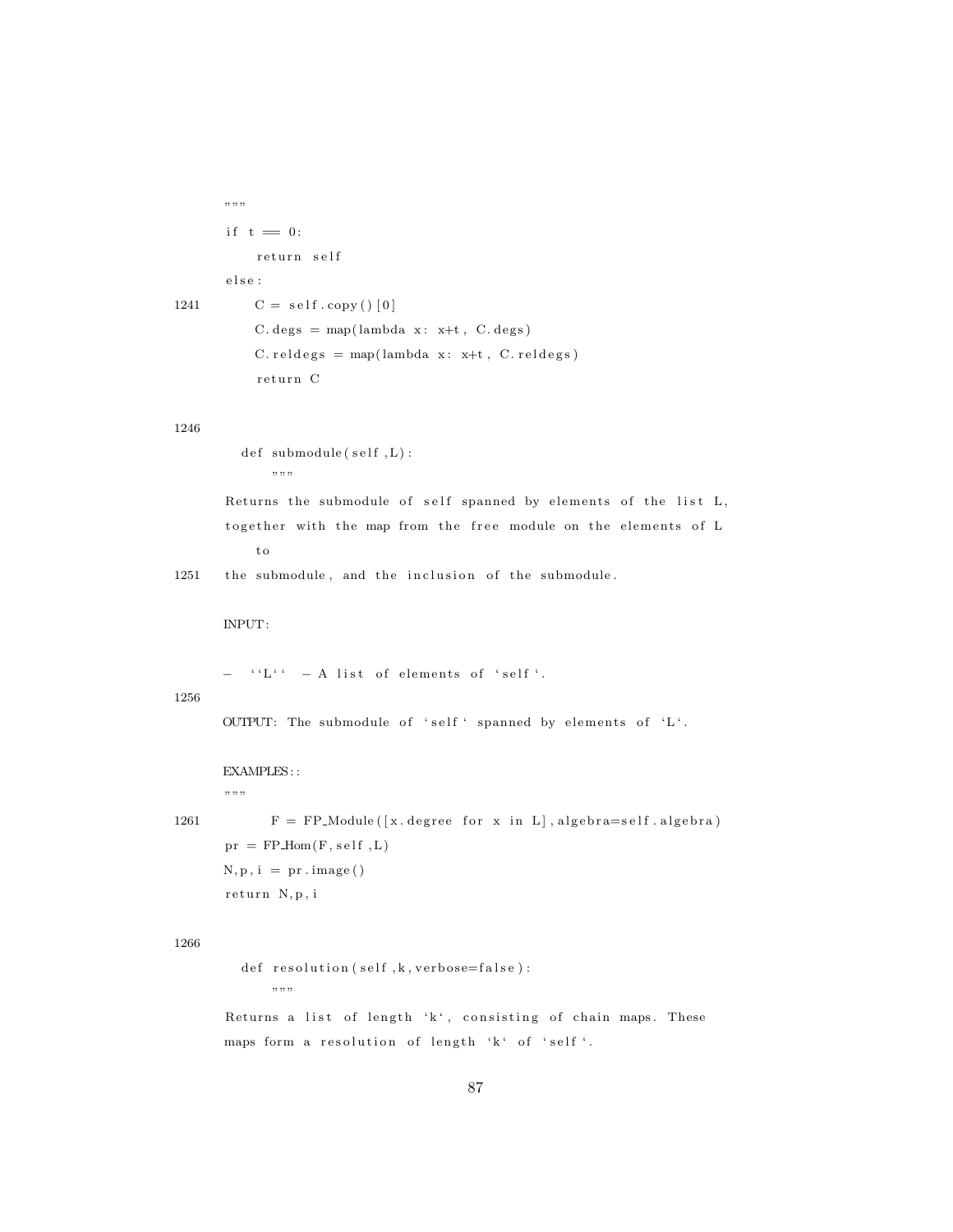```
1271 """
             CO = FP-Module(self.degs, algebra=self.algebra)
       eps = FP\_Hom(C0, self, self.gens())if verbose:
             print "Step ", k
1276 if k \le 0:
           return [eps]
       e l s e :
           K0, i0 = \text{eps}. kernel()
           r = K0. resolution (k-1, \text{verbose} = \text{verbose})1281 r [0] = i0*r [0]return [eps] + rdef resolution_kernels(self, k, kers = [], verbose=false):
1286 " " " " ""Returns a list of length 'k', consisting of chain maps and
      a list of pairs [K_n, i_n] corresponding to the kernels
       and inclusions of the resolution. These
      maps form a resolution of length 'k' of 'self'.
1291
      A list should never be passed for kers. This is only used
       for recursion.
       """
             CO = FP-Module(self.degs, algebra=self.algebra)
1296 eps = FP\_Hom(C0, self, self.gens())if verbose:
             print "Step ",k
       if k \leq 0:
           return [eps], kers
1301 else:
           K0, i0 = eps. kernel()
           kers \n.append ([K0, i0])r, k = K0. resolution_kernels (k-1, kers, verbose=verbose)
           r [0] = i0*r[0]
```

```
88
```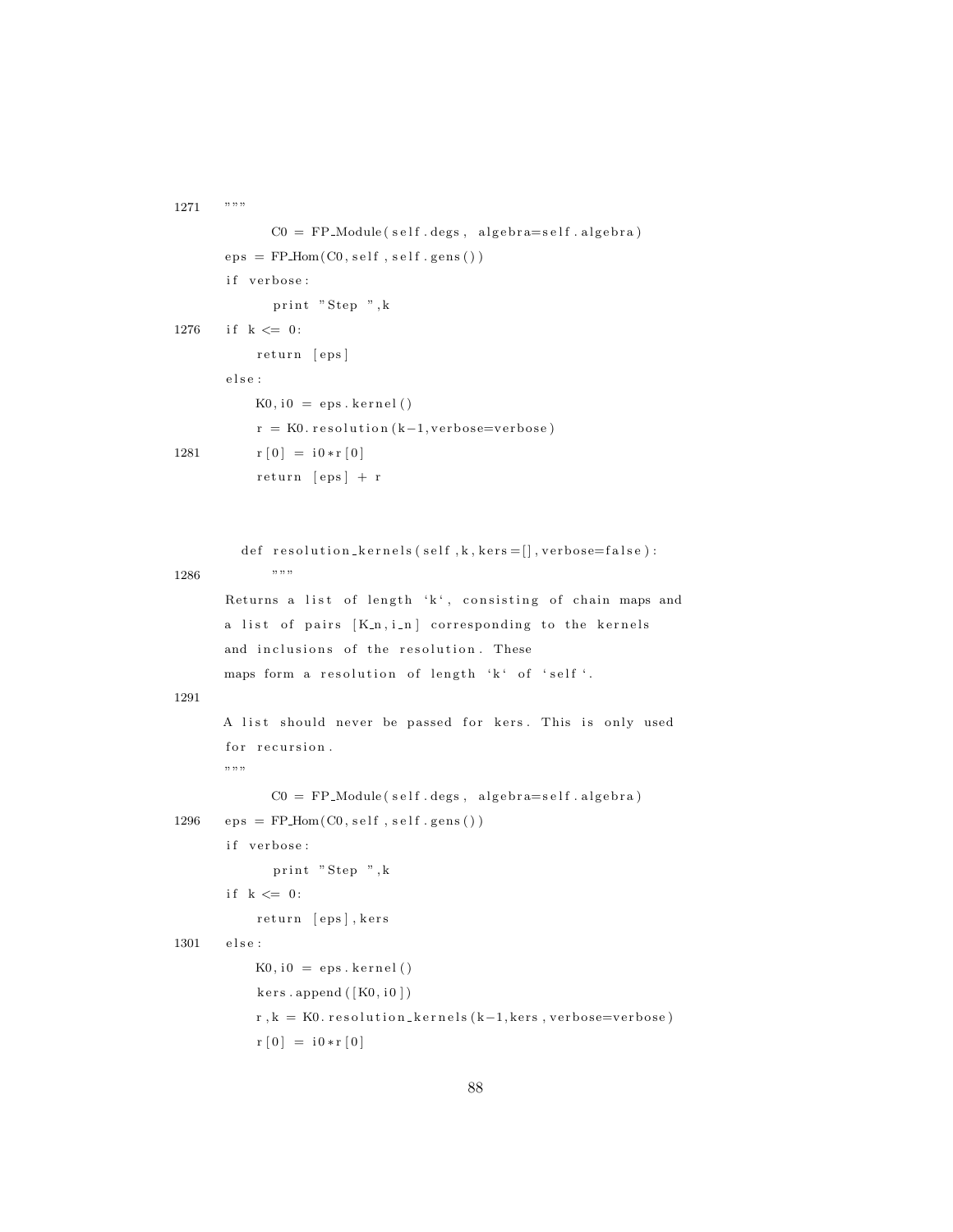$1306$  return [eps] + r, kers  $# L = [eps]$  $# ker, incl = eps. kernel()$  $#$  kerlist = [ker] 1311  $\#$  incllist = [incl] # for i in range $(k)$ : #  $Ci = FP_{\text{Module}}(kerlist[i-1].degs)$  $#$  print i # print  $[x for x in kerlist[i].gens()]$ 1316  $\#\text{ di } = \text{FP\_Hom}(\text{Ci}, \text{L}[i-1].\text{domain}, [\text{incllist}[i](x) \text{ for } x \text{ in})$  $k$  er list  $[i]$ . gens  $()$ ])  $#$  Ki, in cli = di. kernel()  $#$  kerlist.append (Ki)  $#$  in cllist. append (in cli)  $# L.append ( di )$ 1321  $\#$  return L  $#$  def \_coerce\_map\_from (self, S): # 1326 #−−−−−−−−−−−−−−−−−−−−−−−−−−−−−−−−−−−−−−−−−−−−−−−−−−−−−−−−−−−−−−−−−−−−−−−−−−−−−−−− #−−−−−−−−−−−−−−−−−−−−−−Homomorphisms−between−FP Modules −−−−−−−−−−−−−−−−−−−−−−−−−− #−−−−−−−−−−−−−−−−−−−−−−−−−−−−−−−−−−−−−−−−−−−−−−−−−−−−−−−−−−−−−−−−−−−−−−−−−−−−−−−−

c l a s s FP Hom(Morphism ) :

1331 r"""

A finitely presented Homomorphism between two Finitely

Presented Modules.

If degree is passed, dom is suspended by degree before mapping.

The 0 hom can be created by passing '0' for values.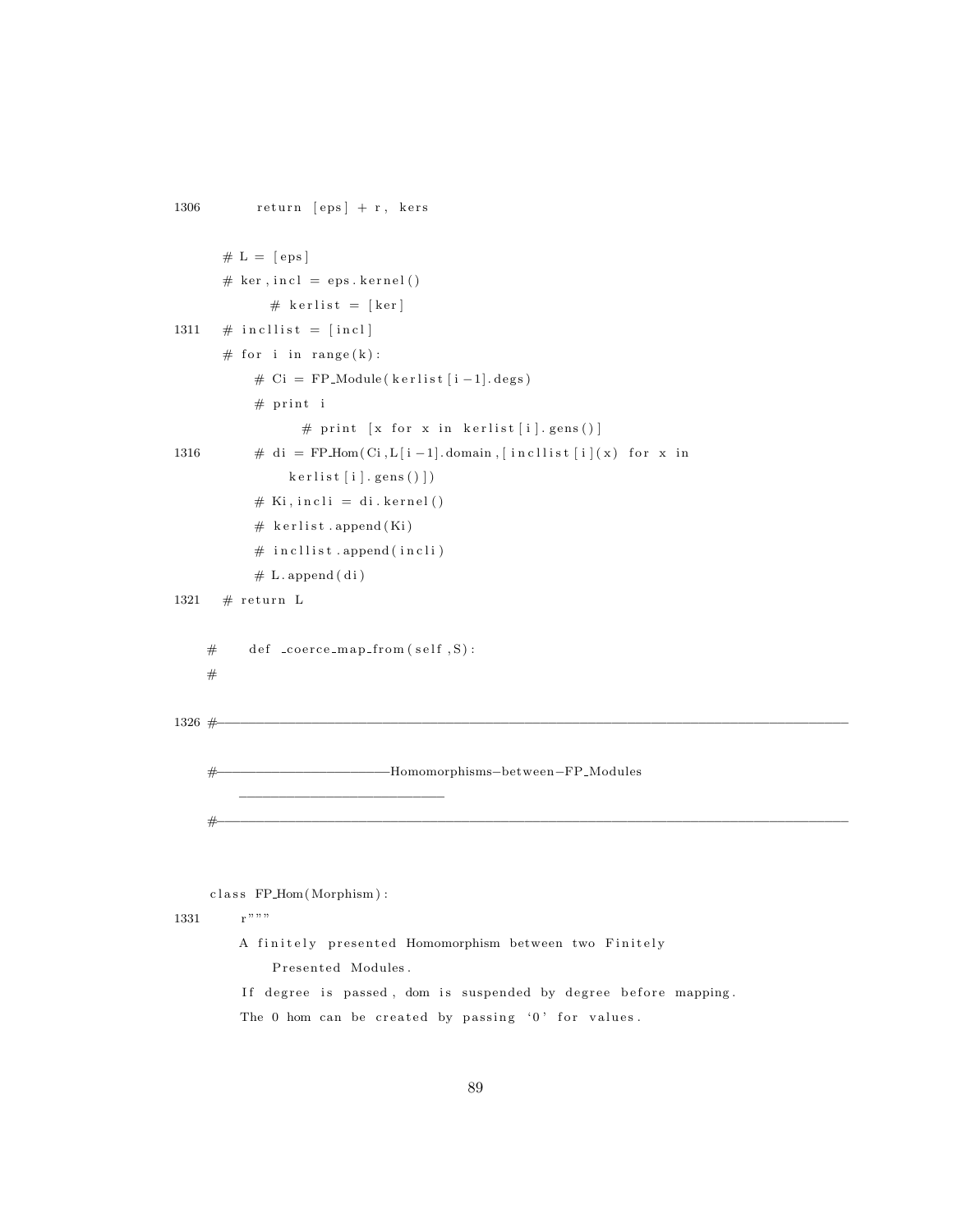$1336$  """

```
def __init__(self,domain,codomain,values,degree=0):
            if domain. algebra. prime() != codomain. algebra. prime():
               raise ValueError,\
1341 "Domain algebra defined at the prime % but codomain
                       algebra defined at prime \%s"%(domain.algebra..prime, codomain.algebra..prime
                          \lambdadomain = domain.suspension(degree)if values = 0:
               values = [FP\_Element([codomain.algebra(0) for j incodomain.\,deg s],
1346 codomain) for i in domain. degs]
            if len(values) := len(domain.deg):raise ValueError,\
                   "Domain has %s generators, but %s values were given
                       \setminus,"\setminus\%(len (domain. degs), len (values))
1351 for i in range (len(values)):
               if values [i] = 0:
                   values [i] = FP\_Element([codomain, algebra(0) for j])\{i\}codomain. degs |, codomain )
               else: # if its a
                   list of coeffs, make it
1356 values [i] = FP\_Element( values[i], codomain) \# anFP_Element. Otherwise ought to
                                                        # already be
                                                            one .
            self.values = [x.nf() for x in values]initial val = FP\_Element([0]*len(domain. degs), domain)self. domain = domain1361 self.codomain = codomain
            self.degree = degree
```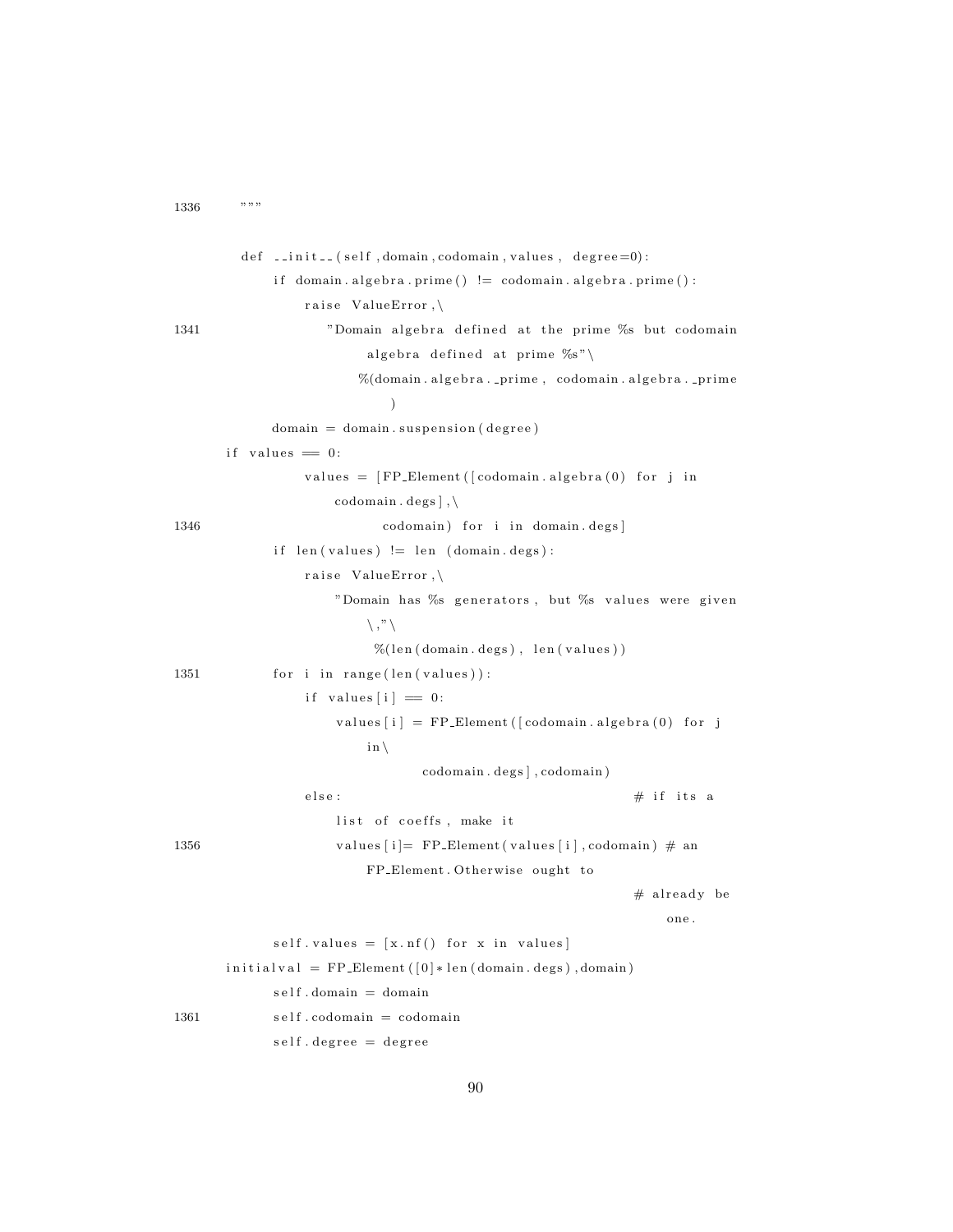```
if self.domain.rels: ## Check like this, or other way? Rem
                 'd := []for x in self.domain. rels:
                      ximage = reduce(lambda xx, y: xx+y, [values[i]*x[i]for i in \
1366 \text{range}(\text{len}(x))if not ximage.is\_zero():
                          raise ValueError, "Relation %s is not sent to
                              0" % x
             \text{prof} = \text{enveloping\_profile\_profiles} (\text{domain}, \text{profile}),codomain.\,profile(),
                           en veloping-profile-elements (reduce (lambda x, y:
                                x+y, \lambda[ x \cdot \text{coeffs} \text{ for } x \text{ in values}], \text{initialval}.\csc(s),
               domain.char) ], domain.char)
             self. algebra = SteenrodAlgebra(p = domain. algebra. prime(),\profile = prof)1376 def profile (self):
             return self.algebra._profile
        def alg(self):return self.algebra
1381
         def \ _-repr_ (self):return "Homomorphism from\n %s to\n %s\n" % (self.domain,
                 s e l f . codomain )
        def _{--}add_{--} (self,g):
1386 """
             Sum the homomorphisms, so (f+g)(x) = f(x)+g(x)" "if \; self.domain \; != \; g.domain:
                 raise ValueError,\
```

```
91
```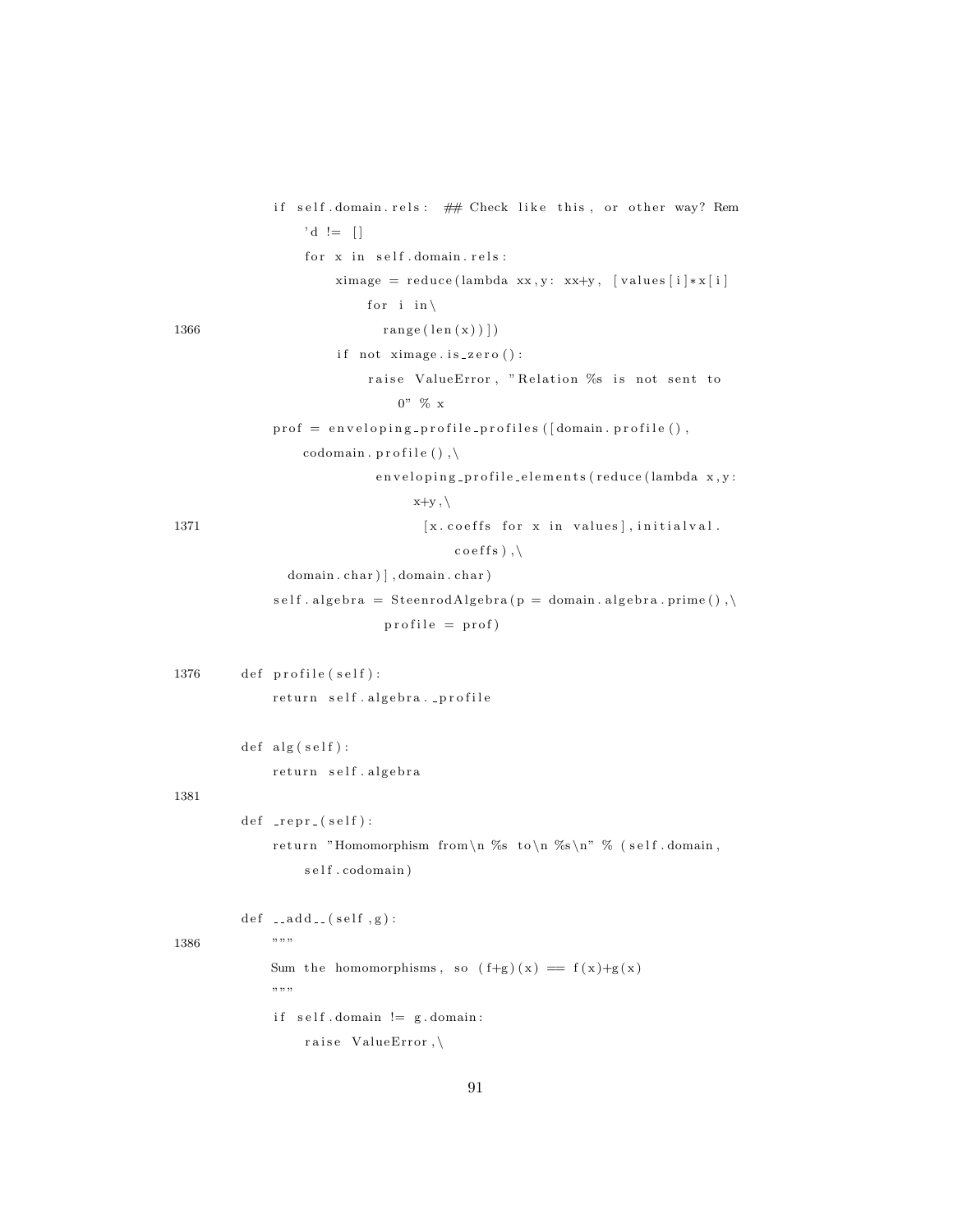| 1391 | "Morphisms do not have the same domain."                                            |
|------|-------------------------------------------------------------------------------------|
|      | $self.codomain := g.codomain$ :<br>i f                                              |
|      | raise ValueError, $\setminus$                                                       |
|      | "Morphisms do not have the same codomain."                                          |
|      | $self.degree != g.degree:$<br>i f                                                   |
| 1396 | raise ValueError, $\setminus$                                                       |
|      | "Morphisms do not have the same degree."                                            |
|      | return FP_Hom(self.domain,self.codomain,\                                           |
|      | $[self(x)+g(x)]$ for x in self.domain.gens()], self                                 |
|      | . degree)                                                                           |
|      |                                                                                     |
| 1401 | $def_{--neg--}(self):$                                                              |
|      | return FP_Hom(self.domain,self.codomain,\                                           |
|      | $[-self.values[i] for i in range(len(self.values))]$ ,                              |
|      | self.degree)                                                                        |
|      |                                                                                     |
|      | $def \_subslap{=} sub \_ (self , g):$                                               |
| 1406 | $return \; self. \; \texttt{} add \; \texttt{} (g. \; \texttt{} neg \; \texttt{}))$ |
|      |                                                                                     |
|      | def $_{--}$ mul <sub>--</sub> (self,g):                                             |
|      | ,, ,, ,,                                                                            |
|      | Composition of morphisms.                                                           |
| 1411 | ,, ,, ,,                                                                            |
|      | $self.domain := g.codomain$ :<br>i f                                                |
|      | raise ValueError, $\setminus$                                                       |
|      | "Morphisms not composable."                                                         |
|      | return $FP\text{-}\text{Hom}(g.domain, self.codomain, \setminus$                    |
| 1416 | $[self(g(x)) for x in g.domain.gens()], self.$                                      |
|      | degree+g.degree)                                                                    |
|      | $def$ is_zero(self):                                                                |
|      | return reduce(lambda $x, y: x$ and $y, [x.is\_zero()$ for x in                      |
|      | self.values], True)                                                                 |
|      |                                                                                     |
| 1421 | def __cmp__(self,g): $\#$ __hash__?                                                 |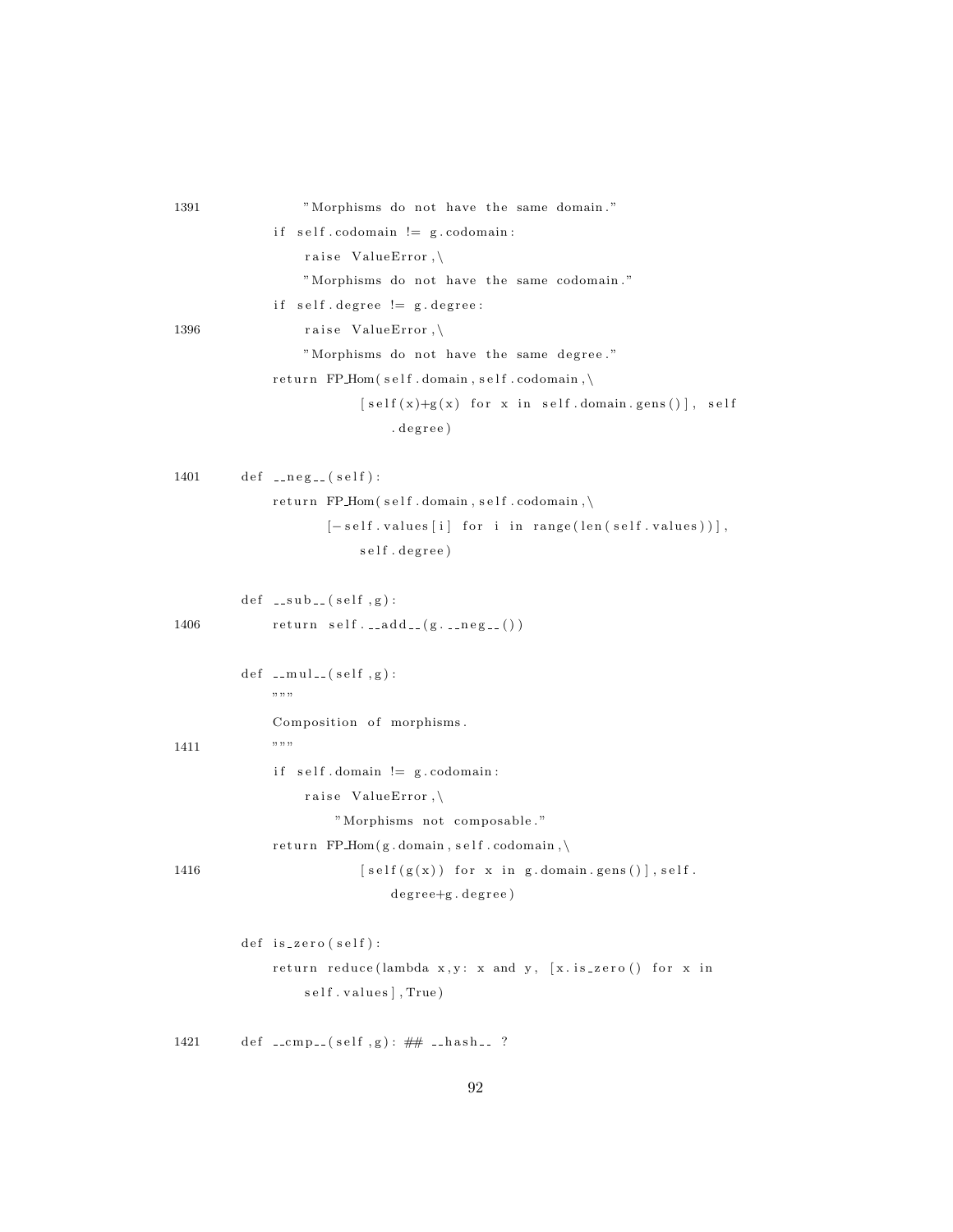```
if self.domain := g.domain:
                   raise ValueError, "Morphisms not comparable, different
                       domains."
              if (self-g). is <i>zero()</i> :return 0
1426 else:
                   return 1
         def \left[ -c \, \text{all} \, \right] (self , x ) :
1431 " " "
```
Evaluate the morphism at an FP Element of domain.

## INPUT:

 $1436$  - ''x'' - An element of the domain of self.

OUTPUT: The FP\_Hom evaluated at  $x^{\prime}$ .

#### EXAMPLES: :

## 1441

 $,$   $,$   $,$   $,$ if x not in self.domain: raise ValueError,\ 1446 "Cannot evaluate morphism on element not in domain " value = reduce (lambda x, y: x+y, \) [ self . values [i] \* x . coeffs [i] for i in range (len ( self  $\ldots$  domain  $\ldots$  degs  $)$   $]$ ,  $self.codomain(0))$  $return value. nf()$ 

```
def _full_pres_(self,n,profile=None): # prof FIX
    \; " " \; "
```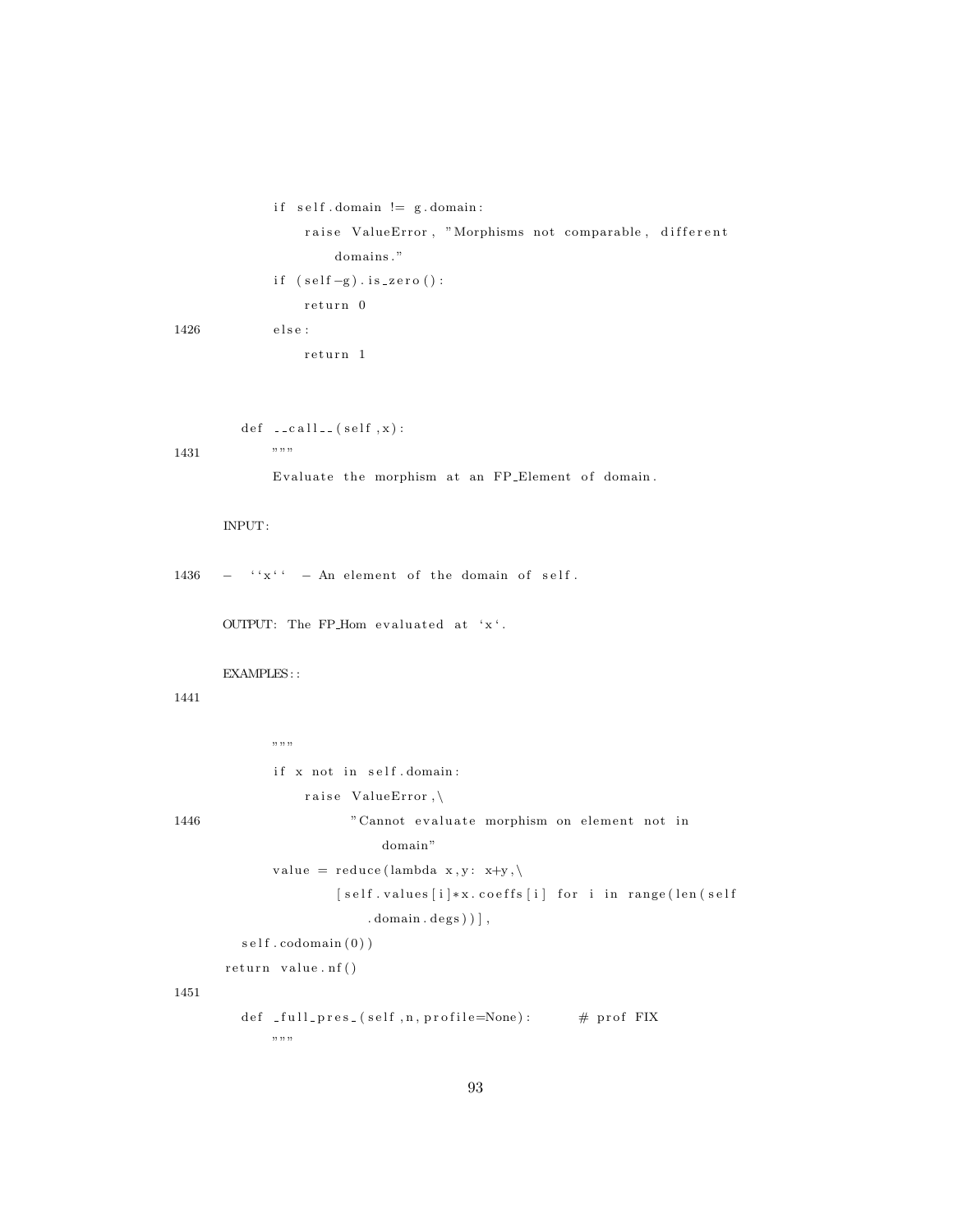Computes the linear transformation from domain in degree n to codomain in degree n+degree (self). 9 items returned: the

- 1456 linear transformation, self.dom.\_pres\_(n), & self.codomain.  $-props_-(n)$ .
	- See the documentation for \_pres\_ in class FP\_Module for further explanation.

## INPUT:

- $1461 -$  ''n'' The degree in which all computations are made.
	- − '' profile '' A profile function corresponding to the sub-Hopf algebra
		- of the Steenrod Algebra for which this computation will be computed over.

The default, 'profile=None', uses the profile of self.

1466

OUTPUT:

- The linear transformation corresponding to the degree 'n' piece of this

mapping (see the documentation for \_pres\_ below).

1471

- $'$  ' dquo ' ' The vector space corresponding to self domain in degree 'n'.
	- $-$  ''dq'' The quotient map from the vector space for the free module on

the generators to 'dquo'.

1476

− ''dsec'' - Elements of the domain of 'dq' which project to the standard basis for 'dquo'.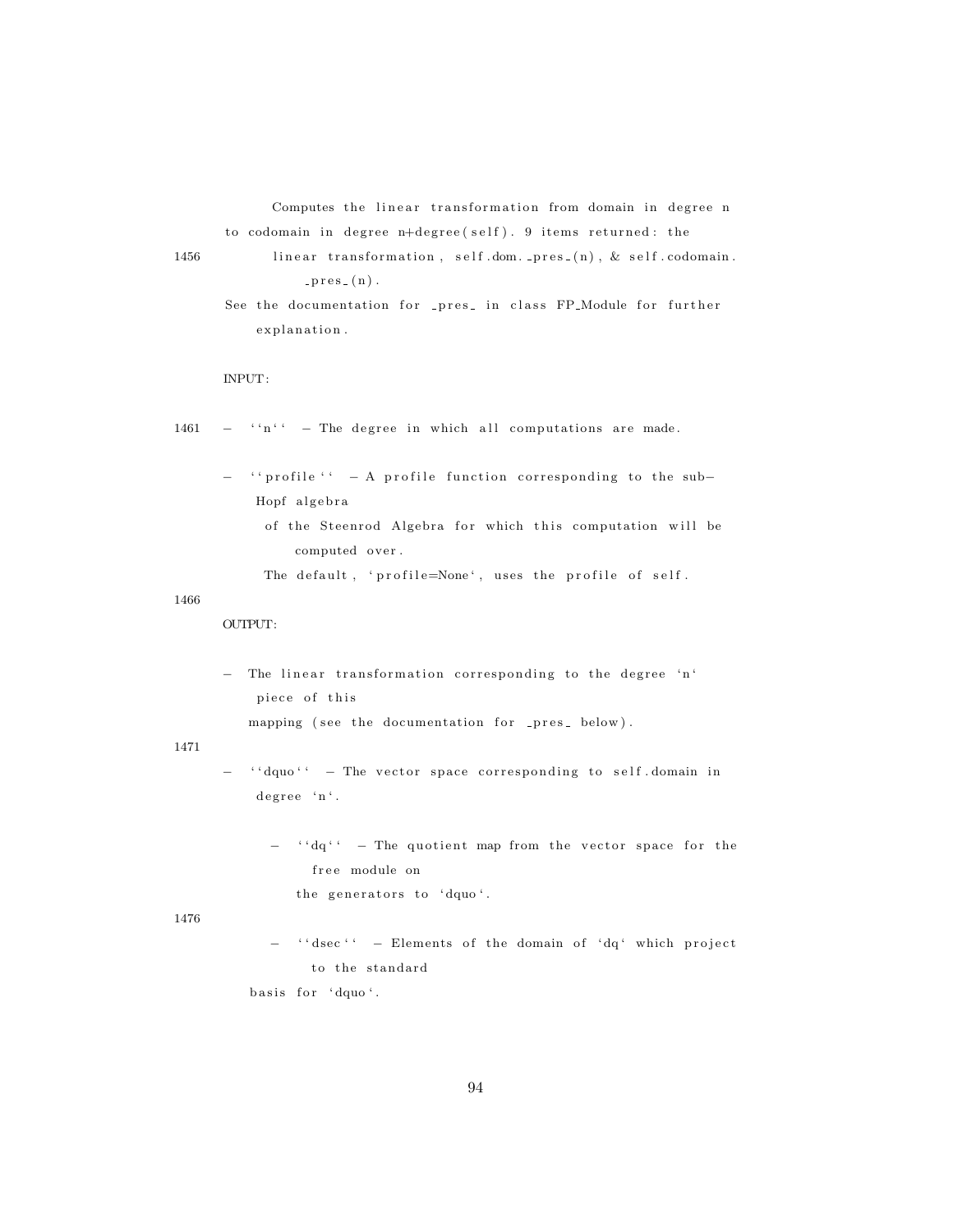```
− ''dbas_gen'' - A list of pairs (gen_number, algebra
   element)
```
1481 corresponding to the standard basis for the free module.

- ${}$  '' cquo'' The vector space corresponding to self.codomain in  $degree 'n' +$ self.degree.
- $1486 -$  '' cq'' The quotient map from the vector space for the free module on the generators to 'cquo'.
	- '' csec'' Elements of the domain of 'cq' which project to the standard basis for 'cquo'.

1491

- '' cbas\_gen'' A list of pairs (gen\_number, algebra element) corresponding
- to the standard basis for the free module.

#### EXAMPLES: :

```
sage:
              , , , ,if \text{profile} = \text{None}:
            profile = self.\,profile()1501 dquo, dq, dsec, dbas_gen = self. domain. _pres_(n, profile=
                   p r o f i l e )
              cquo, cq, csec, cbas<sub>-</sub>gen = self.codomain.pres<sub>-</sub>(n+self.\ degree,profile=profile)
              return Hom(dquo, cquo) (\
                            [cq (self (self . domain . . !c . (dsec (x) , dbas\_gen)).
                                 free\_vec(profile=profile))for x in dquo. basis () ] ), \setminus1506 dquo, dq, dsec, dbas_gen, \
```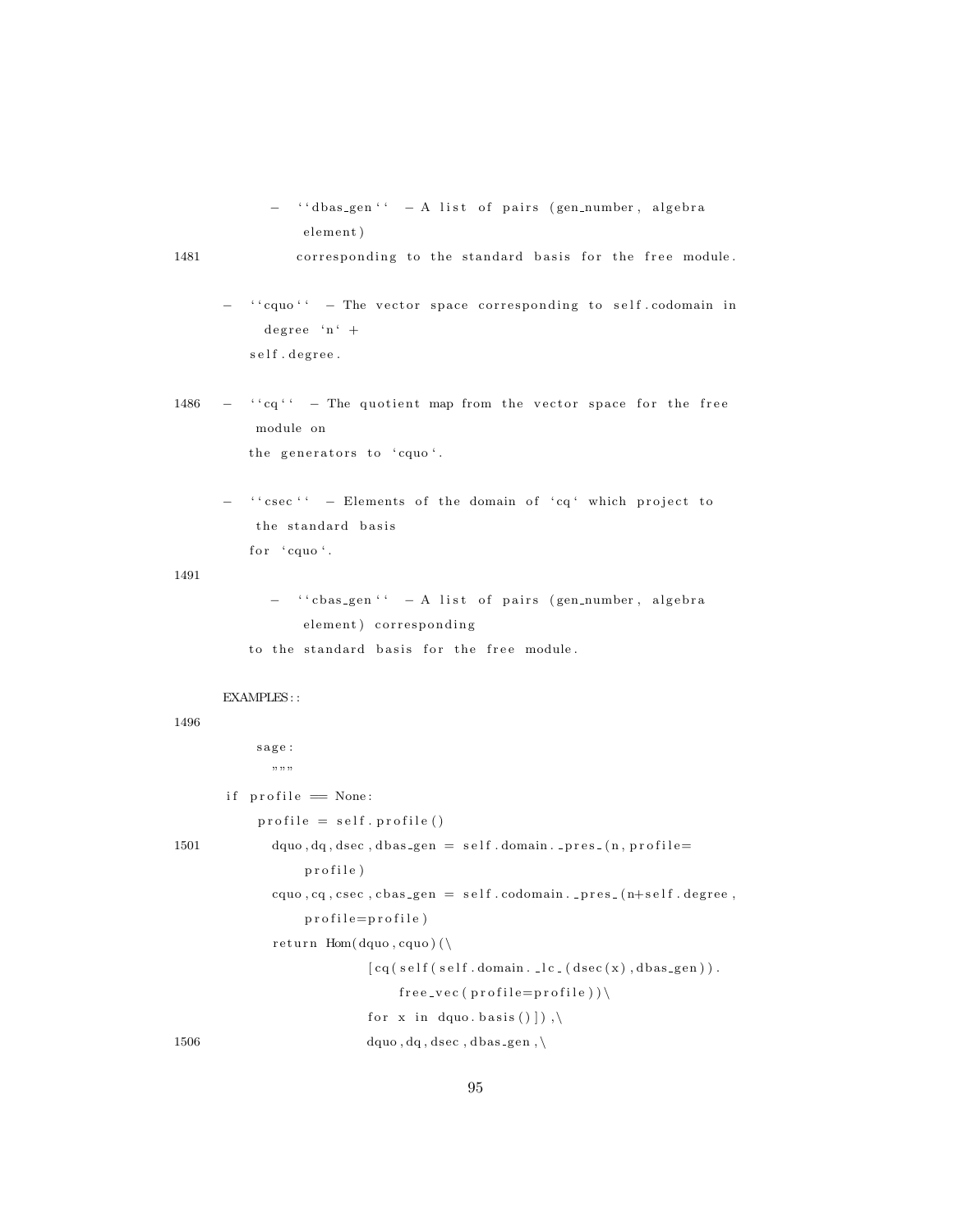$def$  -pres (self, n, profile=None): # prof FIX  $" "$ 

1511 Computes the linear transformation from domain in degree n t o codomain in degree  $n + degree(self)$ . Intended for internal use only.

#### INPUT:

 $1516$  - ''n'' - The degree in which all computations are made.

- '' profile '' A profile function corresponding to the sub-Hopf algebra
	- of the Steenrod Algebra for which this computation will be computed over.
- 1521 OUTPUT: The linear transformation from the degree 'n' part of s e l f . domain

to the degree 'n' + self.degree part of self.codomain. The basis for

- the vector space corresponding to the deg 'n' piece of self. domain
- is mapped to the basis for the deg 'n' + self. degree piece of  $\operatorname{self}$  .  $\operatorname{codomain}$  .

1526 EXAMPLES: :

```
sage:
  ",,,,
```
 $return$  self.  $-flull_{\text{pres}}(n, profile) [0]$ 

1531

def min\_profile(self):  $" "$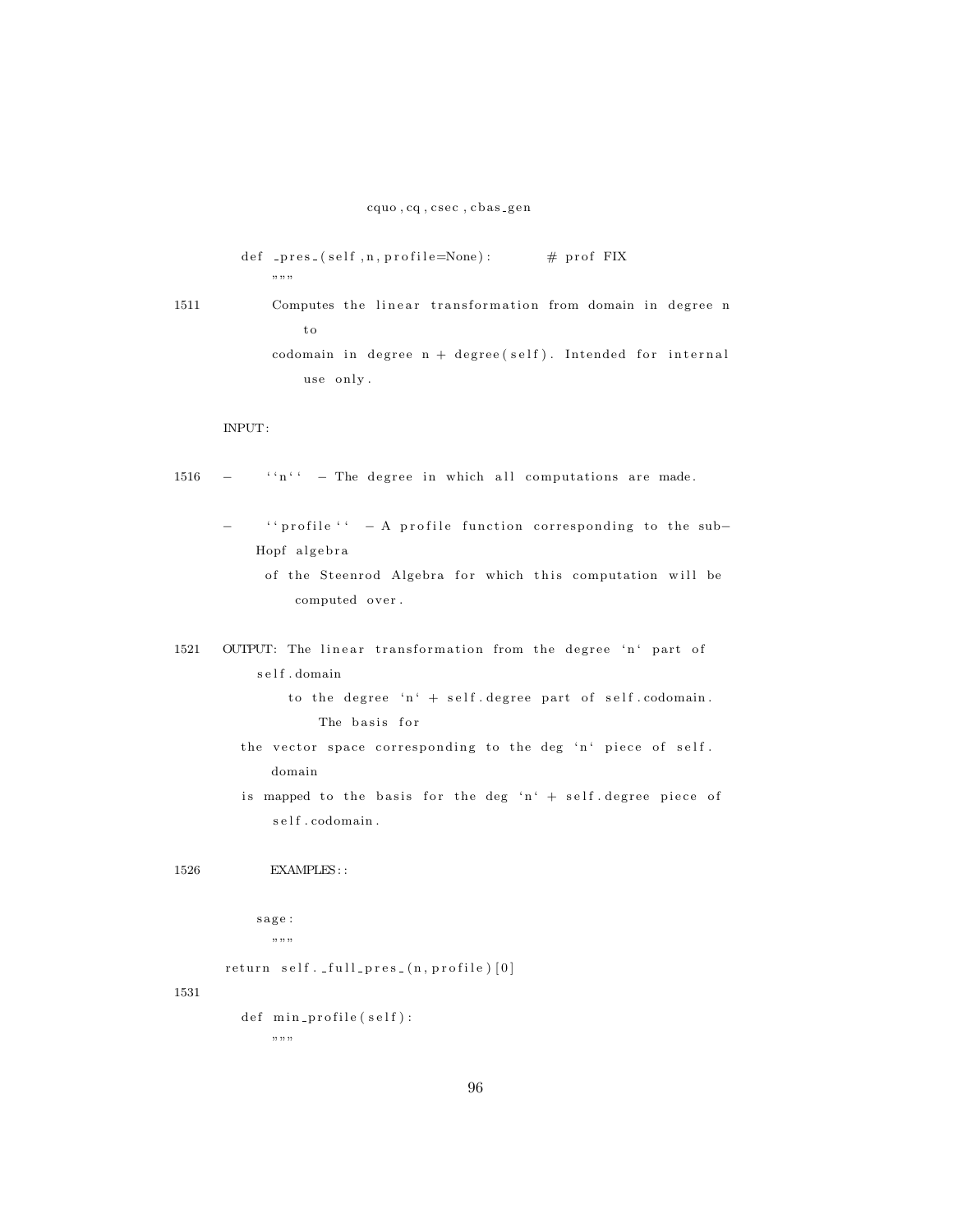Returns the profile function for the smallest sub-Hopf algebra over which self

is defined.

# 1536

This function is useful when reducing to the smallest profile function (and sub-Hopf algebra) an FP<sub>-</sub>Module can be defined over.

## 1541

'' profile '' - The profile function corresponding to the smallest sub-Hopf algebra

containing self.

""""

OUTPUT:

 $initial val = FP\_Element([0]*len(self.domain.degs),self.domain)$ 

```
1546 profile = enveloping_profile_profiles ([self.domain.profile
                (), self.codomain.profile(),
                         en veloping_profile_elements (reduce (lambda x, y:
```
 $x+y, \backslash$  $[x.\text{coeffs} \text{ for } x \text{ in } \text{self}.\text{values}],$  $initial val.coeffs)$ ,  $self.domain.char)$ , self.domain.char)

return profile

#### 1551

 $def$  suspension  $(self, t)$ :

"" "

Suspends an FP\_Hom, which requires suspending the domain and codomain as well.

```
1556 INPUT:
```
 $' 't' '$  − The degree by which the homomorphism is suspended.

OUTPUT: The FP\_Hom suspended by degree 't'.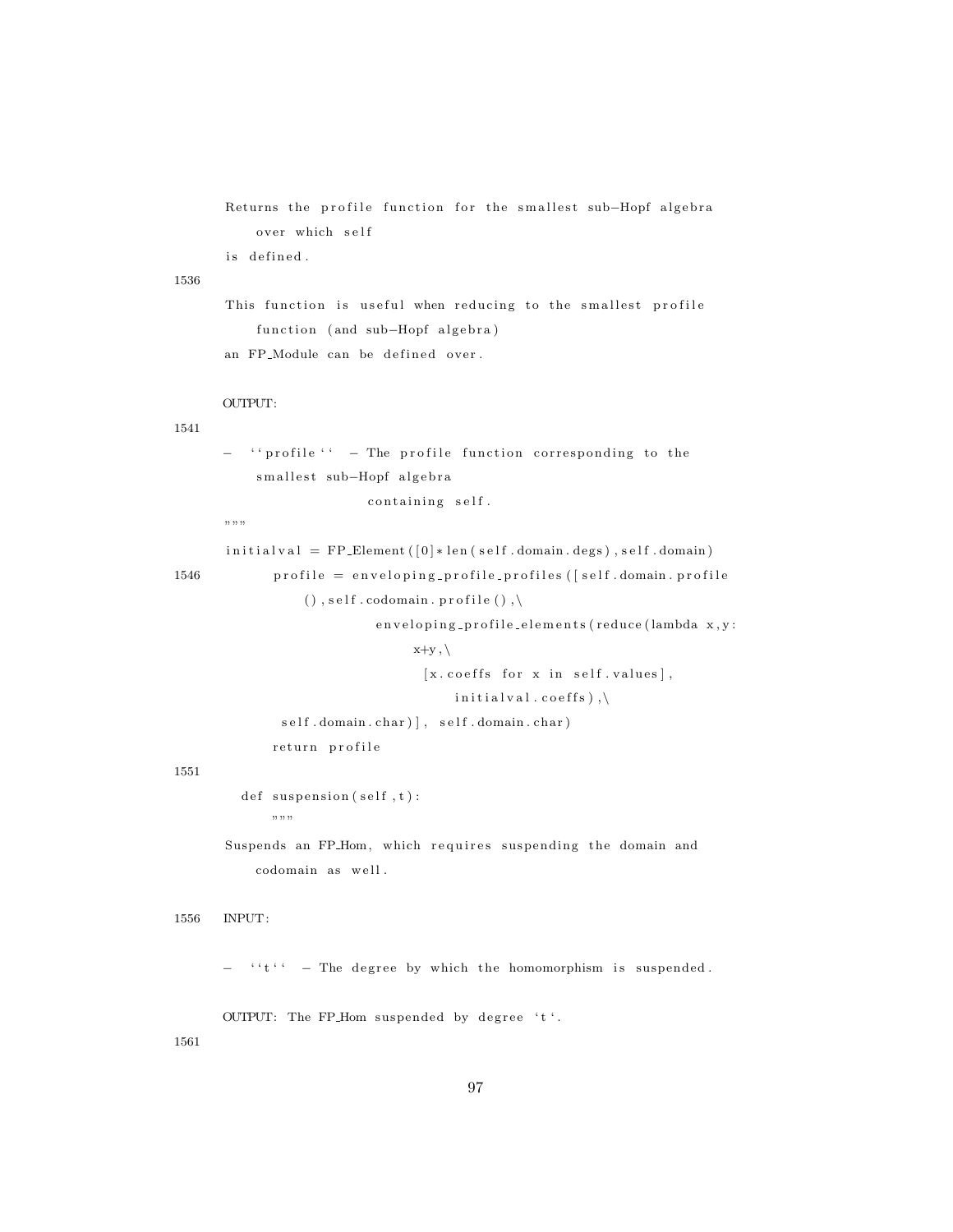```
EXAMPLES: :
```

```
_{\rm sage} :
      "" "
1566 if t = 0:
          return self
      e l s e :
          return FP_Hom(self.domain.suspension(t),\
                     self.codomain.suspension(t),\1571 self.values)
```
 $def \; cokernel({\; self}\;,minimal=')')$  : "" "

Computes the cokernel of an FP Hom.

# 1576

```
Cheap way of computing cokernel. Cokernel is on same degs
    as codomain,
with rels = codomain. rels + self. values. Returns cokerneland the
projection map to it.
```
#### 1581

OUTPUT:

- − '' coker'' The FP\_Module corresponding to the cokernel of  $\sqrt{s}$ el f $\sqrt{s}$
- 1586 The FP\_Hom corresponding to the natural projection from self. codomain to 'coker'.

# EXAMPLES::

1591

 $, , \, , \, ,$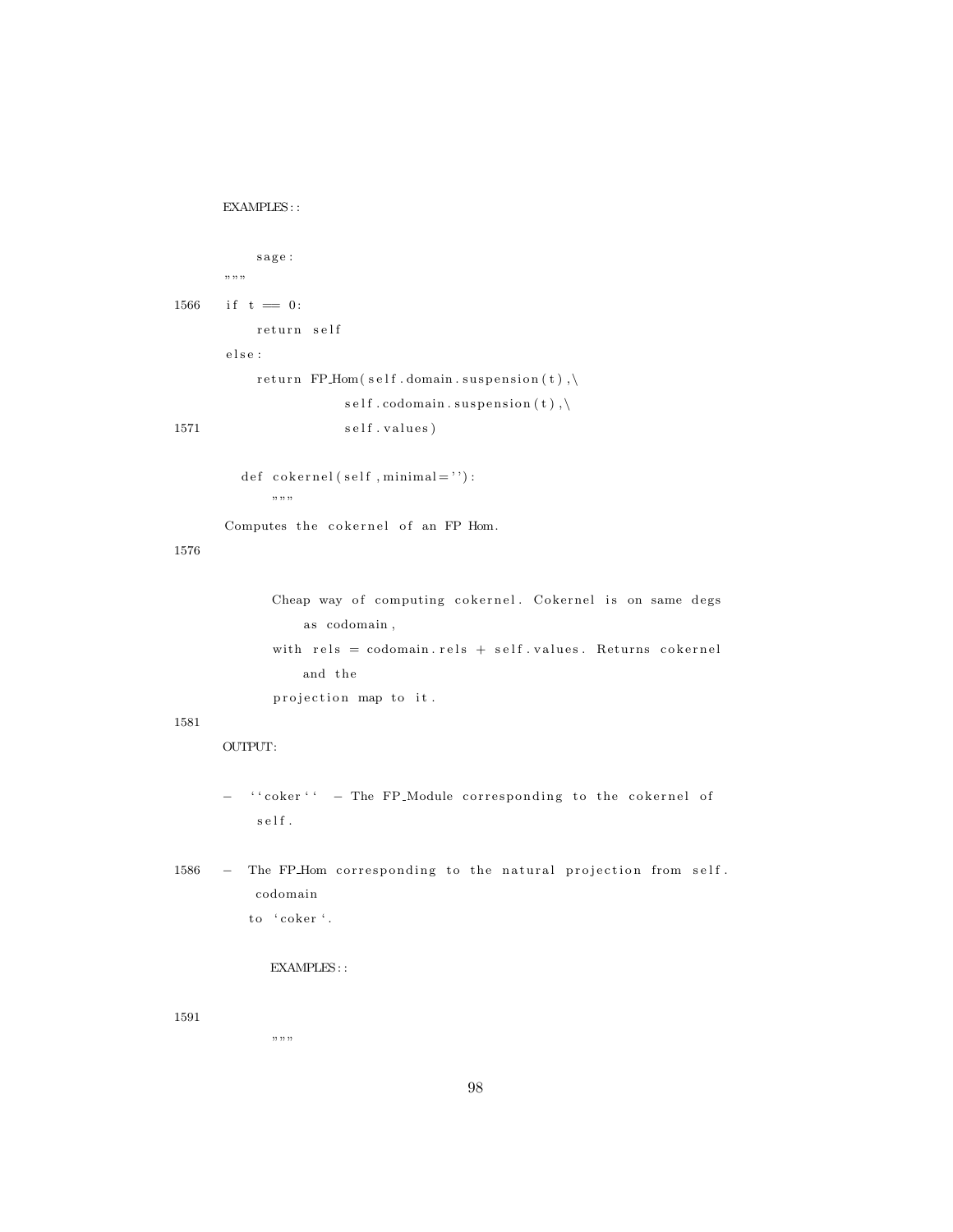```
\text{coker} = \text{FP\_Module}(\text{self}.\text{codomain}.\text{degs}, \setminus \text{def}(\text{right})).self.codomain. rels + [x.coeffs for x in self.values], \backslashalgebra = self.alg()) \## self.codomaina.alg()1596 vals = \lceil _del_(i, len(self.codomain.degs)) for i in \
                      range(len (self.codomain. deg s))]
                                                    \# \# \# RRB: passing FP_Hom a
                                                          l i s t
                        \# \# \# of coeffs, not FP_Elements.
       if minimal = ' :
1601 return coker, FP_Hom(self.codomain, coker, vals)
       e l s e :
           MM, e, m = coker . min\_pres()p = FP\_Hom(self.codomain, coker, vals)return MM, e*p
1606
         def kernel (self):
             , , , ,1611 Computes the kernel of an FP_Hom, as an FP_Module.
             The kernel is non-zero in degrees starting from
                  connectivity of domain
             through the top degree of the algebra the function is
                  defined over plus
             the top degree of the domain.
1616 OUTPUT:
          '' ker'' - An FP_Module corresponding to the kernel of 'self'.
         '' incl '' - An FP_Hom corresponding to the natural inclusion
           of 'ker'
```
1621 into the domain.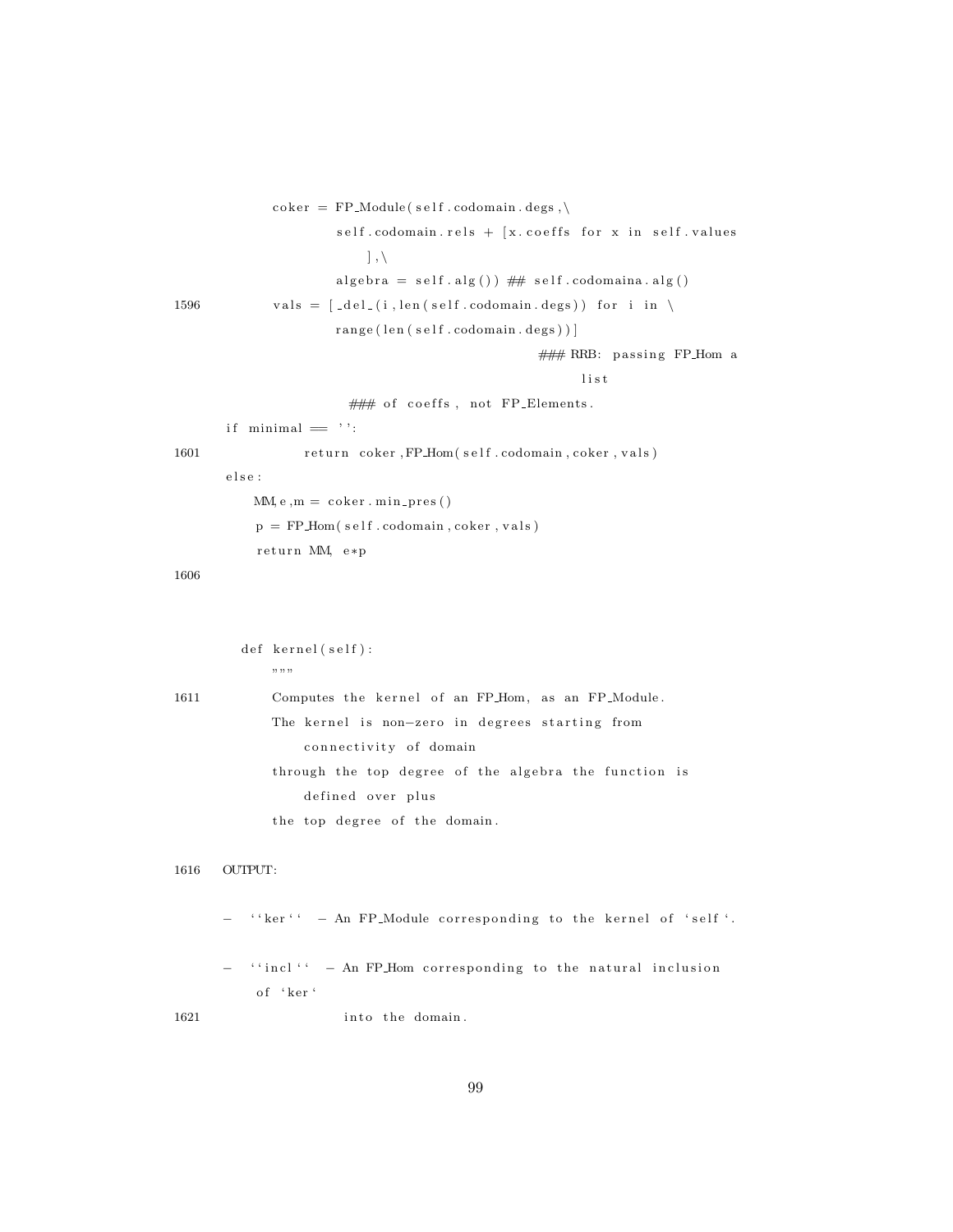|      | EXAMPLES::<br>,,,,,,                                                                                                                                          |
|------|---------------------------------------------------------------------------------------------------------------------------------------------------------------|
|      | $n = self.domain.com()$                                                                                                                                       |
|      |                                                                                                                                                               |
| 1626 | if $n = +Infinite$                                                                                                                                            |
|      | $\ker = FP$ -Module $([])$                                                                                                                                    |
|      | return ker, FP_Hom(ker, self.domain, values=0)                                                                                                                |
|      | $\mathrm{not done} = \mathrm{True}$                                                                                                                           |
|      | $\lim$ it = max_deg(self.algebra) + max(self.domain.degs)                                                                                                     |
| 1631 | while notdone and $n \leq \lim_{t \to \infty}$                                                                                                                |
|      | $fn = self._pres_(n)$                                                                                                                                         |
|      | $\text{notdone} = (\text{fn} \cdot \text{kernel}() \cdot \text{dimension}() = 0)$                                                                             |
|      | if notdone: $\#$ so the kernel is 0 in this degree n.                                                                                                         |
|      | Move on to the next.                                                                                                                                          |
|      | $n \neq 1$                                                                                                                                                    |
| 1636 | if notdone: $\#$ If the kernel is 0 in all degrees.                                                                                                           |
|      | $\text{ker} = \text{FP\_Module}([\,], [\,], \text{algebra}= \text{self} \cdot \text{alg} ()$                                                                  |
|      | return ker, FP_Hom(ker, self.domain, values=0)                                                                                                                |
|      | else :                                                                                                                                                        |
|      | $\ker$ = FP_Module(fn.kernel().dimension()*[n],[],algebra=                                                                                                    |
|      | $self$ . $alg()$                                                                                                                                              |
| 1641 | $\text{quo}, \text{q}, \text{sec}, \text{bas\_gen} = \text{self}.\text{domain}\text{ }.\text{ } \text{pres}\text{ }.\text{(}n, \text{profile} = \text{self}.$ |
|      | $\text{profile}()$                                                                                                                                            |
|      | $\text{incl} = \text{FP\_Hom}(\text{ker}, \text{self}.\text{domain}, \setminus$                                                                               |
|      | $[self.domain. \mathop{\lrcorner} lc \mathop{\lrcorner} (sec(v), bas\_gen) for v in fn.$                                                                      |
|      | $\text{kernel}()$ . basis $()$ ]                                                                                                                              |
|      | $n \neq 1$                                                                                                                                                    |
|      | while $n \leq 1$ imit:                                                                                                                                        |
| 1646 | $incln$ , $Kn, p, sec$ , $bas$ , $Mn, q, s$ , $Mbas$ <sub>gen</sub> = $incl$ .                                                                                |
|      | $-full_{pr}es_{-}(n)$                                                                                                                                         |
|      | $fn = self._pres_(n)$                                                                                                                                         |
|      | if fn.kernel().dimension() $!= 0$ : # so we found                                                                                                             |
|      | something new                                                                                                                                                 |
|      | $Kfn = VectorSpace(GF(self.domain.algebraprime)$                                                                                                              |
|      | $), \langle$                                                                                                                                                  |
|      | fn. kernal() . dimension()                                                                                                                                    |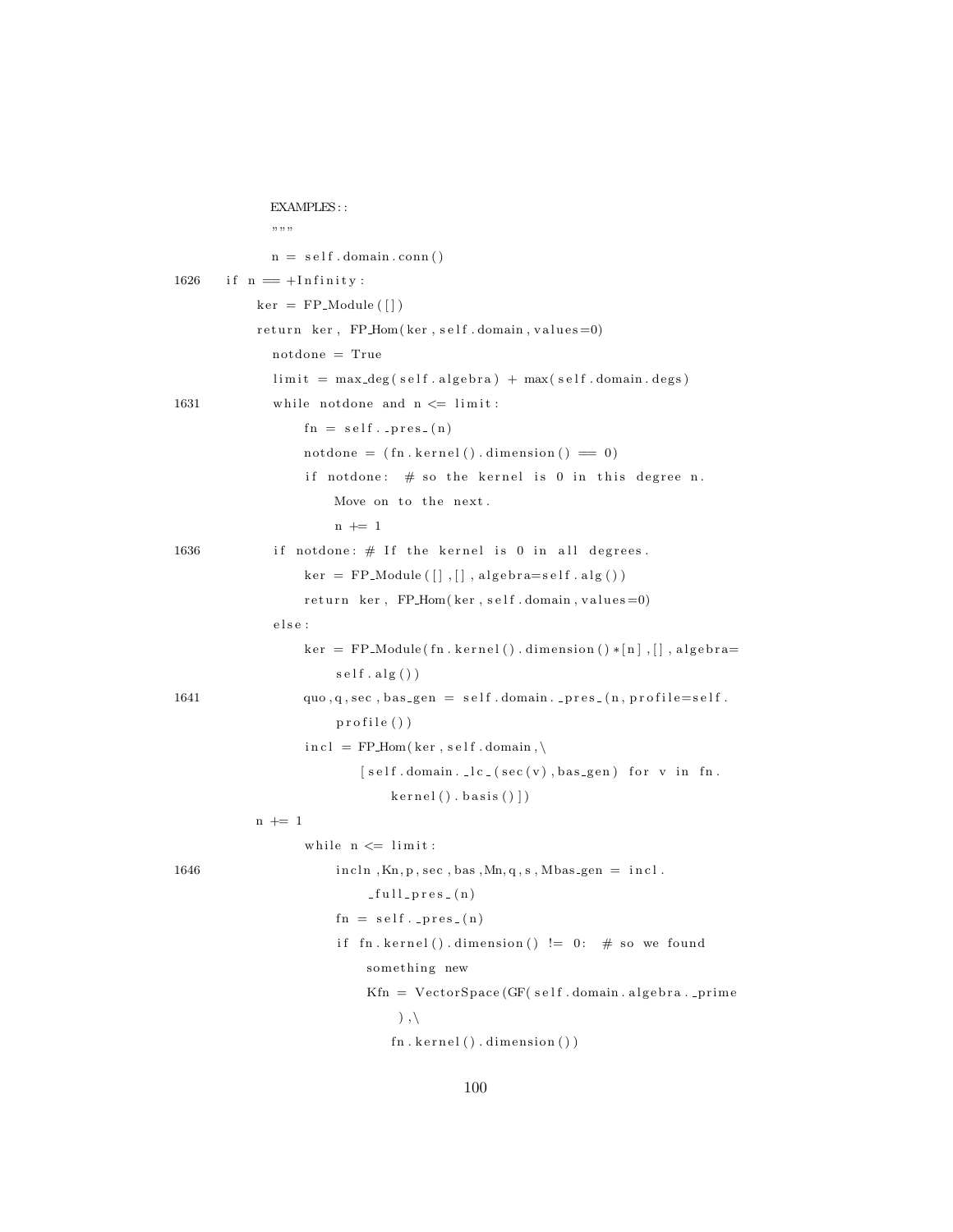| 1651 | $\text{kin} = \text{Hom}(\text{Kfn}, \text{Mn})$ (fn. kernel (). basis ()) |
|------|----------------------------------------------------------------------------|
|      | $jn = Hom(Kn, Kfn)$ (kin. matrix (). solve_left (incln.                    |
|      | $matrix()$ )                                                               |
|      | $\text{imjn} = \text{jn} \cdot \text{image}()$                             |
|      | $num_new-gens = 0$                                                         |
|      | for v in Kfn. basis(): $\#$ we don't compute coker                         |
|      | for new gens but                                                           |
| 1656 | if not v in imjn: $#$ find enough basis                                    |
|      | vectors to complement image                                                |
|      | $num_new_gens += 1$                                                        |
|      | $\lim_{\varepsilon}$ += Kfn. subspace ([v])                                |
|      | incl.values.append(self.domain.lc_(s(                                      |
|      | $\sin(v)$ , Mbas <sub>-gen</sub> ))                                        |
|      | $\ker \cdot \deg s \nightharpoonup = \num_{new\_gens} * [n]$               |
| 1661 | $pad = num_new_gens *  0 $                                                 |
|      | $ker. rels = [x + copy(pad) for x in ker. rels]$                           |
|      | $ker. rels$ $\leftarrow$ [ker. $lc. (sec(v), bas). coeffs$ for v in        |
|      | $incln.$ kernel $()$ . basis $()$                                          |
|      | $\ker$ .reldegs $\leftarrow$ incln.kernel().dimension()*[n]                |
|      | $n \neq 1$                                                                 |
| 1666 | $#$ All generators have been found. Now see if we need any                 |
|      | more relations.                                                            |
|      | while $n \leq max.deg(self.algebra) + max(ker.deg):$                       |
|      | $incln$ , Kn, p, sec, bas, Mn, q, s, Mbas_gen = $incl.$                    |
|      | $_{\texttt{-full-pres\_}(n, profile=self.\,profile()})$                    |
|      | $ker. rels$ $\leftarrow$ [ker. $lc. (sec(v), bas). coeffs$ for v in        |
|      | incln . kernel () . basis () ]                                             |
|      | $\ker$ .reldegs $\leftarrow$ incln.kernel().dimension()*[n]                |
| 1671 | $n + = 1$                                                                  |
|      | $ker$ .algebra = SteenrodAlgebra(p=ker.char, profile = ker                 |
|      | . min_profile())                                                           |
|      | $incl. algebra = SteenrodAlgebra(p=ker.char, profile = incl.$              |
|      | $min\_profile()$                                                           |
|      | return ker, incl                                                           |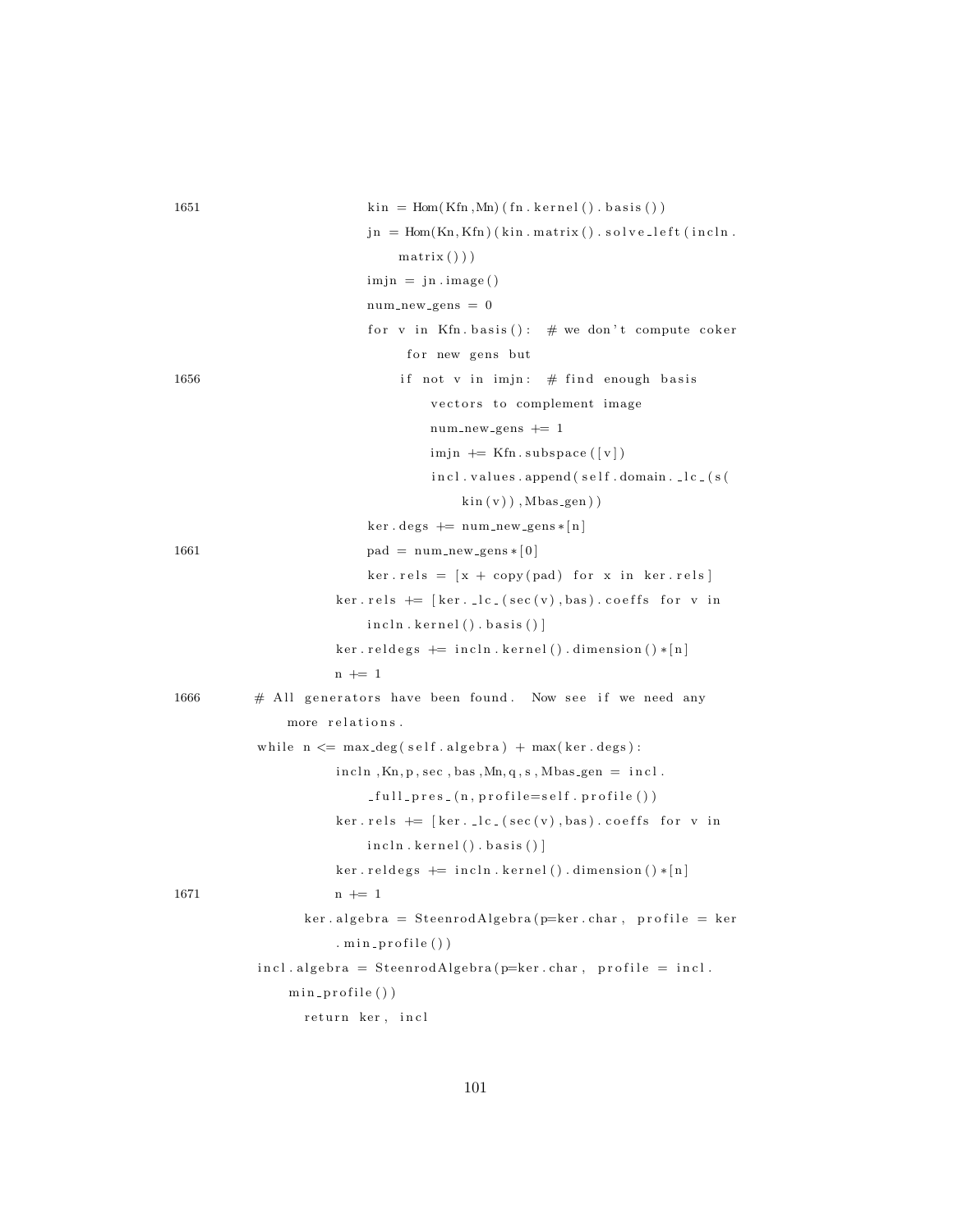```
1676
```

```
def kernel_gens(self):
            """""
            Computes the generators of the kernel of an FP_Hom, and
                returns a free module
      and an epi from it to the kernel of self as a map from the free
          module to self.domain.
1681
            The kernel is non-zero in degrees starting from
                 connectivity of domain
            through the top degree of the algebra the function is
                 defined over plus
            the top degree of the domain.
1686 OUTPUT:
         '' ker'' - A free FP_Module corresponding to the generators of
           the kernel of 'self '.
         '' incl'' - An FP_Hom corresponding to the natural inclusion
          of 'ker'
1691 into the domain.
            EXAMPLES: :
            \, , , , ,
            n = self.domain.com()1696 notdone = True
            \limit = max_deg(self.algebra) + max(self.domain.degs)
            while notdone and n \leq 1 imit:
                fn = self._pres_(n)\text{notdone} = (\text{fn} \cdot \text{kernel}() \cdot \text{dimension}() = 0)1701 if notdone: # so the kernel is 0 in this degree n.
                     Move on to the next.
                     n + = 1if notdone: \# If the kernel is 0 in all degrees.
```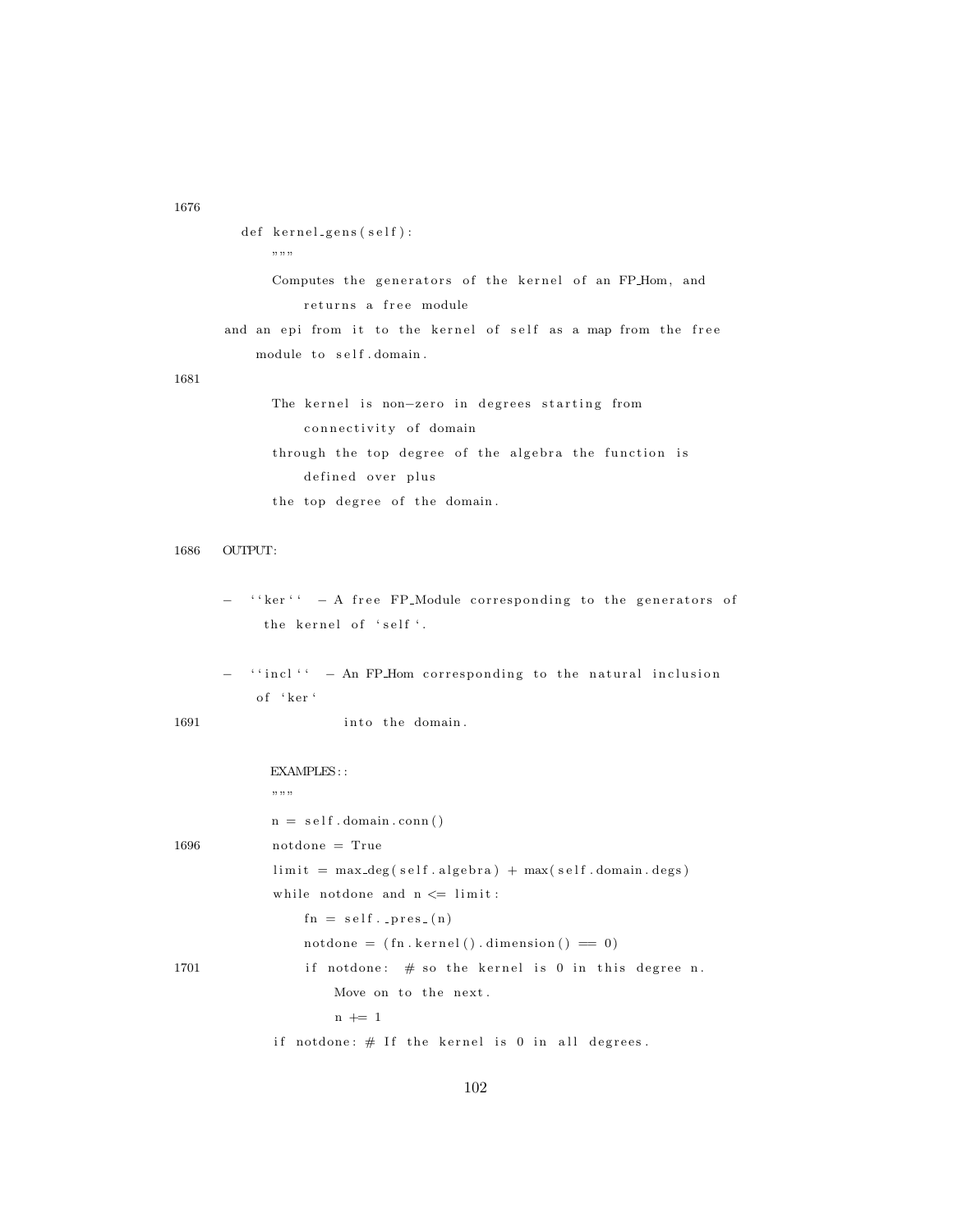|      | $\text{ker} = \text{FP}\_\text{Module}\left(\begin{bmatrix}\end{bmatrix}, \begin{bmatrix}\end{bmatrix}, \text{algebra}=self\text{ }alg\left(\begin{bmatrix}\end{bmatrix}\right)\right)$ |
|------|-----------------------------------------------------------------------------------------------------------------------------------------------------------------------------------------|
|      | return ker, FP_Hom(ker, self.domain, values=0) ## $0 =$                                                                                                                                 |
|      | vals?                                                                                                                                                                                   |
| 1706 | else :                                                                                                                                                                                  |
|      | $ker$ = FP_Module(fn.kernel().dimension()*[n],[],algebra=                                                                                                                               |
|      | $self$ . $alg()$                                                                                                                                                                        |
|      | $\text{quo}, \text{q}, \text{sec}, \text{bas\_gen} = \text{self}.\text{domain}\text{ }.\text{ } \text{pres}\text{ }.\text{(}n, \text{profile} = \text{self}\text{ }.$                   |
|      | profile())                                                                                                                                                                              |
|      | $\text{incl} = \text{FP\_Hom}(\text{ker}, \text{self}.\text{domain}, \setminus$                                                                                                         |
|      | $[self.domain. \lrcorner lc_{-}(sec(v), bas\_gen)$ for v in fn.                                                                                                                         |
|      | $\text{kernel}()$ . basis $()$ ]                                                                                                                                                        |
| 1711 | $n \neq 1$                                                                                                                                                                              |
|      | while $n \leq 1$ imit:                                                                                                                                                                  |
|      | $\text{incln}, \text{Kn}, \text{p}, \text{sec}, \text{bas}, \text{Mn}, \text{q}, \text{s}, \text{Mbas\_gen} = \text{incl}.$                                                             |
|      | $_full_{\text{pres}}(n, profile=self.\text{profile}()$                                                                                                                                  |
|      | $fn = self._pres_(n)$                                                                                                                                                                   |
|      | if fn.kernel().dimension() $!= 0$ : # so we found                                                                                                                                       |
|      | something new                                                                                                                                                                           |
| 1716 | $Kfn = VectorSpace(GF(self.domain.algebraprime)$                                                                                                                                        |
|      | $), \langle$                                                                                                                                                                            |
|      | fn. kernel() . dimension()                                                                                                                                                              |
|      | $\text{kin} = \text{Hom}(\text{Kfn}, \text{Mn})$ (fn. kernel (). basis ())                                                                                                              |
|      | $jn = Hom(Kn, Kfn)$ (kin. matrix (). solve_left (incln.                                                                                                                                 |
|      | $matrix()$ )                                                                                                                                                                            |
|      | $\text{imjn} = \text{jn} \cdot \text{image}()$                                                                                                                                          |
| 1721 | $\label{eq:num_new-gens} \texttt{num_new\_gens} \ = \ 0$                                                                                                                                |
|      | for v in Kfn. basis(): # we don't compute coker                                                                                                                                         |
|      | for new gens but                                                                                                                                                                        |
|      | if not v in imjn: $\#$ find enough basis                                                                                                                                                |
|      | vectors to complement image                                                                                                                                                             |
|      | $num_new_gens += 1$                                                                                                                                                                     |
|      | $imjn$ $\equiv$ Kfn. subspace ([v])                                                                                                                                                     |
| 1726 | incl. values.append(self.domain. _lc_(s(                                                                                                                                                |
|      | $\sin(v)$ , Mbas <sub>-gen</sub> ))                                                                                                                                                     |
|      |                                                                                                                                                                                         |

 $\ker \cdot \text{degs} \ \mathrel{+}= \ \text{num_new-gens} \ast [\![ n ]\!]$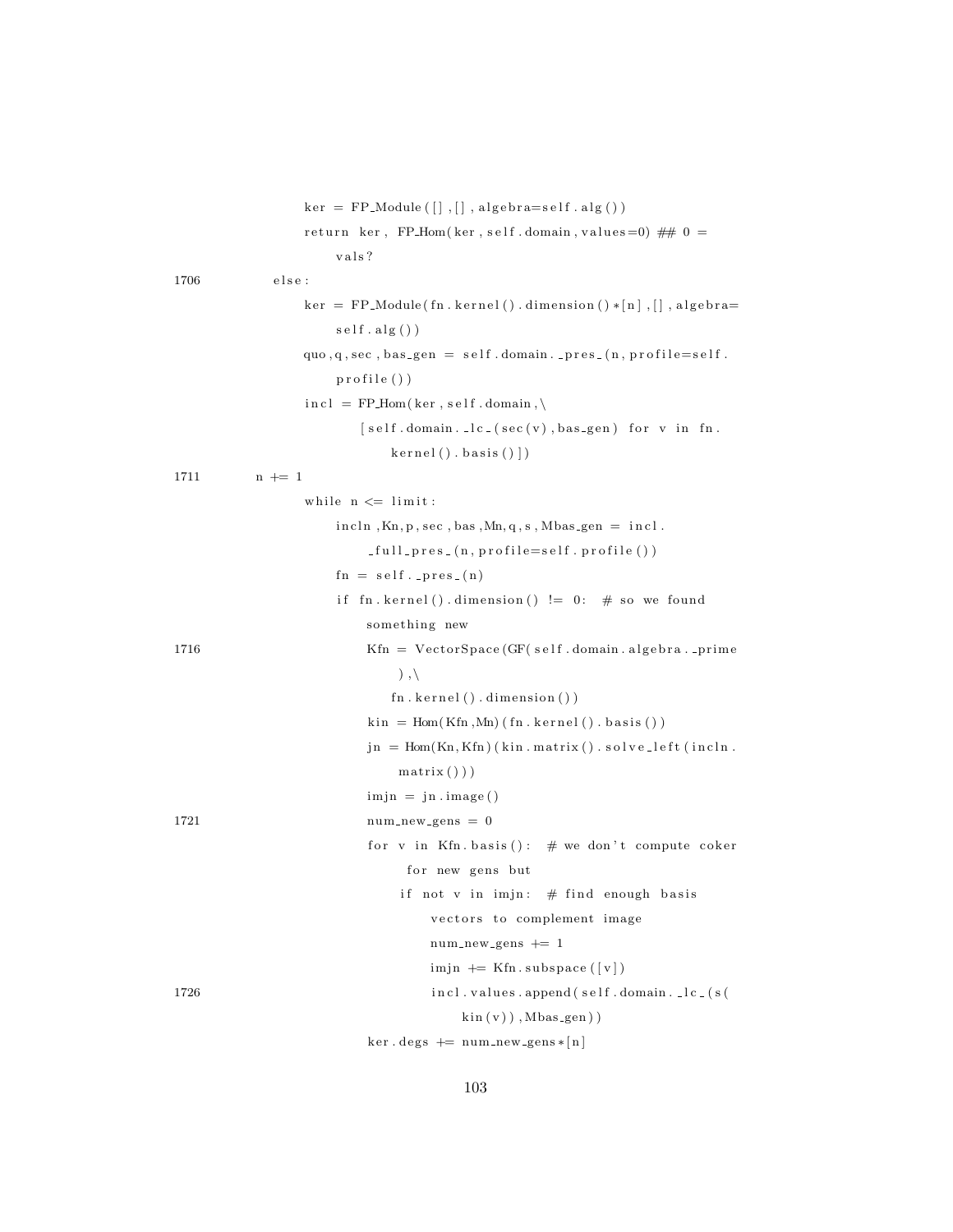```
n += 1
                 ker . algebra = SteenrodAlgebra(p=ker . char, profile = ker. min\_profile()incl.\ algebra = SteenrodAlgebra(p=ker.\char`{char},\char`{profile} = incl.min\_profile()1731 return ker, incl
```

```
def \ image(self) :" " ""
```

```
1736 Computes the Image of an FP_Hom, as an FP_Module. Returns
                    the factorization of
               \texttt{self} into \texttt{epi} , \texttt{Image} , \texttt{mono} .
```

```
Assumes generators of FP_Modules are in order of increasing
   degree.
```

```
1741 OUTPUT:
```
 ${}^{\prime\prime}\mathrm{F}^{\prime\prime}$  - The FP\_Module corresponding to the image of self.

 $'$  'mono' ' - The FP\_Hom corresponding to the natural inclusion of  $\mathbf{F}^{\prime}$  into

 $1746$  the codomain of self.

− ''epi'' - The FP\_Hom corresponding to the natural projection of the domain of self onto 'F'.

1751 **EXAMPLES:** :

 $",$ ,,,,

1756  $\#F = FP_{Module}([self.domain.deg[0]], algebra = self.alg())$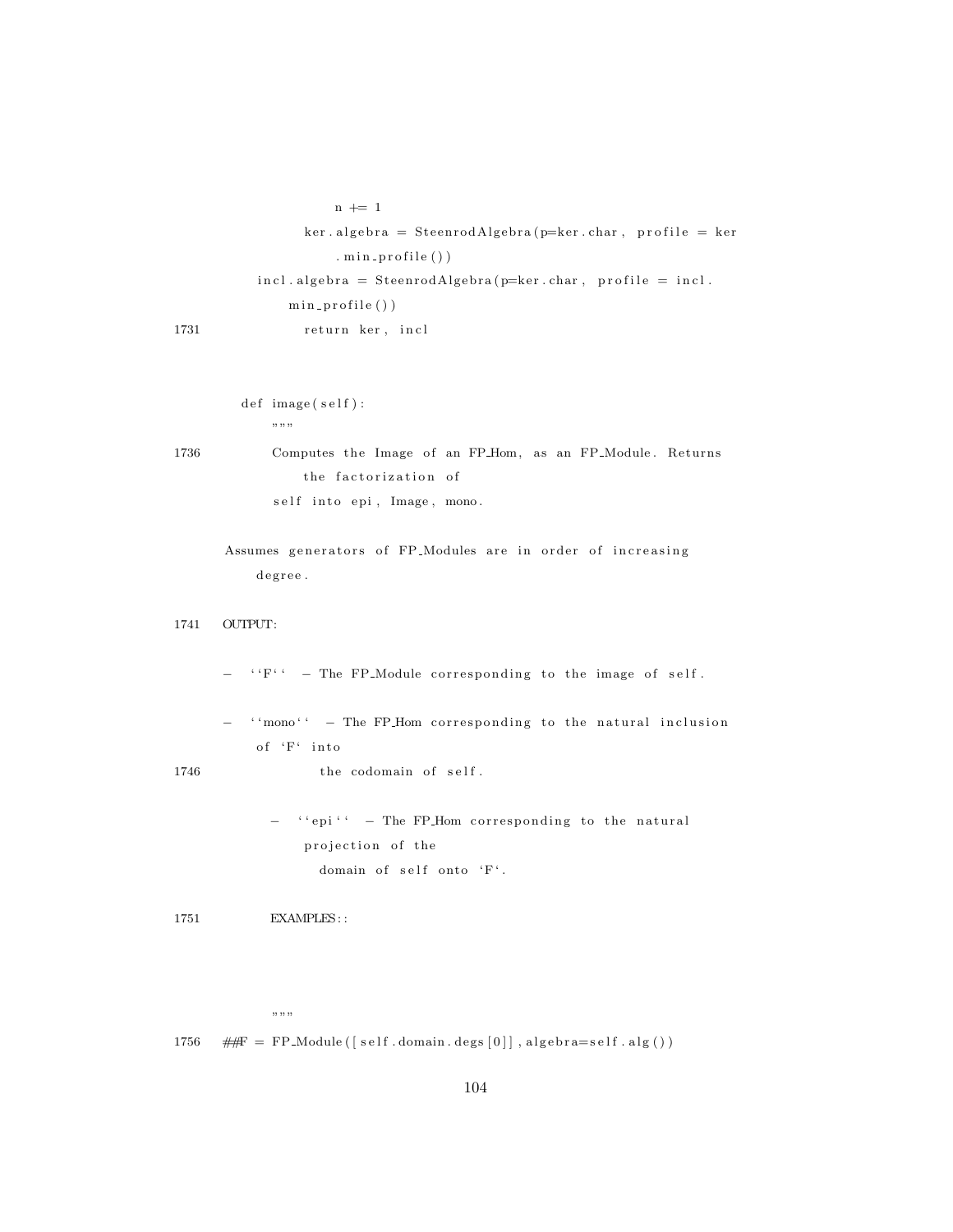```
\# \text{mono} = \text{FP\_Hom}(F, \text{self} \cdot \text{codomain}, \lceil \text{self} \cdot \text{values} \lceil 0 \rceil)\# \# \text{e} \text{pivals} = [F \text{. gen}(0)]F = FP_Module ([], algebra=self.alg())
       mono = FP\_Hom(F, self.codomain, []1761 epivals = \lceil \rceil## Loop to find a minimal set of generators for the image
       #
        for i in range(len (self.domain. deg s)):
1766 ##
            ## HERE IS WHERE WE NEED TO FIX THINGS
            ##
            n = self.domain. degs[i]pn, Fquo, Fq, Fsec, Fbas, Cquo, Cq, Csec, Cbas = mono.
                         -full_{pres}(n, profile=self, profile()1771 v = self.values[i].vec(profile = self.profile())[0]if Cquo(v) in pn. image():
                 y = pn \cdot matrix() \cdot solve\_left(Cquo(v))# Now convert the vector y into an FP-Element using lce p i v a l s . append (F. \text{ } \text{l}c \text{ } \text{ } (Fsec(y), Fbas))1776 e l s e :
                 F. deg s. append(n)epivals.append(F. gen(len(F. deg s) -1))mono. values.append(self.values[i])# Now compute the relations
1781 +K, i = \text{mono}. \text{kernel}()F. reldeg s = K. degs
       F. rels = [x.\text{coeffs} for x in i. values]
        l = len(F.deg)1786 e pivals = [ F(x.\text{coeffs } + [0] * (1-\text{len}(x.\text{coeffs }))) for x in epivals
        epi = FPHom(<i>self.domain</i>, <i>F</i>, <i>epivals</i>)# Now reduce profile functions
       F. algebra = SteenrodAlgebra(p=F(char, profile = F.min_probile())
```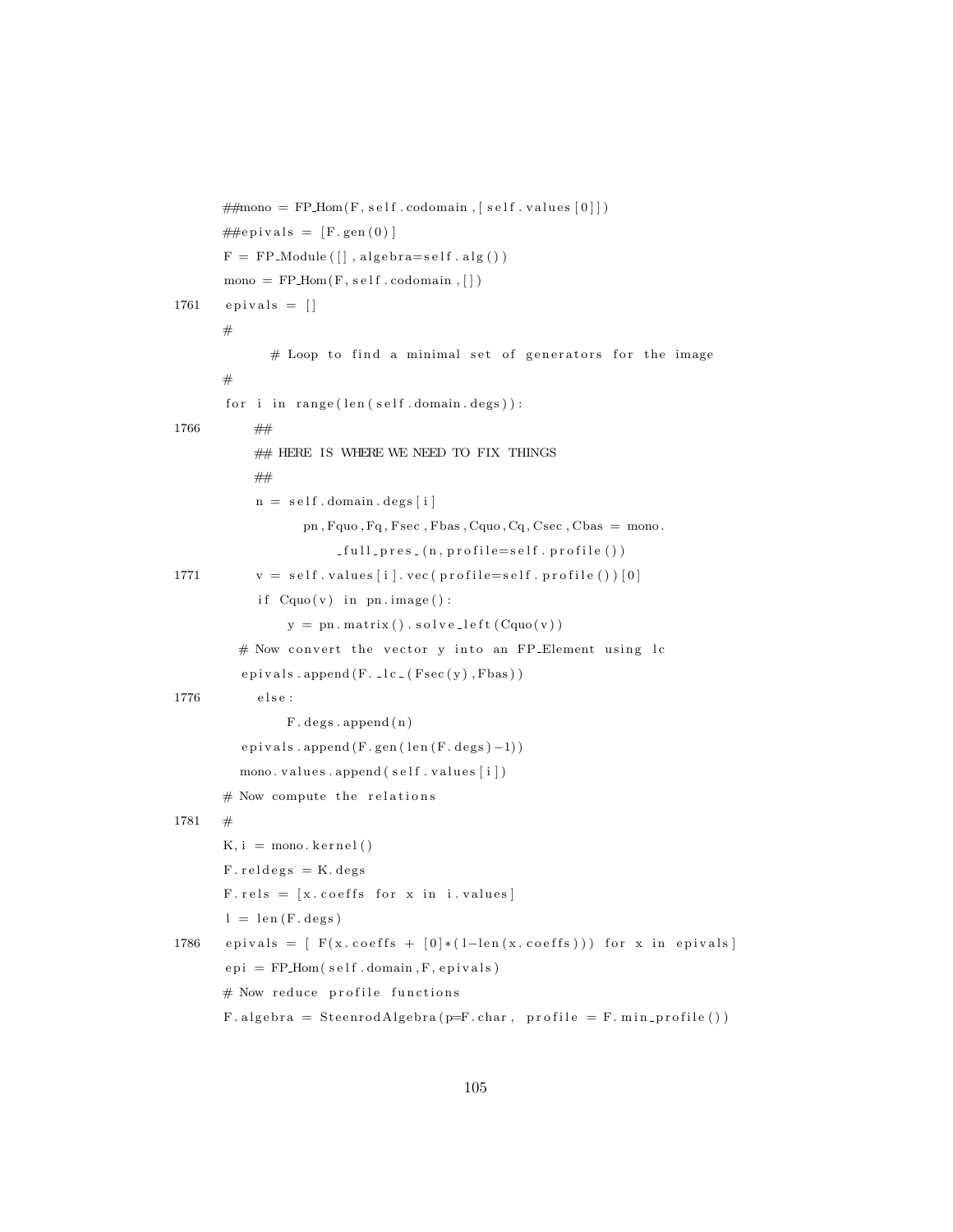```
min_profile())
1791 epi. algebra = SteenrodAlgebra (p=F. char, profile = epi. min_profile
           ()return F, epi, mono
         def solve(self, x):
              """
1796 Computes the element in self domain, such that self (y) = xINPUT:
        - '' x' ' - The element to be solved for.
1801
       OUTPUT:
       - A boolean corresponding to whether or not the equation can be
             solved.
1806 - The element which maps to x under self.
       EXAMPLES: :
        " "pn, dquo, dq, dsec, dbas, cquo, cq, csec, cbas =\
1811 self. _full_pres_(x.degree, profile=self.profile())
        v = x \cdot vec() [0]if v not in pn \cdot image():
            return False, self. domain (0)e l s e :
1816 w = pn \cdot matrix() \cdot solve\_left(v)r et urn True, s e l f . domain . \lfloor lc \rfloor ( d s e c (w) , d b as )
```
mono. algebra = SteenrodAlgebra ( $p=F$ . char, profile = mono.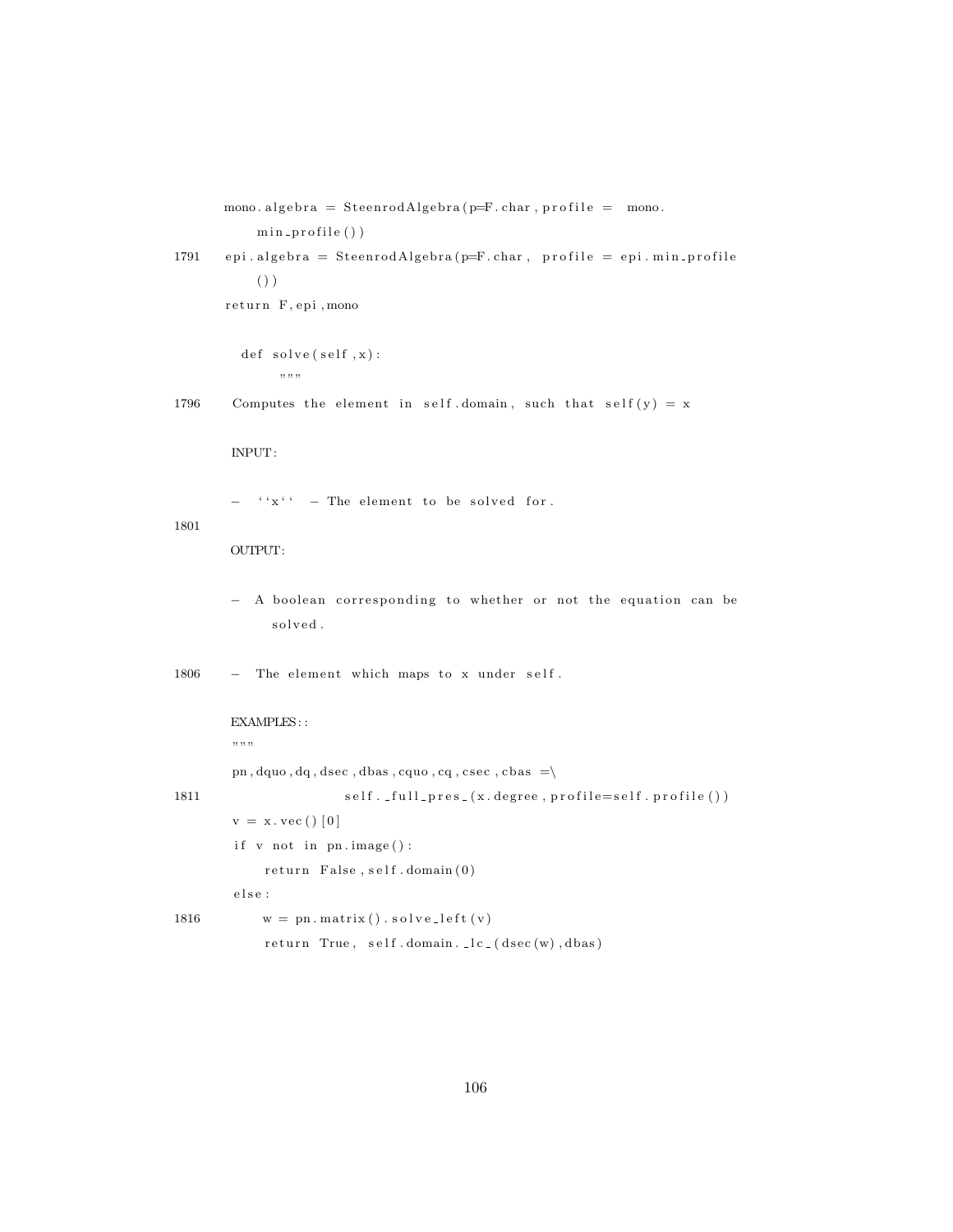```
1821 #−−−−−−−−−−−−−−−−−−−−−−−−−−−−−−−−−−−−−−−−−−−−−−−−−−−−−−−−−−−−−−−−−−−−−−−−−−−−−−−−
```
#−−−−−−−−−−−−−−−−−−−−−−−−−−−−−−−−−−−−−−−−−−−−−−−−−−−−−−−−−−−−−−−−−−−−−−−−−−−−−−−−

−−−−−−−−−−−−−−−−−−−−−−−−−−−−−−−−−−−

```
class FP_Element (ModuleElement) :
1826 r " " "Yields an element of an FP<sub>-</sub>Module, given by defining the
             coefficients on each
        generator of the module.
        ## Since we're overloading an already defined class (
            ModuleElement), we should
        ## use single underscores. This can't be implemented until
            parenting and
1831 ## coercion is figured out, however.
        ∗∗* Do we really need FP_Elements to have profiles?
        ∗∗∗
        """
1836
         def \sim \text{init-} (self, coefficients, module):" "Defines an element of a Finitely Presented module.
1841 INPUT:
      − '' coeffs '' - A list of Steenrod Algebra elements of GF(p)
                        co efficients.
1846 - '' module'' - An FP-Module corresponding to the parent module.
      OUTPUT: The FP_Element defined by the sum over 'i' of coeffs [i] *module . gen ( i ) .
```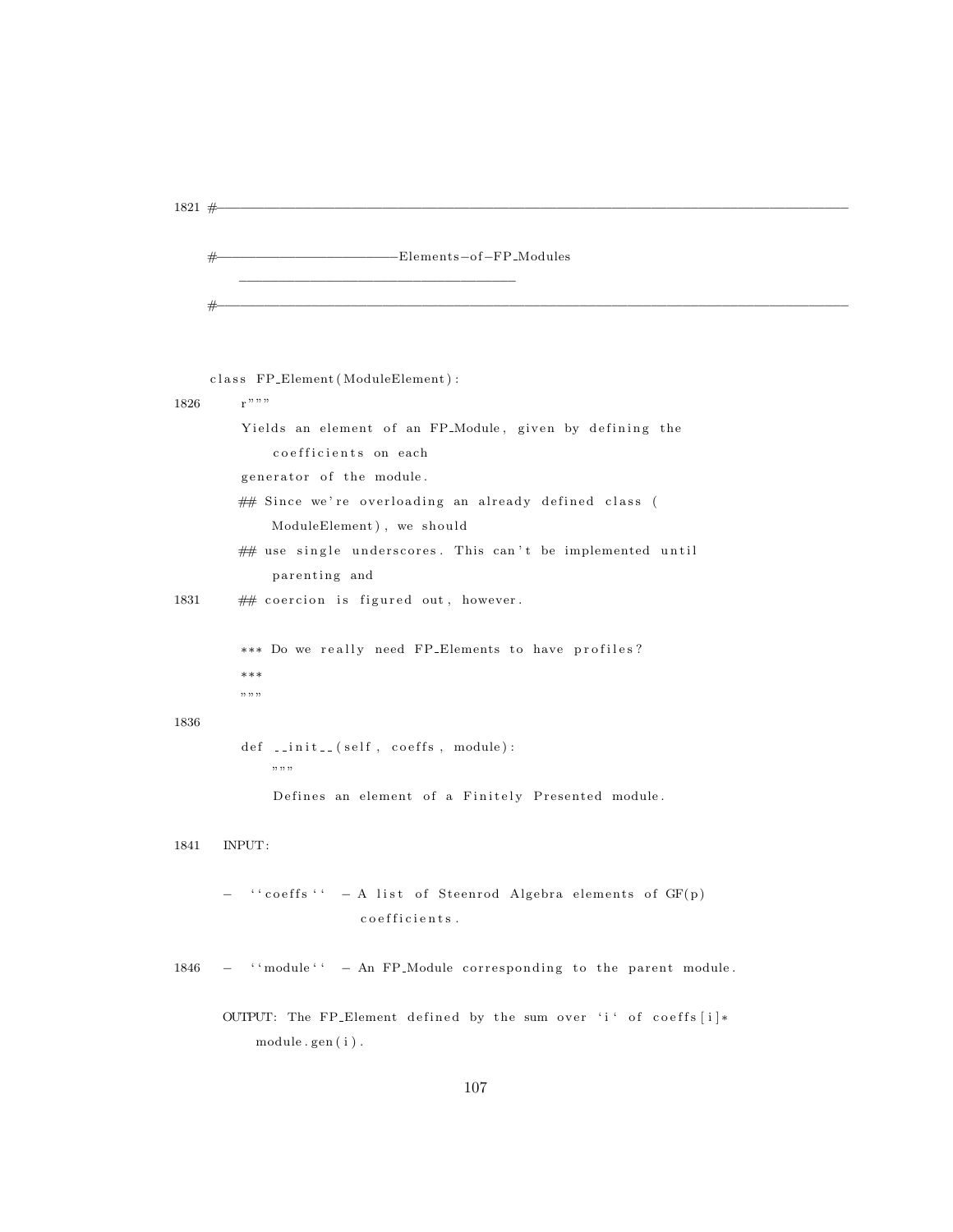### Users can also define elements using the call () method of FP Modules . See

 $1851$  that function for documentation.

### EXAMPLES: :

```
sage: m = FP\_Element([0, Sq(3), Sq(1)], FP\_Module([2, 3, 5]));m
1856 [0, Sq(3), Sq(1)]
```
"""

|      | self.module = module                                                                               |
|------|----------------------------------------------------------------------------------------------------|
|      | if isinstance (coeffs, FP_Element): ## is this implementation                                      |
|      | correct?                                                                                           |
| 1861 | $self. coefficients = coefficients. coefficients$                                                  |
|      | else:                                                                                              |
|      | self.coeffs = [SteenrodAlgebra(module.algebra._prime)(x                                            |
|      | ) for x in coeffs                                                                                  |
|      | $self.$ parent = module                                                                            |
|      | self.degree = $\text{deg}_-(\text{self.module.} \text{degs}, \text{self.} \text{coeffs})$ # degree |
|      | will find errors passed                                                                            |
| 1866 | profile_coeffs = $[profile_eele(j, self.module.char) for j in$                                     |
|      | self.coeffs]                                                                                       |
|      | self.profile = enveloping_profile_profiles(\                                                       |
|      | $[$ list (module. algebra. _profile)]+profile_coeffs,                                              |
|      | self.module.char)                                                                                  |
|      |                                                                                                    |
|      | $def \ = iadd = (self, y):$                                                                        |
| 1871 | if $self$ . module $!= y$ . module:                                                                |
|      | raise TypeError, "Can't add element in different                                                   |
|      | modules"                                                                                           |
|      | if self.degree = None: $\#$ if self = 0, degree is undef                                           |
|      | return y                                                                                           |
|      | if y degree = None: # if $y = 0$ , degree is undef                                                 |
| 1876 | return                                                                                             |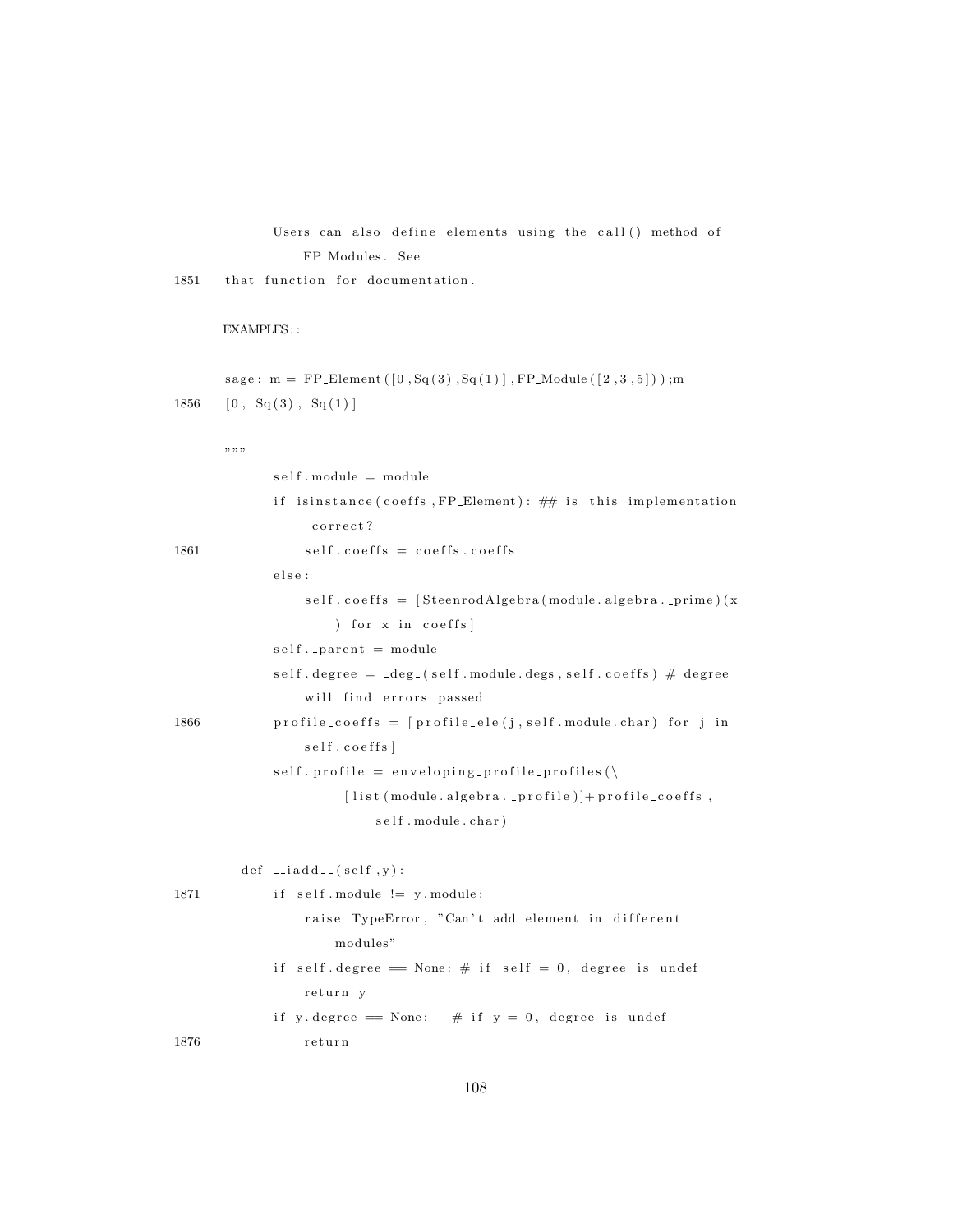```
if self.degree != y.degree:raise ValueError, "Can't add element of degree %s and %
                      s"\setminus% (self.\ degree, y.\ degree)return FP_Element ([self.coeffs[i]+y.coeffs[i] for i in
                  range(len(self.coeffs))), self. module)
1881
         def \ =<br>add = (self, y) :if self.\,module := y.\,module:raise TypeError, "Can't add element in different
                      modules"
             if self. degree == None: # if self = 0, degree is undef
1886 return FP_Element (y. coeffs, y. module)
             if y . degree = None: # if y = 0, degree is undef
                  return FP_Element (self.coeffs, self.module)
             if self.degree != y.degree:raise ValueError, "Can't add element of degree %s and %
                      \mathbf{s}"\setminus1891 % (self.degree, y.degree)
             return FP_Element ([self.coeffs[i]+y.coeffs[i] for i in
                  range( len( self.coeffs) ) ], self.module)def _{-neg} (self):
             ,, ,, ,,
1896 Returns the negative of the element.
             "" "
             return FP_Element([-\text{self}.\text{coeffs}[\text{i}] for i in range(len(self.
                  coeffs) ) , self. module)def \left( \text{sub} \right) (self, y):
1901 """
             Returns the difference of the two elements.
             """
             return \ self. \_\text{add}\_\text{-}(y \_\text{-neg}\_\text{e}) )
```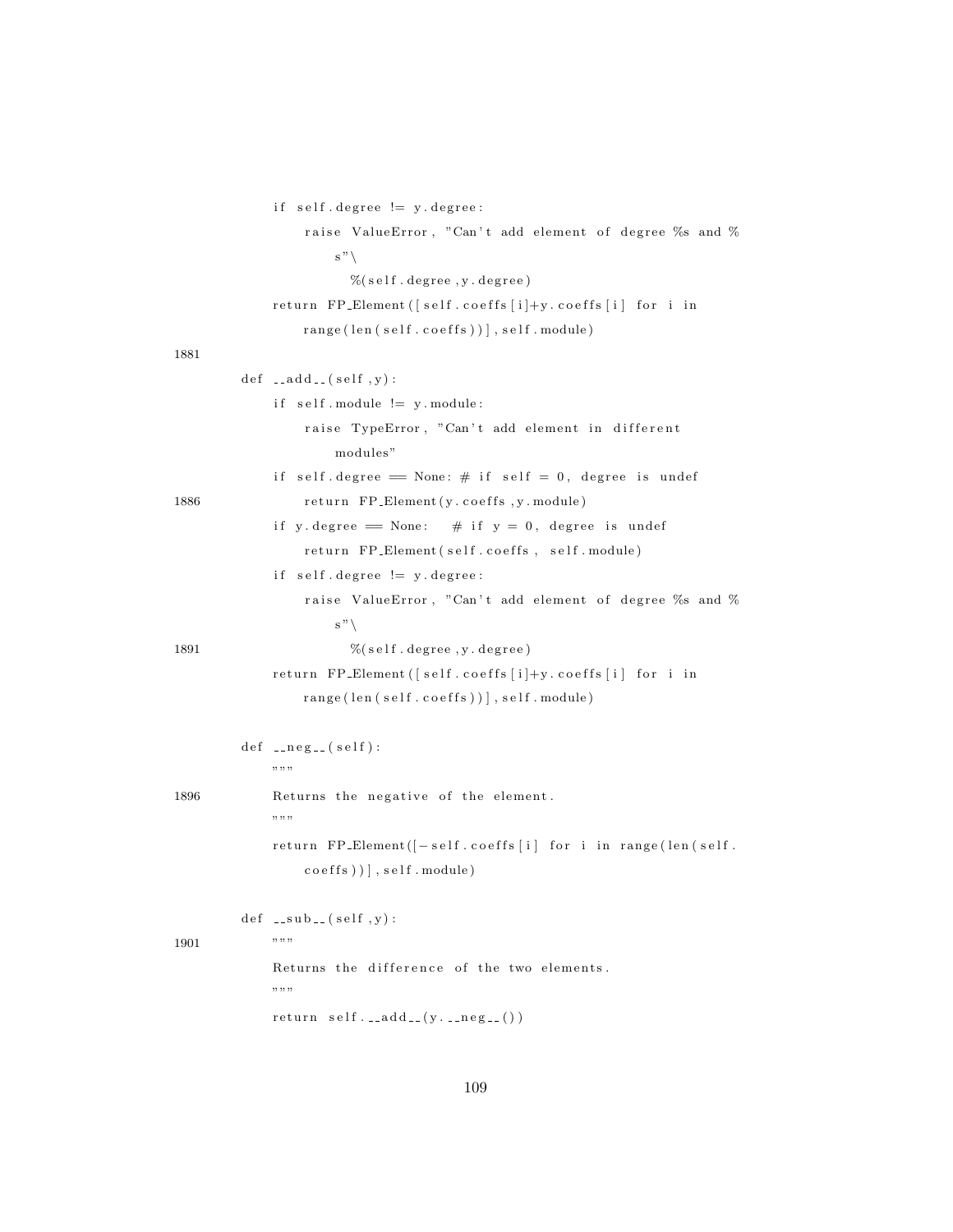| 1906 | $def_{---}cmp_{--}(self, y):$<br>,, ,, ,,                           |
|------|---------------------------------------------------------------------|
|      | Compares two FP_Elements for equality. Cannot compare               |
|      | elements in                                                         |
|      | different degrees or different modules.<br>,, ,, ,,                 |
| 1911 | if self. module $!= y$ . module:                                    |
|      | raise TypeError, "Cannot compare elements in different<br>modules." |
|      | if self.degree != y.degree and self.degree != None and y.           |
|      | $degree := None$ :                                                  |
|      | ## Do we need to check                                              |
|      | degrees not None?                                                   |
|      | ## ie self and y are not zero                                       |
| 1916 | raise ValueError, $\setminus$                                       |
|      | "Cannot compare elements of different degrees %s and %s             |
|      | $"\setminus$                                                        |
|      | $\%$ (self.degree, y.degree)                                        |
|      | if $(selfadd(yneg))$ ). __nonzero__():                              |
|      | return 1                                                            |
| 1921 | else :                                                              |
|      | return 0                                                            |
|      | $def \dots nonzero. (self):$                                        |
|      | if self.degree == None:                                             |
| 1926 | return False                                                        |
|      | $v, q, sec, bas = self. vec()$                                      |
|      | return $v := 0$                                                     |
|      | $def$ _repr_(self):                                                 |
| 1931 | return '%s' % self.coeffs ## TO DO: Add parents when coeffs         |
|      | are sums:                                                           |
|      | ## $Sq(3) *M.0 + Sq(1) *M.2$ is fine,                               |
|      | but we'll                                                           |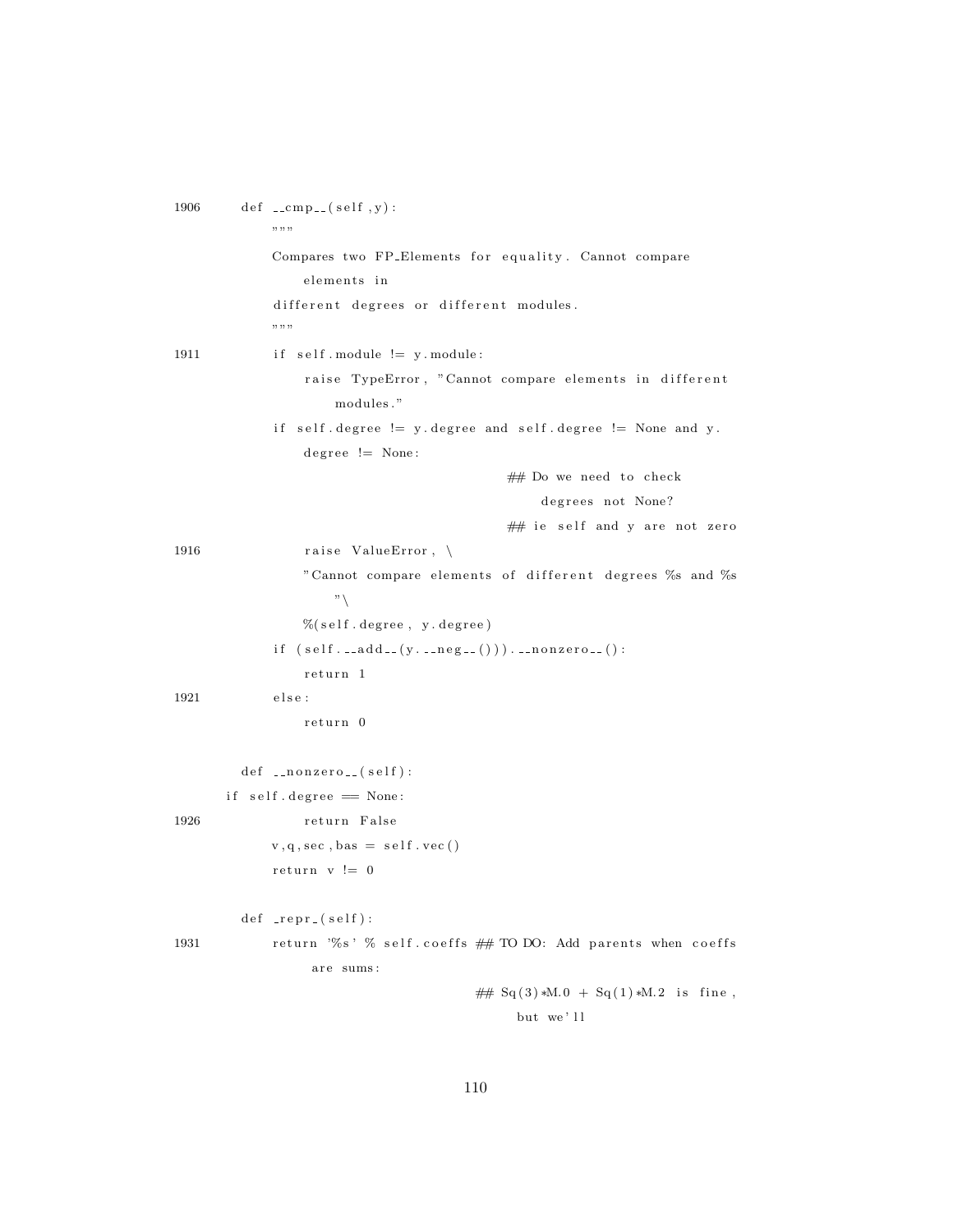```
## need (Sq(3) + Sq(0,1)) *M.0.
    Still a problem?
```

|      | def __mul__(self,x):                                            |
|------|-----------------------------------------------------------------|
| 1936 | ,, ,, ,,                                                        |
|      | This is the action which is called when $x * Sq(2)$ is          |
|      | evaluated. Really a left                                        |
|      | action but must be written on the right.                        |
|      | ,, ,, ,,                                                        |
|      | return $FP\_Element()$                                          |
| 1941 | $[x*self.\;coeffs [i]$ for i in range(len(self.coeffs))], self. |
|      | module)                                                         |
|      |                                                                 |
|      | $def$ $-l$ $action$ $(self, x)$ :                               |
|      | ,, ,, ,,                                                        |
|      | ## FIX                                                          |
| 1946 | Multiplication of an FP_Element by a Steenrod Algebra           |
|      | element.                                                        |
|      | This is written as a right multiplication, but its really a     |
|      | left                                                            |
|      | multiplication.                                                 |
|      | ,, ,, ,,                                                        |
|      | return FP_Element(                                              |
| 1951 | $[x*self.coeffs[i] for i in range(len(self.coeffs))],$          |
|      | self.module)                                                    |
|      |                                                                 |
|      | $#$ prof FIX<br>def free_vec(self, profile=None):               |
|      | ,, ,, ,,                                                        |
|      | Returns the vector in the free vector space corresponding to    |
|      | self.coeffs.                                                    |
| 1956 | If the coeffs are all 0, then we return the scalar 0, since     |
|      | it will be                                                      |
|      | coerced up to the 0 vector in any vector space.                 |
|      |                                                                 |
|      | INPUT:                                                          |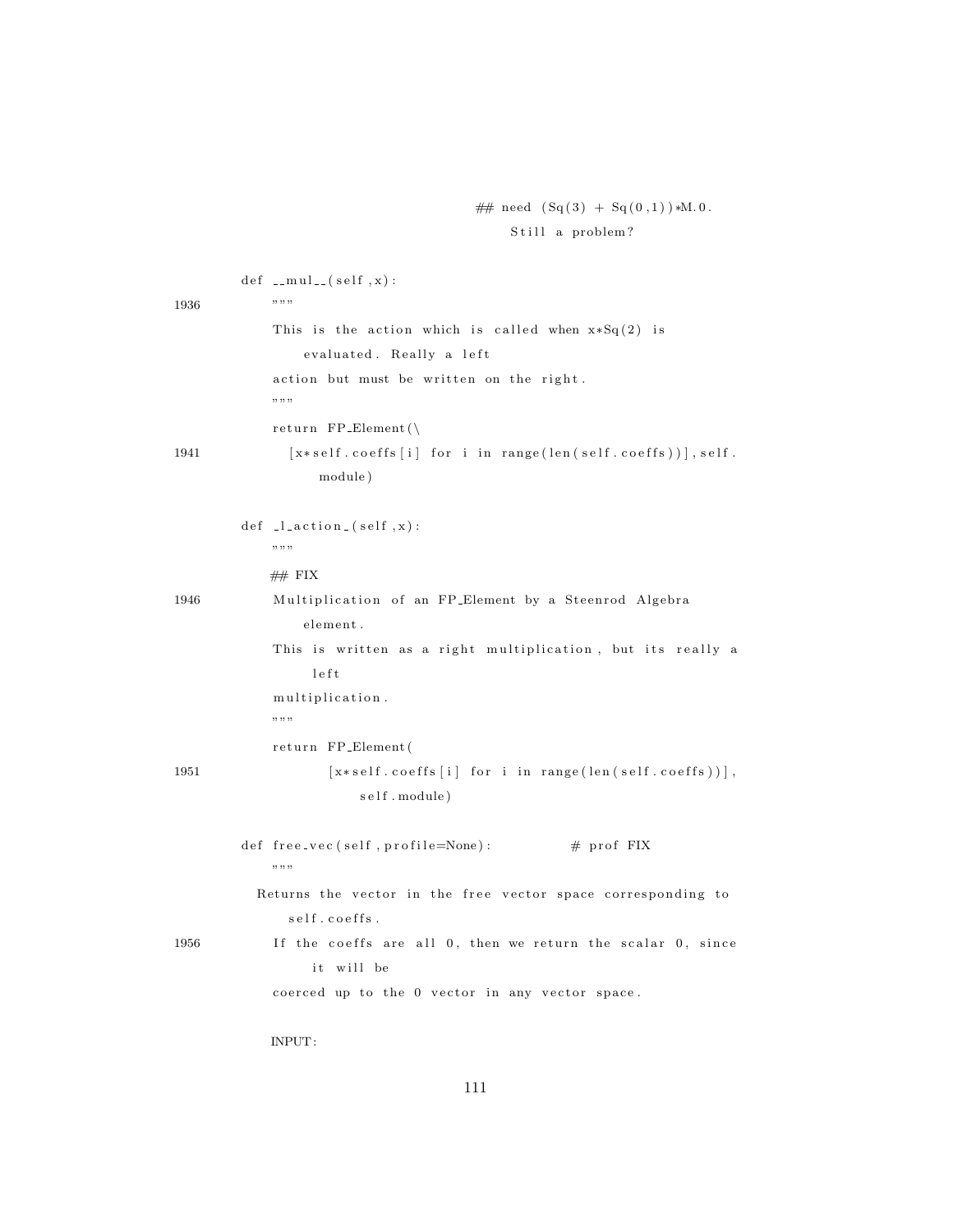```
1961 - '' profile '' - The profile function of a larger algebra than
           the one currently defined.
       OUTPUT: The vector in the vector space for self.parent
            c o r r e s p o n di n g
                   to self.
1966 " " " "if \mathsf{profile} = \mathsf{None}:
           profile = self.\,profilen = self.degreeif n = None:1971 return 0
       alg = SteenrodAlgebra(p=self.module.charAt, profile=profile)bas\_{gen} = reduce(lambda x, y : x+y, \langle[ [(i, bb) for bb in alg.basis(n–self.module.deg[i]) ] \ \ranglefor i in range(len(self.module.deg))])
1976 bas_vec = VectorSpace (GF( self . module . char), len ( bas_gen ) )
               bas\_\text{dict} = \text{dict}(\text{zip}(\text{bas\_\text{gen}},\text{bas\_\text{vec}.\text{basis}}())r = zip(range(len(self.\text{coeffs})), self.\text{coeffs}) #[...(gen, op)
                    . . . ]
               r = \text{filter}(\text{lambda } x: \text{ not } x[1], \text{is\_zero}(), r) #remove
                    trivial ops
               r = reduce (lambda x, y: x+y, \lambda)1981 [\text{map}(\text{lambda xx}: (\text{pr} [0], \setminusalg. \text{minor}_\text{on} basis (\text{xx}[0]), \text{xx}[1]),
                        [z \text{ for } z \text{ in } pr[1]] for pr in r])
                           # now, r = [\dots (gen, basis\_op, coeff) \dots ]return reduce (lambda x, y: x+y, map(lambda x : x [2] * bas_dict
                    [(x [0], x [1])], r))1986 \#\text{111} = \text{map}(\text{lambda } x : x[2]*\text{bas\_dict}[(x[0], x[1])], r)
       # print " lll is ", lll ,"======="
               # mmm = reduce (lambda x, y: x+y, 111)# print "mmm is ", mmm," \rightarrow# return mmm
```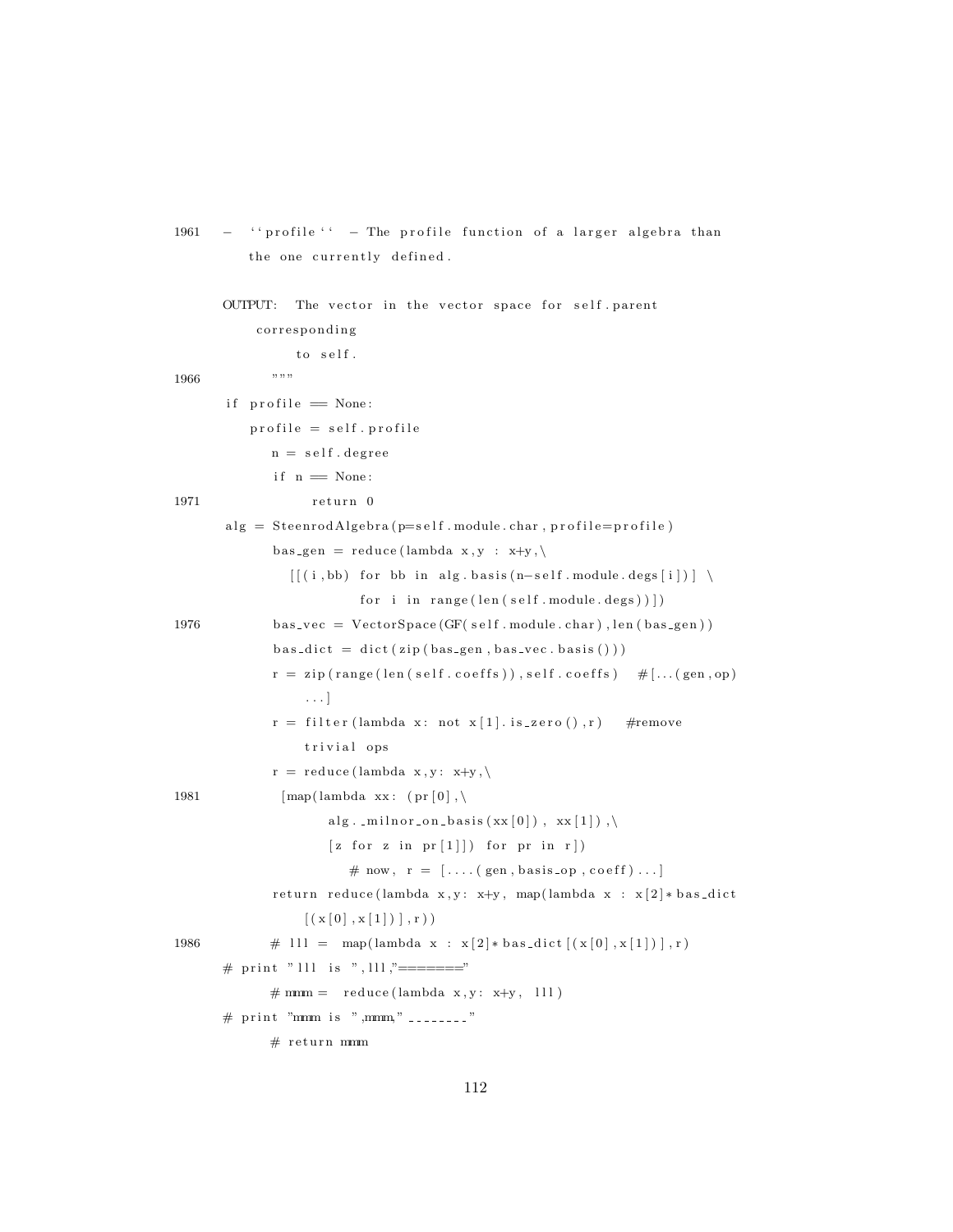|      | def vec (self, profile=None): # prof FIX<br>,, ,, ,,                       |
|------|----------------------------------------------------------------------------|
| 1996 | Returns the vector form of self, as well as the linear<br>transformation   |
|      | 'q : F_n \rightarrow M_n' and 's:M_n \rightarrow F_n',<br>where 'M_n'      |
|      | and 'F_n' are the degree 'n' parts of the module and free                  |
|      | vector<br>space, respectively.                                             |
| 2001 | OUTPUT:                                                                    |
|      | $``x``'$ - The unique vector form of self in 'M_n'.                        |
| 2006 | $``q``'$ - The linear transformation from the free                         |
|      | vector<br>space to the module.                                             |
|      | $\cdots$ $\cdots$<br>- The linear transformation from the module<br>to the |
|      | free vector space.                                                         |
| 2011 | - ''bas'' - A list of pairs (gen_number, algebra element<br>$\mathcal{E}$  |
|      | corresponding to self in the std basis of                                  |
|      | the free module.                                                           |
|      | ,,,,,,                                                                     |

 $if$  profile  $=$  None:  $\text{profile} = \text{self} \cdot \text{profile}$  $2016$  n = self.degree  $if n == None:$  $return 0, 0, 0, 0, 0$ 

113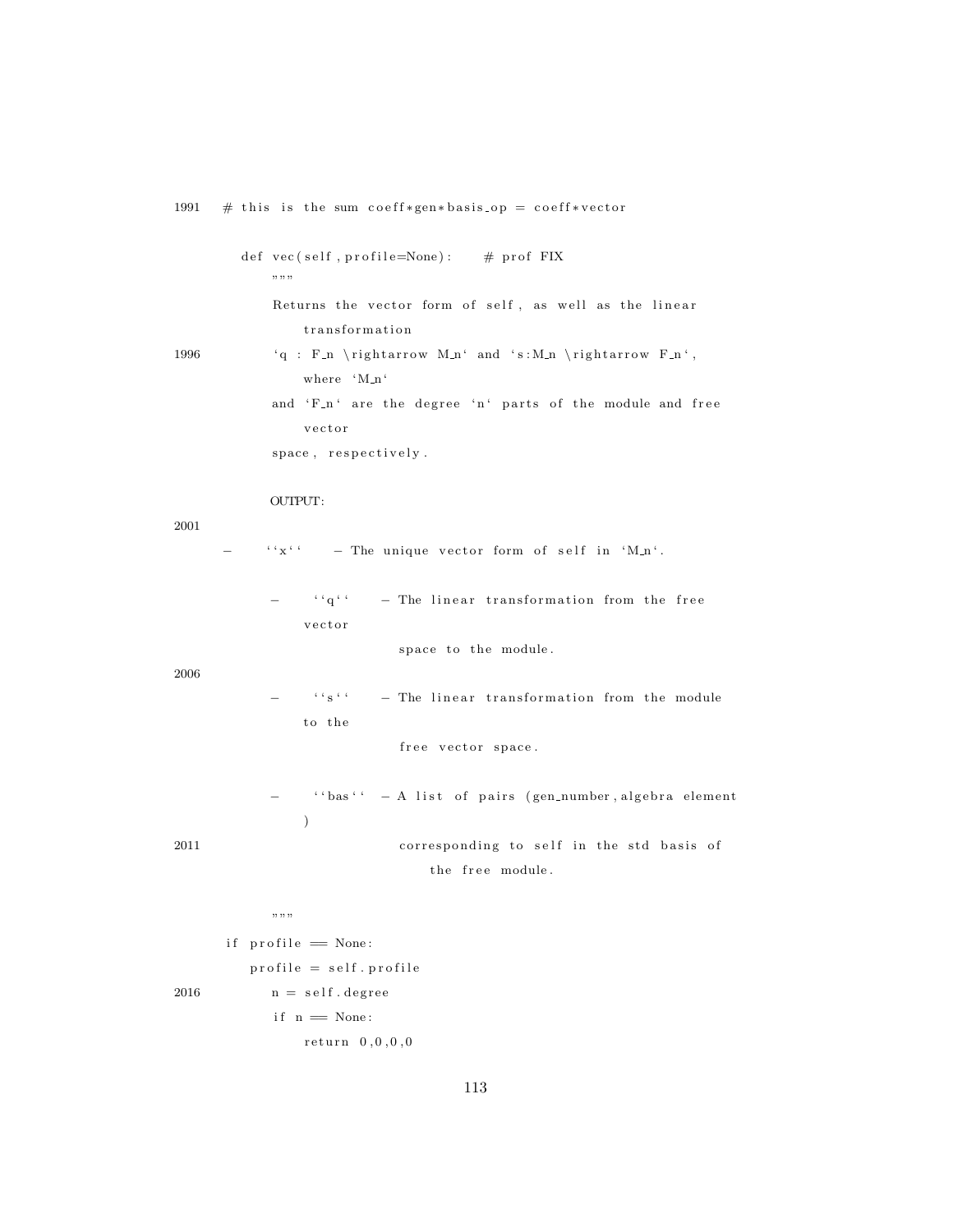```
quo, q, s, bas = self. module. _{pres} (n, profile=profile)
             return q (self. free_vec (profile=profile)),q, s, bas
2021
         def nf ( self , profile = None ) : # prof FIX" "Computes the normal form of self.
2026 """"
       if profile = None:
          \text{profile} = \text{self} \cdot \text{profile}if self \cdot degree = None:
                  return self
2031 v, q, sec, bas = self. vec (profile=profile)
             return self. module. lc ( sec ( v ), bas )
```
# The End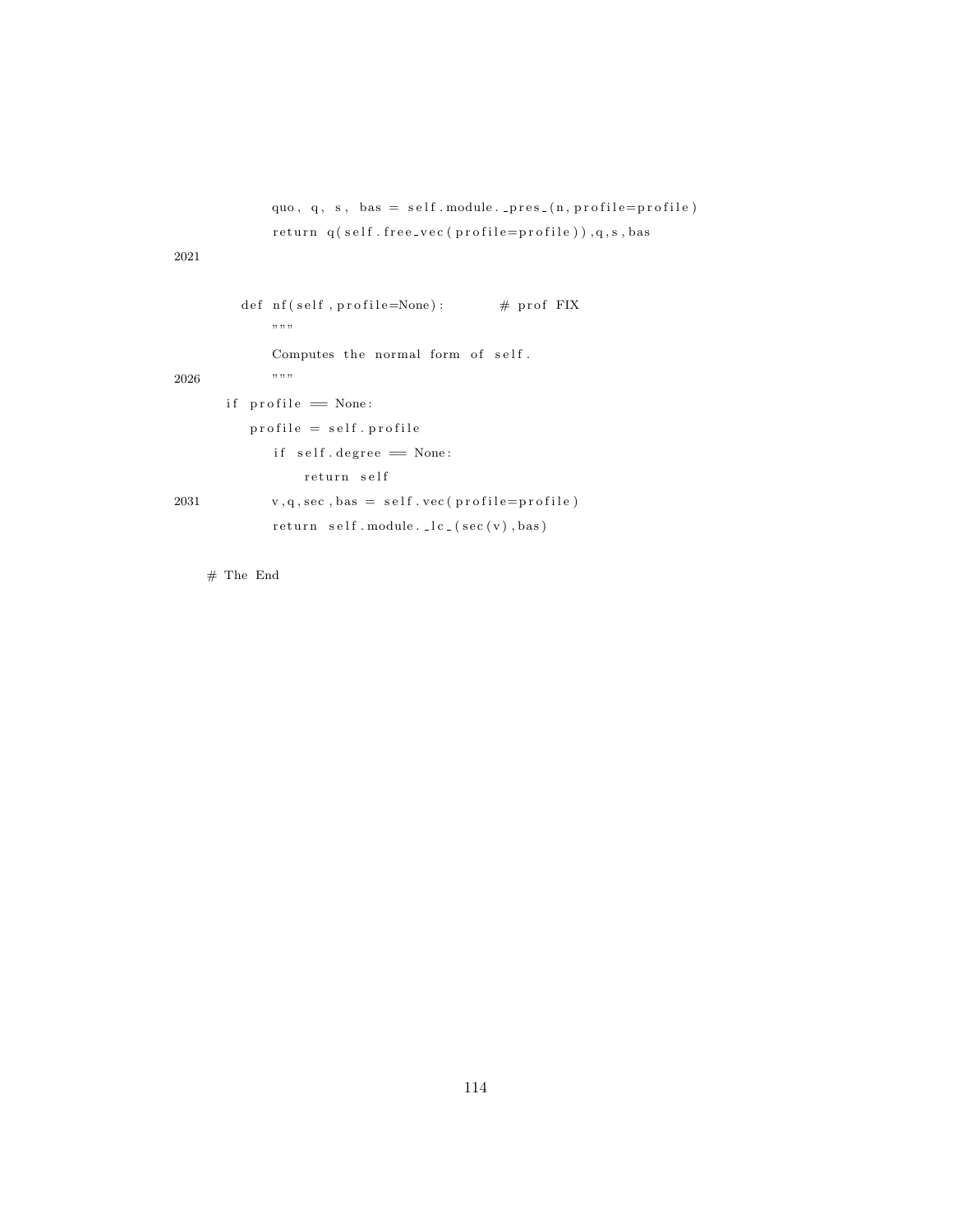# 10 Appendix B: Resolution of  $\mathcal{A}/\mathcal{A}(2)$

```
In this section we show a resolution of A/\,\sim A(2). Each stage of the resolution is
determined by the kernel of the previous stage, and the i^{\text{th}} stage is denoted Ki.
```

```
sage: N = FP. Module ([0], [[Sq(1)], [Sq(2)], [Sq(4)]])sage: load computeresofA2.py
 3 sage: K0. degs
     [1, 2, 4]sage: K0. rels
     \sqrt{2}[Sq(1), 0, 0],8 \left[ Sq(0,1) , Sq(2) , 0 \right],[Sq(4), Sq(0,1), Sq(1)],[Sq(0,0,1), Sq(0,2), Sq(4)]sage: K1. degs
13 [2, 4, 5, 8]sage: K1. rels
      \left[ \right][\, \operatorname{Sq}\nolimits\, ( \, 1 )\,\, , \  \  0\, , \  \  0\, , \  \  0\, ]\,\, ,\left[ \, \operatorname{Sq}\left( \,4\,\right) \,,\;\; \operatorname{Sq}\left( \,2\,\right) \,,\;\; \operatorname{Sq}\left( \,1\,\right) \,,\;\; 0\,\right] \,,18 \ \left[ \text{Sq}\left( 2\,,0\,,1 \right) \; + \; \text{Sq}\left( 6\,,1 \right) \, , \ \ \text{Sq}\left( 0\,,0\,,1 \right) \; + \; \text{Sq}\left( 1\,,2 \right) \; + \; \text{Sq}\left( 4\,,1 \right) \, , \ \ \text{Sq}\left( 6 \right) \, , \ \ \text{Sq}\left( 0\,,1 \right) \right]+ Sq(3)],
     [Sq (6, 0, 1), 0, Sq (4, 2), Sq (0, 0, 1) + Sq (1, 2) + Sq (4, 1)],
      [ \, \operatorname{Sq}(\, 0 \, , \, 3 \, , \, 1 \, ) \,\, + \,\, \operatorname{Sq}(\, 6 \, , \, 1 \, , \, 1 \, ) \,\, , \,\, \operatorname{Sq}(\, 0 \, , \, 2 \, , \, 1 \, ) \,\, + \,\, \operatorname{Sq}(\, 6 \, , \, 0 \, , \, 1 \, ) \,\, , \,\, \operatorname{Sq}(\, 0 \, , \, 1 \, , \, 1 \, ) \,+ Sq(4,2)]]
     sage: K2. degs
23 [3, 6, 11, 15, 18]sage: K2. rels
     \sqrt{2}[Sq(1), 0, 0, 0, 0],[Sq (6,1), Sq (3,1), 0, 0, 0],28 [\text{Sq}(0,1,1) + \text{Sq}(4,2), \text{Sq}(0,0,1) + \text{Sq}(1,2) + \text{Sq}(4,1), \text{Sq}(2), 0, 0],
```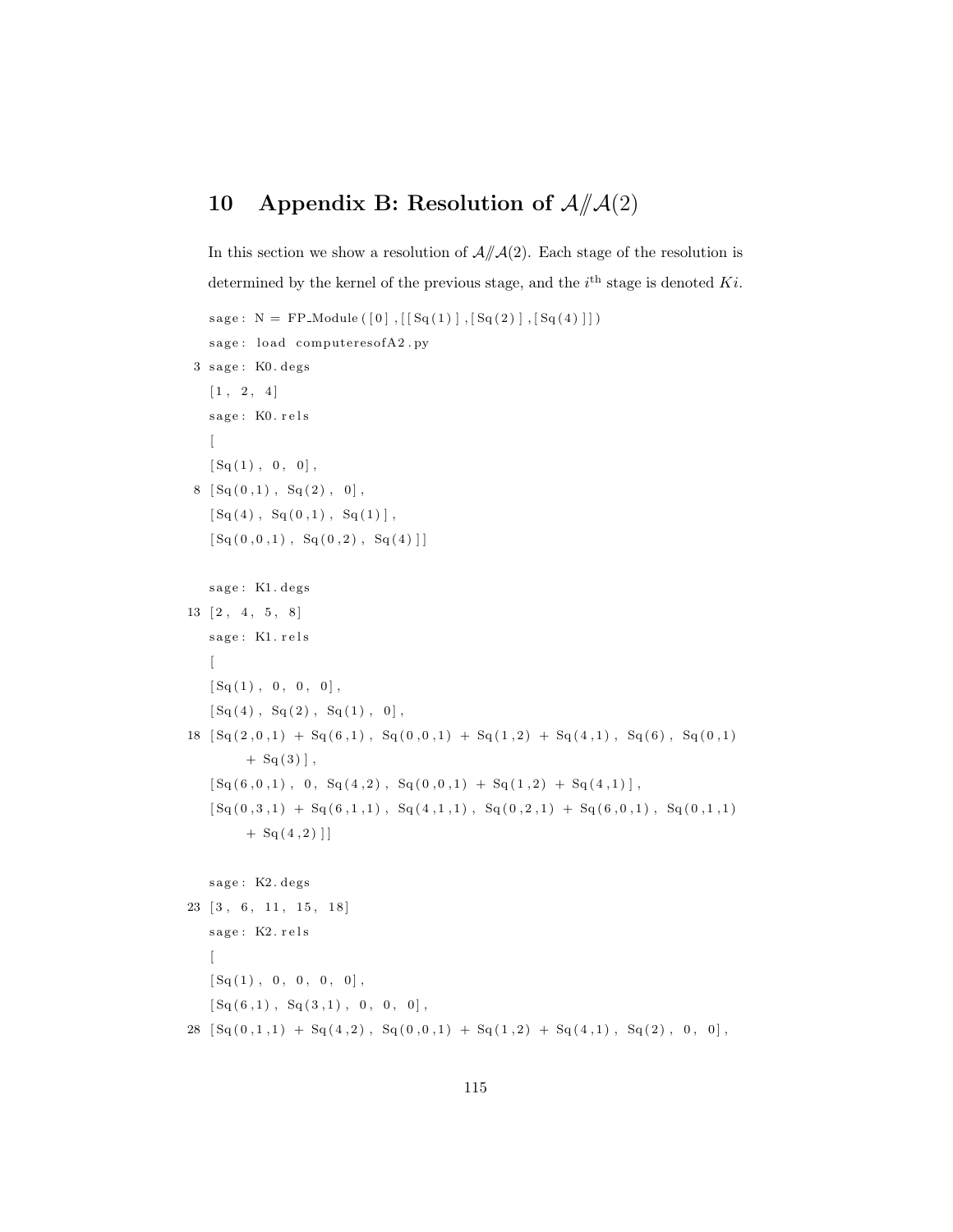```
[Sq(0, 2, 1), 0, 0, Sq(1), 0],[Sq(2,2,1) + Sq(6,3), Sq(2,1,1) + Sq(5,0,1) + Sq(6,2), Sq(0,0,1) +Sq(1,2) + Sq(4,1), Sq(0,1), 0],[0\,,\enspace{\rm Sq}\,(0\,,2\,,1)\enspace+\enspace{\rm Sq}\,(4\,,3)\enspace+\enspace{\rm Sq}\,(6\,,0\,,1)\enspace,\enspace{\rm Sq}\,(1\,,0\,,1)\enspace,\enspace{\rm Sq}\,(4)\enspace,\enspace{\rm Sq}\,(1)\,]\,,[Sq(2,3,1), Sq(2,2,1) + Sq(6,3), Sq(4,2), Sq(0,2), Sq(0,1)],
33 \left[ Sq(6, 2, 1) , Sq(0, 3, 1) + Sq(3, 2, 1) , 0, 0, Sq(4) \right],[0, \text{Sq}(2,3,1), \text{Sq}(4,3), 0, \text{Sq}(0,2)]sage: K3. degs
      [4, 12, 13, 16, 18, 19, 21, 22, 24]38 sage: K3. rels
     \left[ \right][\, \operatorname{Sq}\, ( \,1\, )\,\, ,\  \  0\, ,\  \  0\, ,\  \  0\, ,\  \  0\, ,\  \  0\, ,\  \  0\, ,\  \  0\, ,\  \  0\, ]\, ,[\, {\rm Sq}\, ( \, 6 \, , 1 \, ) \,\, , \,\, \, {\rm Sq}\, ( \, 1 \, ) \,\, , \,\, \, 0 \, , \,\, \, 0 \, , \,\, \, 0 \, , \,\, \, 0 \, , \,\, \, 0 \, , \,\, \, 0 \, , \,\, \, 0 \, , \,\, \, 0 \, ] \,\, , \,\,[\,0\;,\;\;{\rm Sq}\,(\,2\,)\;,\;\;0\;,\;\;0\;,\;\;0\;,\;\;0\;,\;\;0\;,\;\;0\;,\;\;0\;,\;\;0\,] \;,43 \left[ Sq(2,1,1) + Sq(6,2) , Sq(4) , Sq(3) , 0, 0, 0, 0, 0 \right],[Sq(0, 2, 1), 0, 0, Sq(1), 0, 0, 0, 0],
      [\, {\rm Sq}\, (\,2\,, 2\,, 1)\,\,+\,\, {\rm Sq}\, (\,6\,, 3\,)\,\, , \,\, \,{\rm Sq}\, (\,0\,, 0\,, 1\, )\,\, , \,\, \,{\rm Sq}\, (\,0\,, 2\,)\,\,+\,\,{\rm Sq}\, (\,6\,)\,\, , \,\, \,0\,\, , \,\, {\rm Sq}\, ( \,1\,)\,\, , \,\, \,0\,\, , \,\, 0\, ]0, 0,
      [0\ ,\ 0\ ,\ {\rm Sq}\,(0\ ,0\ ,1)\ ,\ {\rm Sq}\,(4)\ ,\ {\rm Sq}\,(2)\ ,\ {\rm Sq}\,(1)\ ,\ 0\ ,\ 0\ ,\ 0]\ ,\left[{\rm Sq}\left(2\,,3\,,1\right)\,,\right. \ {\rm Sq}\left(4\,,2\right)\,,\right. \ {\rm Sq}\left(0\,,3\right) \ +\ {\rm Sq}\left(2\,,0\,,1\right)\,,\right. \ 0\,,\right. \ {\rm Sq}\left(4\right)\,,\right. \ 0\,, \ \ {\rm Sq}\left(1\right)\,,\right. \ 0\,,0],
48 \left[ Sq(6, 2, 1) , 0, Sq(0, 1, 1) + Sq(4, 2) , 0, 0, Sq(4), Sq(2), Sq(1), 0 \right],[0, \, S_q(0, 2, 1), \, S_q(5, 0, 1), \, S_q(0, 3) + S_q(6, 1), \, S_q(0, 0, 1), \, 0, \, S_q(4),0, \, Sq(1),
      \, \left[ \, \text{Sq}\,(\,6 \,, 3 \,, 1) \,\, , \;\; 0 \,, \;\; \text{Sq}\,(\,0 \,, 2 \,, 1) \; + \; \text{Sq}\,(\,4 \,, 3) \,\, , \;\; \text{Sq}\,(\,0 \,, 1 \,, 1) \,\, , \;\; \text{Sq}\,(\,2 \,, 2) \,\, , \;\; \text{Sq}\,(\,0 \,, 0 \,, 1) \,\, , \right.0, Sq(4), Sq(2),
      [0, 0, S<sub>q</sub>(1, 3, 1) + S<sub>q</sub>(4, 2, 1), 0, 0, S<sub>q</sub>(4, 0, 1), S<sub>q</sub>(2, 0, 1), S<sub>q</sub>(2, 2),Sq(0,2)]
53 sage: K4. degs
     [5, 13, 14, 16, 17, 19, 20, 22, 23, 25, 26, 30]sage: K4. rels
      \sqrt{2}[Sq(1), 0, 0, 0, 0, 0, 0, 0, 0, 0, 0, 0, 0],
```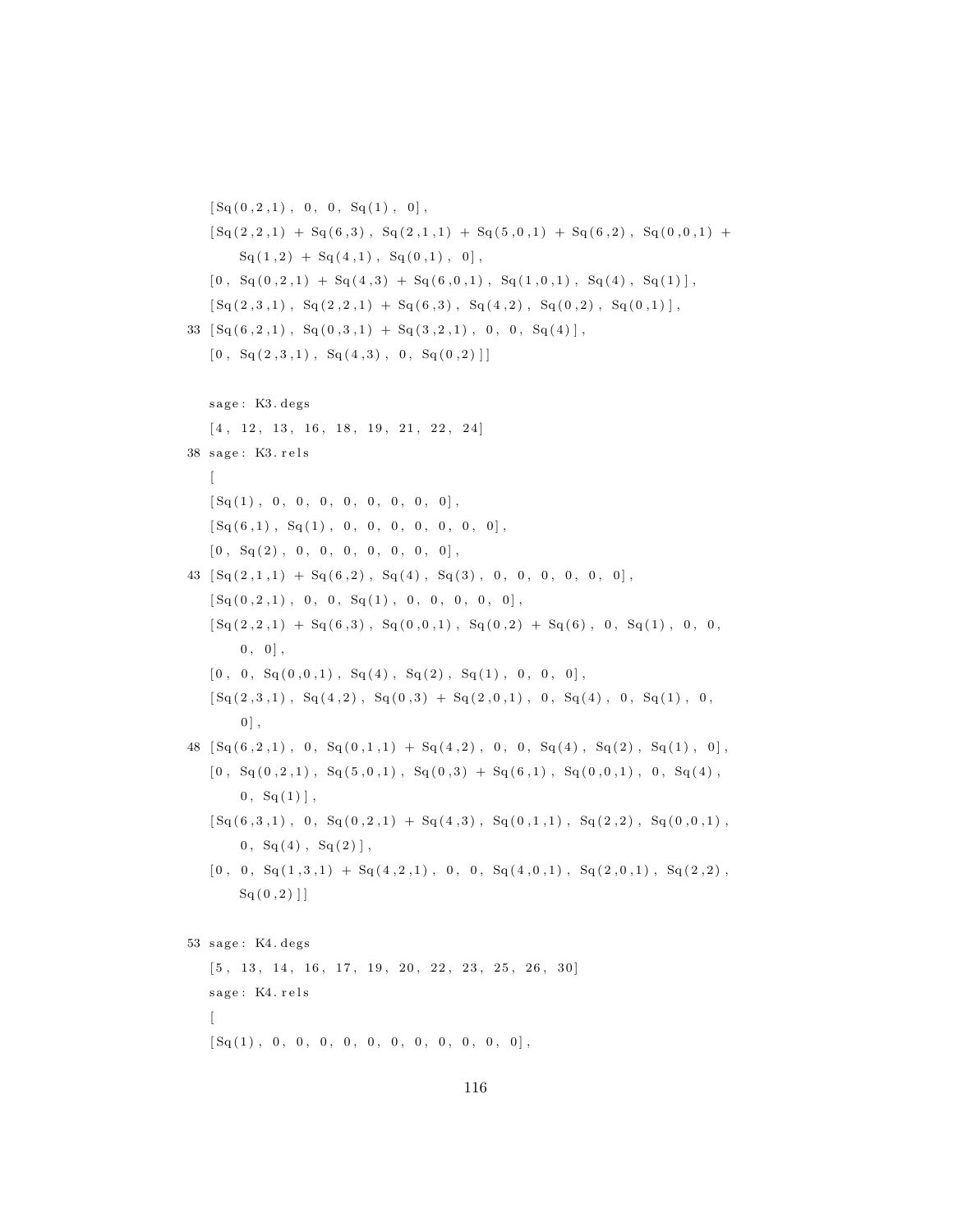$58 \left[ Sq(6,1) , Sq(1) , 0, 0, 0, 0, 0, 0, 0, 0, 0, 0 \right],$  $[\,0\;,\;\;{\rm Sq}\,(\,0\;,1)\;,\;\;{\rm Sq}\,(2)\;,\;\;0\;,\;\;0\;,\;\;0\;,\;\;0\;,\;\;0\;,\;\;0\;,\;\;0\;,\;\;0\;,\;\;0\;]\;,$  $[\, \operatorname{Sq}(2\,, 1\,, 1)\,\,+\,\,\operatorname{Sq}(\,6\,, 2)\,\, , \,\,\operatorname{Sq}(\,4\,) \,\, , \,\,\operatorname{Sq}(\,0\,, 1)\,\, , \,\,\operatorname{Sq}(\,1)\,\, , \,\,\,0\, , \,\,\,0\, , \,\,\,0\, , \,\,\,0\, , \,\,\,0\, , \,\,0\, , \,\,0\, , \,\,0\, ]$  $0$ ],  $[Sq(0, 2, 1), 0, 0, 0, Sq(1), 0, 0, 0, 0, 0, 0, 0]$ , [ Sq ( 6 , 3 ) , Sq ( 0 , 0 , 1 ) , Sq ( 0 , 2 ) , Sq ( 4 ) , Sq ( 0 , 1 ) , Sq ( 1 ) , 0 , 0 , 0 , 0 , 0 ,  $0$ ], 63  $[0, 0, 0, 0, S<sub>q</sub>(0, 2), S<sub>q</sub>(4), S<sub>q</sub>(0, 1) + S<sub>q</sub>(3), S<sub>q</sub>(1), 0, 0, 0, 0]$  $[0, \, Sq(0,2,1) + Sq(6,0,1), 0, Sq(0,1,1) + Sq(4,2), 0, 0, Sq(6), Sq$  $(4)$ ,  $Sq(0,1) + Sq(3)$ ,  $Sq(1)$ ,  $0, 0$ ,  $[\,0\,,\;\;0\,,\;\;{\rm Sq}\,(0\,,3\,,1)\;,\;\;{\rm Sq}\,(4\,,1\,,1)\;,\;\;{\rm Sq}\,(6\,,0\,,1)\;,\;\;{\rm Sq}\,(2\,,3)\;+\;{\rm Sq}\,(4\,,0\,,1)\;,\;\;{\rm Sq}\,(2\,,3)\;$  $(3, 0, 1) + Sq(4, 2)$ ,  $Sq(2,2)$ ,  $Sq(0,0,1) + Sq(1,2) + Sq(4,1)$ ,  $Sq(2,1)$ ,  $Sq(1,1)$ ,  $0]$ , 68  $[0, 0, 0, 0, S<sub>q</sub>(2,2,1) + S<sub>q</sub>(6,3), S<sub>q</sub>(0,2,1), S<sub>q</sub>(2,1,1) + S<sub>q</sub>(5,0,1)$  $+ Sq(6,2)$ , 0,  $Sq ( 0, 3 ) + Sq ( 3, 2 ) + Sq ( 6, 1 )$ ,  $Sq ( 4, 1 )$ ,  $Sq ( 6 )$ ,  $Sq ( 2 )$ ,  $[0\,,\phantom{0}0\,,\phantom{0}0\,,\phantom{0}0\,,\phantom{0}5q(6\,,1\,,1)\,\,,\phantom{0}0\,,\phantom{0}Sq(4\,,3)\,\,+\,Sq(7\,,2)\,\,,\phantom{0}Sq(4\,,0\,,1)\,\,,\phantom{0}Sq(0\,,1\,,1)$  $+ Sq(4,2)$ ,  $Sq(2,2)$ ,  $\text{Sq}(0,0,1) + \text{Sq}(1,2), \text{Sq}(0,1)$ ,  $[0, 0, 0, 0, 0, 0, 0, 0, 0, 0, 0, 0, S<sub>q</sub>(0, 2)]$ 73 sage: K5. degs  $[6, 14, 16, 17, 18, 20, 23, 26, 30, 32, 33, 36]$ sage: K5. rels  $\sqrt{2}$  $78 \left[ Sq(1), 0, 0, 0, 0, 0, 0, 0, 0, 0, 0, 0 \right],$  $[Sq (6, 1), Sq (1), 0, 0, 0, 0, 0, 0, 0, 0, 0, 0],$  $[Sq(2,1,1) + Sq(6,2), Sq(4), Sq(2), Sq(1), 0, 0, 0, 0, 0, 0, 0],$  $[Sq(0, 2, 1), 0, 0, 0, Sq(1), 0, 0, 0, 0, 0, 0, 0],$  $[0, \, S_q(2,0,1), \, S_q(0,0,1) + S_q(1,2) + S_q(4,1), \, S_q(6), \, S_q(2,1), \, S_q$  $(0,1) + Sq(3), 0, 0, 0, 0, 0, 0]$ 83  $[0, Sq(4,3) + Sq(6,0,1), 0, Sq(0,1,1) + Sq(4,2), 0, Sq(0,0,1) + Sq$  $(1,2) + Sq(4,1)$ ,  $\text{Sq}(1,1)$ , 0, 0, 0, 0, 0],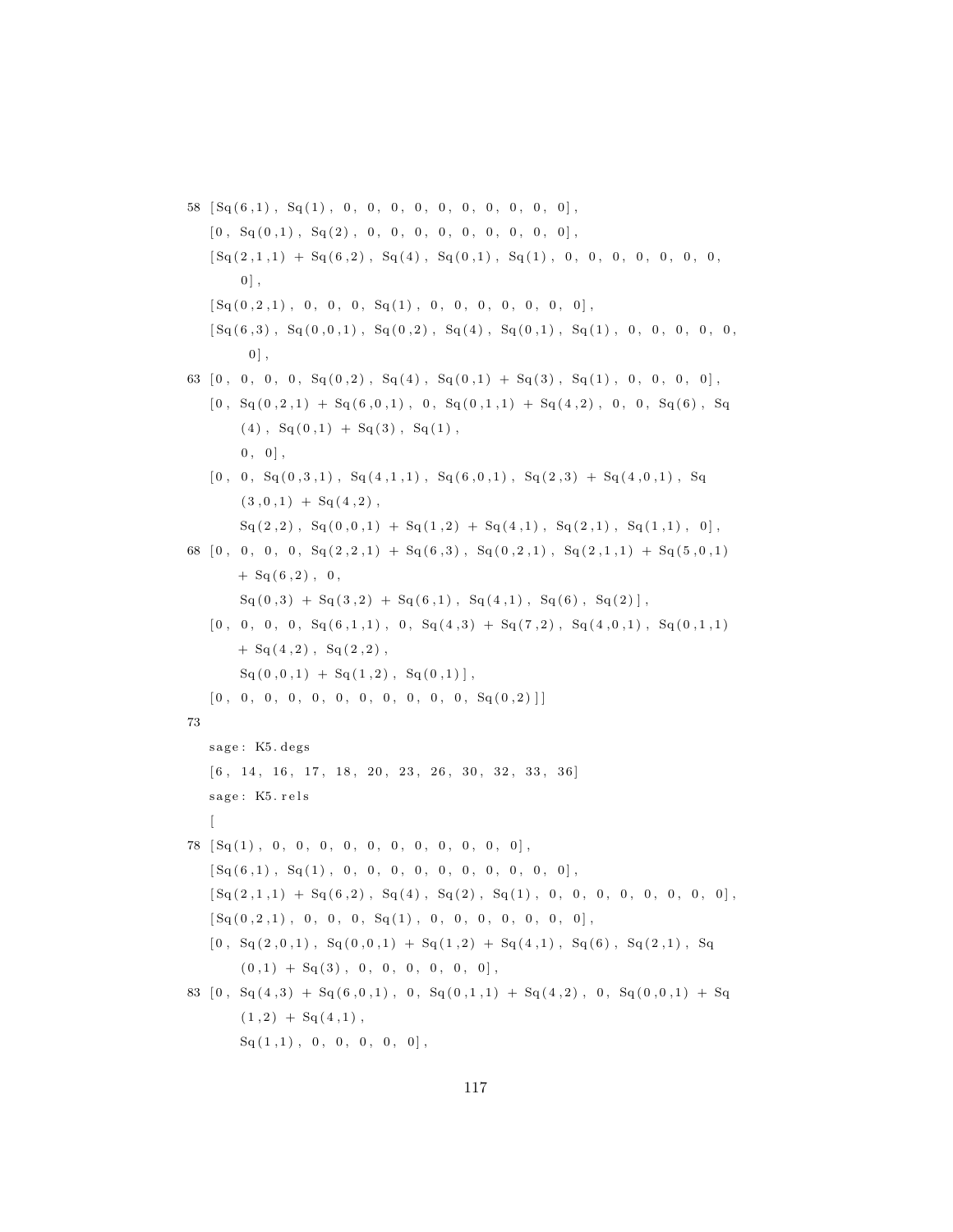$[0, \, S_q(0,3,1), \, S_q(4,1,1), \, S_q(6,0,1), \, 0, \, S_q(4,2), \, S_q(0,0,1) + S_q$  $(1,2) + Sq(4,1), Sq(1,1),$  $0\ ,\quad 0\ ,\quad 0\ ,\quad 0\ ]\ ,$  $[0\ ,\ 0\ ,\ 0\ ,\ 0\ ,\ 0\ ,\ {\rm Sq}\,( \,0\ , 2\ , 1\ )\ ,\ 0\ ,\ 0\ ,\ 0\ ,\ {\rm Sq}\,( \,1\ )\ ,\ 0\ ,\ 0\ ,\ 0]\ ,$ 88  $[0, 0, 0, S<sub>q</sub>(6, 1, 1), S<sub>q</sub>(2, 2, 1), S<sub>q</sub>(0, 2, 1), S<sub>q</sub>(3, 0, 1) + S<sub>q</sub>(4, 2), S<sub>q</sub>($  $(0, 0, 1) + Sq(1, 2) + Sq(4, 1),$  $Sq(0,1), 0, 0, 0$ ],  $[0, \, S_q(4,3,1), \, 0, \, 0, \, S_q(0,3,1), \, S_q(1,2,1), \, S_q(4,0,1) + S_q(5,2), \, S_q$  $(1, 0, 1) + Sq(2, 2), Sq(4),$  $Sq(2)$ ,  $Sq(1)$ ,  $0]$ ,  $[0, 0, S<sub>q</sub>(4, 3, 1), 0, S<sub>q</sub>(2, 3, 1), S<sub>q</sub>(0, 3, 1) + S<sub>q</sub>(6, 1, 1), S<sub>q</sub>(7, 2), S<sub>q</sub>$  $(4, 2)$ ,  $Sq(0, 2)$ , 93 0,  $Sq(0,1)$ , 0],  $[0\,,\hspace{0.15cm}0\,,\hspace{0.15cm}0\,,\hspace{0.15cm}Sq\hspace{0.05cm}(6\,,3\,,1)\hspace{0.15cm},\hspace{0.15cm}0\,,\hspace{0.15cm}Sq\hspace{0.05cm}(0\,,3\,,1)\hspace{0.15cm}+\hspace{0.15cm}Sq\hspace{0.05cm}(6\,,1\,,1)\hspace{0.15cm},\hspace{0.15cm}Sq\hspace{0.05cm}(6\,,0\,,1)\hspace{0.15cm},\hspace{0.15cm}0\,,\hspace{0.15$  $(0,0,1) + Sq(4,1)$ ,  $Sq(0,2) + Sq(6), Sq(3)],$  $[0, 0, 0, 0, 0, 0, 0, 0, S<sub>q</sub>(0, 2, 1) + S<sub>q</sub>(4, 3), S<sub>q</sub>(2, 0, 1), S<sub>q</sub>(0, 0, 1), S<sub>q</sub>(0, 0, 1)]$  $(6)$ ,  $Sq(0,1) + Sq(3)$ ,  $[0, 0, 0, 0, 0, S<sub>q</sub>(6,3,1), S<sub>q</sub>(6,2,1), 0, S<sub>q</sub>(6,2), S<sub>q</sub>(4,2), 0, S<sub>q</sub>]$  $(0, 2)$ ] 98 sage: K6. degs  $[7, 15, 18, 19, 23, 27, 30, 31, 33, 34, 36, 39, 39, 42]$ sage: K6. rels  $\sqrt{2}$ 103 [ Sq ( 1 ) , 0 , 0 , 0 , 0 , 0 , 0 , 0 , 0 , 0 , 0 , 0 , 0 , 0 ] ,  $[Sq (6,1), Sq (1), 0, 0, 0, 0, 0, 0, 0, 0, 0, 0, 0, 0]$  $[Sq(0, 2, 1), 0, 0, Sq(1), 0, 0, 0, 0, 0, 0, 0, 0, 0, 0],$ [ 0 , Sq ( 6 , 1 ) , Sq ( 3 , 1 ) , 0 , 0 , 0 , 0 , 0 , 0 , 0 , 0 , 0 , 0 , 0 ] ,  $[0, \, S_q(0,1,1) + S_q(4,2), \, S_q(0,0,1) + S_q(1,2) + S_q(4,1), \, 0, \, S_q(2),$  $0, 0, 0, 0, 0, 0, 0, 0, 0, 0]$  $108 [0, Sq(0, 2, 1), 0, Sq(6, 1), 0, Sq(1), 0, 0, 0, 0, 0, 0, 0]$ ,  $[0, \, Sq(2,2,1) + Sq(6,3), \, Sq(2,1,1) + Sq(5,0,1) + Sq(6,2), \, 0, \, Sq$  $(0, 0, 1) + Sq(1, 2) + Sq(4, 1),$  $Sq(0,1)$ , 0, 0, 0, 0, 0, 0, 0, 0],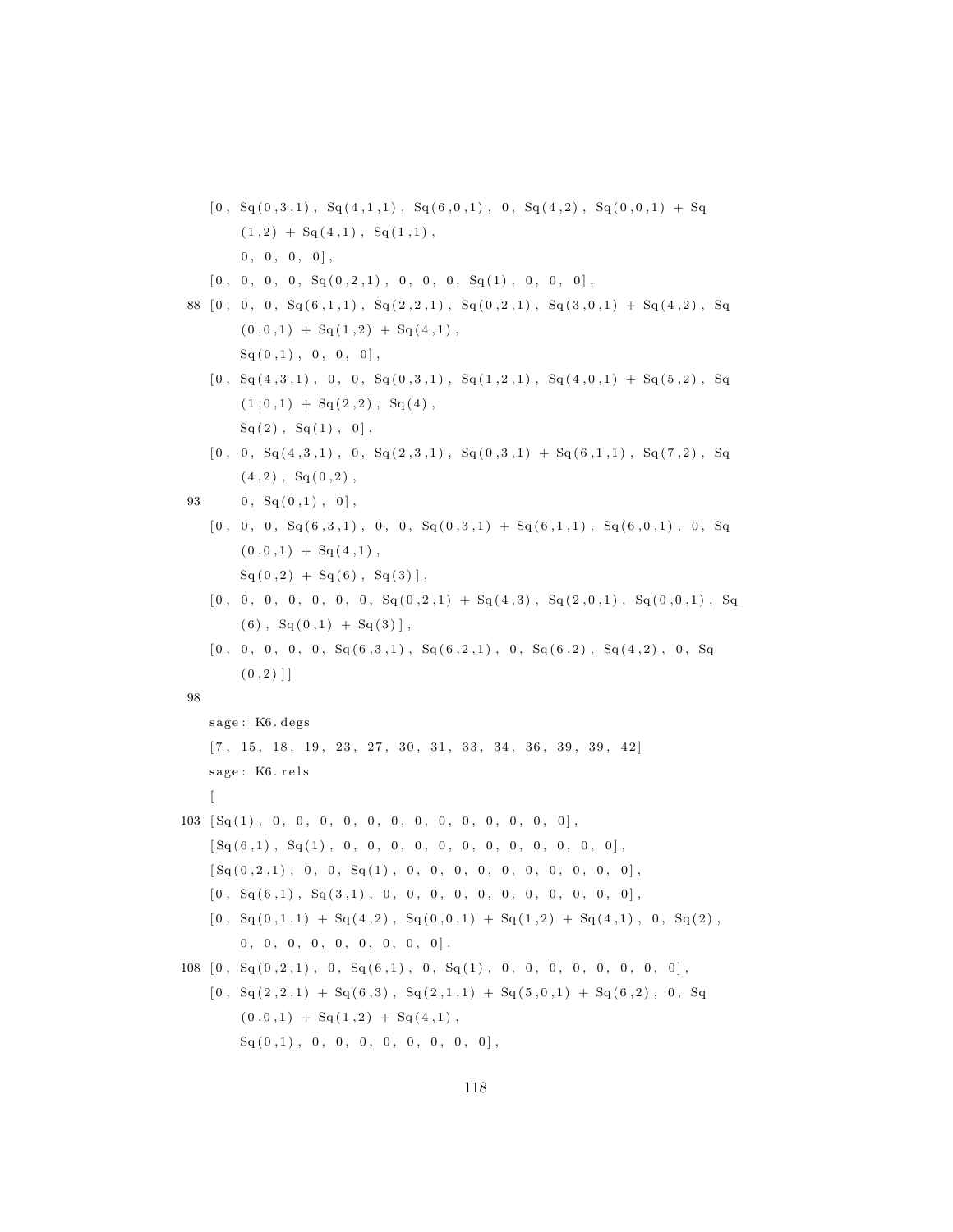- $[0, 0, S<sub>q</sub>(0, 2, 1) + S<sub>q</sub>(4, 3) + S<sub>q</sub>(6, 0, 1), S<sub>q</sub>(6, 2), S<sub>q</sub>(1, 0, 1), S<sub>q</sub>(4),$  $Sq(1)$ , 0, 0, 0, 0, 0, 0, 0],
- $[\,0\,,\;\;0\,,\;\;0\,,\;\;{\rm Sq}\,(0\,,2\,,1)\;,\;\;0\,,\;\;0\,,\;\;0\,,\;\;{\rm Sq}\,(1)\;,\;\;0\,,\;\;0\,,\;\;0\,,\;\;0\,,\;\;0\,,\;\;0\,]\;,$
- $113 \ \left[0 \, , \ \ \mathrm{Sq}\left( 2\, , 3\, , 1 \right) \, , \ \ \mathrm{Sq}\left( 2\, , 2\, , 1 \right) \; + \ \mathrm{Sq}\left( 6\, , 3 \right) \, , \ \ 0 \, , \ \ \mathrm{Sq}\left( 4\, , 2 \right) \, , \ \ \mathrm{Sq}\left( 0\, , 2 \right) \, , \ \ \mathrm{Sq}\left( 0\, , 1 \right) \, ,$  $0, 0, 0, 0, 0, 0, 0, 0$ 
	- $[0, S<sub>q</sub>(6, 2, 1), S<sub>q</sub>(0, 3, 1) + S<sub>q</sub>(3, 2, 1), 0, 0, 0, S<sub>q</sub>(4), 0, S<sub>q</sub>(1), 0,$  $0, 0, 0, 0$ ],
	- $[0, 0, S<sub>q</sub>(2,3,1), 0, S<sub>q</sub>(4,3), 0, S<sub>q</sub>(0,2), S<sub>q</sub>(2,1), S<sub>q</sub>(0,1), 0, 0,$  $0, 0, 0$ ,
	- $[0, \, Sq(6,3,1), \, 0, \, 0, \, Sq(1,2,1) + Sq(4,1,1), \, Sq(4,2), \, Sq(0,0,1), \, 0,$  $Sq(4)$ ,  $Sq(3)$ ,  $Sq(1)$ , 0, 0, 0],
	- $[ \,0\,,\;\;0\,,\;\;0\,,\;\;0\,,\;\;{\rm Sq}\left( \,0\,,3\,,1 \right) \,,\;\;0\,,\;\;{\rm Sq}\left( \,2\,,2 \right) \,,\;\;{\rm Sq}\left( \,0\,,2 \right) \,,\;\;0\,,\;\;{\rm Sq}\left( \,0\,,1 \right) \,,\;\;0\,,\;\;0\,,$  $0$ ],
- $118 \begin{array}{l} \!\!\!\!\! \left[ \,0 \;,\;\; 0 \;,\;\; {\rm Sq} \left( \,6 \;,\; 3 \;,\; 1 \, \right) \;,\;\; 0 \;,\;\; {\rm Sq} \left( \,0 \;,\; 2 \;,\; 1 \, \right) \;,\;\; 0 \;,\;\; {\rm Sq} \left( \,0 \;,\; 3 \, \right) \;+\; {\rm Sq} \left( \,6 \;,\; 1 \, \right) \;,\;\; {\rm Sq} \left( \,0 \;,\; 0 \;,\; 1 \, \right) \,, \end{array} \right.$  $Sq(0,2) + Sq(6)$ ,  $Sq(4)$ ,  $Sq(1)$ ,  $0$ ,  $0$ ],
	- $[0\,,\phantom{0}0,\phantom{0}0,\phantom{0}8q(6\,,3\,,1)\phantom{,},\phantom{0}8q(5\,,2\,,1)\phantom{,},\phantom{0}0,\phantom{0}8q(4\,,0\,,1)\phantom{,},\phantom{0}8q(4\,,2)\phantom{,},\phantom{0}8q(2\,,2)\phantom{,},\phantom{0}8q$  $(0\, ,0\, ,1)\,\, + \,\, {\mathop{\mathrm{Sq}}}(1\, ,2)\,\, + \,\, {\mathop{\mathrm{Sq}}}(7) \,\, ,$  $0, 0, S<sub>q</sub>(2), 0$ ,
	- $[ \,0\,,\;\;0\,,\;\;0\,,\;\;0\,,\;\;0\,,\;S q \, (2\,,2\,,1) \;, \;\,S q \, (6\,,2) \;, \;\;0\,,\;\;S q \, (2\,,0\,,1) \;, \;\,S q \, (5\,,1) \;, \;\,S q \, (0\,,2) \;,$  $\text{Sq}(0,1)$ ,  $\text{Sq}(0,1)$ ,  $0$ ,
- $123 \mid 0, 0, 0, 0, 0, 0, S<sub>q</sub>(2, 2, 1), S<sub>q</sub>(4, 1, 1), 0, S<sub>q</sub>(1, 1, 1) + S<sub>q</sub>(4, 0, 1) +$  $Sq(5,2)$ ,  $Sq(2,0,1)$ ,  $Sq(0,2)$ ,  $\text{Sq}(0,2)$ ,  $\text{Sq}(0,1)$ ,
	- $[0\,,\hspace{0.2cm}0\,,\hspace{0.2cm}0\,,\hspace{0.2cm}0\,,\hspace{0.2cm}0\,,\hspace{0.2cm}0\,,\hspace{0.2cm}0\,,\hspace{0.2cm}0\,,\hspace{0.2cm}0\,,\hspace{0.2cm}S q(7\,,0\,,1)\,,\hspace{0.2cm}S q(6\,,2)\,,\hspace{0.2cm}S q(0\,,3)\,,\hspace{0.2cm}0\,,\hspace{0.2cm}S q(0\,,2)\,$ ] ,
	- $[0, 0, 0, 0, 0, 0, 0, 0, 0, 0, 0, \text{Sq}(6,3,1), 0, \text{Sq}(4,2,1), 0, \text{Sq}(7,0,1)]$

#### 128 sage: K7. degs

 $\begin{array}{ccccccccc} \n8 & 16 & 20 & 24 & 25 & 28 & 30 & 31 & 32 & 33 & 34 & 36 & 37 & 39 & 40 & 41 & 42 \n\end{array}$  $45, 48, 56$ sage: K7. rels  $\sqrt{2}$ [ Sq ( 1 ) , 0 , 0 , 0 , 0 , 0 , 0 , 0 , 0 , 0 , 0 , 0 , 0 , 0 , 0 , 0 , 0 , 0 , 0 , 0 ] ,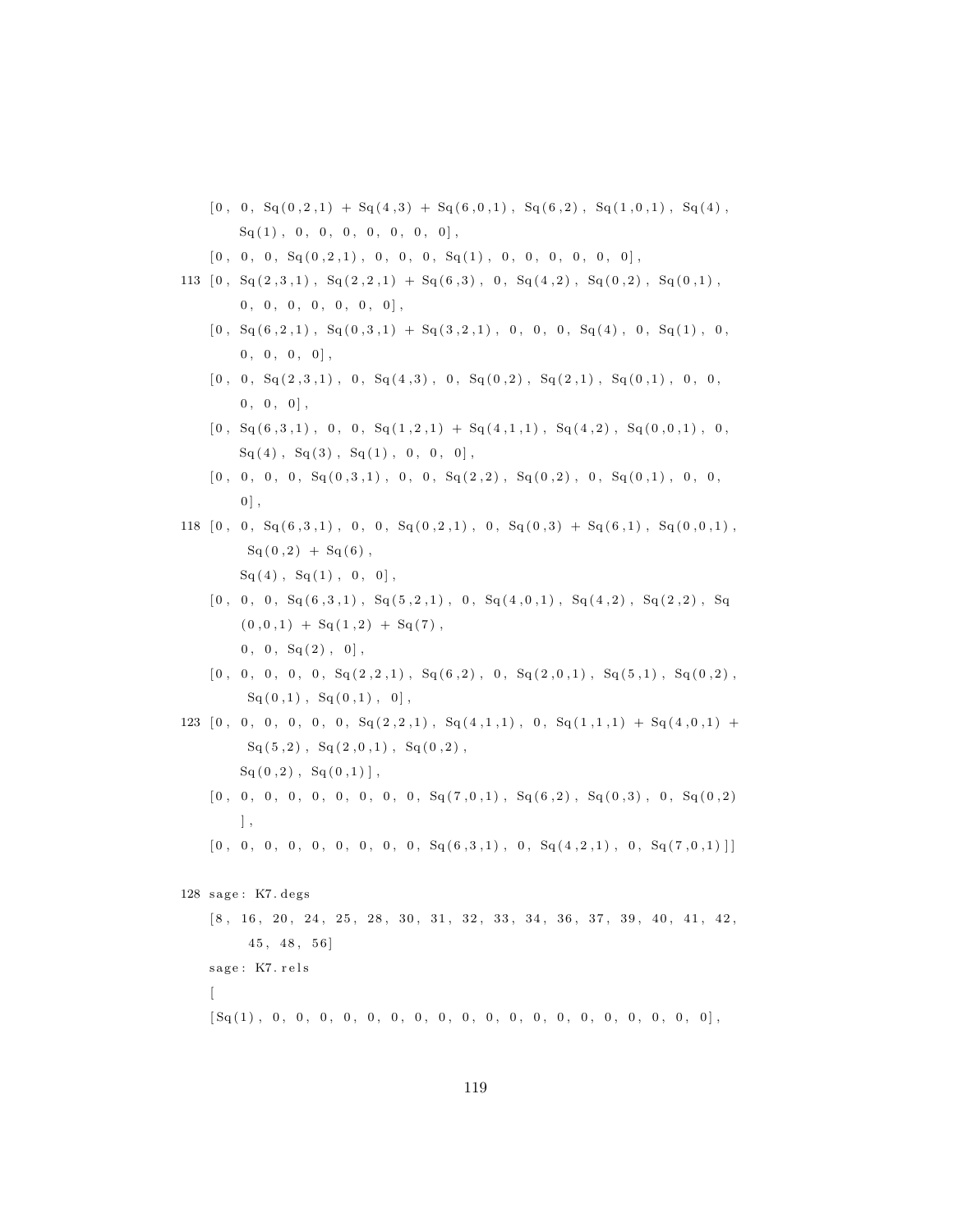$133 \quad \lceil \text{Sq}(6,1) \rceil, \quad \text{Sq}(1) \rceil, \quad 0 \rceil, \quad 0 \rceil, \quad 0 \rceil, \quad 0 \rceil, \quad 0 \rceil, \quad 0 \rceil, \quad 0 \rceil, \quad 0 \rceil, \quad 0 \rceil, \quad 0 \rceil, \quad 0 \rceil, \quad 0 \rceil, \quad 0 \rceil, \quad 0 \rceil, \quad 0 \rceil, \quad 0 \rceil, \quad 0 \rceil, \quad 0 \rceil, \quad 0 \rceil, \quad 0 \rceil, \quad 0 \rceil, \quad 0 \rceil, \quad 0 \rceil, \quad$  $0$ ],  $[\, {\rm Sq}\, ( \, 0 \, , \, 2 \, , \, 1 \, ) \,\, , \,\,\, \, 0 \,\, , \,\,\, {\rm Sq}\, ( \, 1 \, ) \,\, , \,\,\, \, 0 \,\, , \,\,\, \, 0 \,\, , \,\,\, \, 0 \,\, , \,\,\, \, 0 \,\, , \,\,\, \, 0 \,\, , \,\,\, \, 0 \,\, , \,\,\, \, 0 \,\, , \,\,\, \, 0 \,\, , \,\,\, \, 0 \,\, , \,\,\, \, 0 \,\, , \,\,\, \, 0 \,\, , \,\,\, \, 0 \,\, , \,\,\, \, 0 \,\$  $0, 0$ , [ 0 , Sq ( 6 , 1 ) , 0 , Sq ( 1 ) , 0 , 0 , 0 , 0 , 0 , 0 , 0 , 0 , 0 , 0 , 0 , 0 , 0 , 0 , 0 ,  $0$ ], [ 0 , 0 , 0 , Sq ( 2 ) , 0 , 0 , 0 , 0 , 0 , 0 , 0 , 0 , 0 , 0 , 0 , 0 , 0 , 0 , 0 , 0 ] ,  $[\operatorname{Sq}(4,3,1), \operatorname{Sq}(2,1,1) + \operatorname{Sq}(6,2), 0, \operatorname{Sq}(4), \operatorname{Sq}(3), 0, 0, 0, 0, 0, 0]$  $0, 0, 0, 0, 0, 0, 0, 0, 0, 0]$ 138 [ 0 , Sq ( 0 , 2 , 1 ) , Sq ( 6 , 1 ) , 0 , 0 , Sq ( 1 ) , 0 , 0 , 0 , 0 , 0 , 0 , 0 , 0 , 0 , 0 ,  $0, 0, 0, 0$ ],  $[ \,0\,,\;\; {\rm Sq} \,( \,2\,, 2\,, 1)\; +\; {\rm Sq} \,( \,6\,, 3)\;, \;\; 0\,,\;\; {\rm Sq} \,( \,0\,, 0\,, 1)\;, \;\; {\rm Sq} \,( \,0\,, 2)\; +\; {\rm Sq} \,( \,6\,) \;, \;\; 0\,,\;\; {\rm Sq} \,( \,1)\;,$  $0, 0, 0,$ 0 , 0 , 0 , 0 , 0 , 0 , 0 , 0 , 0 , 0 ] ,  $[ \,0\,,\;\;0\,,\;\; {\rm Sq} \, (6\,,2)\;, \;\;0\,,\;\; {\rm Sq} \, (0\,,0\,,1)\;, \;\; {\rm Sq} \, (4)\;, \;\; {\rm Sq} \, (2)\;, \;\; {\rm Sq} \, (1)\;, \;\;0\,,\;\;0\,,\;\;0\,,\;\;0\,, \;\;0\,,$  $0, 0, 0, 0, 0, 0, 0]$ , [ 0 , 0 , Sq ( 0 , 2 , 1 ) , 0 , 0 , 0 , 0 , 0 , Sq ( 1 ) , 0 , 0 , 0 , 0 , 0 , 0 , 0 , 0 , 0 ,  $0, 0$ , 143  $[0, 0, Sq(4,1,1), 0, Sq(0,3) + Sq(2,0,1), Sq(6), Sq(4), Sq(0,1), 0,$  $Sq(1)$ , 0, 0, 0, 0, 0, 0, 0,  $0, 0, 0$ ,  $[0, \, S_q(6, 2, 1), \, S_q(6, 3), \, 0, \, S_q(4, 2), \, S_q(0, 0, 1) + S_q(4, 1), \, 0, \, S_q(4),$  $0, \, Sq(2), Sq(1), 0, 0,$  $0, 0, 0, 0, 0, 0, 0]$  $[0, 0, S<sub>q</sub>(4, 2, 1), S<sub>q</sub>(0, 2, 1), 0, S<sub>q</sub>(2, 0, 1) + S<sub>q</sub>(6, 1), S<sub>q</sub>(0, 0, 1), S<sub>q</sub>(0, 0, 1)]$  $(0,2) + Sq(6), Sq(2,1),$  $148$   $\text{Sq}(4)$ , 0,  $\text{Sq}(1)$ , 0, 0, 0, 0, 0, 0, 0, 0],  $[0, 0, 0, 0, S<sub>q</sub>(0, 2, 1) + S<sub>q</sub>(4, 3) + S<sub>q</sub>(6, 0, 1), S<sub>q</sub>(0, 1, 1), 0, 0, 0,$  $0, Sq(4), Sq(2), Sq(1),$  $0, 0, 0, 0, 0, 0, 0]$  $[0, 0, 0, S<sub>q</sub>(4, 2, 1), S<sub>q</sub>(0, 3, 1), S<sub>q</sub>(0, 2, 1) + S<sub>q</sub>(6, 0, 1), 0, S<sub>q</sub>(4, 2),$  $Sq(0,3) + Sq(2,0,1), 0, 0, 0,$  $Sq(4)$ ,  $Sq(2)$ ,  $Sq(1)$ , 0, 0, 0, 0, 0], 153  $[0, 0, 0, 0, Sq(4,2,1), Sq(4,1,1), 0, Sq(2,3) + Sq(4,0,1), Sq$  $(0, 1, 1)$ ,  $Sq(2, 0, 1)$ ,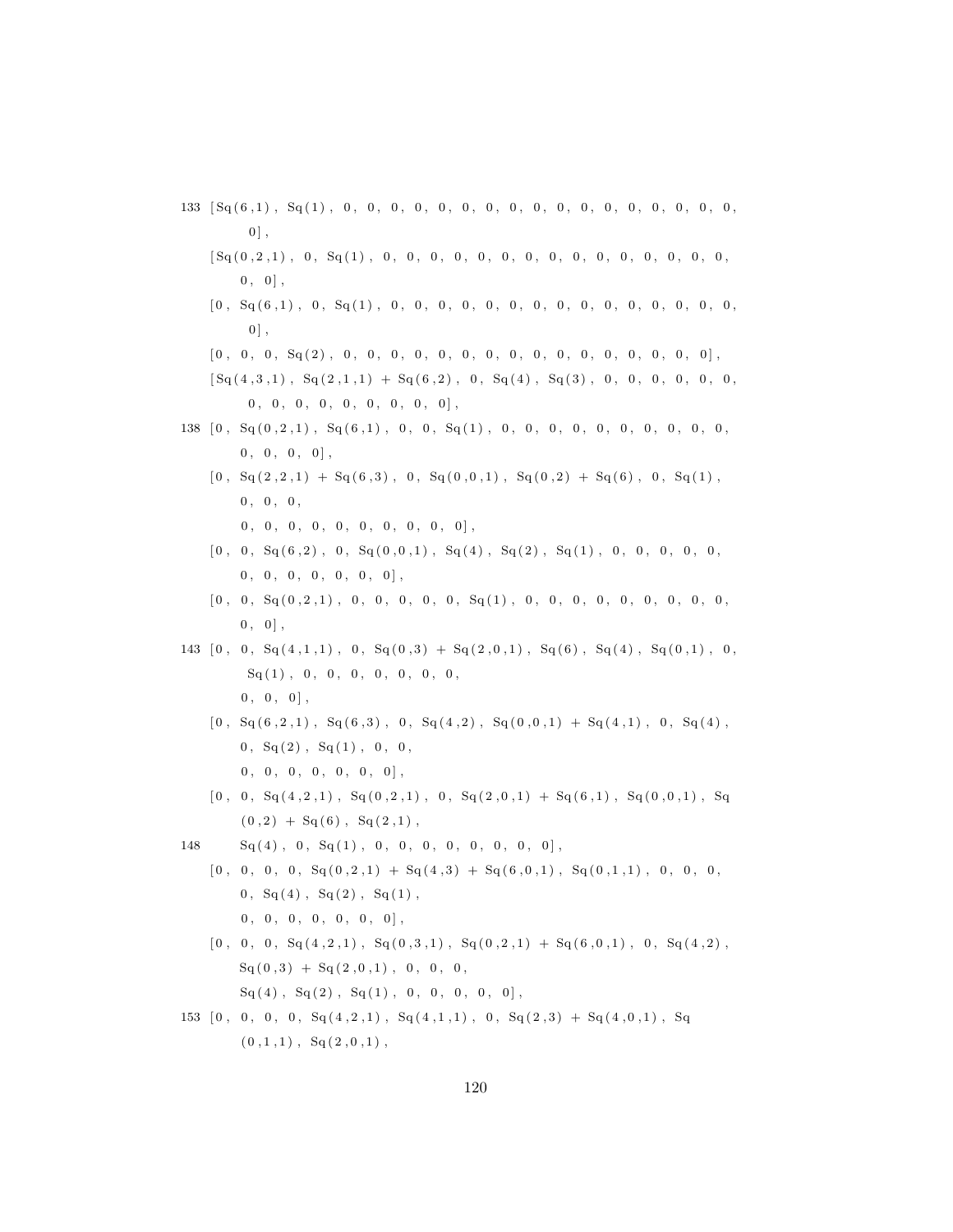${\rm Sq}\, (\, 2 \, , \, 2 \, ) \,\, , \,\, \,{\rm Sq}\, (\, 0 \, , \, 2 \, ) \,\, , \,\, \,{\rm Sq}\, (\, 2 \, , \, 1 \, ) \,\, , \,\, \,{\rm Sq}\, (\, 0 \, , \, 1 \, ) \,\, , \,\, \, 0 \, , \,\, \, 0 \, , \,\, \, 0 \, , \,\, \, 0 \, , \,\, \, 0 \, , \,\, \, 0 \, , \,\, \, 0 \, , \,\, \, 0 \, , \,\, \, 0 \, , \,\, \, 0 \, , \,\, \, 0 \, , \,\,$ 

[ 0 , 0 , 0 , 0 , Sq ( 5 , 2 , 1 ) , 0 , 0 , Sq ( 2 , 1 , 1 ) + Sq ( 6 , 2 ) , Sq ( 2 , 3 ) , Sq ( 4 , 2 ) , Sq ( 0 , 3 ) + Sq ( 2 , 0 , 1 ) + Sq ( 6 , 1 ) , Sq ( 0 , 0 , 1 ) , Sq ( 6 ) , Sq ( 4 ) , 0 , Sq ( 2 ) , Sq ( 1 ) , 0 , 0 , 0 ] , [ 0 , 0 , 0 , 0 , 0 , Sq ( 4 , 2 , 1 ) , Sq ( 2 , 2 , 1 ) , 0 , Sq ( 0 , 2 , 1 ) , 0 , Sq ( 4 , 0 , 1 ) , Sq ( 2 , 0 , 1 ) , Sq ( 2 , 2 ) , 158 Sq ( 0 , 2 ) , Sq ( 2 , 1 ) , 0 , Sq ( 0 , 1 ) , 0 , 0 , 0 ] , [ 0 , 0 , 0 , 0 , 0 , 0 , 0 , Sq ( 4 , 2 , 1 ) , Sq ( 6 , 1 , 1 ) , Sq ( 2 , 2 , 1 ) , 0 , 0 , Sq ( 4 , 0 , 1 ) , Sq ( 2 , 0 , 1 ) , Sq ( 2 , 2 ) , Sq ( 4 , 1 ) , Sq ( 0 , 2 ) , Sq ( 0 , 1 ) , 0 , 0 ] , [ 0 , 0 , 0 , 0 , 0 , 0 , 0 , 0 , Sq ( 6 , 2 , 1 ) , 0 , 0 , Sq ( 2 , 2 , 1 ) , Sq ( 4 , 1 , 1 ) , Sq ( 6 , 2 ) , 0 , Sq ( 4 , 2 ) , Sq ( 2 , 0 , 1 ) , Sq ( 0 , 2 ) , Sq ( 0 , 1 ) , 0 ] , 163 [ 0 , 0 , 0 , 0 , 0 , 0 , 0 , 0 , 0 , 0 , Sq ( 4 , 3 , 1 ) , 0 , 0 , Sq ( 2 , 2 , 1 ) , 0 , Sq ( 0 , 2 , 1 ) + Sq ( 4 , 3 ) , 0 , Sq ( 2 , 0 , 1 ) + Sq ( 3 , 2 ) , Sq ( 0 , 2 ) , 0 ] , [ 0 , 0 , 0 , 0 , 0 , 0 , 0 , 0 , 0 , 0 , 0 , 0 , 0 , Sq ( 5 , 2 , 1 ) , Sq ( 4 , 2 , 1 ) , Sq ( 0 , 3 , 1 ) , Sq ( 2 , 2 , 1 ) , 0 , 0 , Sq ( 1 ) ] , [ 0 , 0 , 0 , 0 , 0 , 0 , 0 , 0 , 0 , 0 , 0 , 0 , 0 , Sq ( 6 , 2 , 1 ) , 0 , Sq ( 1 , 3 , 1 ) + Sq ( 4 , 2 , 1 ) , 0 , 168 Sq ( 6 , 0 , 1 ) + Sq ( 7 , 2 ) , Sq ( 3 , 0 , 1 ) , Sq ( 2 ) ] , [ 0 , 0 , 0 , 0 , 0 , 0 , 0 , 0 , 0 , 0 , 0 , 0 , 0 , 0 , 0 , 0 , 0 , 0 , 0 , Sq ( 4 ) ] ] s a g e : K8. de g s [ 9 , 1 7 , 2 1 , 2 5 , 2 6 , 2 8 , 2 9 , 3 1 , 3 2 , 3 3 , 3 4 , 3 5 , 3 7 , 3 8 , 4 1 , 4 2 , 4 3 , 4 5 , 4 8 , 5 1 , 5 4 , 5 7 , 5 8 , 6 0] 173 s a g e : K8. r e l s [ [ Sq ( 1 ) , 0 , 0 , 0 , 0 , 0 , 0 , 0 , 0 , 0 , 0 , 0 , 0 , 0 , 0 , 0 , 0 , 0 , 0 , 0 , 0 , 0 , 0 , 0 ] , [ Sq ( 6 , 1 ) , Sq ( 1 ) , 0 , 0 , 0 , 0 , 0 , 0 , 0 , 0 , 0 , 0 , 0 , 0 , 0 , 0 , 0 , 0 , 0 , 0 , 0 , 0 , 0 , 0 ] ,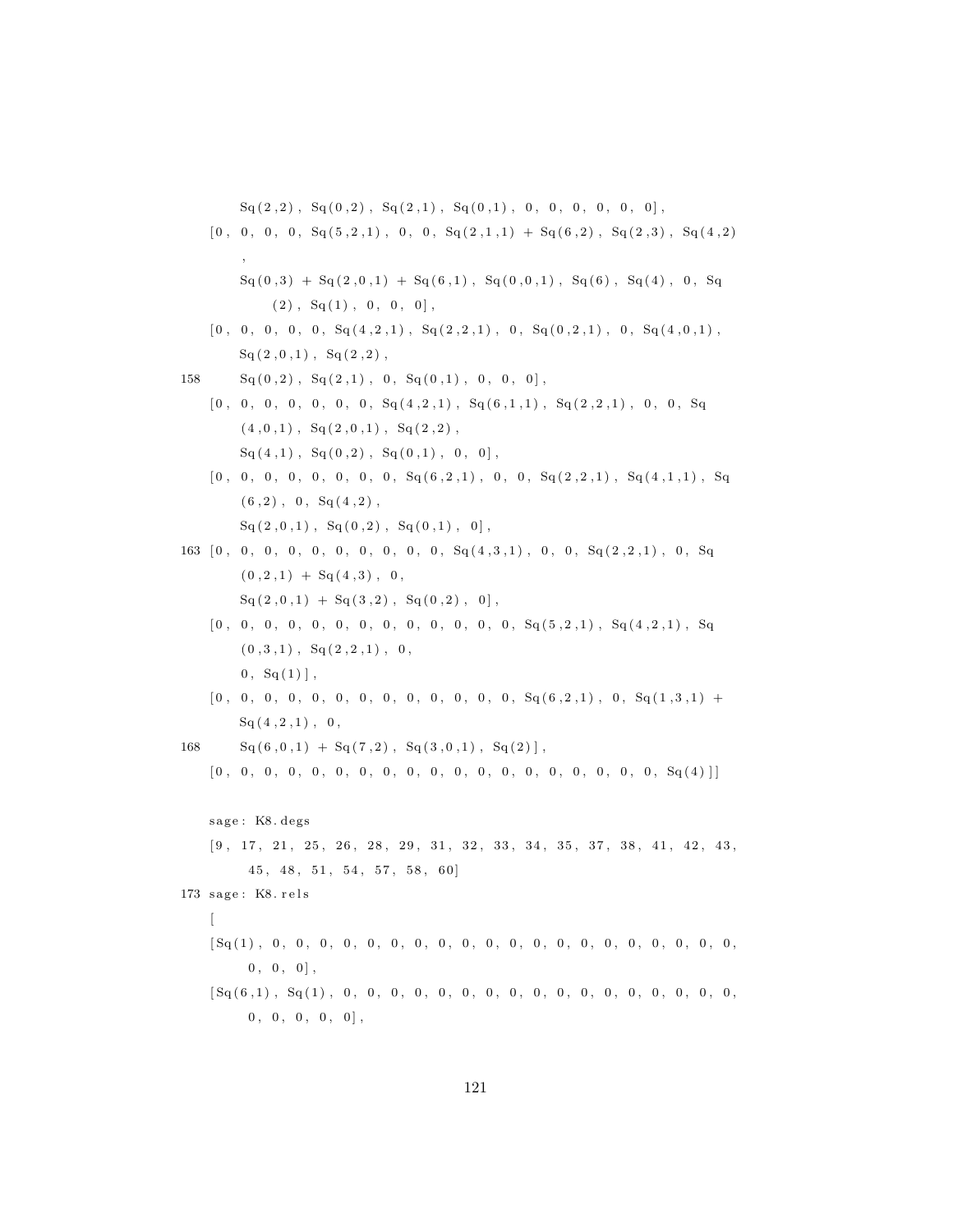[ Sq ( 0 , 2 , 1 ) , 0 , Sq ( 1 ) , 0 , 0 , 0 , 0 , 0 , 0 , 0 , 0 , 0 , 0 , 0 , 0 , 0 , 0 , 0 ,  $\begin{bmatrix} 0 \ , \ 0 \ , \ 0 \ , \ 0 \ , \ 0 \ , \ 0 \ , \ 0 \ , \ 0 \ \end{bmatrix},$ 

- 178 [ 0 , Sq ( 6 , 1 ) , 0 , Sq ( 1 ) , 0 , 0 , 0 , 0 , 0 , 0 , 0 , 0 , 0 , 0 , 0 , 0 , 0 , 0 , 0 ,  $0, 0, 0, 0, 0]$ ,
	- [ 0 , 0 , 0 , Sq ( 0 , 1 ) , Sq ( 2 ) , 0 , 0 , 0 , 0 , 0 , 0 , 0 , 0 , 0 , 0 , 0 , 0 , 0 , 0 ,  $0, 0, 0, 0, 0]$ ,

 $[\text{Sq}(4,3,1), \text{Sq}(2,1,1) + \text{Sq}(6,2), 0, \text{Sq}(4), \text{Sq}(0,1), \text{Sq}(1),$ 

- 0 , 0 , 0 , 0 , 0 , 0 , 0 , 0 , 0 , 0 , 0 , 0 , 0 , 0 , 0 , 0 , 0 , 0 ] ,
- [ 0 , Sq ( 0 , 2 , 1 ) , Sq ( 6 , 1 ) , 0 , 0 , 0 , Sq ( 1 ) , 0 , 0 , 0 , 0 , 0 , 0 , 0 , 0 , 0 ,  $0, 0, 0, 0, 0, 0, 0, 0, 0]$

183  $[0, Sq(6,3), Sq(2,3) + Sq(4,0,1), Sq(0,0,1), Sq(0,2), Sq(4), Sq$  $(0,1)$ ,  $Sq(1)$ , 0 , 0 , 0 , 0 , 0 , 0 , 0 , 0 , 0 , 0 , 0 , 0 , 0 , 0 , 0 , 0 ] ,

- $[ \hskip-6.5pt [ 0 \, , \hskip 6.5pt 0 \, , \hskip 6.5pt \end{array} \hskip-6.5pt \begin{array}{l} \hskip-6.5pt \text{\rm G} \hskip-6.5pt \text{\rm G} \hskip-6.5pt \text{\rm G} \hskip-6.5pt \text{\rm G} \hskip-6.5pt \text{\rm G} \hskip-6.5pt \text{\rm G} \hskip-6.5pt \text{\rm G} \hskip-6.5pt \text{\rm G} \hskip-6.5pt \text{\rm G} \hskip-6.5pt \text{\rm G} \hskip-6.5pt \text{\rm G} \hskip-6.5pt \text$  $\begin{array}{cccc} 0 \,, & 0 \,, & 0 \,, & 0 \,, & 0 \,, & 0 \end{array} \, , \quad \begin{array}{cccc} \end{array} \, .$
- $[0, 0, Sq(4,1,1), 0, 0, 0, Sq(0,2), Sq(4), Sq(0,1) + Sq(3), 0, Sq(4)]$  $(1)$ ,
	- 0 , 0 , 0 , 0 , 0 , 0 , 0 , 0 , 0 , 0 , 0 , 0 , 0 ] ,
- 188  $[0, 0, 0, S<sub>q</sub>(0, 2, 1) + S<sub>q</sub>(6, 0, 1), S<sub>q</sub>(5, 0, 1), S<sub>q</sub>(0, 1, 1), S<sub>q</sub>(6, 1), S<sub>q</sub>(6, 1, 1)]$  $(0, 0, 1)$ , Sq $(6)$ , 0,
	- $Sq(4)$ ,  $Sq(0,1)$ ,  $Sq(1)$ , 0, 0, 0, 0, 0, 0, 0, 0, 0, 0, 0],
	- $[0, 0, 0, 0, S<sub>q</sub>(0, 3, 1), S<sub>q</sub>(4, 1, 1), S<sub>q</sub>(0, 2, 1) + S<sub>q</sub>(4, 3), S<sub>q</sub>(2, 3) +$  $Sq(4, 0, 1)$ ,
		- $Sq(0,1,1) + Sq(4,2)$ ,  $Sq(6,1)$ ,  $Sq(2,2)$ ,  $Sq(0,0,1) + Sq(1,2) + Sq$  $(4,1)$ ,  $Sq(2,1)$ ,  $Sq(1,1)$ ,
		- $0, 0, 0, 0, 0, 0, 0, 0, 0, 0, 0]$
- 193  $[0, 0, 0, S_q(6, 2, 1), S_q(5, 2, 1), S_q(0, 3, 1), 0, S_q(0, 2, 1) + S_q(4, 3),$  $Sq(5,0,1) + Sq(6,2)$ ,  $Sq(2,3)$ , 0,  $Sq(2,0,1) + Sq(3,2)$ ,  $Sq(4,1)$ ,  $Sq(6)$ , 0,  $Sq(2)$ , 0,  $0, 0, 0, 0, 0, 0, 0, 0$

 $[0, 0, 0, 0, 0, 0, 0, \text{Sq}(0,3,1) + \text{Sq}(6,1,1), 0, \text{Sq}(6,0,1), \text{Sq}(2,1,1) +$  $Sq(6,2), Sq(4,0,1),$  $Sq(0,1,1) + Sq(3,0,1) + Sq(4,2)$ ,  $Sq(2,2)$ ,  $Sq(0,0,1) + Sq(1,2)$ ,  $Sq(1,1), Sq(0,1),$  $0, 0, 0, 0, 0, 0, 0, 0, 0]$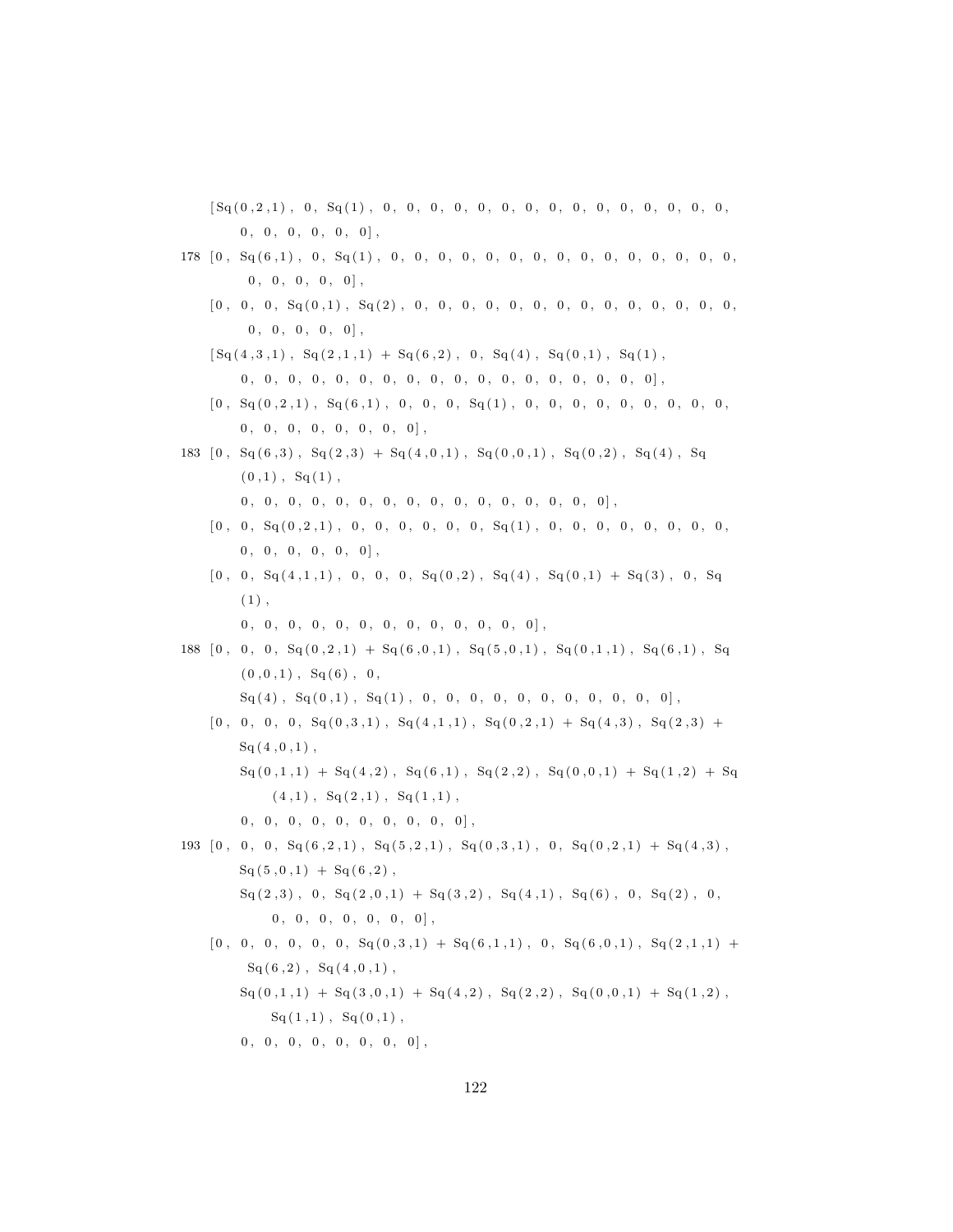- 198  $[0, 0, 0, 0, 0, 0, 0, 0, 0, S<sub>q</sub>(1, 2, 1), S<sub>q</sub>(0, 2, 1) + S<sub>q</sub>(4, 3) + S<sub>q</sub>(6, 0, 1)$ , 0, 0, 0,  $Sq(1,0,1)$ ,  $Sq(5)$ , 0,  $Sq(3)$ ,  $Sq(1)$ , 0, 0, 0, 0, 0, 0],  $[0\,,\phantom{0}0,\phantom{0}0,\phantom{0}0,\phantom{0}0,\phantom{0}Sq(4\,,3\,,1)\phantom{,},\phantom{S}Sq(6\,,2\,,1)\phantom{,},\phantom{S}0,\phantom{S}Sq(0\,,3\,,1)\phantom{,}+\phantom{S}Sq(3\,,2\,,1)\phantom{,},\phantom{S}0\,,$  $0, 0, Sq(2,3)$ ,  $0, \, S_q(0,0,1) + S_q(1,2), \, S_q(0,2), \, 0, \, S_q(0,1), \, 0, \, 0, \, 0, \, 0, \, 0, \, 0]$  $[0, 0, 0, 0, 0, 0, 0, \text{Sq}(6,3,1), 0, \text{Sq}(6,2,1), 0, \text{Sq}(4,2,1), \text{Sq}(0,3,1)]$  $, 0, Sq(4,3) + Sq(7,2)$  $203 \text{ }$   $\text{Sq}(3,0,1)$ , 0,  $\text{Sq}(5,1)$ ,  $\text{Sq}(0,2)$ ,  $\text{Sq}(0,1)$ , 0, 0, 0, 0, 0],  $[0, 0, 0, 0, 0, 0, 0, 0, 0, 0, 0, 0, \text{Sq}(4,3,1), 0, 0, \text{Sq}(0,3,1) + \text{Sq}(0,3,1)$  $(6, 1, 1)$ ,  ${\bf Sq} \, ( \, 0 \, , 2 \, , 1 \, )\,\, + \,\, {\bf Sq} \, ( \, 6 \, , 0 \, , 1 \, )\,\, + \,\, {\bf Sq} \, ( \, 7 \, , 2 \, )\,\, , \,\, \,{\bf Sq} \, ( \, 5 \, , 0 \, , 1 \, )\,\, , \,\, \,{\bf Sq} \, ( \, 1 \, , 1 \, , 1 \, )\,\, + \,\, {\bf Sq}$  $(4, 0, 1) + Sq(5, 2), 0,$  ${\rm Sq}\, (\,0\ , 2\,) \ , \ {\rm Sq}\, (\,0\ , 1\,) \ , \ \ 0\ , \ \ 0\ , \ \ 0\ , \ \ 0\, ] \ ,$ [ 0 , 0 , 0 , 0 , 0 , 0 , 0 , 0 , 0 , 0 , 0 , 0 , 0 , 0 , Sq ( 0 , 3 , 1 ) + Sq ( 3 , 2 , 1 ) +  $Sq(6,1,1)$ , 0,  $Sq(7,0,1)$ , 208 0, 0,  $Sq(0,2)$ ,  $Sq(0,1)$ , 0, 0, 0],  $[ \,0\,,\;\;0\,,\;\;0\,,\;\;0\,,\;\;0\,,\;\;0\,,\;\;0\,,\;\;0\,,\;\;0\,,\;\;0\,,\;\;0\,,\;\;0\,,\;\;0\,,\;\;0\,,\;\;S q \, ( \,4\,, \,2\,, \,1\,) \,\,,\;\;0\,,\;\;S q \, ( \,2\,, \,2\,, \,1\,) \,\,,$  $Sq(0, 2, 1), Sq(3, 0, 1),$  $0, 0, S<sub>q</sub>(1), 0, 0$ , [ 0 , 0 , 0 , 0 , 0 , 0 , 0 , 0 , 0 , 0 , 0 , 0 , 0 , Sq ( 6 , 3 , 1 ) , 0 , 0 , Sq ( 1 , 3 , 1 )  $+ Sq(4,2,1)$ ,  $Sq(2,2,1)$ ,  $Sq(5,0,1)$ ,  $Sq(2,0,1) + Sq(3,2)$ ,  $Sq(6)$ ,  $Sq(0,1)$ ,  $Sq(2)$ , 0], 213 [ 0 , 0 , 0 , 0 , 0 , 0 , 0 , 0 , 0 , 0 , 0 , 0 , 0 , 0 , 0 , Sq ( 5 , 2 , 1 ) , Sq ( 1 , 3 , 1 )  $+$  Sq  $(4, 2, 1)$ , 0, Sq  $(6, 2)$ ,  $0, \, Sq(0,2) + Sq(6), \, Sq(0,1), Sq(2), 0],$ [ 0 , 0 , 0 , 0 , 0 , 0 , 0 , 0 , 0 , 0 , 0 , 0 , 0 , 0 , Sq ( 7 , 2 , 1 ) , 0 , 0 , 0 , Sq  $(0, 2, 1)$ ,  $Sq(4,2)$ ,  $Sq(0,0,1)$ ,  $Sq(4)$ ,  $Sq(0,1)$ ,  $Sq(1)$ , [ 0 , 0 , 0 , 0 , 0 , 0 , 0 , 0 , 0 , 0 , 0 , 0 , 0 , 0 , 0 , 0 , 0 ,  $218$   $\text{Sq}(6,2,1)$ , 0,  $\text{Sq}(0,2,1)$ , 0,  $\text{Sq}(0,0,1)$ ,  $\text{Sq}(0,2)$ ,  $\text{Sq}(4)$ sage: K9. degs
	- $[10, 18, 22, 26, 28, 29, 30, 32, 34, 35, 38, 42, 44, 45, 46, 48,$  $51, 54, 57, 58, 60, 60, 61, 64$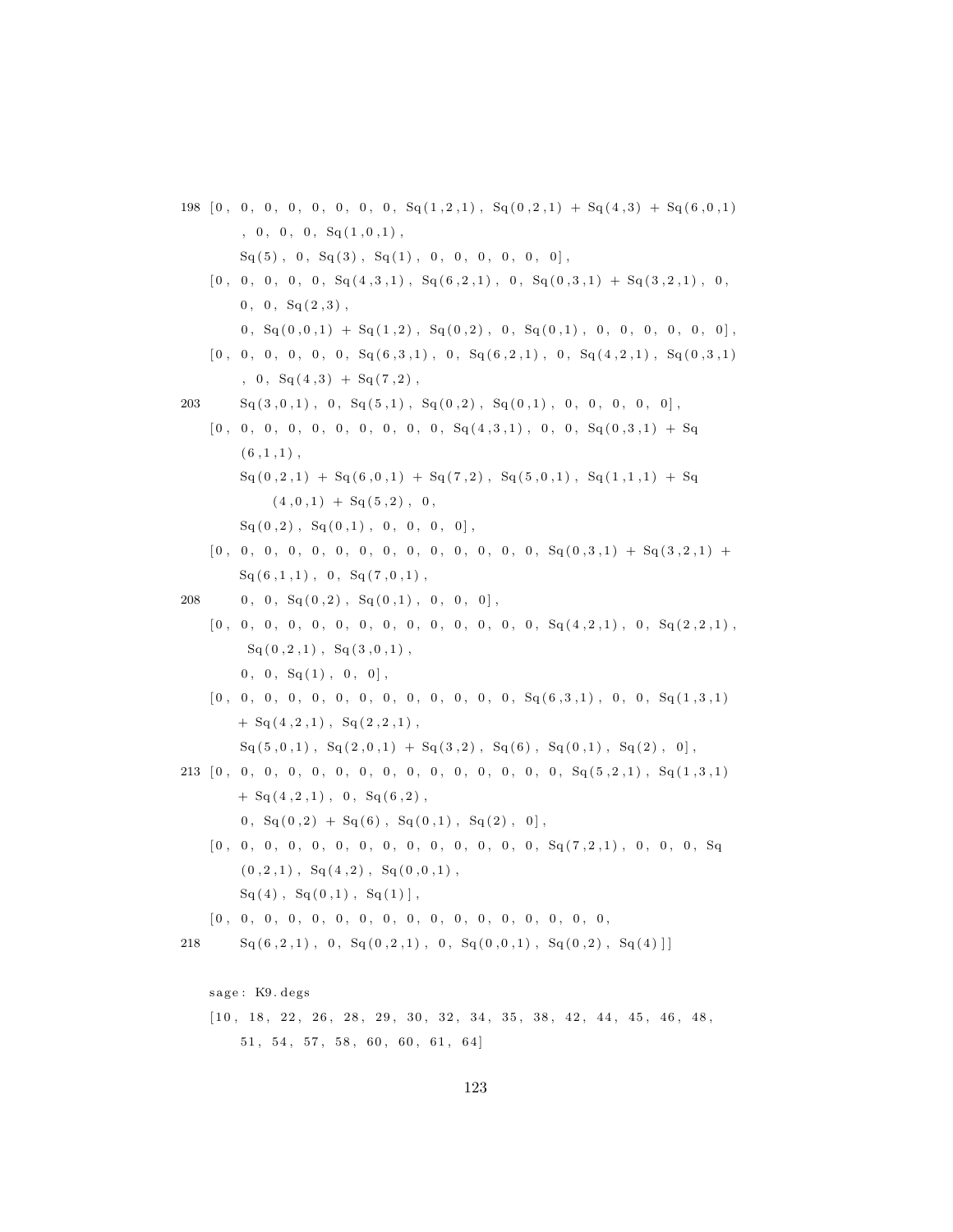sage: K9. rels 223 [ [ Sq ( 1 ) , 0 , 0 , 0 , 0 , 0 , 0 , 0 , 0 , 0 , 0 , 0 , 0 , 0 , 0 , 0 , 0 , 0 , 0 , 0 , 0 ,  $0, 0, 0$ ,  $[Sq(6,1), Sq(1), 0,$ 0 , 0 , 0 , 0 , 0 , 0 , 0 , 0 , 0 , 0 , 0 , 0 , 0 , 0 , 0 , 0 , 0 , 0 , 0 , 0 , 0 ] , [ Sq ( 0 , 2 , 1 ) , 0 , Sq ( 1 ) , 0 , 0 , 0 , 0 , 228 0 , 0 , 0 , 0 , 0 , 0 , 0 , 0 , 0 , 0 , 0 , 0 , 0 , 0 , 0 , 0 , 0 ] ,  $[0, Sq(6,1), 0, Sq(1), 0, 0, 0, 0, 0, 0, 0, 0, 0, 0]$  $0, 0, 0, 0, 0, 0, 0, 0, 0, 0, 0, 0, 0]$ ,  $[Sq(4,3,1), Sq(2,1,1) + Sq(6,2), 0, Sq(4), Sq(2), Sq(1), 0, 0,$ 0 , 0 , 0 , 0 , 0 , 0 , 0 , 0 , 0 , 0 , 0 , 0 , 0 , 0 , 0 , 0 ] , 233 [ 0 , Sq ( 0 , 2 , 1 ) , Sq ( 6 , 1 ) , 0 , 0 , 0 , Sq ( 1 ) , 0 , 0 , 0 , 0 , 0 , 0 , 0 , 0 , 0 , 0 , 0 , 0 , 0 , 0 , 0 , 0 , 0 ] , [ 0 , 0 , Sq ( 0 , 2 , 1 ) , 0 , 0 , 0 , 0 , 0 , Sq ( 1 ) , 0 , 0 , 0 , 0 , 0 ,  $0, 0, 0, 0, 0, 0, 0, 0, 0, 0, 0]$  $[0, 0, 0, S<sub>q</sub>(0,3) + S<sub>q</sub>(6,1), S<sub>q</sub>(0,0,1), S<sub>q</sub>(6), S<sub>q</sub>(2,1), S<sub>q</sub>(0,1) +$  $238\ \ \mathrm{Sq}\left( 3 \right) \, ,\ \ 0\, ,\ \ 0\, ,\ \ 0\, ,\ \ 0\, ,\ \ 0\, ,\ \ 0\, ,\ \ 0\, ,\ \ 0\, ,\ \ 0\, ,\ \ 0\, ,\ \ 0\, ,\ \ 0\, ,\ \ 0\, ,\ \ 0\, ,\ \ 0\, ,\ \ 0\, ,\ \ 0\, ,\ \ 0\, ,\ \ 0\, ,\ \ 0\, ,\ \ 0\, ,\ \ 0\, ,\ \ 0\, ,\ \ 0\, ,\ \ 0\, ,\ \ 0\, ,\ \ 0\, ,\ \ 0\, ,\ \ 0$  $[0\;,\;\;0\;,\;\;0,\;\;{\rm Sq}\left(\,4\;,3\,\right)\;+\;{\rm Sq}\left(\,6\;,\,0\;,\,1\,\right)\;,\;\;{\rm Sq}\left(\,4\;,\,0\;,\,1\,\right)\;+\;$  $\text{Sq}(5,2), \ \text{Sq}(0,1,1) + \text{Sq}(4,2), \ 0, \ \text{Sq}(0,0,1) + \text{Sq}(1,2) + \text{Sq}(4,1), \ 0,$  $Sq(1,1)$ , 0, 0, 0, 0, 0, 0, 0, 0, 0,  $0, 0, 0, 0, 0, 0]$ ,  $[0, 0, 0, S_q(6,1,1), S_q(1,2,1) + S_q(5,3), S_q(6,0,1), 0, S_q(4,2), 0,$  $Sq(0,0,1) +$ 243 Sq ( 1 , 2 ) + Sq ( 4 , 1 ) , Sq ( 1 , 1 ) , 0 , 0 , 0 , 0 , 0 , 0 , 0 , 0 , 0 , 0 , 0 , 0 , 0 ] ,  $[0, 0, 0, 0, 0, 0, 0, S<sub>q</sub>(0, 2, 1)$ , 0 , Sq ( 6 , 1 ) , 0 , 0 , Sq ( 1 ) , 0 , 0 , 0 , 0 , 0 , 0 , 0 , 0 , 0 , 0 , 0 , 0 ] ,  $[0, 0, 0, 0, S<sub>q</sub>(1, 3, 1) + S<sub>q</sub>(4, 2, 1)$ ,  $\text{Sq}(6,1,1)$ ,  $\text{Sq}(2,2,1)$ ,  $\text{Sq}(0,2,1)$ , 0,  $\text{Sq}(3,0,1)$  +  $\text{Sq}(4,2)$ ,  $\text{Sq}(0,0,1)$  $+ Sq(1,2) + Sq(4,1)$ ,  $Sq(0,1)$ , 0,  $248$  0, 0, 0, 0, 0, 0, 0, 0, 0, 0, 0],  $[0, 0, 0, 0, 0, 0, 0, 0, 0, 0, 5q(2,1,1) + Sq(6,2), Sq(2,3) + Sq(4,0,1)]$  $+ Sq(5,2)$ ,  $Sq(2,2)$ ,  $Sq(4)$ ,  $Sq(2)$ ,  $Sq(1)$ , 0, 0, 0, 0, 0, 0, 0, 0, 0, 0, 0,  $0$ ],  $[0, 0, 0, 0, S<sub>q</sub>(6, 2, 1), 0,$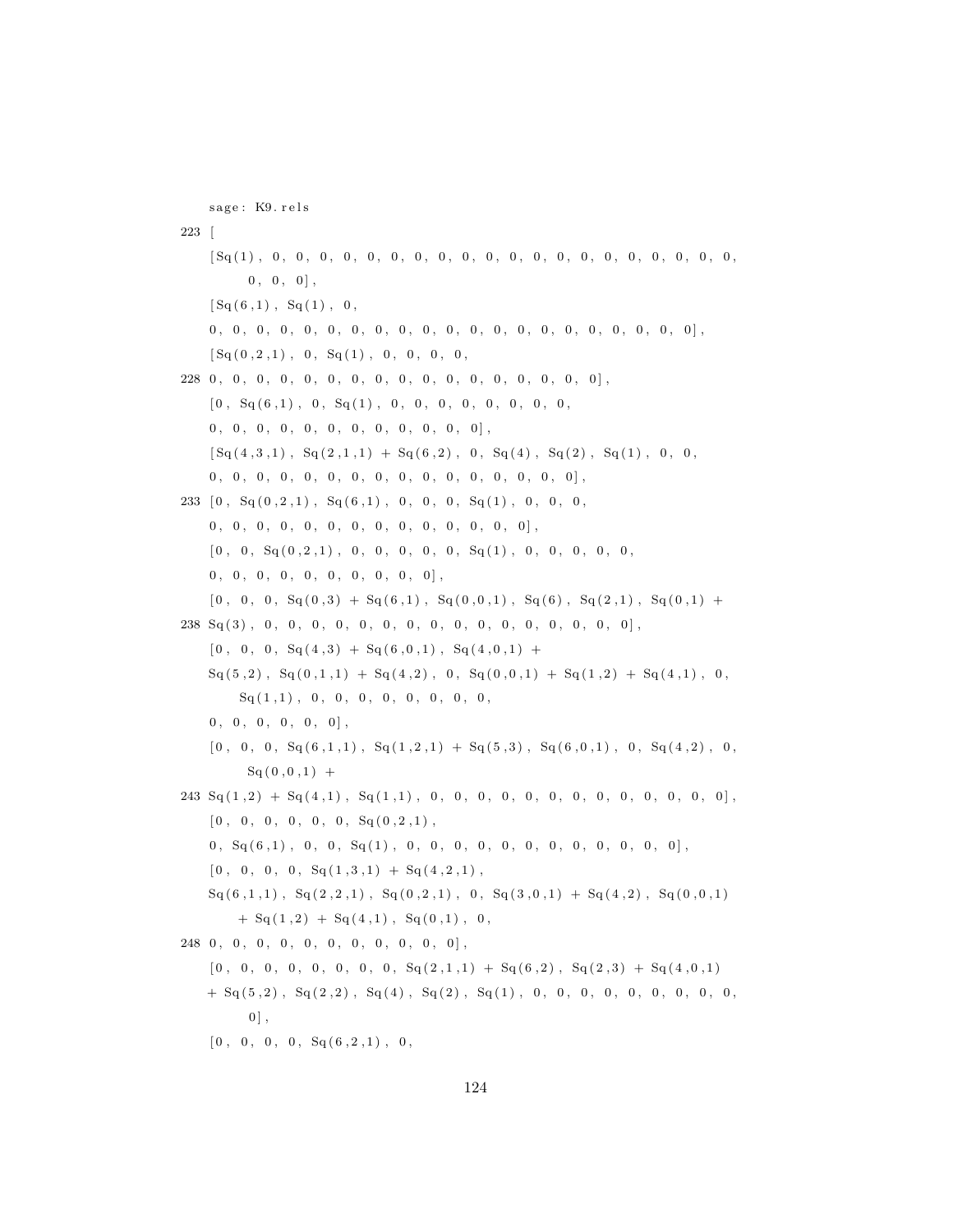$Sq(4,2,1)$ ,  $Sq(2,2,1) + Sq(6,3)$ ,  $Sq(0,2,1)$ ,  $Sq(6,2)$ ,  $Sq(0,3) + Sq$  $( 2\, , 0\, , 1 )\,\, + \,\, {\mathop{\mathrm{Sq}}\nolimits} ( \, 3\, , 2 )\,\, + \,\, {\mathop{\mathrm{Sq}}\nolimits} \, ( \, 6\, , 1 )\,\, , \,\,\, 0\, , \,\,\, 0\, ,$  $253$  0,  $Sq(1)$ , 0, 0, 0, 0, 0, 0, 0, 0, 0],  $[ \,0\ , \;\; 0\ , \;\; 0 , \;\; {\rm Sq \,} (6\ , 3\ , 1 )\ , \;\; 0 \,, \;\; {\rm Sq \,} (6\ , 2\ , 1 )\ , \;\; 0 \,, \;\; {\rm Sq \,} (6\ , 1\ , 1 )\ , \;\; 0 \,, \;\; {\rm Sq \,} (4\ , 3 )\ ,$  $Sq(3,0,1) + Sq(4,2), Sq(0,2), Sq(1,1), Sq(0,1), 0, 0, 0, 0, 0, 0, 0, 0, 0)$  $0, 0, 0, 0$ , [ 0 , 0 , 0 , 0 , 0 ,  $\text{Sq}(6,3,1)$ , 0, 0, 0,  $\text{Sq}(3,2,1)$ ,  $\text{Sq}(0,2,1) + \text{Sq}(4,3) + \text{Sq}(6,0,1)$ , 0,  $Sq(0,0,1) + Sq(1,2) + Sq(4,1)$  $258 \text{ Sq}(6)$ , 0,  $\text{Sq}(0,1) + \text{Sq}(3)$ , 0, 0, 0, 0, 0, 0, 0, 0],  $[0, 0, 0, 0, 0, 0, 0, 0, S<sub>q</sub>(6, 2, 1), 0, S<sub>q</sub>(0, 3, 1) +$  $Sq (6,1,1)$ ,  $Sq (0,2,1) + Sq (6,0,1) + Sq (7,2)$ ,  $Sq (2,0,1)$ , 0,  $Sq (0,2) +$  $Sq(6)$ ,  $Sq(2,1)$ ,  $Sq(3)$ , 0, 0, 0,  $0, 0, 0, 0, 0]$ ,  $[0, 0, 0, 0, 0, 0, 0, 0, S<sub>q</sub>(6, 3, 1), 0, 0, S<sub>q</sub>(0, 3, 1) + S<sub>q</sub>(3, 2, 1), S<sub>q</sub>]$  $(6, 2)$ , Sq $(1, 3)$  +  $263 \text{ Sq}(4,2)$ , 0,  $\text{Sq}(2,2)$ ,  $\text{Sq}(0,2)$ ,  $\text{Sq}(0,1)$ , 0, 0, 0, 0, 0, 0, 0, 0  $[ \,0\ ,\quad 0\ ,\quad 0\ ,\quad 0\ ,\quad 0\ ,\quad 0\ ,\quad 0\ ,\quad 0\ ,\quad 0\ ,\quad Sq\, (\,6\ ,3\ ,1)\ ,$  $Sq(6, 2, 1), 0, Sq(4, 3) + Sq(6, 0, 1), Sq(6, 2), 0, Sq(2, 0, 1), Sq(0, 2),$  $Sq( 0,1)$ , 0, 0, 0, 0, 0, 0],  $\begin{bmatrix} 0 \end{bmatrix}$  $0, 0, 0, 0, 0, 0, 0, 0, 0, 0, 0, 0, 0, \frac{sq(2,2,1) + sq(5,1,1), 0, sq(1,1)}{sq(2,2,1)}$  $(0, 2, 1) + Sq(4, 3) + Sq(6, 0, 1), 0,$  $268 \text{ Sq}(1,0,1)$ ,  $\text{Sq}(5)$ , 0,  $\text{Sq}(1)$ , 0, 0, 0, 0], [ 0 , 0 , 0 , 0 , 0 , 0 , 0 , 0 , 0 , 0 , 0 , 0 , Sq ( 0 , 3 , 1 ) , 0 , 0 ,  $Sq(5, 0, 1), Sq(2, 0, 1), Sq(0, 2), Sq(0, 1), 0, 0, 0, 0, 0],$ [ 0 , 0 , 0 , 0 , 0 , 0 , 0 , 0 , 0 , 0 , 0 , 0 , 0 ,  $\text{Sq}(4,2,1)$ ,  $\text{Sq}(0,3,1) + \text{Sq}(6,1,1)$ , 0,  $\text{Sq}(5,2)$ ,  $\text{Sq}(1,0,1) + \text{Sq}(2,2)$ ,  $0, Sq(4), Sq(2), Sq(2), Sq(1),$  $273$  0  $]$ , [ 0 , 0 , 0 , 0 , 0 , 0 , 0 , 0 , 0 , 0 , 0 , 0 , 0 , 0 , Sq ( 4 , 2 , 1 ) , 0 , Sq ( 5 , 0 , 1 ) ,  $Sq(2,0,1), Sq(0,2), 0, 0,$  $Sq(0,1), 0, 0$ , [ 0 , 0 , 0 , 0 , 0 , 0 , 0 , 0 , 0 , 0 , 0 , 0 , 0 , 0 , 0 , Sq ( 5 , 2 , 1 ) , Sq ( 2 , 2 , 1 ) ,  $Sq(5,0,1) +$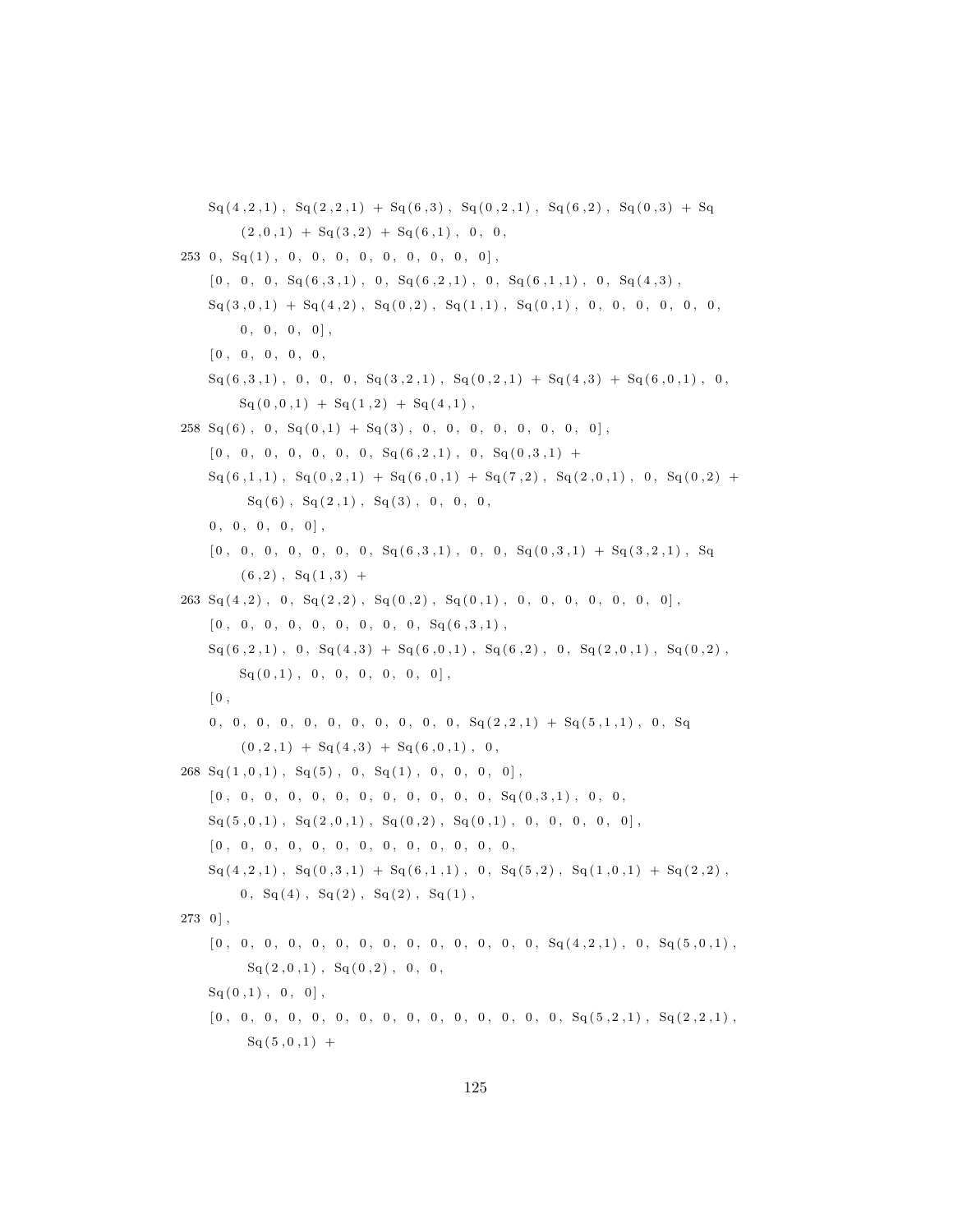$Sq(6,2)$ , 0, 0, 0,  $Sq(0,2)$ , 0, 0],

278 [ 0 , 0 , 0 , 0 , 0 , 0 , 0 , 0 , 0 , 0 , 0 , 0 , 0 , 0 , 0 , 0 , Sq ( 3 , 2 , 1 ) ,  $Sq(7,2)$ ,  $Sq(4,2)$ ,  $Sq(2,0,1)$ ,  $Sq(0,0,1) + Sq(1,2) + Sq(7)$ , 0,  $Sq(6)$ ,  $Sq( 0,1 ) + Sq( 3 ) ]$ ,  $[0, 0, 0, 0, 0,$ 0 , 0 , 0 , 0 , 0 , 0 , 0 , 0 , 0 , 0 , 0 , 0 , 0 , 0 , Sq ( 1 , 2 , 1 ) + Sq ( 7 , 0 , 1 ) , Sq  $(4,3) + Sq(6,0,1), Sq(4,0,1) +$  $Sq(5,2)$ , 0,  $Sq(0,1,1) + Sq(4,2)$ ,  $Sq(0,0,1) + Sq(1,2) + Sq(4,1)$ , 283 [ 0 , 0 , 0 , 0 , 0 , 0 , 0 , 0 , 0 , 0 , 0 ,  $0, 0, 0, 0, 0, 0, 0, \mathbb{S}q(7,2,1), 0, 0, \mathbb{S}q(1,2,1) + \mathbb{S}q(4,1,1) + \mathbb{S}q(5,3)$ ,  $0, \, Sq(4,3) + Sq(6,0,1)$ ,  $Sq(0,1,1) + Sq(4,2)$ ] sage: K10. degs 288 [11, 19, 23, 27, 30, 31, 35, 35, 39, 42, 43, 45, 46, 47, 48, 51,  $51, 54, 57, 59, 60, 62, 63, 66,$ 67, 71, 74] sage: K10. rels  $\lceil$ [ Sq ( 1 ) , 0 , 0 , 0 , 0 , 0 , 0 , 0 , 0 , 0 , 0 , 0 , 0 , 0 , 0 , 0 , 0 , 0 , 0 , 0 , 0 ,  $0, 0, 0, 0, 0, 0]$  $293 \left[ \text{Sq}(6,1) \right],$ Sq ( 1 ) , 0 , 0 , 0 , 0 , 0 , 0 , 0 , 0 , 0 , 0 , 0 , 0 , 0 , 0 , 0 , 0 , 0 , 0 , 0 , 0 ,  $0, 0, 0, 0, 0]$ ,  $[Sq(0, 2, 1), 0,$ Sq ( 1 ) , 0 , 0 , 0 , 0 , 0 , 0 , 0 , 0 , 0 , 0 , 0 , 0 , 0 , 0 , 0 , 0 , 0 , 0 , 0 , 0 ,  $0, 0, 0, 0$ ,  $[0, Sq(6,1), 0,$ 298 Sq ( 1 ) , 0 , 0 , 0 , 0 , 0 , 0 , 0 , 0 , 0 , 0 , 0 , 0 , 0 , 0 , 0 , 0 , 0 , 0 , 0 , 0 ,  $0, 0, 0$ ,  $[0, \, Sq(0, 2, 1),$ Sq ( 6 , 1 ) , 0 , 0 , Sq ( 1 ) , 0 , 0 , 0 , 0 , 0 , 0 , 0 , 0 , 0 , 0 , 0 , 0 , 0 , 0 , 0 ,  $0, 0, 0, 0, 0, 0]$ ,  $[0, 0, 0, 0]$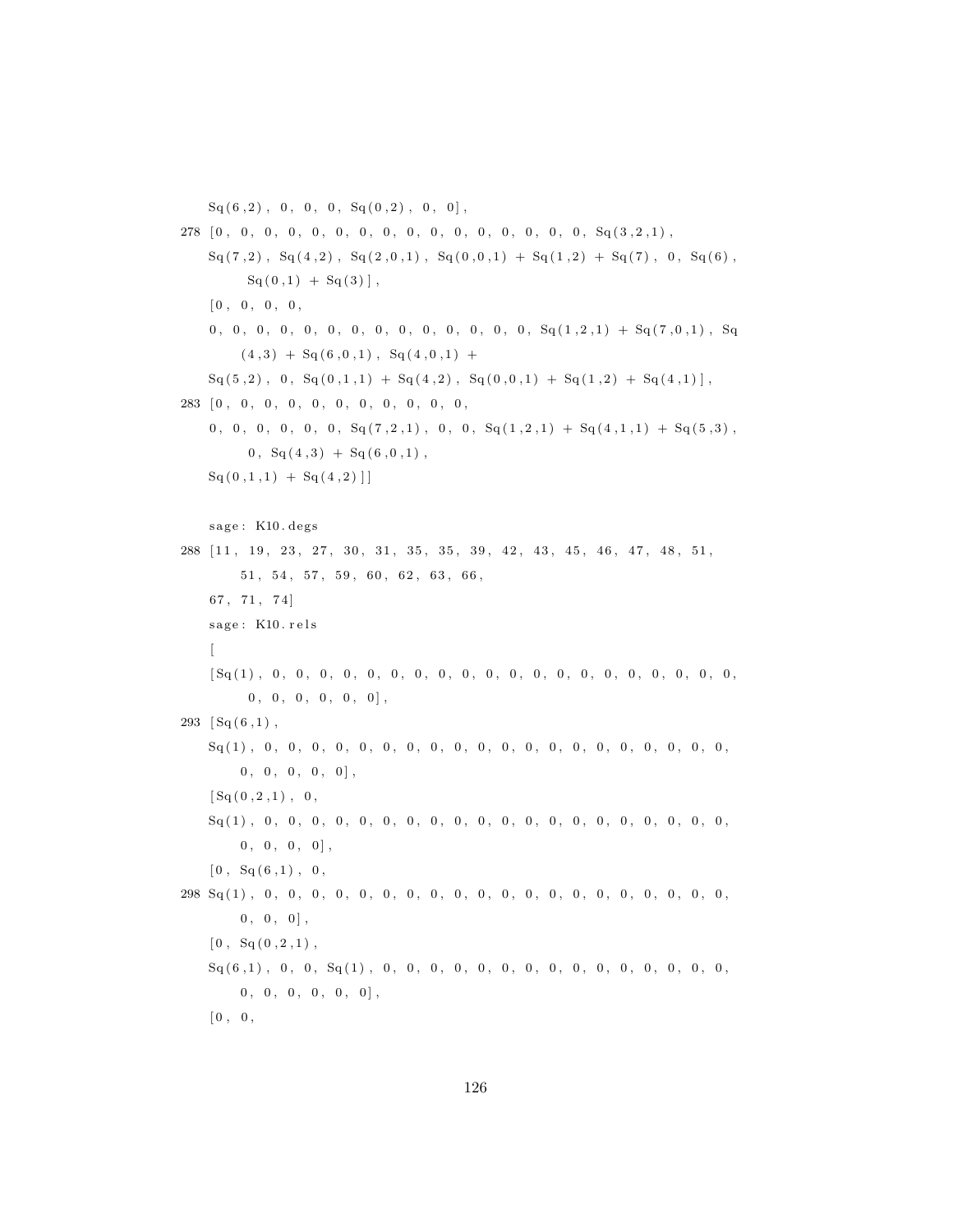Sq ( 0 , 2 , 1 ) , 0 , 0 , 0 , Sq ( 1 ) , 0 , 0 , 0 , 0 , 0 , 0 , 0 , 0 , 0 , 0 , 0 , 0 , 0 ,  $0, 0, 0, 0, 0, 0, 0, 0$  $303 \quad [0, 0, 0,$ Sq ( 6 , 1 ) , Sq ( 3 , 1 ) , 0 , 0 , 0 , 0 , 0 , 0 , 0 , 0 , 0 , 0 , 0 , 0 , 0 , 0 , 0 , 0 ,  $0, 0, 0, 0, 0, 0$ ,  $[0, 0,$  $\operatorname{Sq}(4,1,1)$ ,  $\operatorname{Sq}(0,1,1) + \operatorname{Sq}(4,2)$ ,  $\operatorname{Sq}(0,0,1) + \operatorname{Sq}(1,2) + \operatorname{Sq}(4,1)$ , 0, 0 , Sq ( 2 ) , 0 , 0 , 0 , 0 , 0 , 0 , 0 , 0 ,  $0, 0, 0, 0, 0, 0, 0, 0, 0, 0, 0, 0]$  $308 [0, 0, 0, Sq(0, 2, 1), 0, Sq(6, 1), 0, 0, Sq(1), 0, 0, 0, 0, 0, 0, 0, 0]$  $0, 0, 0, 0, 0, 0, 0, 0, 0, 0, 0, 0, 0]$  $[ \,0\ , \;\; 0\ , \;\; Sq \left( \,6\ , 2\ , 1\,\right) \ , \;\; Sq \left( \,2\ , 2\ , 1\,\right) \; + \; Sq \left( \,6\ , 3\,\right) \ , \;\; Sq \left( \,2\ , 1\ , 1\,\right) \; + \; Sq \left( \,5\ , 0\ , 1\right) \; + \;$  $Sq(6,2), 0, 0, Sq(0,0,1) + Sq(1,2) + Sq(4,1), Sq(0,1), 0, 0, 0, 0,$  $0, 0, 0, 0, 0, 0, 0, 0, 0, 0, 0, 0,$  $0, 0, 0$ , 313  $[0, 0, 0, S<sub>q</sub>(6, 1, 1), S<sub>q</sub>(0, 2, 1) + S<sub>q</sub>(4, 3) + S<sub>q</sub>(6, 0, 1) + S<sub>q</sub>(7, 2), S<sub>q</sub>$  $(2,1,1) + Sq(6,2), 0,$  $0\,,\,~{\rm Sq}\,(4)\,\,,\,~{\rm Sq}\,(1)\,\,,\,\,~0\,,\,~0\,,\,~0\,,\,~0\,,\,~0\,,\,~0\,,\,~0\,,\,~0\,,\,~0\,,\,~0\,,\,~0\,,\,~0\,,\,~0\,,\,0\,,$  $0$ ],  $[0, 0, 0, 0, 0, S<sub>q</sub>(0, 2, 1)$ , Sq ( 6 , 1 ) , 0 , 0 , 0 , Sq ( 1 ) , 0 , 0 , 0 , 0 , 0 , 0 , 0 , 0 , 0 , 0 , 0 , 0 , 0 , 0 ,  $0, 0$ ,  $[0, 0, 0, S<sub>q</sub>(2, 3, 1)$ ,  $318 \text{ Sq}(2,2,1) + \text{Sq}(6,3)$ , 0, 0,  $\text{Sq}(4,2)$ ,  $\text{Sq}(0,2)$ ,  $\text{Sq}(0,1)$ , 0, 0, 0, 0, 0,  $0, 0, 0, 0, 0, 0, 0, 0, 0, 0, 0, 0, 0,$  $0, 0$ ,  $[0\,,\phantom{a}0\,,\phantom{a}0\,,\phantom{a}Sq(6\,,2\,,1)\phantom{,},\phantom{a}Sq(3\,,2\,,1)\phantom{,}+\phantom{a}Sq(6\,,1\,,1)\phantom{,},\phantom{a}0\,,\phantom{a}Sq(4\,,0\,,1)\phantom{,}+\phantom{a}Sq$  $(5,2)$ , Sq $(0,0,1)$ , Sq $(4)$ , Sq ( 0 , 1 ) , Sq ( 1 ) , 0 , 0 , 0 , 0 , 0 , 0 , 0 , 0 , 0 , 0 , 0 , 0 , 0 , 0 , 0 ] , [ 0 , 0 , 0 , 0 , Sq ( 2 , 3 , 1 ) , 0 , 0 , 0 , 0 , 323 Sq ( 0 , 2 ) , 0 , Sq ( 0 , 1 ) , 0 , 0 , 0 , 0 , 0 , 0 , 0 , 0 , 0 , 0 , 0 , 0 , 0 , 0 , 0 ] ,  $[0, 0, 0, 0, 0, 0, 0, S<sub>q</sub>(0, 2, 1), 0,$  $0, 0, 0, 0, 0, 0, \text{Sq}(1), 0, 0, 0, 0, 0, 0, 0, 0, 0, 0, 0, 0, 0]$  $[0, 0, 0, S<sub>q</sub>(6, 3, 1), S<sub>q</sub>(6, 2, 1), 0, 0,$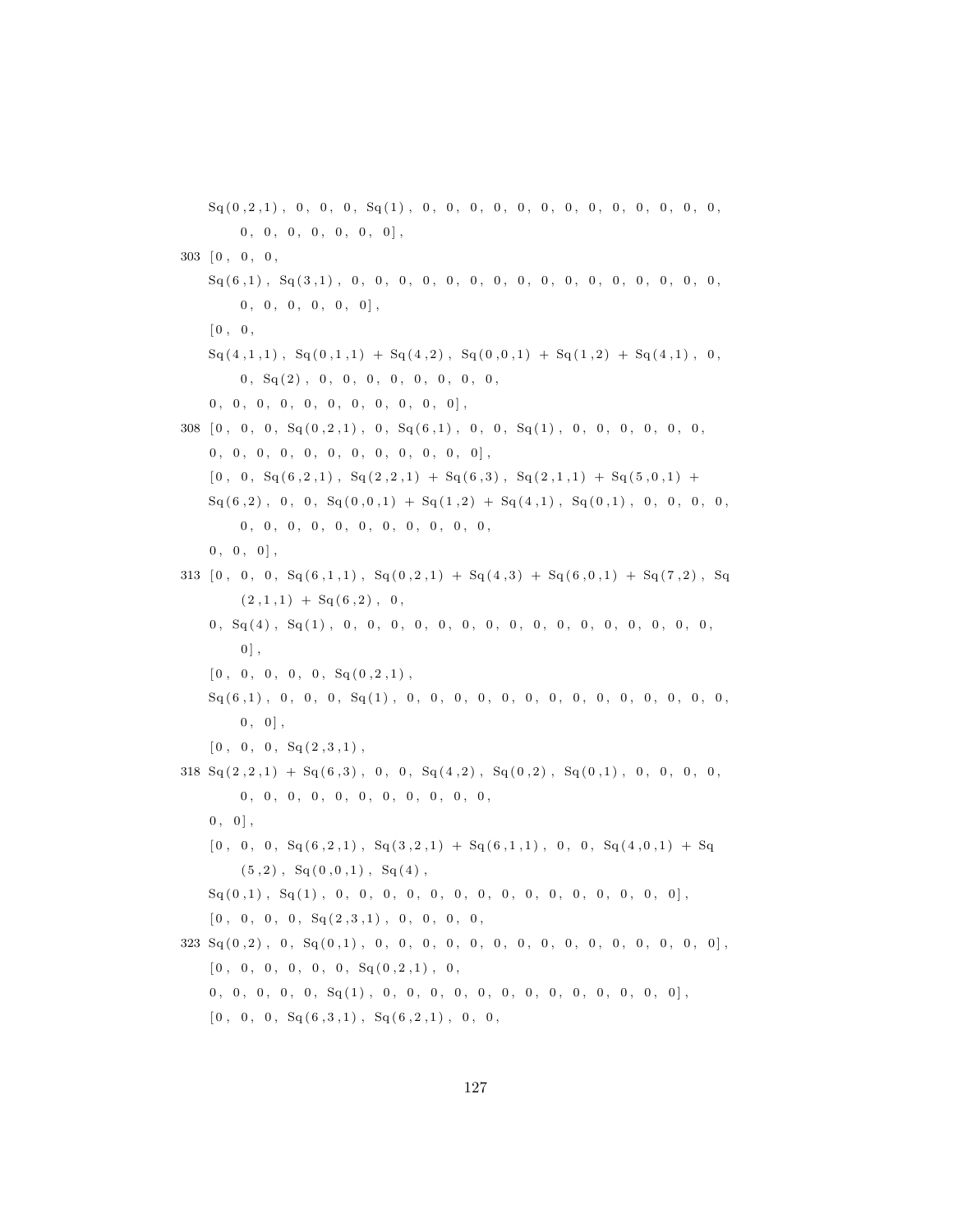$\text{Sq}(1,2,1) + \text{Sq}(4,1,1)$ ,  $\text{Sq}(4,2)$ ,  $0$ ,  $\text{Sq}(0,2) + \text{Sq}(6)$ ,  $\text{Sq}(4)$ ,  $\text{Sq}(3)$ ,  $0, S<sub>q</sub>(1), 0, 0, 0, 0, 0, 0, 0, 0, 0,$  $328 \t0, 0, 0, 0, 0$  $[0\,,\phantom{-}0\,,\phantom{-}0\,,\phantom{-}0\,,\phantom{-}0\,,\phantom{-}0\,,\phantom{-}8q(4\,,3\,,1)\,\,,\phantom{-}0\,,\phantom{-}0\,,\phantom{-}8q(6\,,2)\,\,,\phantom{-}8q(2\,,0\,,1)\,\,,\phantom{-}0\,,\phantom{-}8q(0\,,2)\,\,,\phantom{-}0\,,$  $0, S<sub>q</sub>(0,1), 0, 0,$  $0, 0, 0, 0, 0, 0, 0, 0, 0, 0, 0]$  $[0, 0, 0, 0, 0, 0, 0, \text{Sq}(4, 2, 1), \text{Sq}(4, 2, 1), \text{Sq}(0, 2, 1) + \text{Sq}(6, 0, 1), 0,$  $\text{Sq}(2,0,1)$ , 0,  $\text{Sq}(0,2)$  +  $\text{Sq}(6)$ ,  $\text{Sq}(2,1)$ ,  $\text{Sq}(4)$ ,  $\text{Sq}(1)$ , 0, 0, 0, 0,  $0, 0, 0, 0, 0, 0, 0]$ 333 [ 0 , 0 , 0 ,  $0\,,\;\; 0\,,\;\; 0\,,\;\; \mathrm{Sq}\left( \,2\,,3\,,1 \right)\,,\;\;\mathrm{Sq}\left( \,5\,,2\,,1 \right)\,,\;\; 0\,,\;\;\mathrm{Sq}\left( \,4\,,0\,,1 \right)\,,\;\;\mathrm{Sq}\left( \,4\,,2 \right)\,,\;\;\mathrm{Sq}\left( \,2\,,2 \right)\,,\;\;\mathrm{Sq}\left( \,3\,,2 \right)\,,$  $(0, 0, 1) + Sq(1, 2) + Sq(7), 0, 0,$  $Sq(2)$ ,  $Sq(2)$ , 0, 0, 0, 0, 0, 0, 0, 0, 0, 0],  $[ \,0\,,\hspace{0.2cm}0\,,\hspace{0.2cm}0\,,\hspace{0.2cm}0\,,\hspace{0.2cm}0\,,\hspace{0.2cm}0\,,\hspace{0.2cm}0\,,\hspace{0.2cm}0\,,\hspace{0.2cm}0\,,\hspace{0.2cm}0\,,\hspace{0.2cm}0\,,\hspace{0.2cm}0\,,\hspace{0.2cm}0\,,\hspace{0.2cm}0\,,\hspace{0.2cm}0\,,\hspace{0.2cm}0\,,\hspace{0.2cm}0\,,\hspace{0.2cm}0\,,\hspace{0.2cm}0$  $Sq(0,2)$ , 0,  $Sq(0,1)$ , 0, 0, 0, 0, 0, 0, 0, 0, 0, 0], 338 [ 0 , 0 , 0 , 0 , 0 , 0 , Sq ( 6 , 3 , 1 ) , 0 , 0 , 0 , 0 ,  $Sq(6,2), Sq(2,3), Sq(0,1,1), Sq(2,0,1), 0, Sq(0,2), Sq(0,1), 0, 0,$  $0, 0, 0, 0, 0, 0, 0]$  $[0, 0, 0, 0,$  $0, 0, 0, 0, 0, 0, 0, 0, \text{sq}(4, 2, 1), \text{Sq}(2, 2, 1), \text{Sq}(1, 2, 1) + \text{Sq}(5, 3), 0,$  $0, \, Sq(2,0,1), 0, Sq(0,2),$  $Sq(0,1) + Sq(3), Sq(1), 0, 0, 0, 0, 0, 0, 0]$ 343 [ 0 , 0 , 0 , 0 , 0 , 0 , 0 , 0 , 0 , 0 , 0 , 0 , 0 , Sq ( 0 , 2 , 1 ) , 0 ,  $0, 0, 0, S<sub>q</sub>(3), S<sub>q</sub>(1), 0, 0, 0, 0, 0, 0, 0]$ , [ 0 , 0 , 0 , 0 , 0 , 0 , 0 , 0 , 0 , 0 , 0 , 0 , Sq ( 4 , 2 , 1 ) ,  $\text{Sq}(0,3,1) + \text{Sq}(6,1,1)$ ,  $\text{Sq}(2,2,1)$ , 0,  $\text{Sq}(5,0,1)$ ,  $\text{Sq}(2,0,1) + \text{Sq}(3,2)$  $, Sq(0,2) , 0, Sq(0,1) , 0, 0, 0,$  $0, 0, 0$ , 348 [ 0 , 0 , 0 , 0 , 0 , 0 , 0 , 0 , 0 , 0 , 0 , 0 , Sq ( 4 , 3 , 1 ) + Sq ( 7 , 2 , 1 ) , Sq  $(6, 2, 1)$ , 0, 0, 0,  $Sq(5, 0, 1)$ ,  $Sq(3, 2)$ ,  $Sq(4, 1)$ ,  $Sq(0, 2)$ , 0,  $Sq(0, 1)$ , 0, 0, 0, 0], [ 0 , 0 , 0 , 0 , 0 , 0 , 0 , 0 , 0 , 0 , 0 , 0 ,  $0, 0, 0, S<sub>q</sub>(4, 2, 1), 0, S<sub>q</sub>(7, 0, 1), 0, S<sub>q</sub>(6, 1), 0, S<sub>q</sub>(3, 1), 0, 0, 0,$  $0, 0$ , [ 0 , 0 , 0 , 0 , 0 , 0 , 0 , 0 ,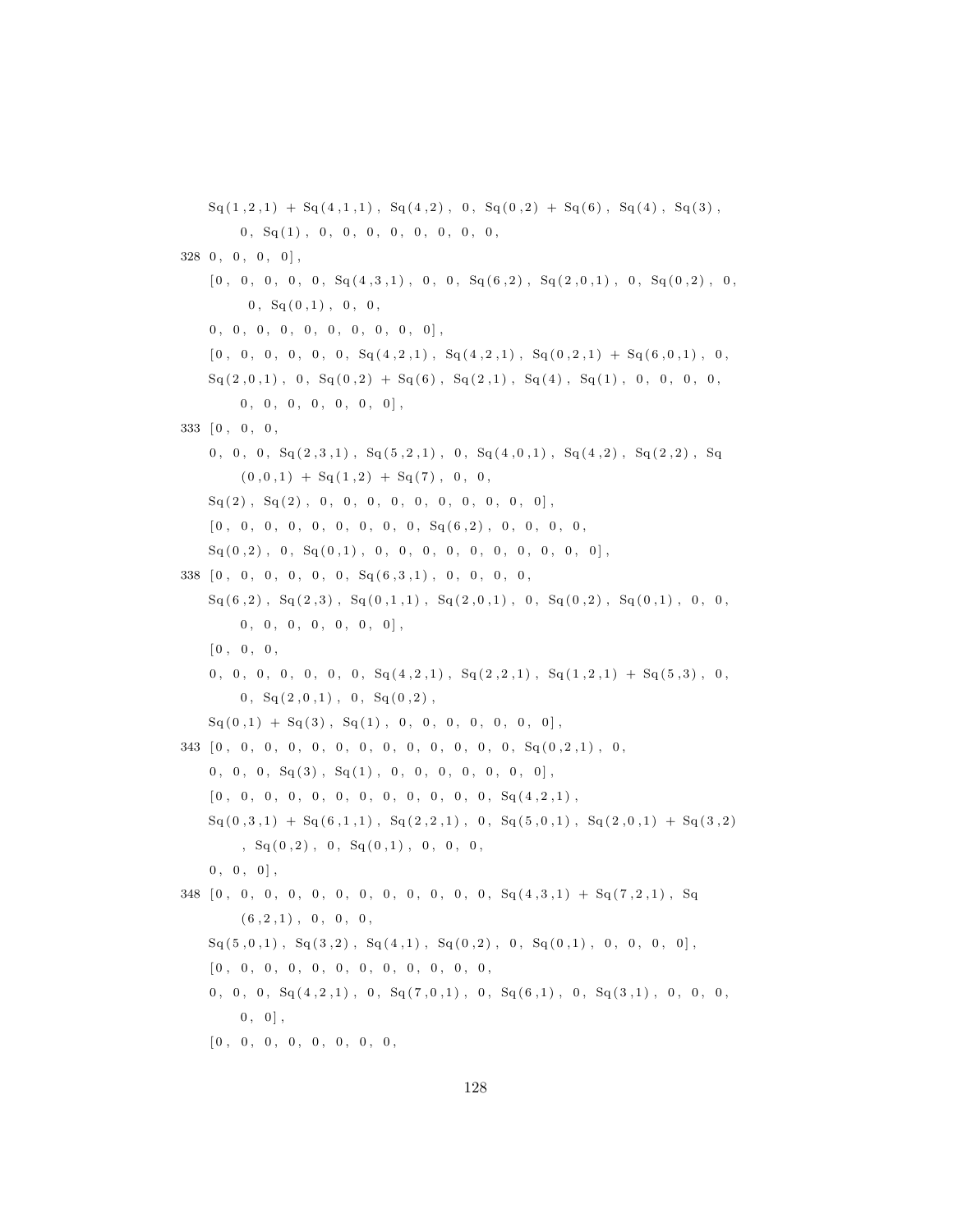$353 \, 0, 0, 0, 0, 0, \overline{Sq(6,3,1)}, 0, 0, \overline{Sq(5,2,1)}, 0, \overline{Sq(5,0,1)} + \overline{Sq(6,2)},$  $Sq(0,1,1)$ ,  $Sq(3,2)$ ,  $Sq(0,0,1)$  +  $Sq(1,2) + Sq(4,1) + Sq(7), Sq(0,2), Sq(0,1), Sq(2), 0, 0],$ [ 0 , 0 , 0 , 0 , 0 , 0 , 0 , 0 , 0 , 0 , 0 , 0 , 0 , 0, 0, 0, 0,  $S_{q}(2,2,1)$ ,  $S_{q}(5,0,1)$ ,  $S_{q}(4,2)$ ,  $S_{q}(2,0,1)$ ,  $S_{q}(4,1)$ ,  $S_{q}$  $(0, 2)$ ,  $Sq(0,1)$ , 0, 0, 0],  $[0, 0,$ 358 0 , 0 , 0 , 0 , 0 , 0 , 0 , 0 , 0 , 0 , 0 , 0 , 0 , 0 , 0 , Sq ( 5 , 2 , 1 ) , 0 , Sq  $(0, 2, 1) + Sq(4, 3), Sq(5, 0, 1) +$  $Sq (6,2)$ ,  $Sq (3,0,1) + Sq (4,2)$ , 0,  $Sq (0,2)$ , 0, 0, 0], [ 0 , 0 , 0 , 0 , 0 , 0 , 0 , 0 , 0 , 0 , 0 , 0 , 0 , 0 , 0 ,  $0\,,\;\; 0\,,\;\; 0\,,\;\; \mathrm{Sq}\left( \,2\,,2\,,1 \right)\,,\;\;\mathrm{Sq}\left( \,0\,,2\,,1 \right)\;+\; \mathrm{Sq}\left( \,4\,,3 \right)\;+\; \mathrm{Sq}\left( \,6\,,0\,,1 \right)\,,\;\; 0\,,\;\;\mathrm{Sq}\left( \,3\,,0\,,1 \right)\,,$  $0, 0, S<sub>q</sub>(5), S<sub>q</sub>(1), 0],$  $[0, 0,$  $363\ \ 0\,,\ \ 0\,,\ \ 0\,,\ \ 0\,,\ \ 0\,,\ \ 0\,,\ \ 0\,,\ \ 0\,,\ \ 0\,,\ \ 0\,,\ \ 0\,,\ \ 0\,,\ \ 0\,,\ \ 0\,,\ \ 0\,,\ \ 0\,,\ \ 0\,,\ \ \mathop{\mathrm{Sq}}\nolimits\left(2\,,2\,,1\right)\,,\ \ 0\,,\ \ \mathop{\mathrm{Sq}}\nolimits\left(2\,,2\,,1\right)\,,\ \ 0\,,\ \ \mathop{\mathrm{Sq}}\nolimits\left(2\,,2\,,1\right)\,,\ \ 0\,,\ \ \mathop{\mathrm{Sq}}\nol$  $(6, 2)$ ,  $Sq(5, 2)$ ,  $Sq(1, 0, 1)$ ,  $Sq ( 0, 0, 1 ) + Sq ( 1, 2 ) , Sq ( 0, 1 ) , 0 ],$  $[ \hskip-6.5pt [ 0 \, , \hskip 6.5pt 0 \, , \hskip 6.5pt 0 \, , \hskip 6.5pt 0 \, , \hskip 6.5pt 0 \, , \hskip 6.5pt 0 \, , \hskip 6.5pt 0 \, , \hskip 6.5pt 0 \, , \hskip 6.5pt 0 \, , \hskip 6.5pt 0 \, , \hskip 6.5pt 0 \, , \hskip 6.5pt 0 \, , \hskip 6.5pt 0 \, , \hskip 6.5pt 0 \, , \hskip 6.5pt 0 \, , \hskip 6.5pt 0 \, , \hskip 6.5pt 0$  $Sq( 0, 3, 1 ) + Sq( 6, 1, 1 )$ ,  $0, Sq( 4, 3 ) + Sq( 7, 2 )$ ,  $Sq( 5, 0, 1 ) + Sq( 6, 2 )$ ,  $Sq(2,0,1), Sq(1,0,1), Sq(4),$  $Sq(1)$ , 368 [ 0 , 0 , 0 , 0 , 0 , 0 , 0 , 0 , 0 , 0 , 0 , 0 , 0 , 0 , 0 , 0 , 0 , 0 , Sq ( 7 , 2 , 1 ) ,  $0, 0, S<sub>q</sub>(2, 2, 1)$ ,  $Sq(1,2,1) + Sq(7,0,1), Sq(4,0,1), 0, Sq(0,2), Sq(0,1)],$ [ 0 , 0 , 0 , 0 , 0 , 0 , 0 , 0 , 0 , 0 , 0 , 0 , 0 , 0 , 0, 0, 0, 0, 0,  $S_q(5,2,1)$ ,  $S_q(3,2,1)$ ,  $S_q(2,2,1)$ , 0,  $S_q(4,0,1)$ , 0,  $Sq(4)$ , [ 0 , 0 , 0 , 0 , 0 , 0 , 0 ,

373 0 , 0 , 0 , 0 , 0 , 0 , 0 , 0 , 0 , 0 , 0 , 0 , 0 , 0 , 0 , 0 , Sq ( 7 , 0 , 1 ) , 0 , 0 , Sq  $(0, 2)$ ]